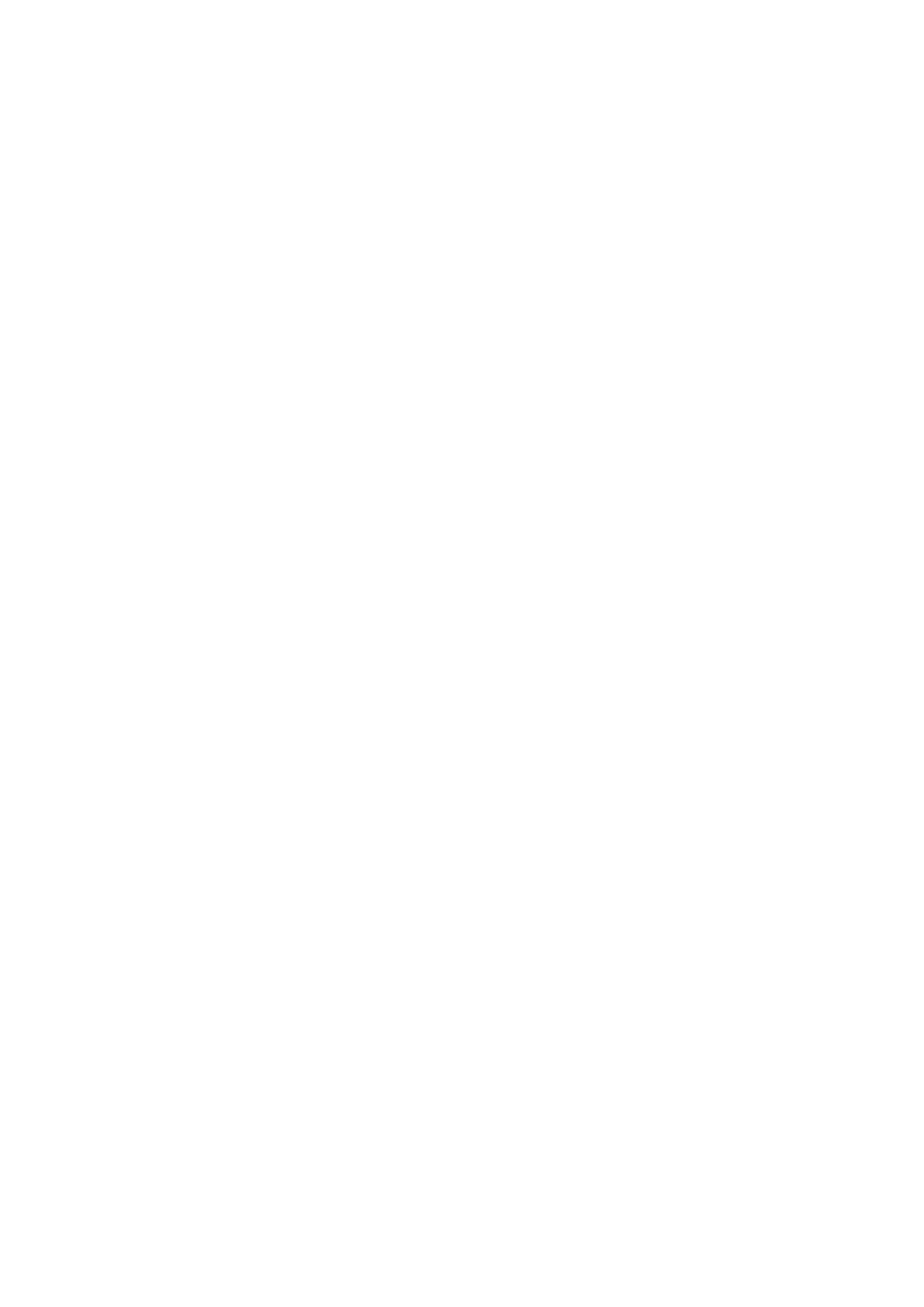Western Australia

## **Bail Act 1982**

## **Contents**

## **Part I — Preliminary**

| 1.               | Short title                                           | $\overline{2}$ |
|------------------|-------------------------------------------------------|----------------|
| 2.               | Commencement                                          | $\overline{2}$ |
| 3.               | Terms used                                            | $\overline{2}$ |
| $\overline{4}$ . | Application of this Act                               | 8              |
| 4AB.             | <b>Courts and Tribunals (Electronic Processes</b>     |                |
|                  | <i>Facilitation</i> ) Act 2013 Part 2 applies         | 9              |
| 4A.              | Accused appearing on summons or court hearing         |                |
|                  | notice, detention and bail of                         | 9              |
|                  | Part II — Rights of accused in                        |                |
|                  | relation to bail                                      |                |
| 5.               | Accused's rights to have bail considered etc.         | 10             |
| 6.               | Arresting officers etc., duty to consider bail        | 10             |
| 6A.              | Officials considering bail may order release          |                |
|                  | without bail                                          | 12             |
| 7.               | Unconvicted accused, court to consider bail for       | 13             |
| 7A.              | Bail may be dispensed with by court                   | 14             |
| 7B.              | Adult accused of murder, provisions for               | 14             |
| 7C.              | Child accused of murder, provisions for               | 15             |
| 7D.              | Bail after initial decision by court, court's duty as |                |
|                  | tο                                                    | 17             |
| 7E.              | Bail refused for trial, court's duty during trial     | 17             |
| 7F.              | Appeal from court of summary jurisdiction, bail in    |                |
|                  | case of                                               | 18             |
| 8.               | Accused to be given information, approved forms       |                |
|                  | etc.                                                  | 19             |
|                  |                                                       |                |

| As at 13 Sep 2014 | Version 08-g0-02                                                         | page i |
|-------------------|--------------------------------------------------------------------------|--------|
|                   | Extract from www.slp.wa.gov.au, see that website for further information |        |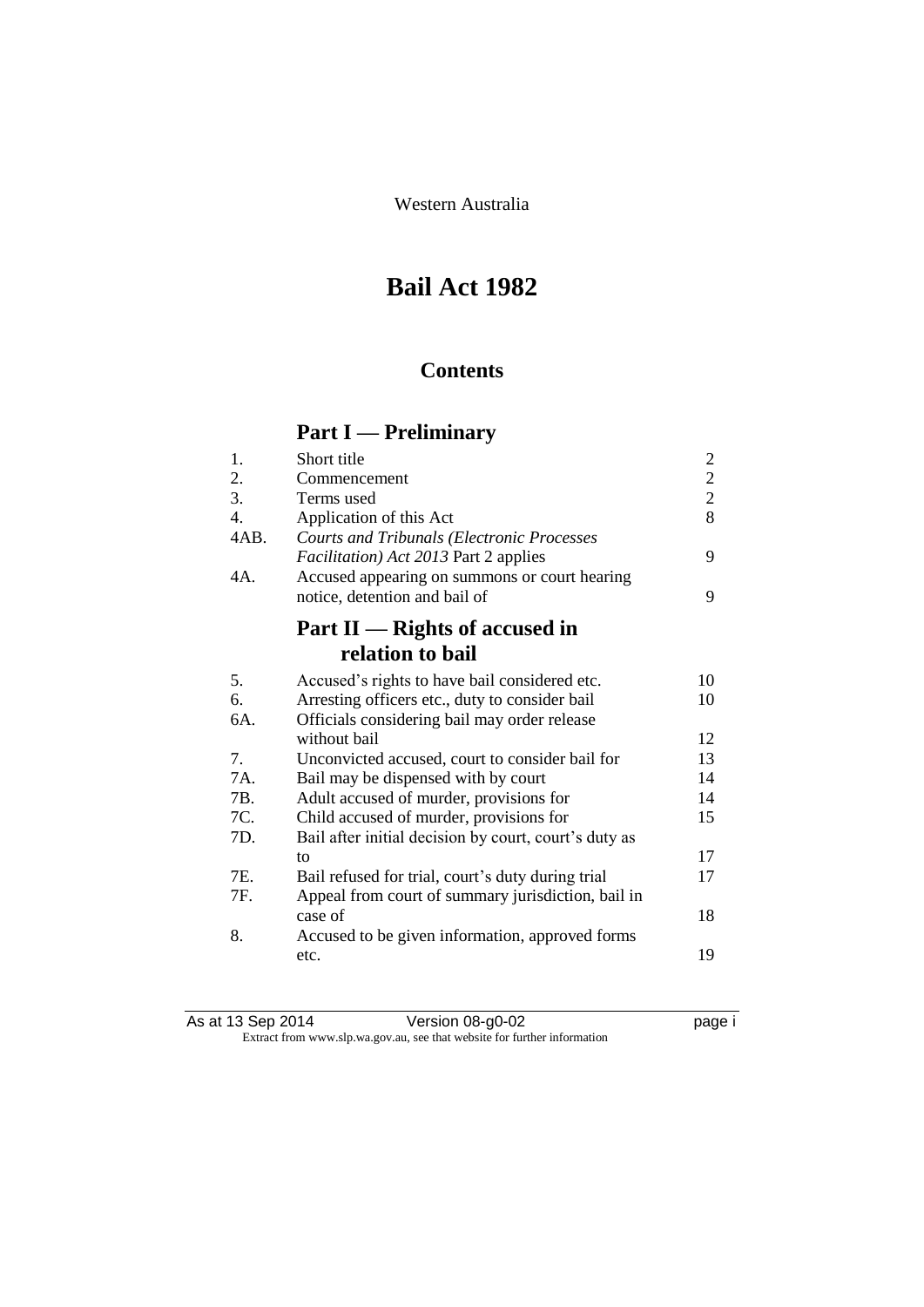| 9.          | Bail decision may be deferred until more                                     |          |
|-------------|------------------------------------------------------------------------------|----------|
| 10.         | information obtained etc.<br>Sections 5, 6 and 7 do not apply if accused     | 20       |
|             | imprisoned for other cause                                                   | 21       |
| 11.         | Accused's rights following grant of bail                                     | 21       |
| 12.         | Rights in s. $7A(2)$ and 11, limitations on                                  | 23       |
|             | Part III — Jurisdiction relating to                                          |          |
|             | bail                                                                         |          |
| 13.         | Jurisdiction to grant bail, who has etc. (Sch. 1)                            | 24       |
| 13A.        | Jurisdiction in s. 7A to dispense with bail, who has                         |          |
|             | and exercise of                                                              | 24       |
| 13B.        | Notices under s. 13A(3), service and proof of                                | 25       |
| 14.         | Judges, jurisdiction of                                                      | 26       |
| 15.         | Accused charged with murder, jurisdiction as to                              |          |
|             | bail for                                                                     | 27       |
| 15A.        | Appeal against judge's decision on bail,                                     |          |
|             | commencing etc.                                                              | 28       |
| 15B.<br>16. | Appeal under s. 15A, determining etc.<br>Person arrested on warrant, bail of | 29<br>30 |
| 16A.        | Person arrested in urban area, restrictions on who                           |          |
|             | can grant bail for in some cases                                             | 30       |
| 17.         | Conditions on bail which may be imposed                                      | 31       |
| 17A.        | Child on bail, changing responsible person for                               |          |
|             | (Sch. 1 Pt. C cl. 2)                                                         | 32       |
|             | Part IV — Hearing of case for bail,                                          |          |
|             | parties, and evidence                                                        |          |
| 20.         | Bail hearing for indictable offence, court may hold                          |          |
|             | in private etc.                                                              | 34       |
| 21.         | Parties to bail proceedings, who are                                         | 35       |
| 22.         | Evidence at bail hearings                                                    | 35       |
| 23.         | Accused not bound to supply information                                      | 35       |
| 24.         | Court etc. may ask police to verify etc. accused's                           |          |
|             | information                                                                  | 36       |
| 24A.        | Court may ask community corrections officer to                               |          |
|             | verify etc. accused's information etc.                                       | 36       |
| 25.         | Information given by accused for bail purposes not                           |          |
|             | admissible at trial                                                          | 37       |
| 26.         | Record of bail decision and reasons                                          | 37       |

| æ<br>ı sa<br>г |  |
|----------------|--|
|                |  |

page ii Version 08-g0-02 As at 13 Sep 2014

Extract from www.slp.wa.gov.au, see that website for further information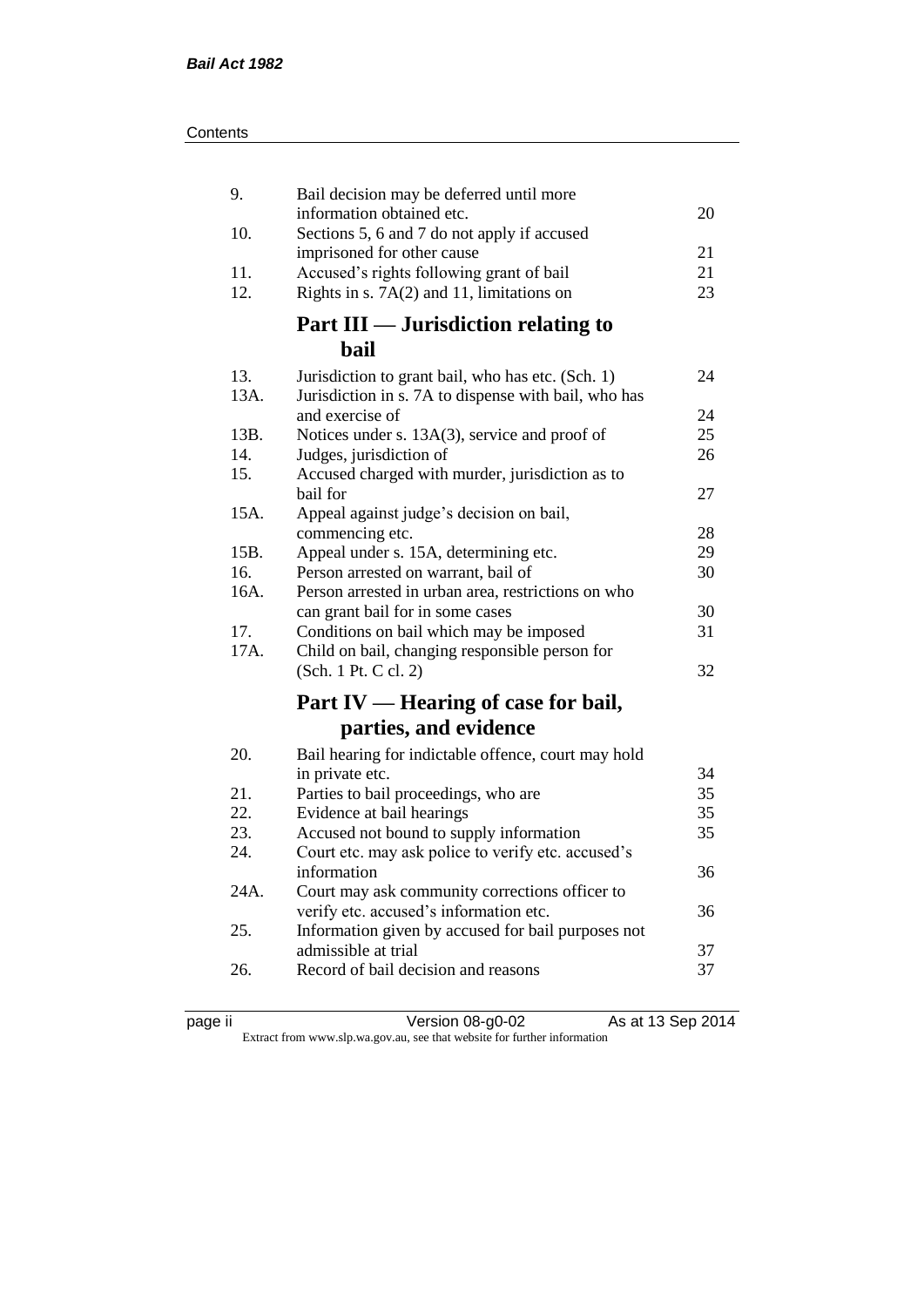| 27.  | Relevant papers to be made available to court<br>where accused to appear | 39 |
|------|--------------------------------------------------------------------------|----|
| 27A. | Bail with home detention, papers to be sent to CEO<br>(corrections)      | 39 |
|      | <b>Part V</b> — Bail undertakings                                        |    |
| 28.  | Bail undertaking, when required and nature of                            | 40 |
| 29.  | Before whom bail undertaking may be entered into                         | 41 |
| 30.  | Duties of person before whom bail undertaking is                         |    |
|      | entered into                                                             | 41 |
| 31.  | Different time and place for appearance,                                 |    |
|      | substituting                                                             | 42 |
| 31A. | Conditions on bail, amending during trial                                | 44 |
| 32.  | Notices under s. 31, service and proof of                                | 46 |
| 33.  | Judicial officer may order accused to enter into bail                    |    |
|      | undertaking                                                              | 47 |
| 34.  | When bail undertaking ceases to have effect                              | 48 |
|      | <b>Part VI</b> — Sureties and surety                                     |    |
|      | undertakings                                                             |    |
| 35.  | Surety and surety undertaking, nature of etc.                            | 49 |
| 36.  | Sureties, who may approve                                                | 49 |
| 37.  | Proposed surety to receive certain information and                       |    |
|      | form                                                                     | 50 |
| 38.  | Persons disqualified from being sureties                                 | 50 |
| 39.  | Matters to be regarded when approving sureties                           | 51 |
| 40.  | Decision on application by proposed surety                               | 51 |
| 41.  | Finality of decision to refuse approval of surety                        | 52 |
| 42.  | Before whom surety undertaking may be entered                            |    |
|      | into                                                                     | 52 |
| 43.  | Duties of person before whom surety undertaking                          |    |
|      | is entered into                                                          | 52 |
| 43A. | Entering into surety undertaking where proposed                          |    |
|      | surety interstate                                                        | 53 |
| 44.  | When surety undertaking extends to different time                        |    |
|      | or different time and place substituted under s. 31                      | 54 |
| 45.  | Notices under s. 44, service and proof of                                | 56 |
| 46.  | Surety's power to arrest accused                                         | 57 |
| 47.  | When surety undertaking ceases to have effect                            | 58 |
|      |                                                                          |    |

As at 13 Sep 2014 **Version 08-g0-02 Page iii** Page iii Extract from www.slp.wa.gov.au, see that website for further information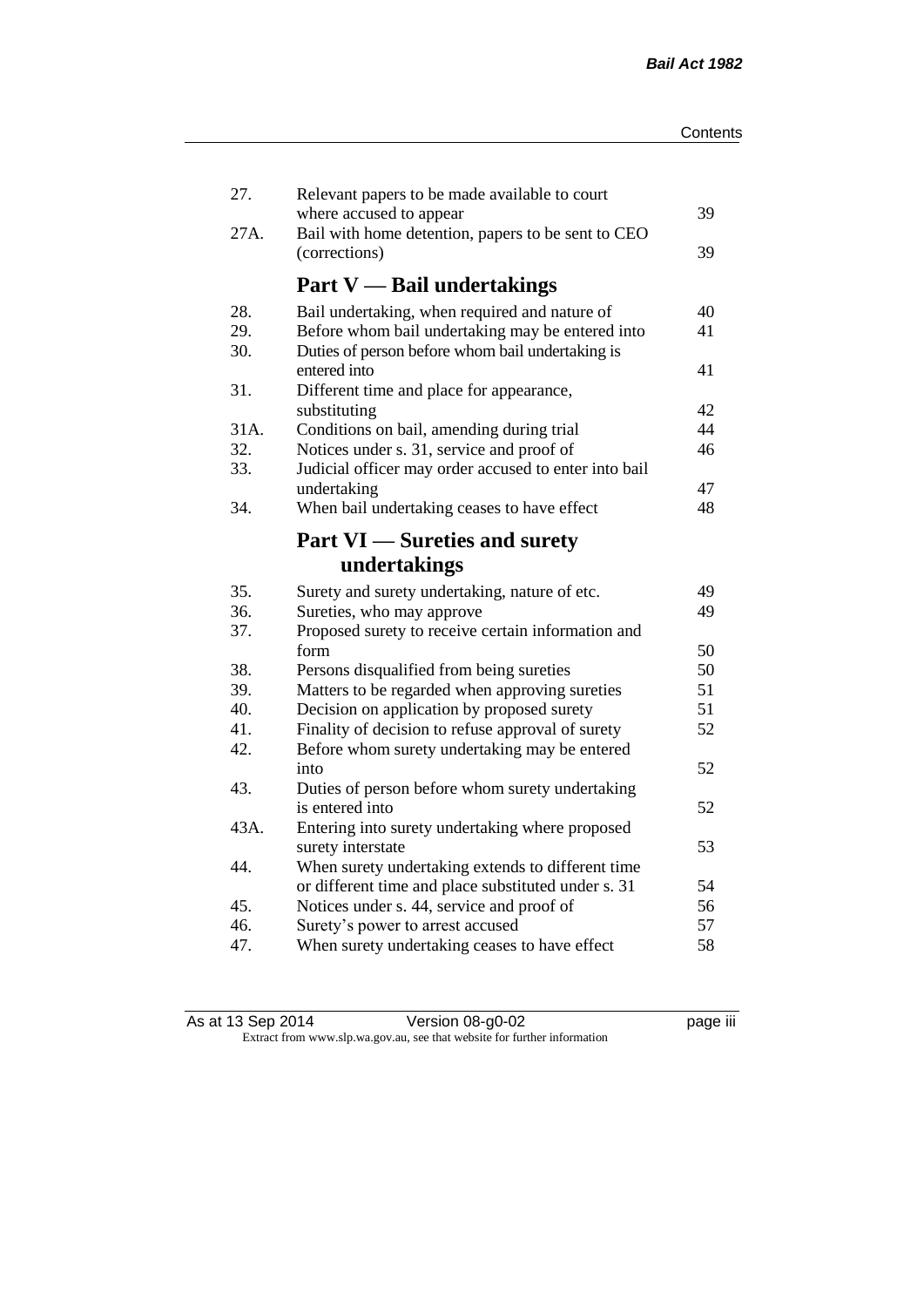| 48.  | Surety may apply for cancellation of his                                                              |    |
|------|-------------------------------------------------------------------------------------------------------|----|
|      | undertaking                                                                                           | 59 |
| 49.  | Surety's undertaking to pay money, enforcing                                                          | 60 |
| 50.  | Indemnifying etc. surety, offence                                                                     | 62 |
|      | <b>Part VIA — Administration of home</b>                                                              |    |
|      | detention conditions                                                                                  |    |
| 50A. | Powers of CEO (corrections)                                                                           | 63 |
| 50C. | Powers and duties of community corrections                                                            |    |
|      | officers                                                                                              | 63 |
| 50D. | Powers of members of Police Force                                                                     | 65 |
| 50E. | CEO (corrections) may substitute different place of                                                   |    |
|      | detention and apply conditions                                                                        | 65 |
| 50F. | CEO (corrections) may revoke bail                                                                     | 66 |
| 50G. | Procedure on arrest after revocation under s. 50F                                                     | 66 |
| 50H. | Rules of natural justice excluded                                                                     | 67 |
| 50J. | Delegation by CEO (corrections)                                                                       | 67 |
| 50K. | Monitoring equipment, retrieving                                                                      | 67 |
| 50L. | Rules for this Part                                                                                   | 68 |
|      |                                                                                                       |    |
|      | <b>Part VII — Enforcement of bail</b>                                                                 |    |
|      | undertakings                                                                                          |    |
| 51.  |                                                                                                       | 69 |
| 51A. | Failing to comply with bail undertaking, offence<br>Prosecuting s. 51 offence for non-appearance etc. |    |
|      | in court of summary jurisdiction                                                                      | 70 |
| 52.  | Prosecuting s. 51 offence for non-appearance etc.                                                     |    |
|      | in superior court                                                                                     | 70 |
| 53.  | Appeal against decision made under s. 52                                                              | 72 |
| 54.  | Bailed accused, prosecutor etc. may take before                                                       |    |
|      | court to show cause against variation or revocation                                                   |    |
|      | of bail                                                                                               | 73 |
| 54A. | Accused on committal may be taken for purposes                                                        |    |
|      | of s. 54 before court by which committed                                                              | 75 |
| 55.  | Accused before court under s. 54, judicial officer                                                    |    |
|      | may revoke bail of etc.                                                                               | 76 |
| 57.  | Offence under s. 51, court to order forfeiture of                                                     |    |
|      | money under bail undertaking                                                                          | 77 |
| 58.  | Automatic forfeiture of money on expiration of one                                                    |    |
|      | year after absconding                                                                                 | 78 |

| page | ιv |
|------|----|
|      |    |
|      |    |

page iv Version 08-g0-02 As at 13 Sep 2014 Extract from www.slp.wa.gov.au, see that website for further information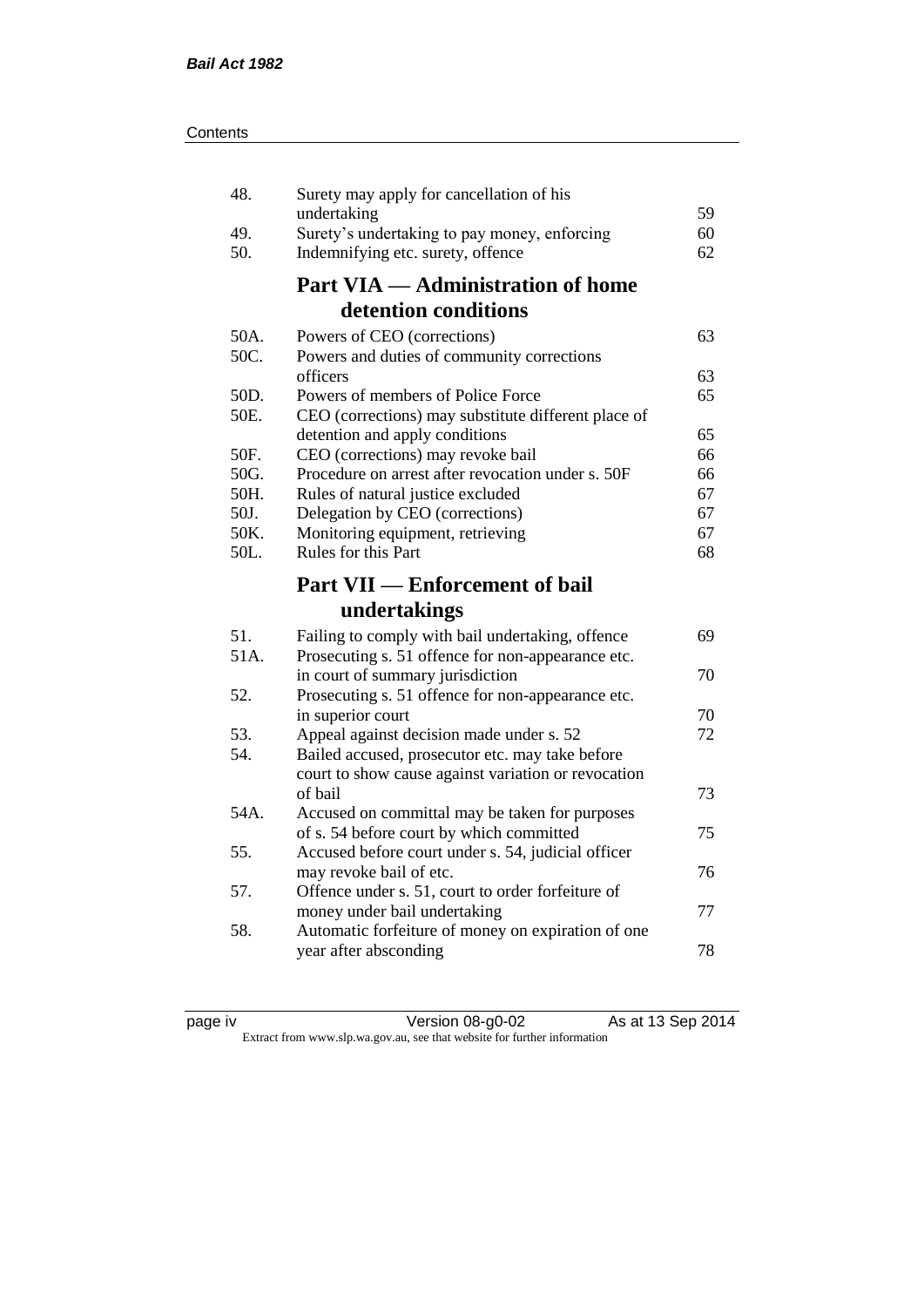## **Part VIII — Miscellaneous**

| 59.        | Order for forfeiture, court's additional powers as to                            | 79       |
|------------|----------------------------------------------------------------------------------|----------|
| 59A.       | If bail dispensed with, accused may be taken                                     |          |
|            | before judicial officer for reconsideration of matter                            | 79       |
| 59B.       | Absconding accused, warrant for arrest of                                        | 80       |
| 60.        | Change of address, accused and surety to notify                                  | 81       |
| 61.        | Failing to bring arrested person before court or                                 |          |
|            | person able to grant bail, offence                                               | 81       |
| 62.<br>63. | Giving false information for bail purposes, offence                              | 82<br>82 |
| 64.        | Protection from personal liability<br>Non-appearance etc. by an accused, proving | 82       |
| 65.        | Bail undertakings by child, effect of                                            | 83       |
| 66.        | Other powers etc. to grant bail abolished                                        | 83       |
| 66A.       | Delegation by registrar of court                                                 | 83       |
| 66B.       | Video link or audio link, use of in bail proceedings                             | 84       |
| 67.        | Regulations                                                                      | 85       |
|            |                                                                                  |          |
|            | Schedule 1 — Jurisdiction as to bail                                             |          |
|            | and related matters                                                              |          |
|            | Part $A$ — Jurisdiction relating to bail                                         |          |
| 7.         | Term used: proceedings for an offence                                            | 89       |
|            | Part B — Cessation of powers relating to bail                                    |          |
| 1.         | Upon decision by judge, power of other officers                                  |          |
|            | ceases                                                                           | 90       |
| 1A.        | Upon decision by Court of Appeal, other powers                                   |          |
|            | cease                                                                            | 90       |
| 2.         | Upon decision by judicial officer, his power and                                 |          |
|            | that of his peers ceases                                                         | 90       |
| 3.         | Upon refusal of bail for initial appearance, certain                             |          |
|            | powers cease                                                                     | 91       |
| 4.         | Judicial officer's powers if accused proves new                                  |          |
|            | facts or changed circumstances                                                   | 91       |
|            | Part C — Manner in which jurisdiction to be                                      |          |
|            | exercised                                                                        |          |
| 1.         | Bail before conviction at discretion of court etc.,                              |          |
|            | except for child                                                                 | 92       |
| 2.         | Child to have qualified right to bail                                            | 93       |
| 3.         | Matters relevant to cl. $1(a)$                                                   | 94       |

As at 13 Sep 2014 **Version 08-g0-02 page v** Extract from www.slp.wa.gov.au, see that website for further information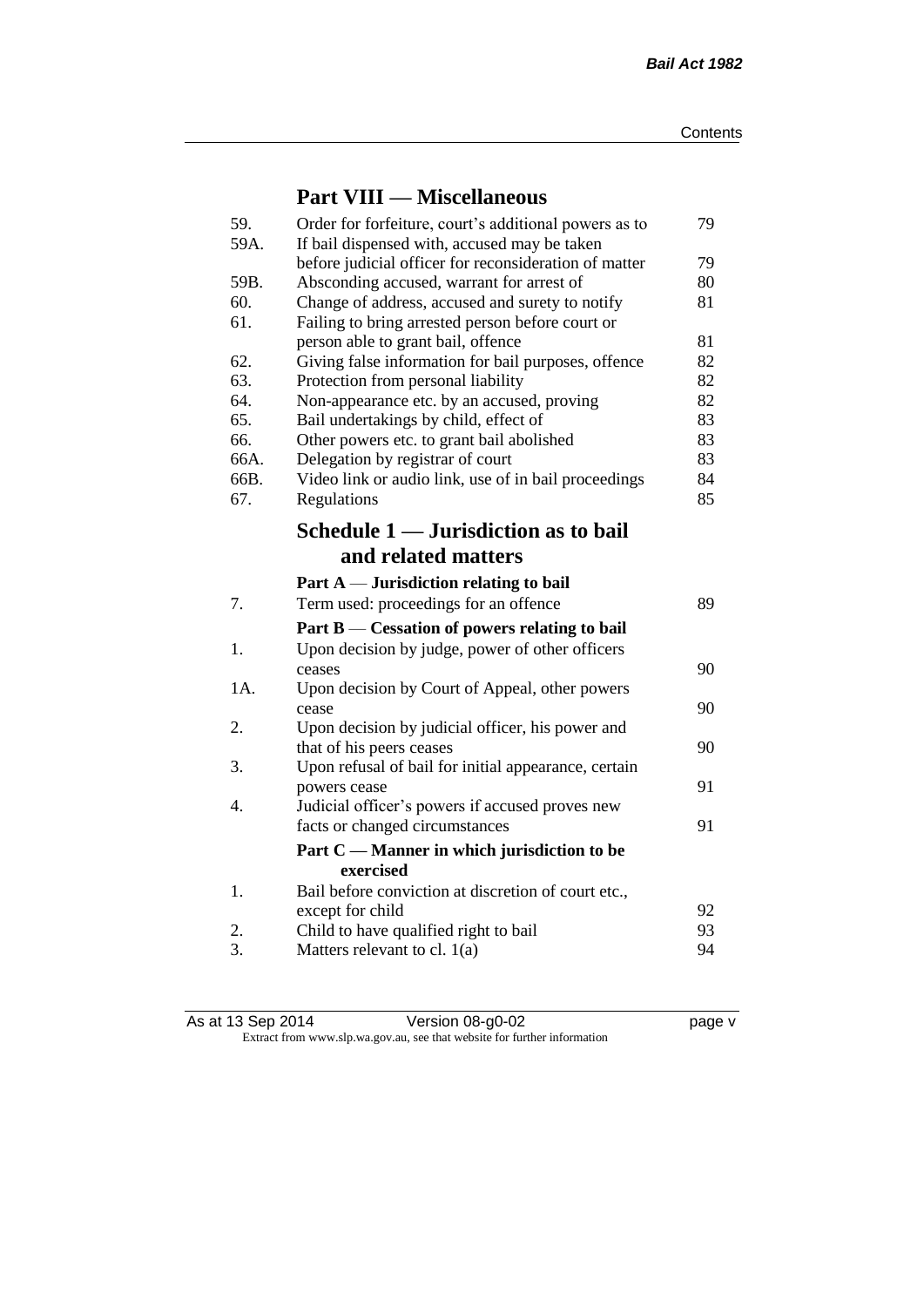| Contents |
|----------|
|----------|

| 3A. | Accused charged with etc. serious offence<br>committed while on bail etc. for another serious |     |
|-----|-----------------------------------------------------------------------------------------------|-----|
|     | offence, bail for                                                                             | 95  |
| 3B. | Exceptional reasons under cl. 3A(1), determining                                              | 96  |
| 3C. | Bail in murder cases                                                                          | 98  |
| 4.  | Bail after conviction for accused awaiting sentence                                           | 98  |
| 4A. | Bail after conviction for accused awaiting disposal                                           |     |
|     | of appeal                                                                                     | 99  |
| 5.  | Exception to cl. 4A for bail in appeal under                                                  |     |
|     | Criminal Appeals Act 2004 Part 2                                                              | 99  |
| 6.  | Bail of people on community orders etc.                                                       | 99  |
| 7.  | Bail for initial appearance to be for not more than                                           |     |
|     | 30 days                                                                                       | 100 |
| 8.  | Bail on adjournment in court of summary                                                       |     |
|     | jurisdiction to be for not more than 30 days except                                           |     |
|     | by consent                                                                                    | 100 |
| 9.  | Calculating periods for cl. 7 and 8                                                           | 100 |
|     | Part D — Conditions which may be imposed on                                                   |     |
|     | a grant of bail                                                                               |     |
| 1.  | Conditions as to forfeiture, sureties, security etc.                                          | 101 |
| 2.  | Other conditions                                                                              | 102 |
| 3.  | Home detention condition                                                                      | 105 |
|     | Schedule 2 — Serious offences                                                                 |     |
|     | Notes                                                                                         |     |

| 113<br>Compilation table | - - - - - - - |  |
|--------------------------|---------------|--|
|                          |               |  |

### **Defined terms**

page vi Version 08-g0-02 As at 13 Sep 2014 Extract from www.slp.wa.gov.au, see that website for further information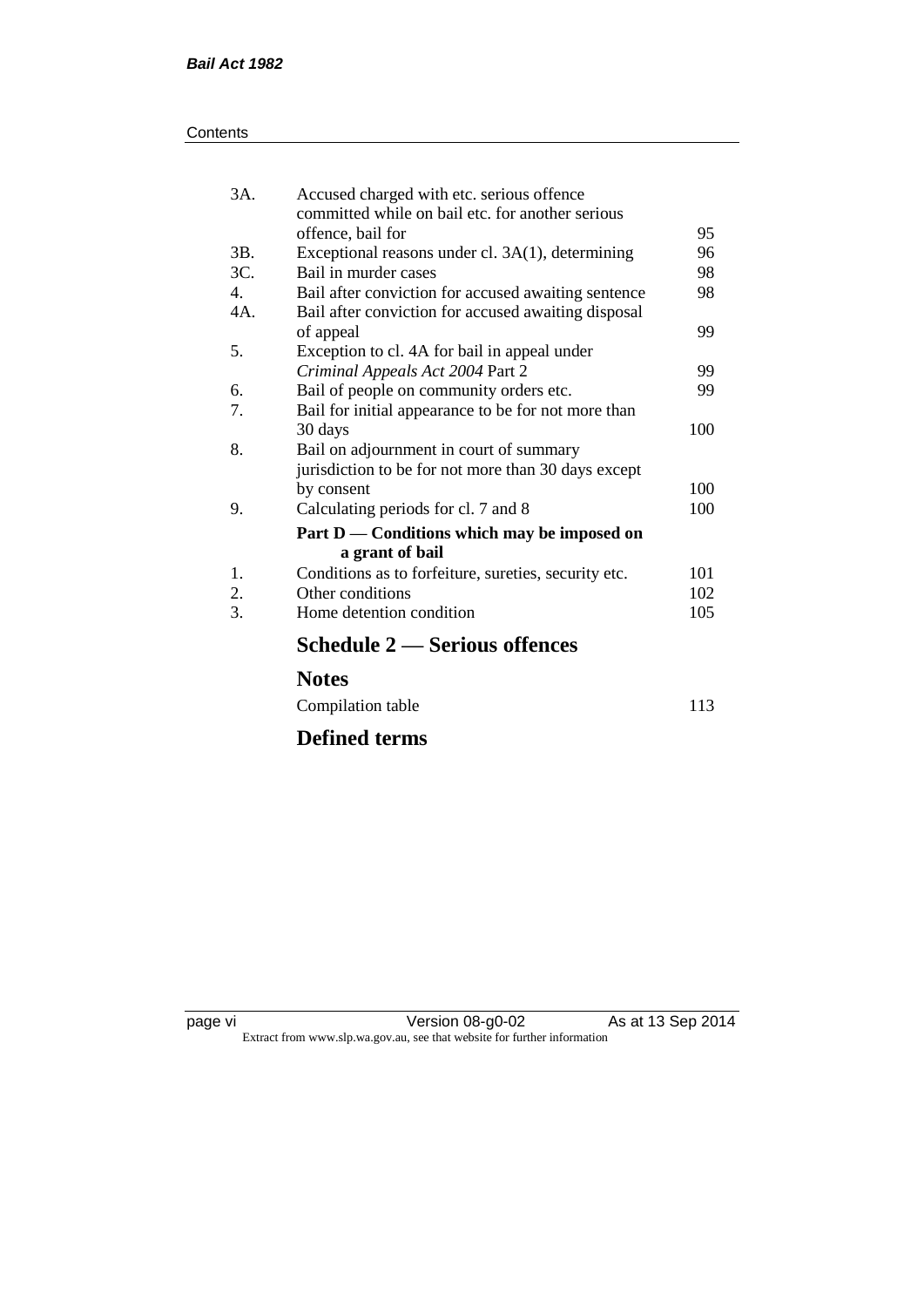Western Australia

## **Bail Act 1982**

**An Act to make better provision for bail in criminal proceedings.** 

As at 13 Sep 2014 **Version 08-g0-02 page 1** Extract from www.slp.wa.gov.au, see that website for further information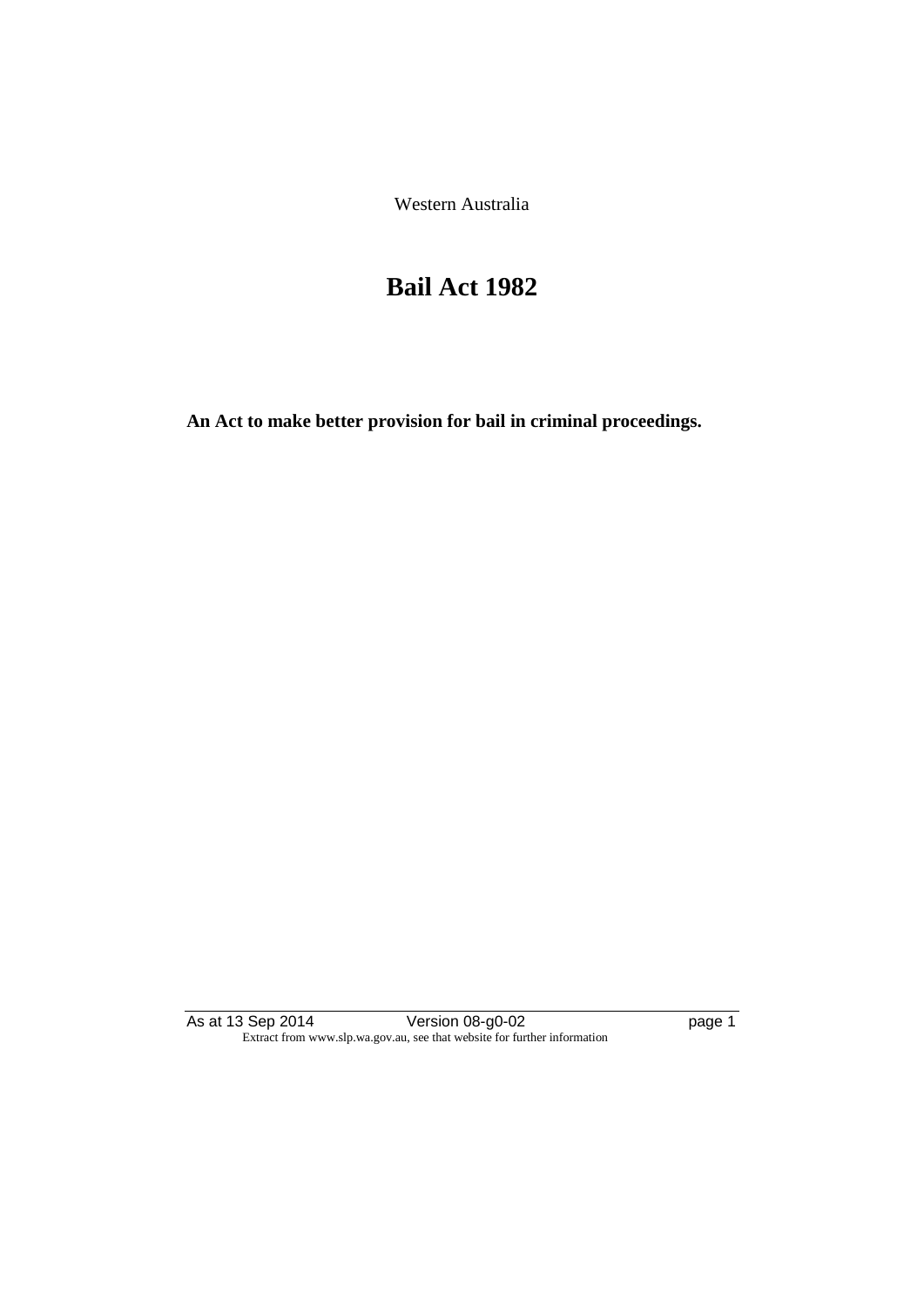**s. 1**

## **Part I — Preliminary**

#### **1. Short title**

This Act may be cited as the *Bail Act* 1982<sup>1</sup>.

#### **2. Commencement**

This Act shall come into operation on a day to be fixed by proclamation  $<sup>1</sup>$ .</sup>

#### **3. Terms used**

(1) In this Act, unless a contrary intention appears —

*accused* includes —

- (a) a person charged with, convicted of, or found guilty of an offence;
- (b) a person whose conviction for an offence is stayed;
- (c) a person in respect of whom an appeal relating to an offence is pending;
- (d) a person in respect of whom a new trial for an offence has been ordered;

#### *adjournment* —

- (a) means any order of a court by which proceedings for an offence are postponed or interrupted or are to be held at a different time or place before the same court; and
- (b) is deemed to include any order of a court, other than a committal to the Supreme Court or District Court, by which the venue of any proceedings for an offence is changed to another court or a court at another place whether by way of a remand, referral, or recommittal of the accused or otherwise;

*appeal* includes an application for leave to appeal;

#### *appropriate judicial officer* means —

(a) subject to paragraphs (b), (c) and (d), a judicial officer who is empowered to exercise jurisdiction in the court

| page 2 | Version 08-g0-02                                                         | As at 13 Sep 2014 |
|--------|--------------------------------------------------------------------------|-------------------|
|        | Extract from www.slp.wa.gov.au, see that website for further information |                   |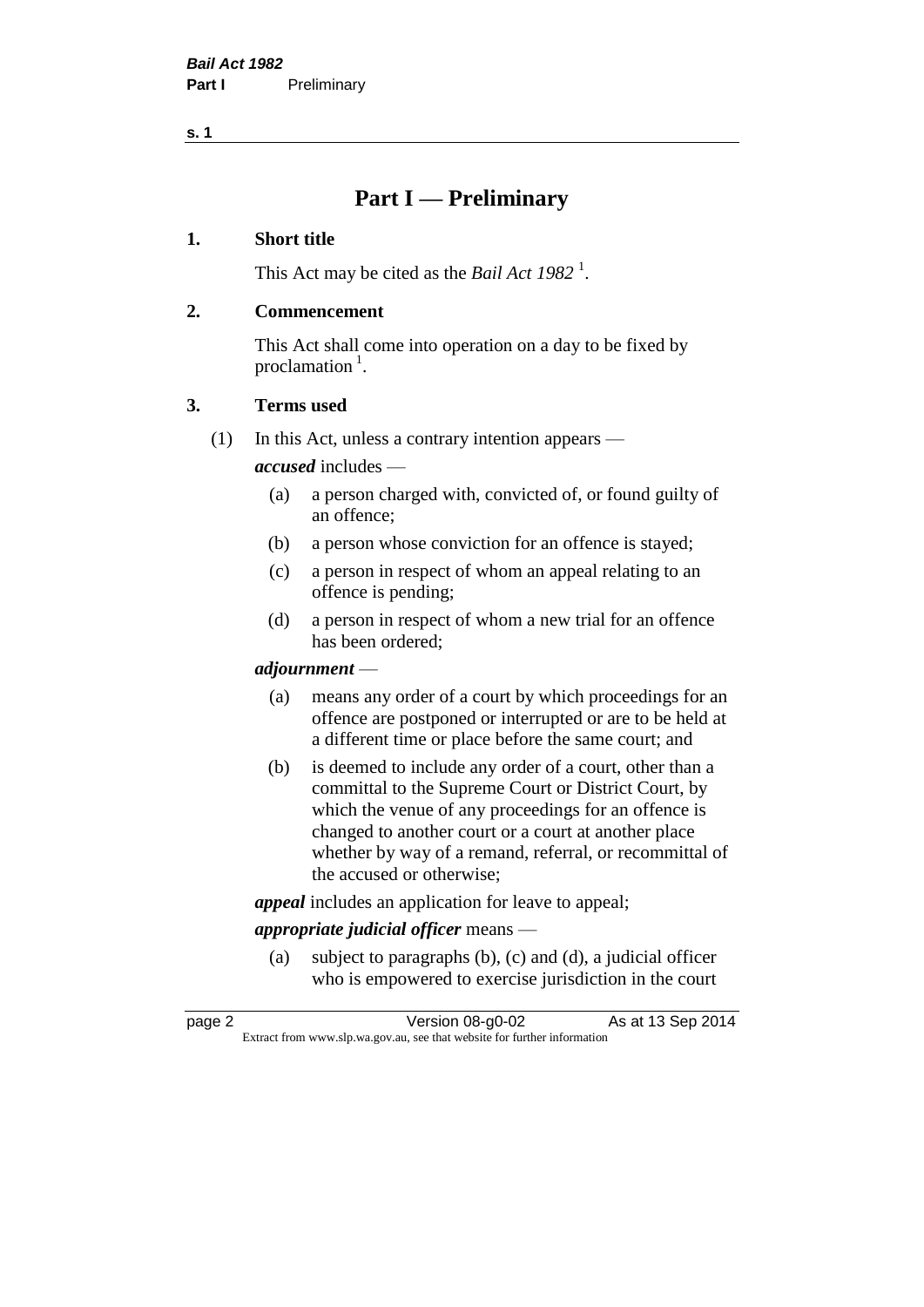before which the accused is required to appear pursuant to his bail undertaking; or

- (b) if the court is the Court of Appeal, a judge of appeal; or
- (c) except in section 49, a judge of the Supreme Court or of the Children's Court, as the case may require, in any case where —
	- (i) under section 15 only a judge of the Supreme Court or of the Children's Court has power to grant bail; or
	- (ii) a judicial officer has exercised the power contained in section 31(2)(d),

for the appearance in question; or

(d) except in section 49, a judge of the Supreme Court, of the District Court, or of the Children's Court, as the case may require, in any case where such a judge has granted bail under section 14 for the appearance in question;

*approved*, in relation to a form, means approved by the chief executive officer of the department of the Public Service principally assisting in the administration of this Act;

*as soon as is practicable* means as soon as is reasonably practicable;

*authorised community services officer* means any of the following persons —

- (a) the CEO (corrections) or a delegate of the CEO (corrections) under subsection (5);
- (b) a registrar of the Children's Court;
- (c) a superintendent of a detention centre under the *Young Offenders Act 1994*;
- (d) the officer for the time being in charge of any detention centre under the *Young Offenders Act 1994*;

*authorised officer* means an authorised police officer or an authorised community services officer;

As at 13 Sep 2014 Version 08-g0-02 page 3 Extract from www.slp.wa.gov.au, see that website for further information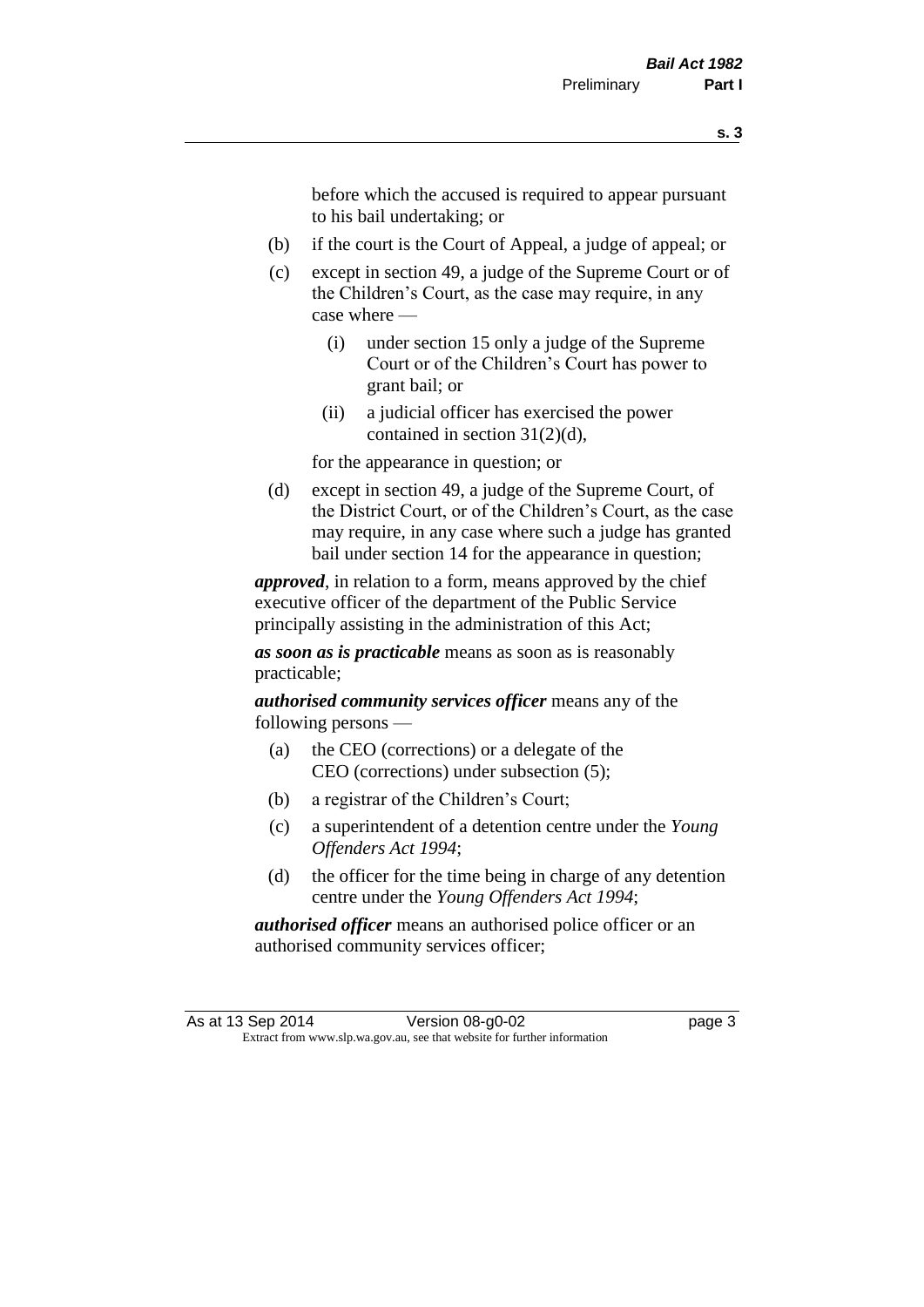*authorised police officer* means —

- (a) a police officer who holds the rank of sergeant, or a higher rank;
- (b) the police officer who is for the time being in charge of a police station;
- (c) whichever of these officers is for the time being in charge of a lock-up —
	- (i) a police officer;
	- (ii) a special constable appointed under the *Police Act 1892* Part III whose powers, duties and obligations are or include those of an authorised police officer under this Act;
	- (iii) a police auxiliary officer appointed under the *Police Act 1892* Part IIIB whose powers, duties and obligations are or include those of an authorised police officer under this Act;

*bail undertaking* means an undertaking described in section 28(2);

*CEO (corrections)* means the chief executive officer of the Public Sector agency principally assisting the Minister administering Part 8 of the *Sentence Administration Act 2003* in its administration;

*Chief Judge* means the Chief Judge of the District Court;

*Chief Justice* means the Chief Justice of Western Australia;

*child* has the same meaning as *young person* has in the *Young Offenders Act 1994*;

*community corrections officer* has the same meaning as in the *Sentence Administration Act 2003*;

*court* means each of the following —

- (a) the Magistrates Court;
- (b) the Children's Court;

page 4 Version 08-g0-02 As at 13 Sep 2014 Extract from www.slp.wa.gov.au, see that website for further information

#### **s. 3**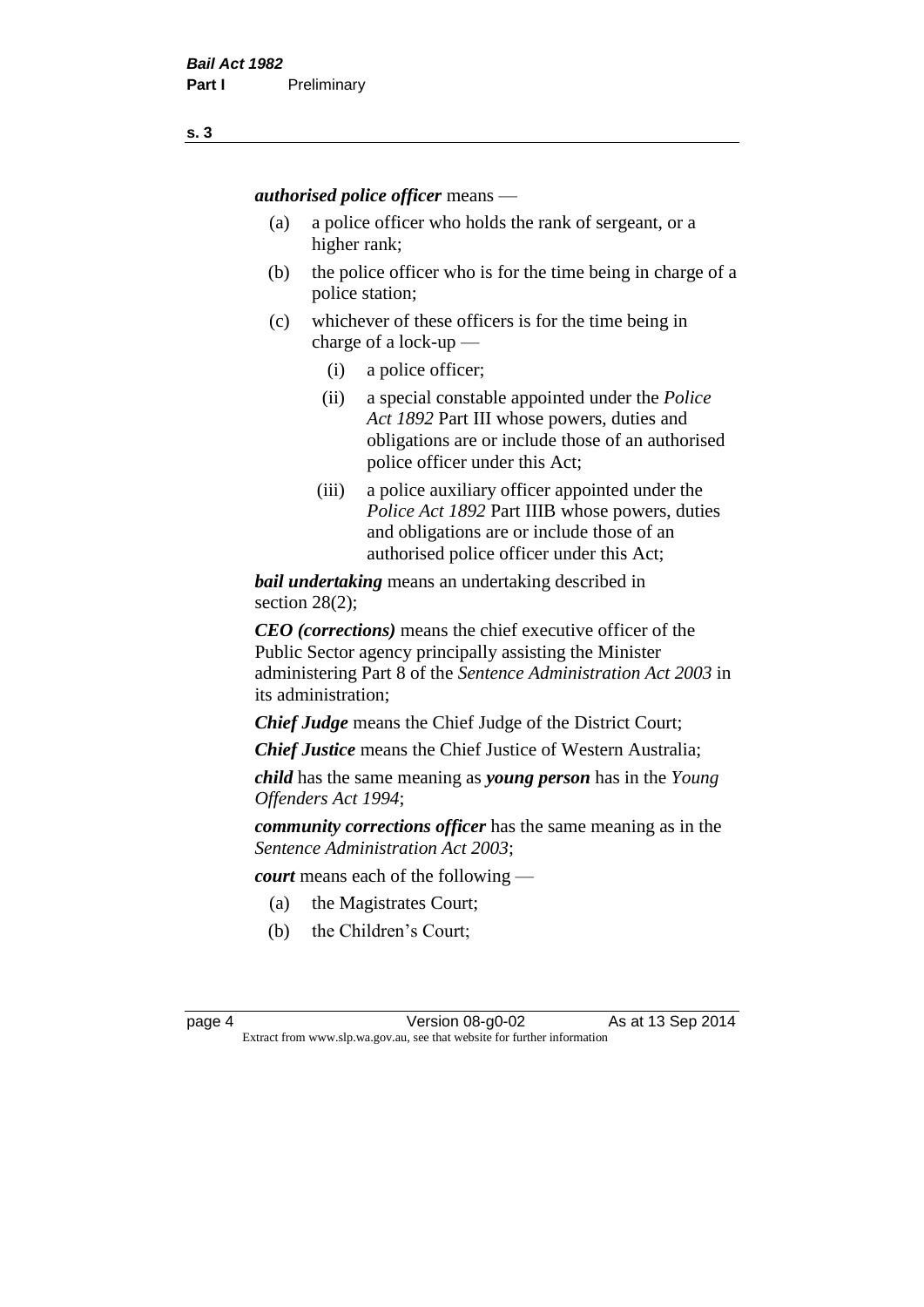- (c) the Coroner's Court of Western Australia;
- (d) the District Court;
- (e) the Supreme Court;
- (f) the Court of Appeal;

*court custody centre* has the meaning given in the *Court Security and Custodial Services Act 1999* section 3;

*Director of Public Prosecutions* means —

- (a) the Director of Public Prosecutions for the State; or
- (b) the officer in charge in the State of the Commonwealth Office of the Director of Public Prosecutions,

as the case requires;

*early release order* means an early release order made under the *Sentence Administration Act 1995* <sup>2</sup> or *Sentence Administration Act 2003*;

*home detention condition* means a home detention condition imposed under clause 3 of Part D of Schedule 1;

*judge of appeal* has the meaning given in the *Supreme Court Act 1935* section 4(1);

*judicial officer* means any person empowered to exercise jurisdiction in a court whether or not he is sitting as a court, and includes a single justice and, where the context so requires, the Court of Appeal exercising jurisdiction under this Act;

*lock-up* includes a place prescribed as a lock-up for the purposes of the *Court Security and Custodial Services Act 1999*;

*offence* means any act, omission or conduct which renders the person doing the act, making the omission or engaging in the conduct liable to any punishment, and includes an alleged offence; but nothing in this definition shall limit the operation of subsection (4);

*prosecutor* includes —

(a) in the case of an offence charged in a prosecution notice, the prosecutor;

As at 13 Sep 2014 Version 08-g0-02 Page 5 Extract from www.slp.wa.gov.au, see that website for further information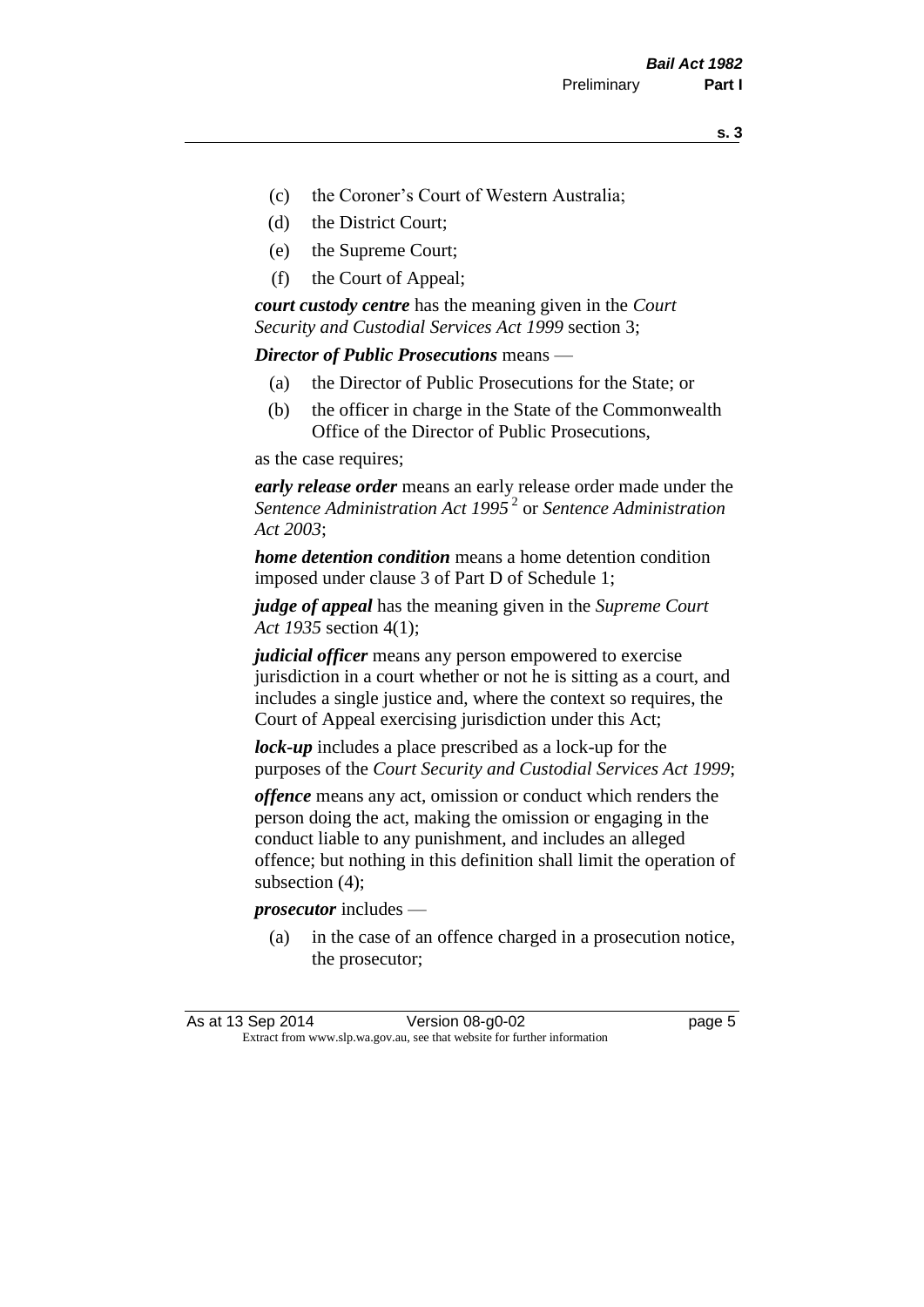(b) in the case of an offence charged in an indictment, the State or the Commonwealth, as the case may be;

*registrar* of a court means —

- (a) for a court other than the Coroner's Court of Western Australia, the principal registrar, a registrar or a deputy registrar of the court; or
- (b) for the Coroner's Court of Western Australia, a coroner's registrar as defined in the *Coroners Act 1996* section 3;

*serious offence* means —

- (a) an offence against section 51(2a); and
- (b) an offence described in Schedule 2;

*surety* and *surety undertaking* have the meanings assigned to them by section 35;

*surety approval officer* means a person who is authorised by section 36 to decide whether an applicant should be approved as a surety;

*trial* means all proceedings for an offence between —

- (a) the time when the accused is called upon to plead to the prosecution notice or the indictment; and
- (b) the time when the accused is found not guilty or is sentenced.
- (2) A reference in this Act
	- (a) to a power to grant bail includes a reference to a power to refuse bail;
	- (b) to a grant of bail includes a reference to a grant of bail by the exercise of a power in section 31(2).
- (3) Where in this Act there is a reference to a requirement that an accused appear in court, the reference is to a requirement, unless a contrary intention appears, that the accused —
	- (a) surrender himself into the custody of the court or, in the case of a bail undertaking, of the court specified therein,

**s. 3**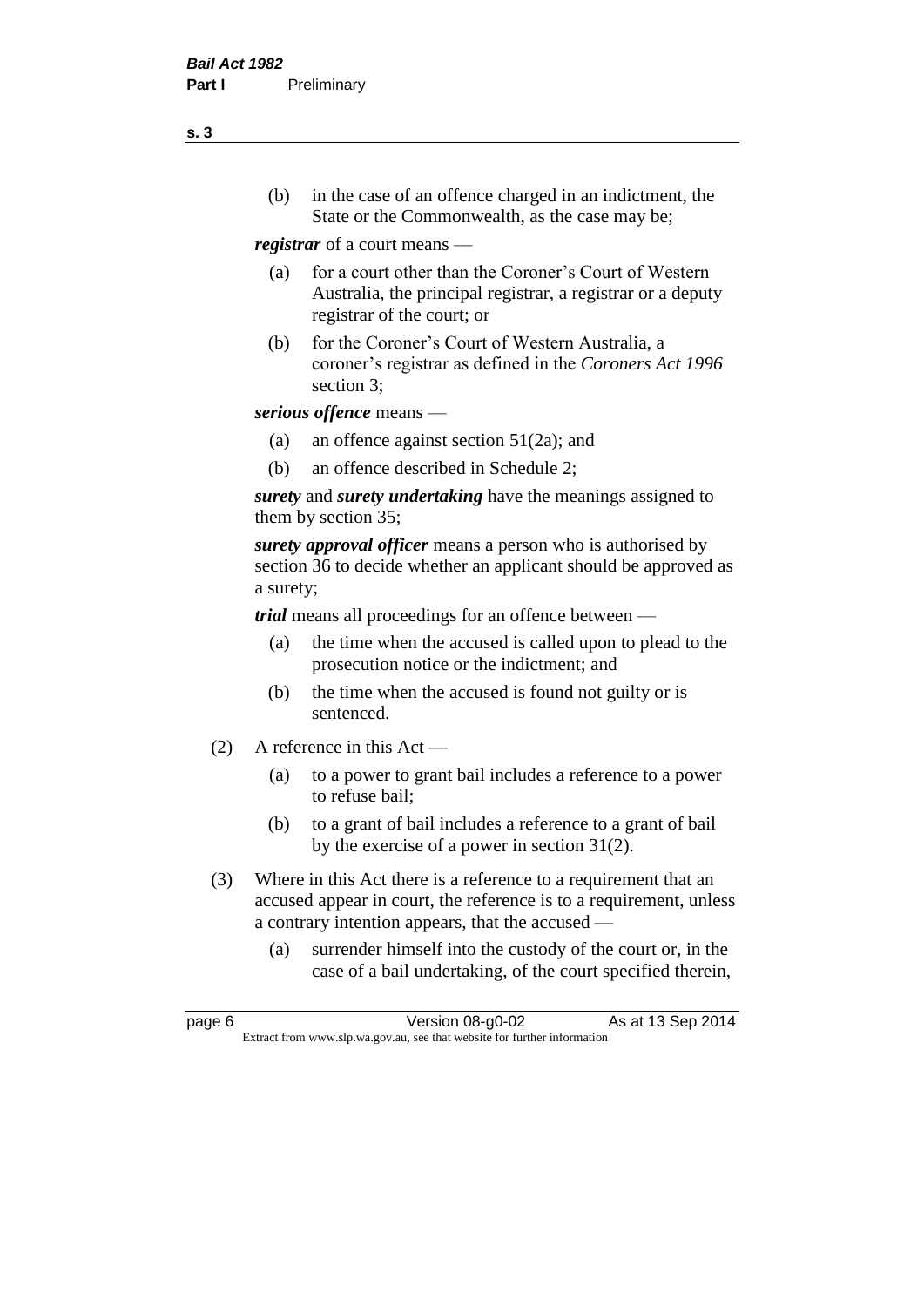or of such person as the court may direct, to be dealt with according to law; and

- (b) submit himself to a search of his person and any property then in his possession (which is hereby authorised) and allow to be taken from him, to be dealt with according to the relevant law and procedures, anything so found; and
- (c) remain in custody until authorised to be released therefrom.
- (4) If a person is arrested under a warrant issued
	- (a) under section 50, 79, 84E or 129 of the *Sentencing Act 1995* in connection with a possible breach of a conditional release order, a sentence of suspended imprisonment or conditional suspended imprisonment, or a community order imposed under that Act; or
	- (b) under section 43 of the *Young Offenders Act 1994* in respect of an alleged breach of a youth community based order, an intensive youth supervision order or a conditional release order made under that Act,
	- then
		- (c) the person is to be taken as having been arrested and to be in custody awaiting an appearance in court for the offence for which the sentence was imposed; and
		- (d) the first appearance in court after the arrest is to be taken, for the purposes of sections  $5(1)$  and  $8(1)$  and clause 1 of Part A and clause 7 of Part C of Schedule 1, to be the initial appearance for that offence; and
		- (e) the proceedings following the arrest are to be taken to be proceedings for that offence and to be a trial for the purpose of the definition in subsection (1) of *trial*.
- (5) The CEO (corrections) may by writing signed by him delegate to any officer of the department of which he is the chief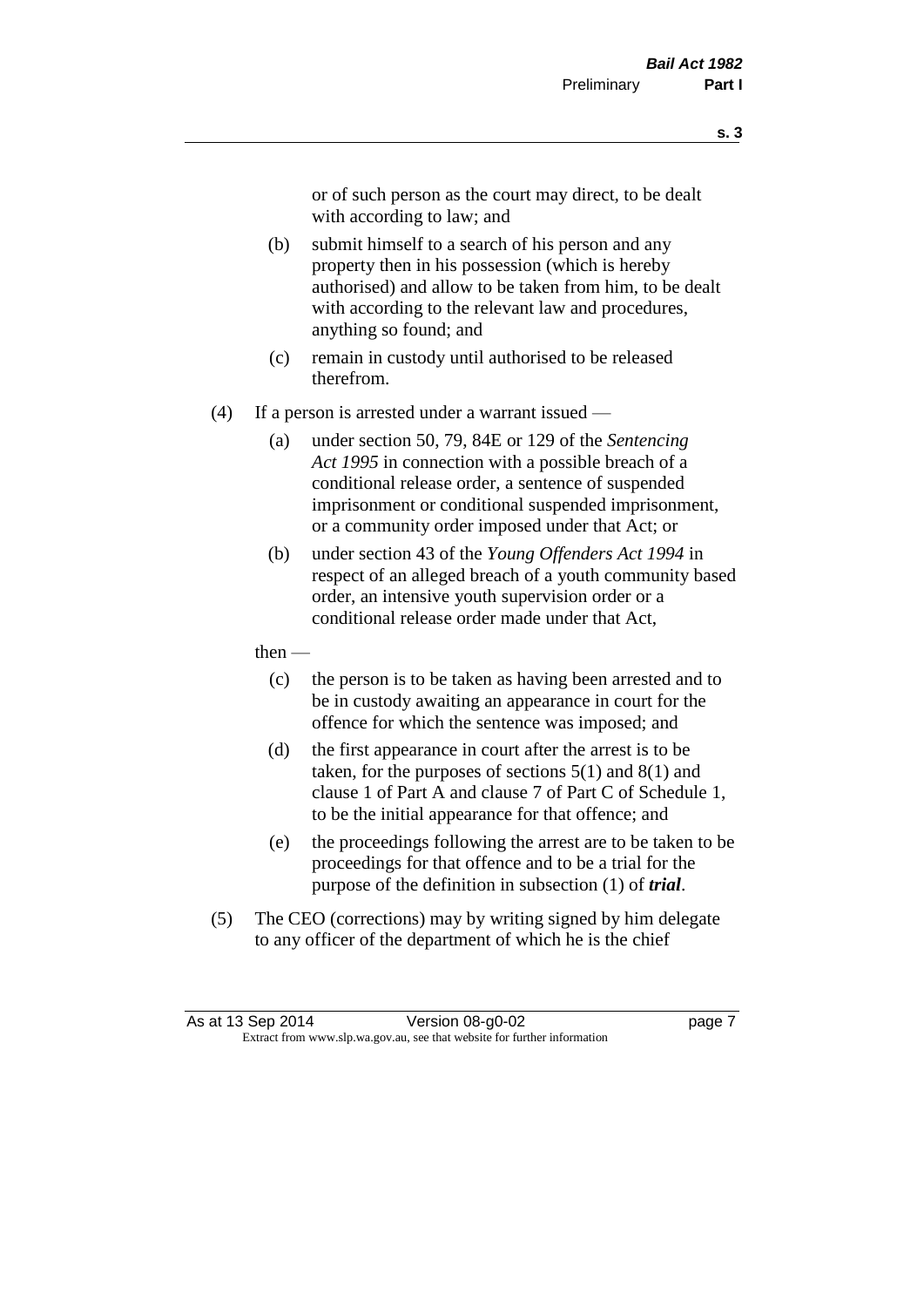executive officer any function he has under this Act as an authorised community services officer.

*[Section 3 amended by No. 74 of 1984 s. 3; No. 15 of 1988 s. 4; No. 49 of 1988 s. 78; No. 61 of 1990 s. 4; No. 31 of 1993 s. 6; No. 45 of 1993 s. 4 and 12; No. 78 of 1995 s. 7; No. 57 of 1997 s. 21(1); No. 54 of 1998 s. 4 and 14; No. 47 of 1999 s. 7; No. 50 of 2003 s. 29(3); No. 65 of 2003 s. 121(2); No. 27 of 2004 s. 13(2); No. 34 of 2004 Sch. 2 cl. 3(2); No. 45 of 2004 s. 28(4); No. 59 of 2004 s. 141; No. 84 of 2004 s. 11, 82 and 83(2); No. 65 of 2006 s. 51 and 53; No. 6 of 2008 s. 4 and 24(2); No. 46 of 2011 s. 25; No. 20 of 2013 s. 22.]* 

*[Section 3. Modifications to be applied in order to give effect to Cross-border Justice Act 2008: section altered 1 Nov 2009. See endnote 1M; amended by No. 42 of 2009 s. 12.]*

*[3A. Deleted by No. 20 of 2013 s. 23.]*

#### **4. Application of this Act**

The operation of this Act extends to any appearance in a court for an offence —

- (a) except to the extent that in this Act, or in the law creating the offence or applicable thereto, express provision is made excluding or limiting the operation of this Act in respect of that appearance; and
- (b) whether or not that law contains a reference to the granting of bail; and
- (c) however any reference in that law to the granting of bail may be expressed; and
- (d) as if any reference therein to the taking of a recognizance were to a requirement that, except where bail is dispensed with under this Act, the accused enter into a bail undertaking.

*[Section 4 amended by No. 84 of 2004 s. 82.]*

page 8 **Version 08-g0-02** As at 13 Sep 2014 Extract from www.slp.wa.gov.au, see that website for further information

**s. 4**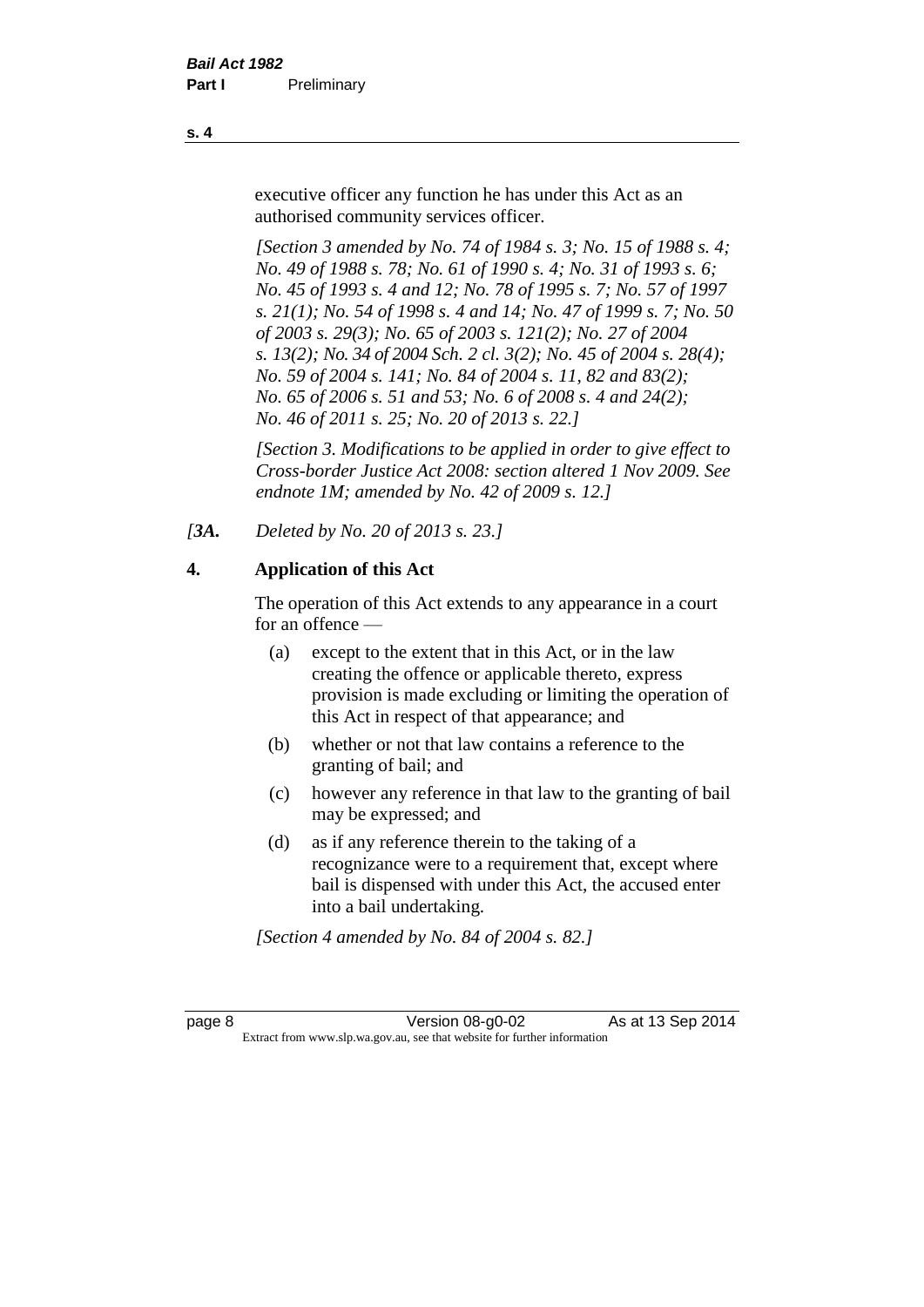*[4AA.* 1M *Modifications to be applied in order to give effect to Cross-border Justice Act 2008: section inserted 1 Nov 2009. See endnote 1M.]*

#### **4AB.** *Courts and Tribunals (Electronic Processes Facilitation) Act 2013* **Part 2 applies**

The *Courts and Tribunals (Electronic Processes Facilitation) Act 2013* Part 2 applies to this Act.

*[Section 4AB inserted by No. 20 of 2013 s. 24.]*

#### **4A. Accused appearing on summons or court hearing notice, detention and bail of**

- $(1)$  Where
	- (a) an accused has appeared in court for an offence pursuant to a summons or court hearing notice issued under the *Criminal Procedure Act 2004*; and
	- (b) a judicial officer adjourns the proceedings,

the accused is not to be detained in custody to further appear before the court for that offence unless the judicial officer so orders.

- (2) If an order is made under subsection (1), the duty described in section 7(1) applies.
- (3) On any appearance in court by the accused a judicial officer to whom section 7(1) applies may revoke an order made under subsection  $(1)$ .

*[Section 4A inserted by No. 6 of 2008 s. 6(1).]*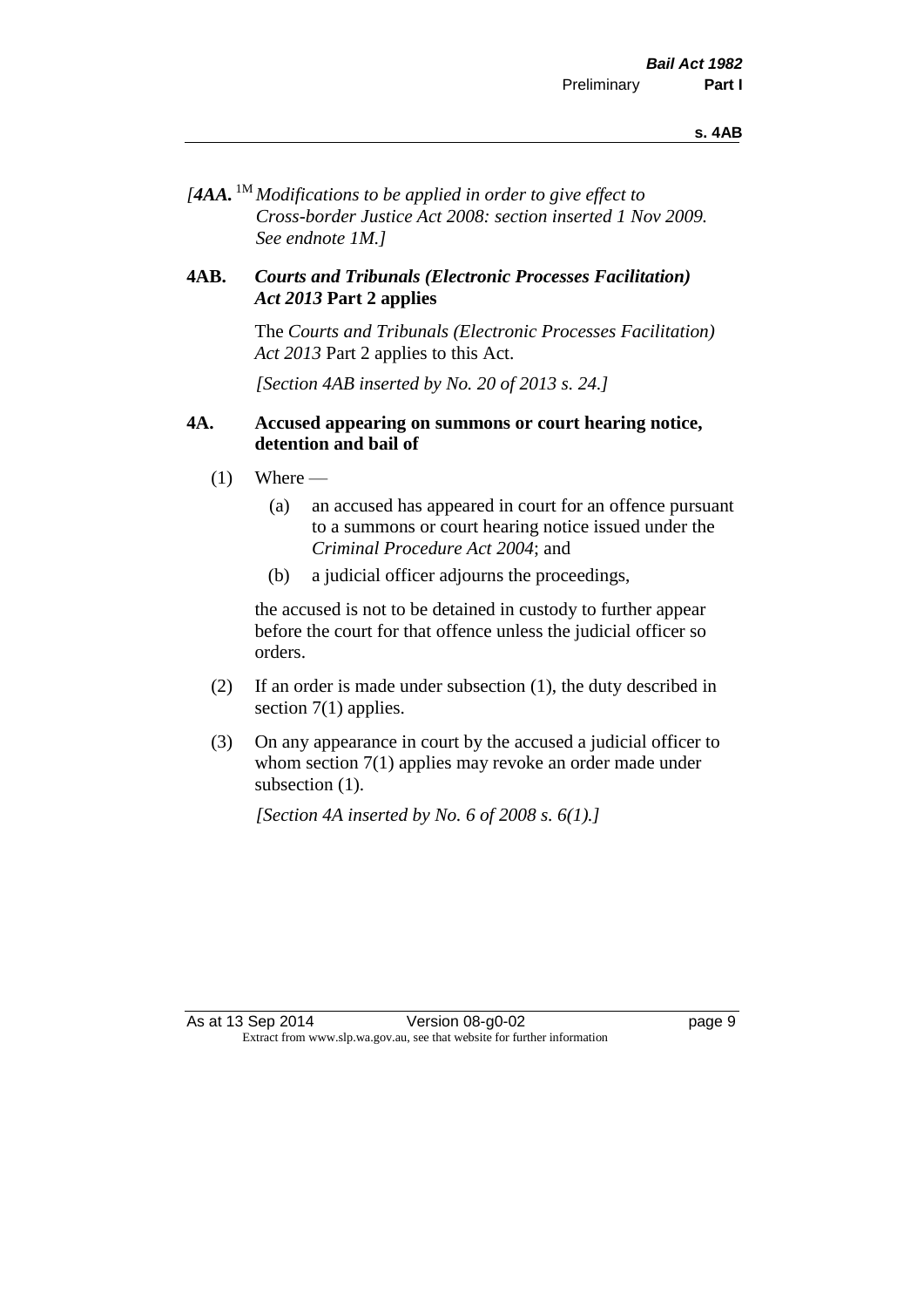**s. 5**

## **Part II — Rights of accused in relation to bail**

*[Heading amended by No. 84 of 2004 s. 82.]* 

#### **5. Accused's rights to have bail considered etc.**

- (1) An accused who is in custody for an offence awaiting his initial appearance in court therefor is entitled —
	- (a) subject to sections 9, 10, 12 and 16(2), to have his case for bail for that appearance considered under and in accordance with this Act as soon as is practicable;
	- (b) if his case is not so considered, or if he is refused bail or is not released on bail, to be brought before a court as soon as is practicable.
- (2) An accused who is in custody awaiting any appearance in court for an offence, other than an initial appearance, is entitled, subject to sections 7B, 7C, 7E, 9 and 10, to have his case for bail for that appearance considered under and in accordance with this Act.

*[Section 5 amended by No. 74 of 1984 s. 4; No. 84 of 2004 s. 82; No. 6 of 2008 s. 7.]* 

#### **6. Arresting officers etc., duty to consider bail**

- (1) This section applies to a police officer or other person (the *arrester*) who —
	- (a) charges a person who is under arrest (the *accused*) with an offence; and
	- (b) does not release the accused unconditionally under section 142 of the *Criminal Investigation Act 2006*,

or who arrests a person under a warrant.

- (2) This section is subject to  $-$ 
	- (a) the exercise of the power conferred by section 9; and
	- (b) sections 10, 12 and 16 and clause 3A of Part C of Schedule 1.

page 10 Version 08-g0-02 As at 13 Sep 2014 Extract from www.slp.wa.gov.au, see that website for further information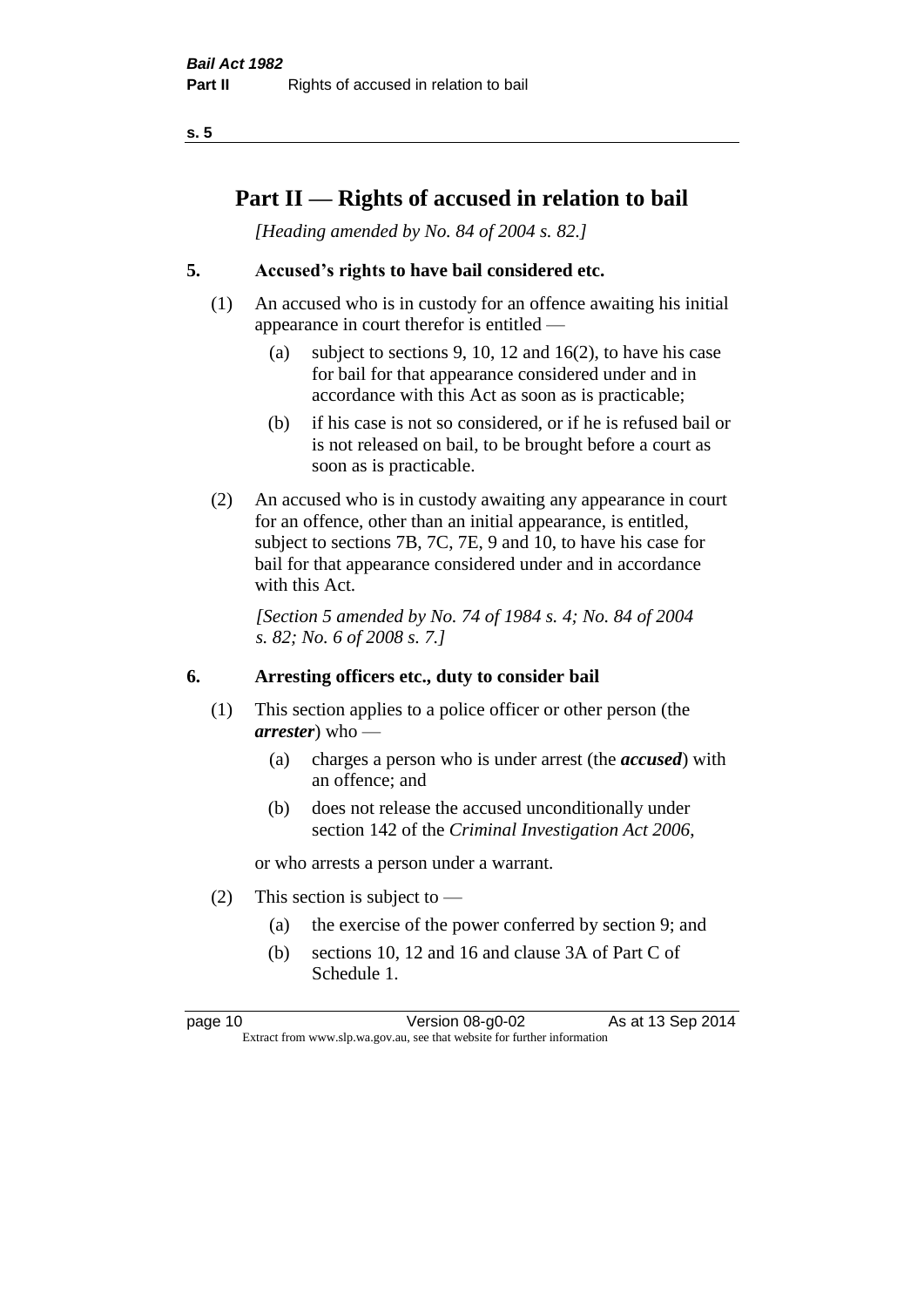- (3) The duties in this section shall be performed whether or not an application for bail is made by or on behalf of the accused.
- (4) As soon as is practicable after the accused is charged, or arrested under a warrant, as the case may be, the arrester shall either —
	- (a) bring the accused or cause the accused to be brought before a court; or
	- (b) perform the other duties of the arrester under this section.
- (5) If the arrester has power to grant the accused bail, the arrester shall consider the accused's case for bail.
- (6) If the arrester does not have power to grant the accused bail, the arrester shall, unless subsection (8), (9) or (10) applies, bring or cause the accused to be brought before an authorised police officer or a justice or, in the case of a child, any authorised officer or a justice, who shall consider the accused's case for bail as soon as is practicable.
- (7) Even if the arrester has power to grant the accused bail, the arrester may, instead of complying with subsection (5), comply with subsection (6) as if the arrester did not.
- (8) If under section 15 only a judge of the Supreme Court or a judge of the Children's Court has power to grant the accused bail, the arrester shall bring the accused or cause the accused to be brought before a judge of the Supreme Court or a judge of the Children's Court, as the case requires, who shall consider the accused's case for bail as soon as is practicable.
- (9) If under section 16 only a justice has power to grant the accused bail, the arrester shall bring the accused or cause the accused to be brought before a justice, who shall consider the accused's case for bail as soon as is practicable.
- (10) If section 16A applies, the arrester shall bring the accused or cause the accused to be brought before a court or judge referred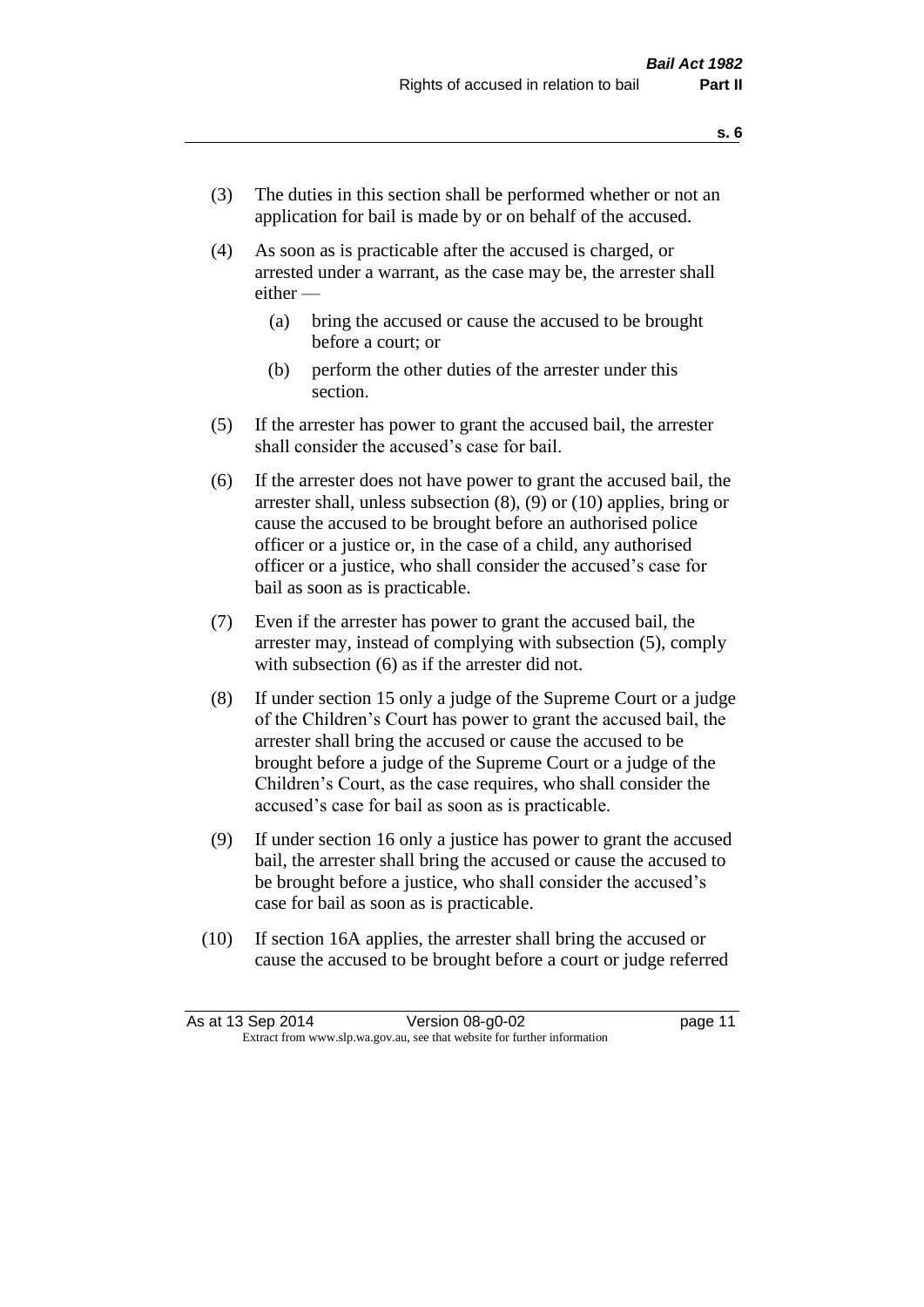#### **s. 6A**

to in section 16A(1), who shall consider the accused's case for bail as soon as is practicable.

*[Section 6 inserted by No. 59 of 2006 s. 4(1).]* 

#### **6A. Officials considering bail may order release without bail**

 $(1)$  In this section —

*accused* means an accused who is under arrest, other than pursuant to a warrant;

*released* means released from custody without being required to enter into, or without having entered into, a bail undertaking;

*serious offence* means an indictable offence the penalty specified by a written law for which is or includes imprisonment for 5 years or more or life;

*summary court* means the Magistrates Court or the Children's Court.

- (2) An authorised officer or justice who is considering an accused's case for bail for an initial appearance in a summary court on a charge of an indictable offence that is not a serious offence may order that the accused be served with a summons under the *Criminal Procedure Act 2004*, and released, in respect of the charge unless satisfied —
	- (a) that there are reasonable grounds to suspect the accused would not obey the summons if served with it; or
	- (b) that not releasing the accused is justified under subsection (4) or for any other reason.
- (3) An authorised officer or justice who is considering an accused's case for bail for an initial appearance in a summary court on a charge of a simple offence must order that the accused be served with a court hearing notice under the *Criminal Procedure Act 2004*, and released, in respect of the charge unless satisfied —
	- (a) that the presence of the accused when the charge is dealt with is likely to be necessary for any reason or for sentencing purposes; or

| page 12 | Version 08-g0-02                                                         | As at 13 Sep 2014 |
|---------|--------------------------------------------------------------------------|-------------------|
|         | Extract from www.slp.wa.gov.au, see that website for further information |                   |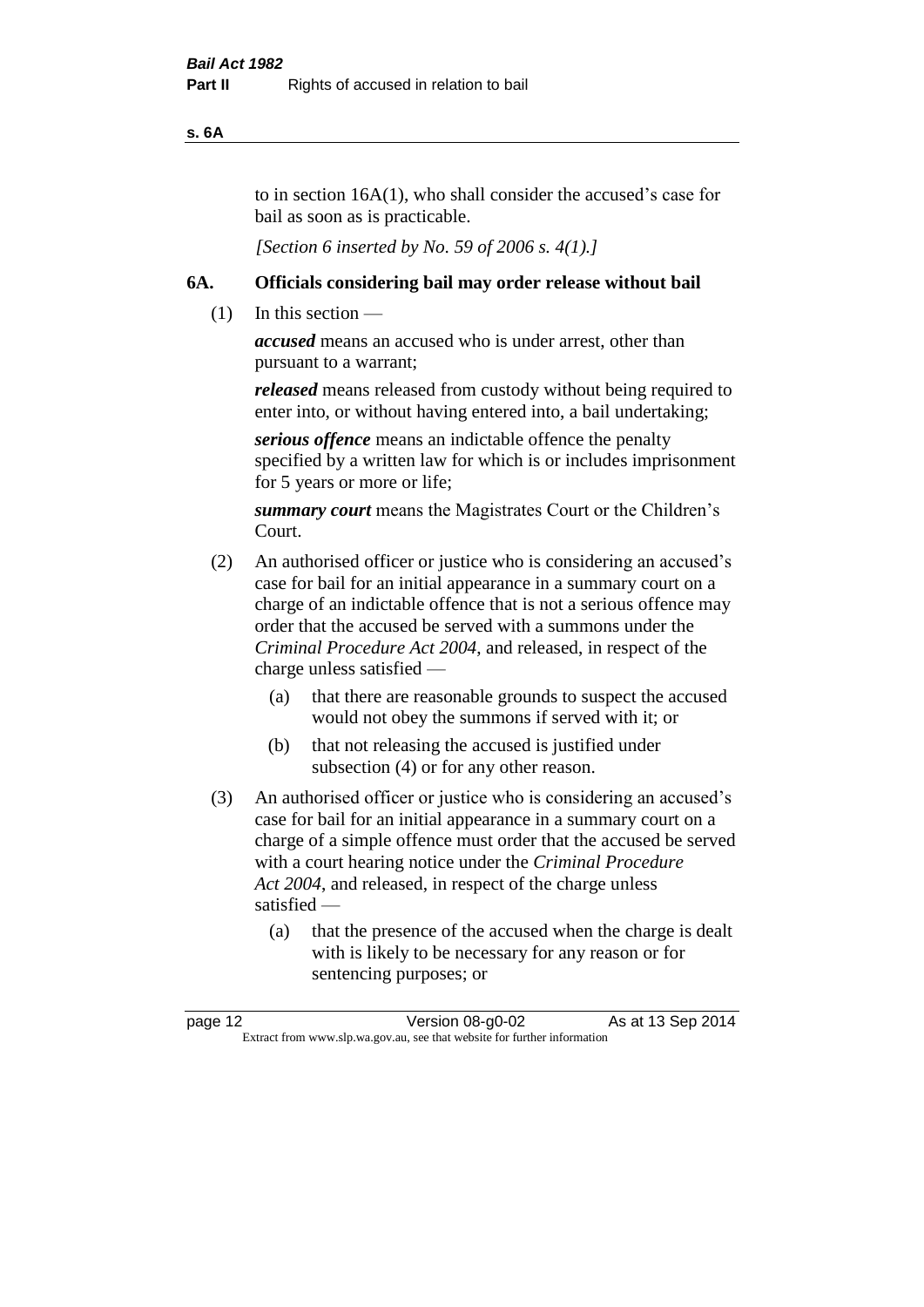- (b) that not releasing the accused is justified under subsection (4) or for any other reason.
- (4) Not releasing an accused is justified if there are reasonable grounds to suspect that if the accused were released —
	- (a) the accused
		- (i) would commit an offence; or
		- (ii) would continue or repeat an offence with which he or she is charged; or
		- (iii) would endanger another person's safety or property; or
		- (iv) would interfere with witnesses or otherwise obstruct the course of justice, whether in relation to the accused or any other person;

or

- (b) the accused's safety would be endangered.
- (5) This section does not affect the operation of section 28 or 30 of the *Criminal Procedure Act 2004*.

*[Section 6A inserted by No. 59 of 2006 s. 5.]* 

#### **7. Unconvicted accused, court to consider bail for**

(1) Upon and following an accused's initial appearance in court for an offence every judicial officer who may thereafter order his detention or continued detention in custody before conviction for the offence is under a duty, unless section 7B, 7C or 7E applies, to consider the accused's case for bail, whether or not an application for bail is made by the accused or on his behalf.

#### *[(2)-(4) deleted]*

(5) The operation of this section is subject to the exercise of the powers conferred by sections 7A and 9 and to the provisions of sections 10, 12 and 16(2) and clause 3A of Part C of Schedule 1. *[Section 7 amended by No. 74 of 1984 s. 5; No. 49 of 1988 s. 80; No. 45 of 1993 s. 6; No. 84 of 2004 s. 82; No. 59 of 2006 s. 4(2); No. 6 of 2008 s. 8.]* 

| As at 13 Sep 2014                                                        | Version 08-g0-02 | page 13 |
|--------------------------------------------------------------------------|------------------|---------|
| Extract from www.slp.wa.gov.au, see that website for further information |                  |         |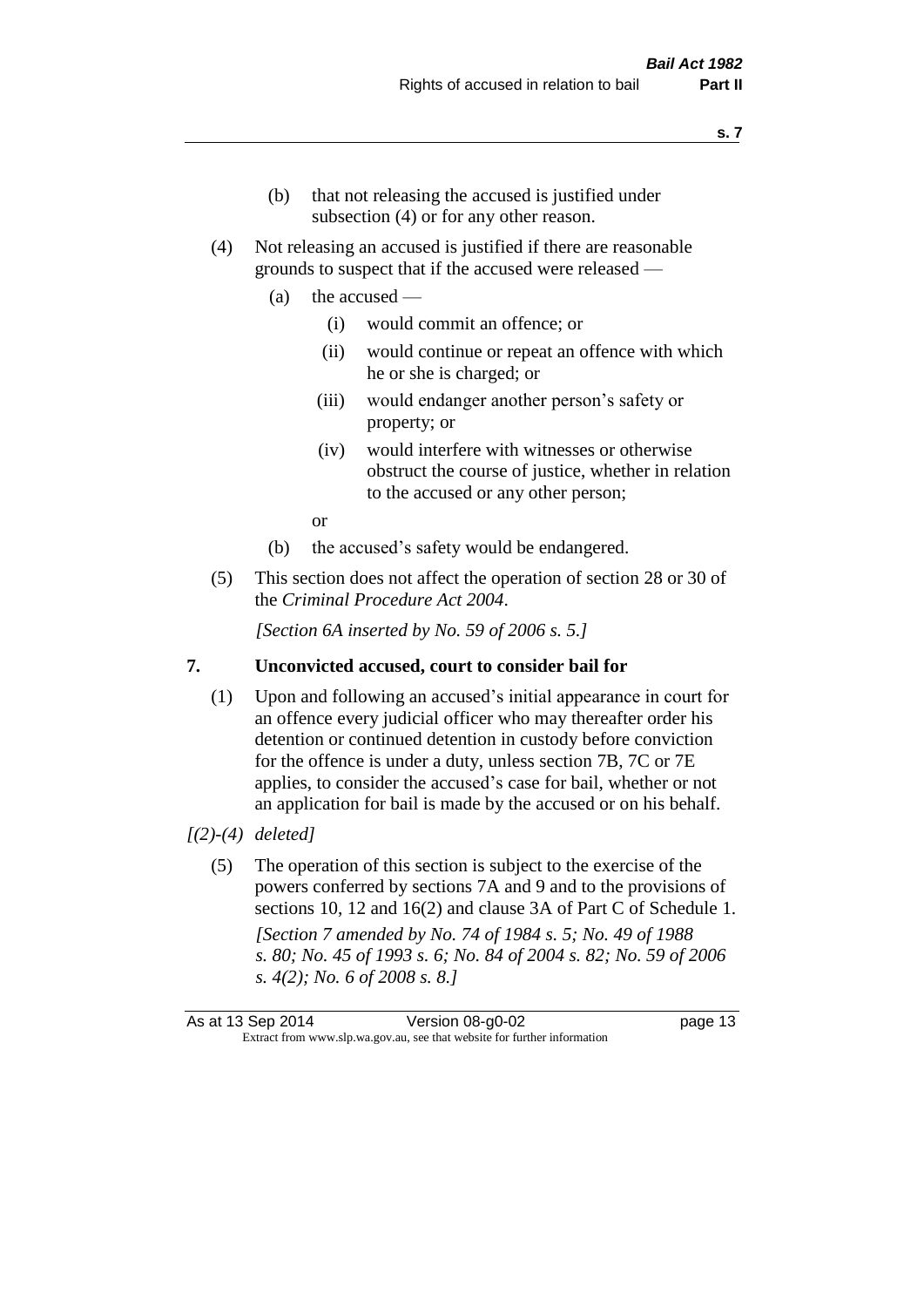**s. 7A**

#### **7A. Bail may be dispensed with by court**

- (1) A judicial officer referred to in section 7(1) may, instead of discharging the duty imposed by that subsection, dispense with the requirement for bail for an appearance in court for an offence by an accused if the judicial officer —
	- (a) has jurisdiction to do so under section 13A(1); and
	- (b) may properly do so under section 13A(2).
- (2) Where the requirement for bail is dispensed with under this section, the accused has a right to be at liberty until the accused is required to appear before a court for the offence, but subject  $to -$ 
	- (a) section 59A; and
	- (b) any requirement that the accused be in custody for some other offence or reason.

*[Section 7A inserted by No. 6 of 2008 s. 9(1).]*

#### **7B. Adult accused of murder, provisions for**

(1) In this section —

*judge* means a judge of the Supreme Court.

- (2) This section applies where
	- (a) an accused is in custody for an offence of murder so that under section 15 only a judge has power to grant bail; and
	- (b) the accused is not a child.
- (3) Where this section applies the accused, or a person on the accused's behalf, may make an application to a judge for bail at any time before conviction for the offence.
- (4) Upon an accused's initial appearance in court for an offence of murder, the judicial officer who may order the accused's detention in custody is under a duty to inform the accused of the right conferred by subsection (3).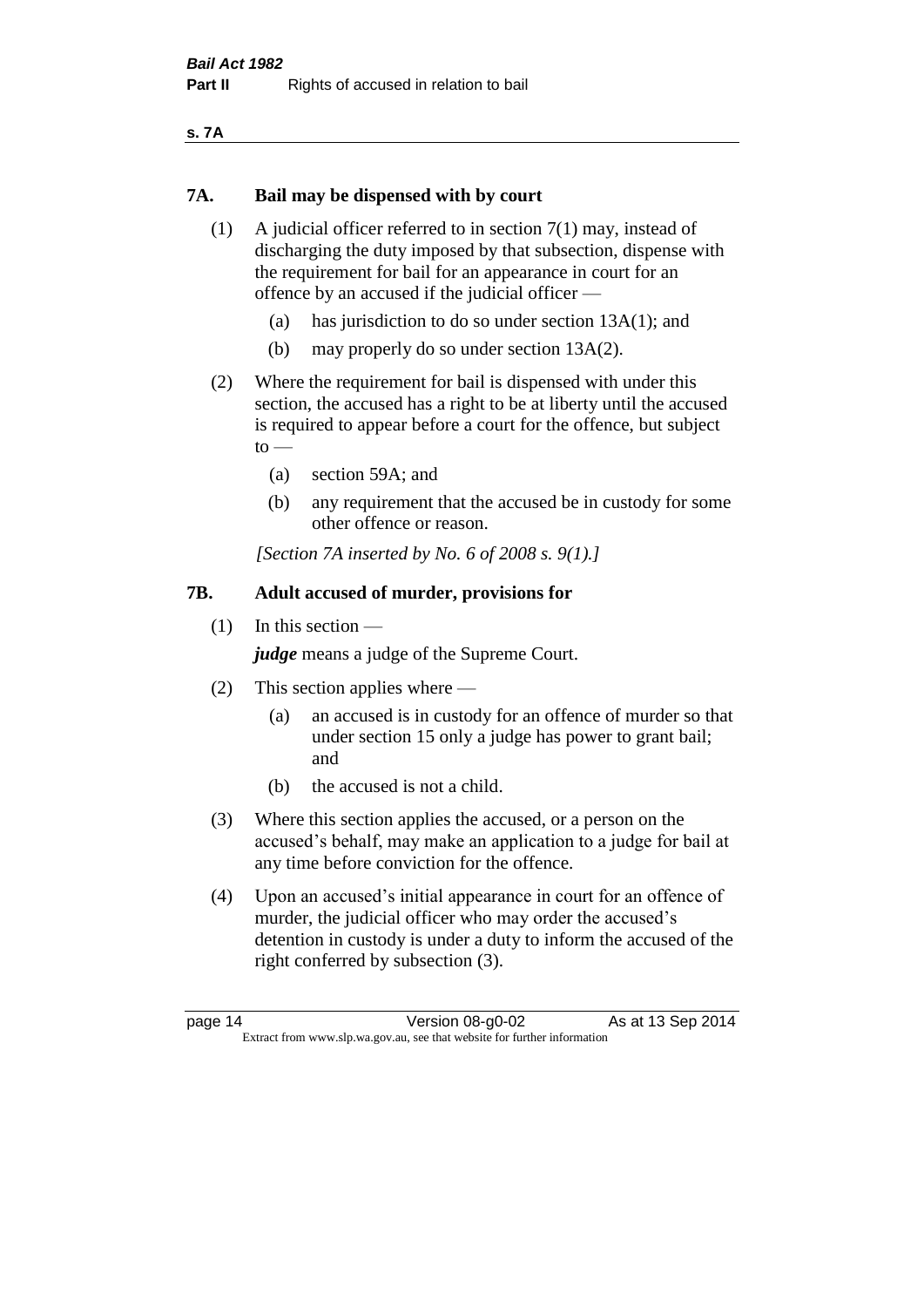**s. 7C**

- $(5)$  Where
	- (a) an accused's case for bail has been considered by a judge on an application under subsection (3); and
	- (b) bail has been refused,

the accused's case for bail shall not be considered on any subsequent occasion in the same case when the accused's continued detention may be ordered unless subsection (6) applies.

- (6) The accused's case for bail shall again be considered by a judge if the accused, or a person on the accused's behalf, applies to a judge and satisfies the judge that —
	- (a) new facts have been discovered, new circumstances have arisen or the circumstances have changed since bail was refused; or
	- (b) the accused failed to adequately present the accused's case for bail on the previous occasion.
- $(7)$  Where
	- (a) an accused's case for bail has been considered by a judge on an application under subsection (3); and
	- (b) bail has been granted,

on any subsequent appearance in the same case a judicial officer may order, notwithstanding section 15, that bail is to continue on the same terms and conditions.

(8) The accused is to be taken before a judge for the purposes of an application under this section only if the judge so orders.

*[Section 7B inserted by No. 6 of 2008 s. 9(1); amended by No. 29 of 2008 s. 24(2) and (3).]*

#### **7C. Child accused of murder, provisions for**

(1) This section applies where a child accused is in custody for an offence of murder so that under section 15 only a judge of the Children's Court has power to grant bail.

| As at 13 Sep 2014                                                        | Version 08-g0-02 | page 15 |
|--------------------------------------------------------------------------|------------------|---------|
| Extract from www.slp.wa.gov.au, see that website for further information |                  |         |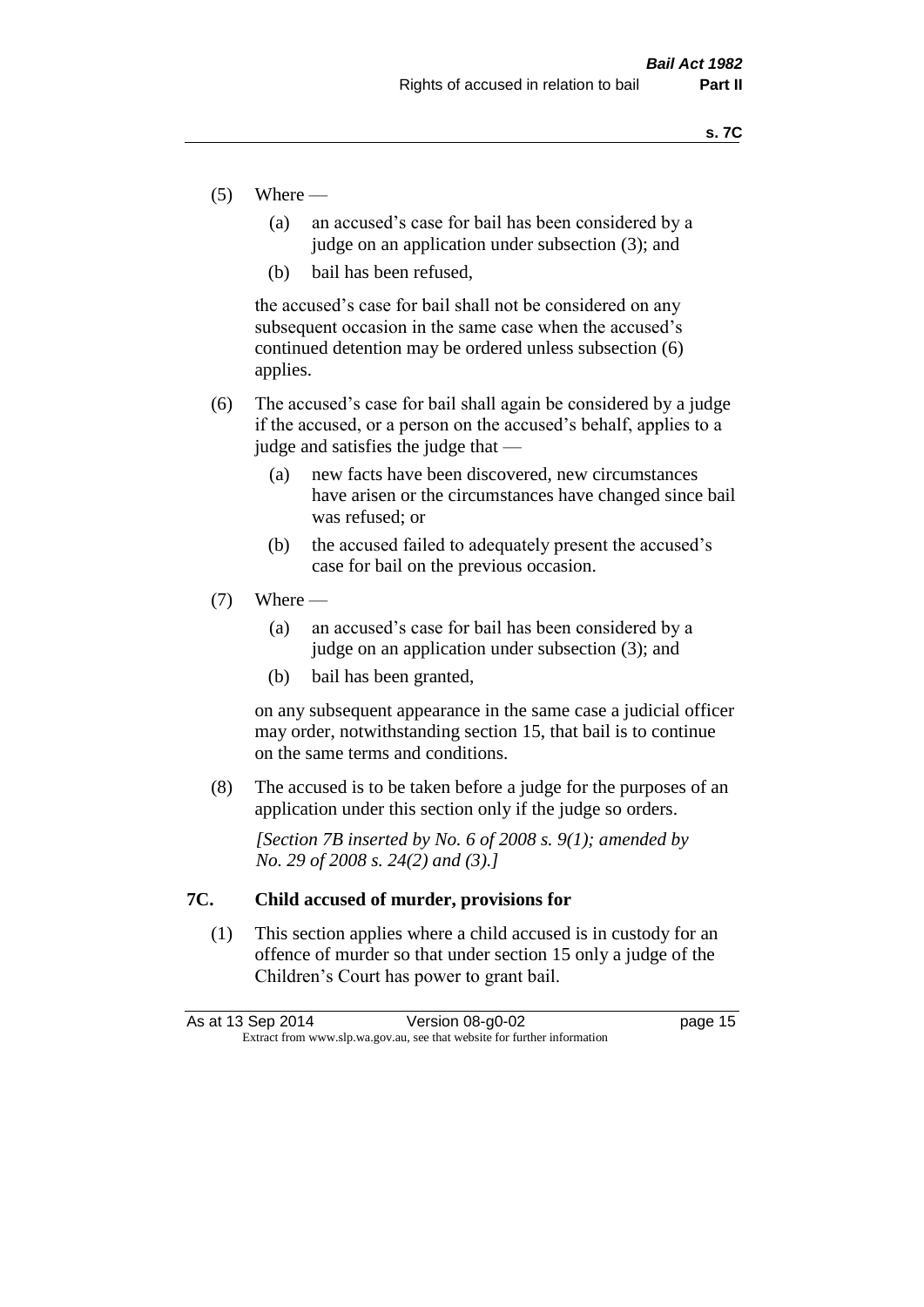**s. 7C**

- (2) Where this section applies, the judicial officer referred to in section 7(1) other than a judge of the Children's Court, shall, whether or not an application for bail is made by the accused or on the accused's behalf, cause the accused to be taken as soon as is practicable before a judge of the Children's Court for the purpose of having the accused's case for bail considered by the judge.
- (3) Notwithstanding subsection (2), where
	- (a) the duty described in that subsection has been discharged once in relation to a child accused's case for bail; and
	- (b) bail has on that occasion been refused by a judge of the Children's Court,

the accused's case for bail need not be considered on any subsequent occasion in the same case when the accused's continued detention may be ordered unless subsection (4) applies.

- (4) On a subsequent occasion the accused may apply to the judicial officer who may order the accused's continued detention for a reconsideration of the accused's case for bail on the ground  $that -$ 
	- (a) new facts have been discovered, new circumstances have arisen or the circumstances have changed since bail was refused on the occasion mentioned in subsection (3); or
	- (b) the accused failed to adequately present the accused's case for bail on that occasion.
- (5) If the judicial officer is satisfied as to one or more of those grounds the judicial officer shall cause the accused to be taken as soon as is practicable before a judge of the Children's Court for the purpose of having the accused's case for bail considered by the judge.

*[Section 7C inserted by No. 6 of 2008 s. 9(1); amended by No. 29 of 2008 s. 24(4).]*

page 16 Version 08-g0-02 As at 13 Sep 2014 Extract from www.slp.wa.gov.au, see that website for further information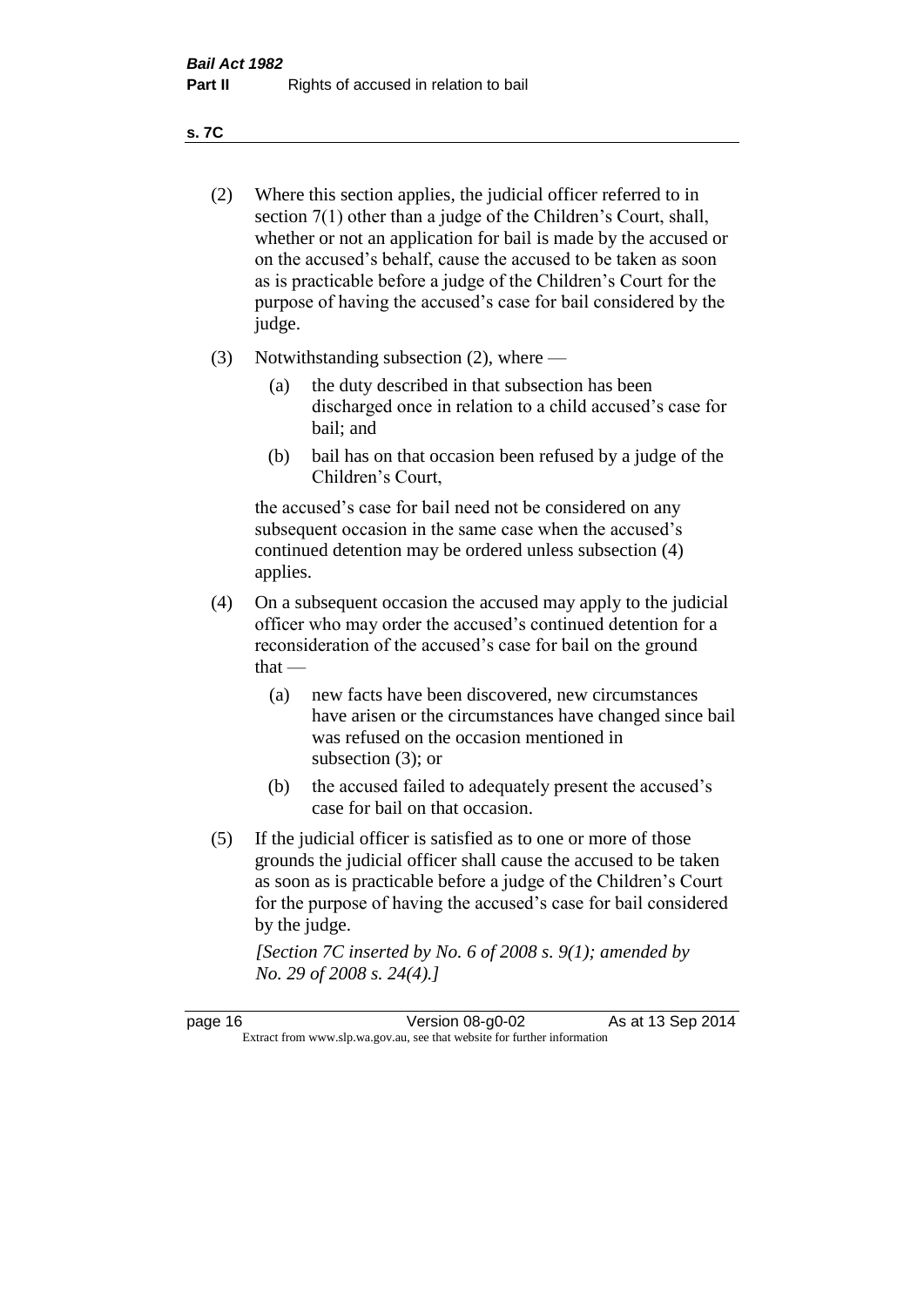#### **7D. Bail after initial decision by court, court's duty as to**

- (1) Notwithstanding section 7(1), after
	- (a) the duty described in that subsection has been discharged once in relation to an accused's case for bail; or
	- (b) a judge of the Children's Court has considered the case under section 15,

it is sufficient on any subsequent consideration of bail in the same case for a judicial officer, including a judge of the Children's Court acting under section 15, to make inquiry of the accused in terms of subsection (2).

- (2) The inquiry to be so made is  $-$ 
	- (a) whether any new fact has been discovered or new circumstance has arisen, or whether the circumstances have changed, since bail was previously granted or refused; and
	- (b) whether the accused considers that the accused failed to adequately present the accused's case for bail on a previous occasion.
- (3) Unless the judicial officer is satisfied that there is any reason of the kind mentioned in subsection (2) for not doing so, the judicial officer may adopt the decision previously made in the case, but with power to make such variations of the terms and conditions of bail as the judicial officer thinks fit.

*[Section 7D inserted by No. 6 of 2008 s. 9(1).]*

#### **7E. Bail refused for trial, court's duty during trial**

- $(1)$  Where
	- (a) an accused has been refused bail for the accused's appearance for trial for an offence; and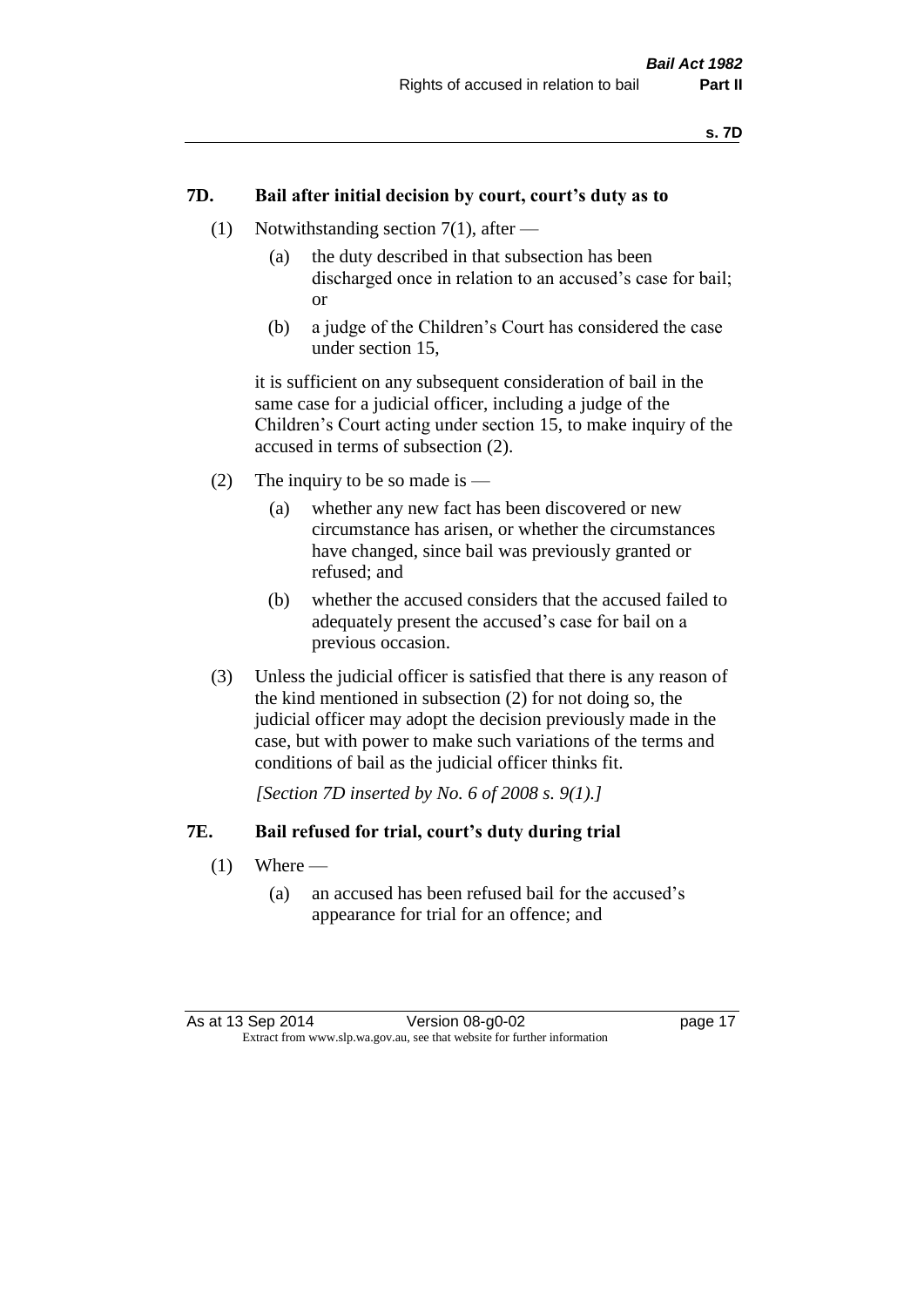**s. 7F**

(b) the trial extends beyond one day,

a judicial officer referred to in section 7(1) need not comply with that subsection unless the accused, or a person on the accused's behalf, applies for bail.

(2) In subsection  $(1)$  —

*trial* means that part of proceedings for an offence when evidence is being received by the court in respect of the offence and also extends to any time when —

- (a) legal argument is being heard; or
- (b) a judicial officer or a jury is deliberating.

*[Section 7E inserted by No. 6 of 2008 s. 9(1).]*

#### **7F. Appeal from court of summary jurisdiction, bail in case of**

- (1) If a person is in custody and an appeal has been commenced under the *Criminal Appeals Act 2004* Part 2 in connection with the decision by virtue of which the person is in custody, the person may apply for bail —
	- (a) if the appeal is to be heard and determined by the Court of Appeal or if an application has been made to the Court of Appeal for leave to appeal to the Court of Appeal — to a judge of appeal; or
	- (b) in any other case to a judge of the Supreme Court.
- (2) Bail shall not be granted to an applicant for bail under subsection (1) unless —
	- (a) the applicant has given notice of the application for bail  $\mathrm{to}$  —
		- (i) the Director of Public Prosecutions; or
		- (ii) the State Solicitor,

as the case may require; and

page 18 Version 08-g0-02 As at 13 Sep 2014 Extract from www.slp.wa.gov.au, see that website for further information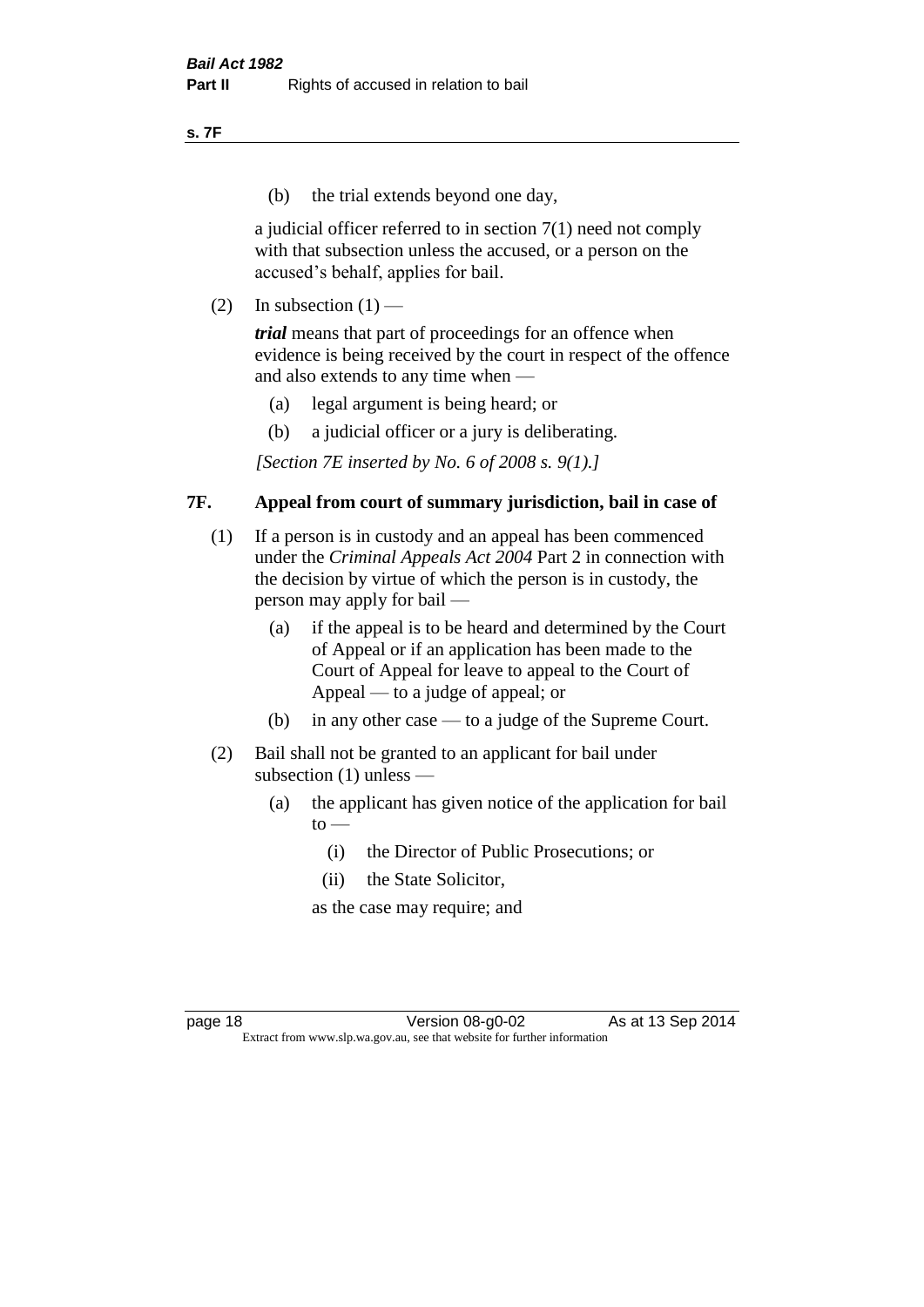(b) that official has been given an opportunity to be heard on the application.

*[Section 7F inserted by No. 6 of 2008 s. 9(1).]*

#### **8. Accused to be given information, approved forms etc.**

- (1) Subject to subsection (4), a judicial officer or authorised officer who is called upon to consider an accused's case for bail, on the first occasion when it arises in relation to an offence or group of offences for which an accused is required to appear, shall ensure that the accused is, or has been, given —
	- (a) such information in writing as to the effect of this Act as is prescribed for the purposes of this paragraph; and
	- (b) an approved form for completion, designed to disclose to the judicial officer or authorised officer all information relevant to the decision; and
	- (c) where the accused is unable or insufficiently able, to read, speak or write English, such assistance as he may reasonably require in order to have communicated to him the information mentioned in paragraph (a) and complete the form referred to in paragraph (b).
- (2) After an accused case for bail has been considered once, a judicial officer or authorised officer on any subsequent consideration of bail in the same case shall —
	- (a) comply with subsection (1)(a); and
	- (b) either comply with subsection (1)(b) or obtain the form previously completed for the purposes of that paragraph, if any, and ensure that —
		- (i) the form is revised in order to show any changes which he is informed have occurred since it was completed; and
		- (ii) any assistance, of the kind referred to in subsection  $(1)(c)$  is given to the accused for the purpose of completing or revising the form, as the case may be.

**s. 8**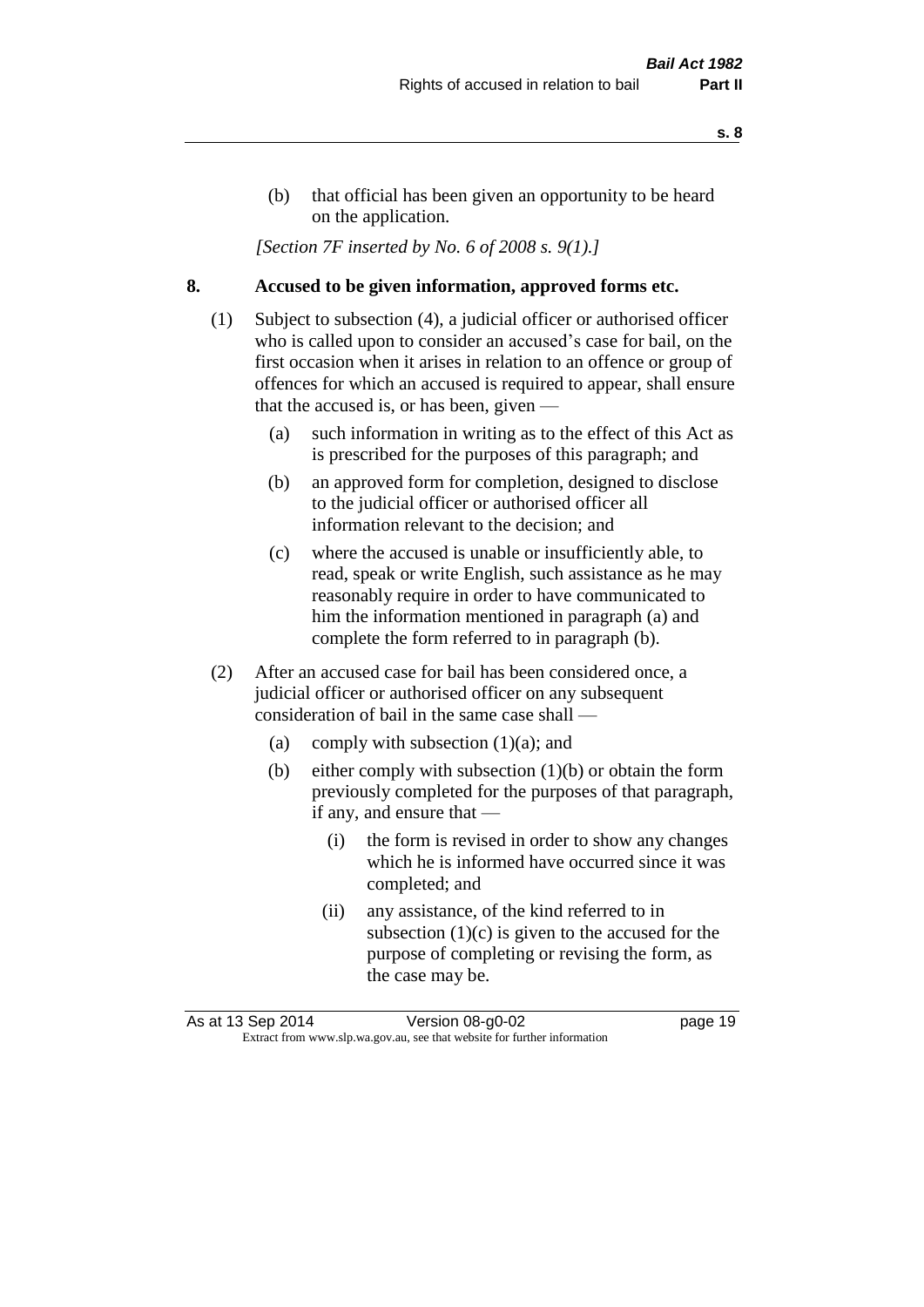- (3) Nothing in this section shall be read as limiting section 23.
- (3a) Notwithstanding subsection  $(1)(a)$  or  $(2)(a)$  a judicial officer or authorised officer need not comply with that paragraph if it appears to him that the accused's case for bail is such that bail is likely to be granted to him in accordance with this Act; but if it subsequently appears to him that bail will not be granted or that the accused is dissatisfied with any condition imposed on the grant of bail he shall then comply with that paragraph.
- (4) Notwithstanding subsection (1)(b) or (2)(b), a judicial officer or an authorised officer may dispense with completion or revision of the form referred to in those paragraphs if it appears to him that —
	- (a) the accused's case for bail is such that bail is likely to be granted to him in accordance with this Act; and
	- (b) the information in the possession of the judicial officer or authorised officer is sufficient for his consideration of the case.
- (5) Where a person has applied for bail for an appeal as mentioned in section 7F(1), this section applies as if the consideration of bail for the appeal were a first consideration of bail for an offence.

*[Section 8 amended by No. 74 of 1984 s. 6; No. 15 of 1988 s. 6; No. 33 of 1989 s. 18; No. 84 of 2004 s. 82; No. 6 of 2008 s. 9(2) and 43(1).]* 

#### **9. Bail decision may be deferred until more information obtained etc.**

- (1) Subject to section 26(2) of the *Young Offenders Act 1994*, a judicial officer or authorised officer who is called upon to consider a case for bail may defer consideration of the case for a period not exceeding 30 days if he thinks it is necessary —
	- (a) to obtain more information for the purpose of making a decision in accordance with this Act; or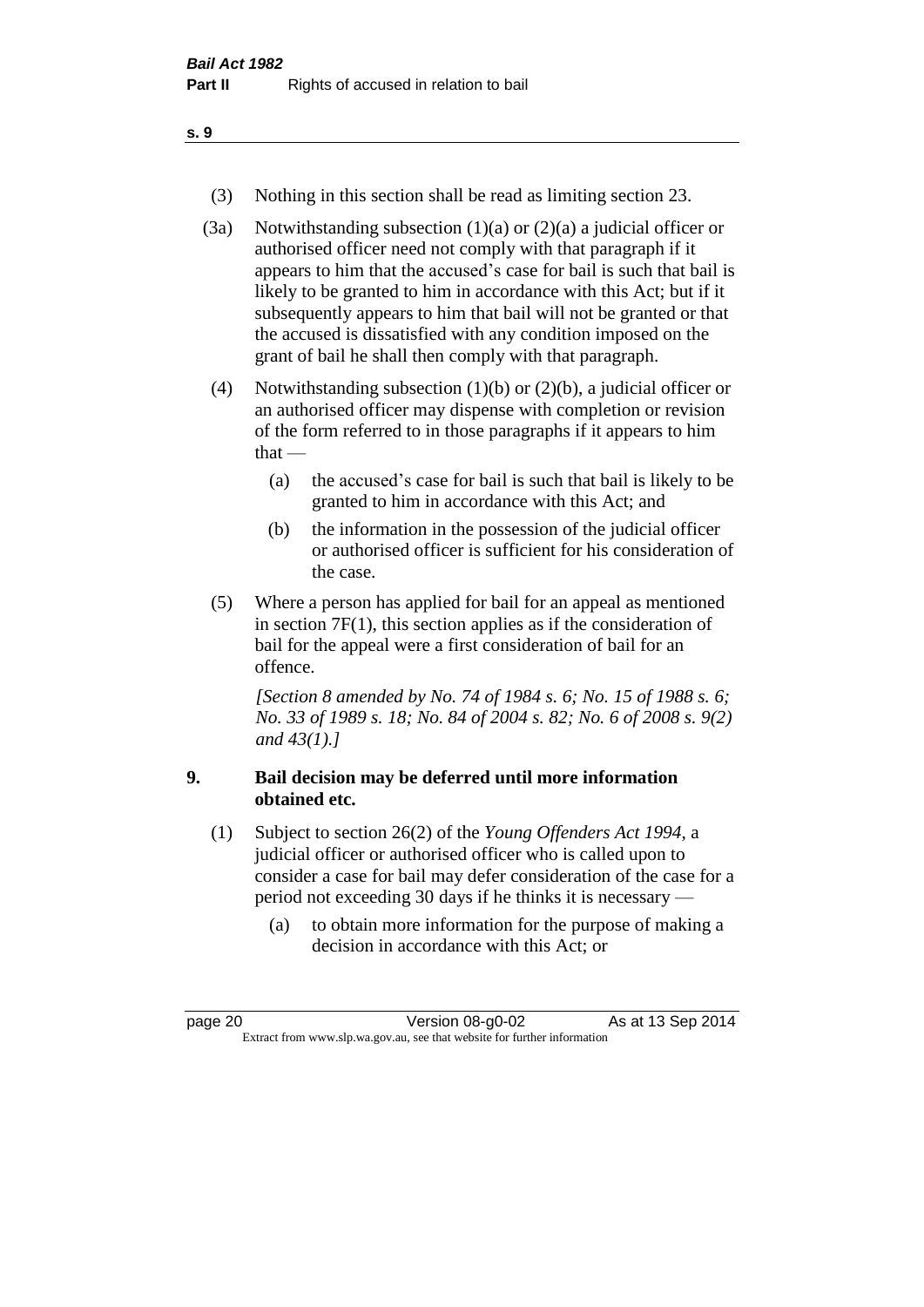- (b) to take any step authorised by section  $24(1)$  or  $24A(1)$ or (2).
- (2) Nothing in this section shall be taken to limit the right of an accused to be brought before a court as soon as is practicable if he is not released on bail.

*[Section 9 amended by No. 57 of 1997 s. 21(2); No. 84 of 2004 s. 82; No. 6 of 2008 s. 10(1).]*

#### **10. Sections 5, 6 and 7 do not apply if accused imprisoned for other cause**

Notwithstanding sections 5, 6 and 7, the rights conferred on an accused and the duties imposed on police officers, authorised officers and judicial officers by those sections in respect of an appearance in court for an offence do not arise where —

- (a) the accused is in custody for some other offence or reason (including the non-payment of a sum of money); and
- (b) the police officer, authorised officer or judicial officer is satisfied that the accused is likely to remain in custody for that other offence or reason until or beyond the time for the appearance for the first-mentioned offence.

*[Section 10 amended by No. 84 of 2004 s. 82.]*

#### **11. Accused's rights following grant of bail**

- $(1)$  When
	- (a) bail has been granted to an accused for an appearance in court; and
	- (b) all conditions which are to be complied with before the release of the accused have been complied with; and

As at 13 Sep 2014 Version 08-g0-02 Page 21 Extract from www.slp.wa.gov.au, see that website for further information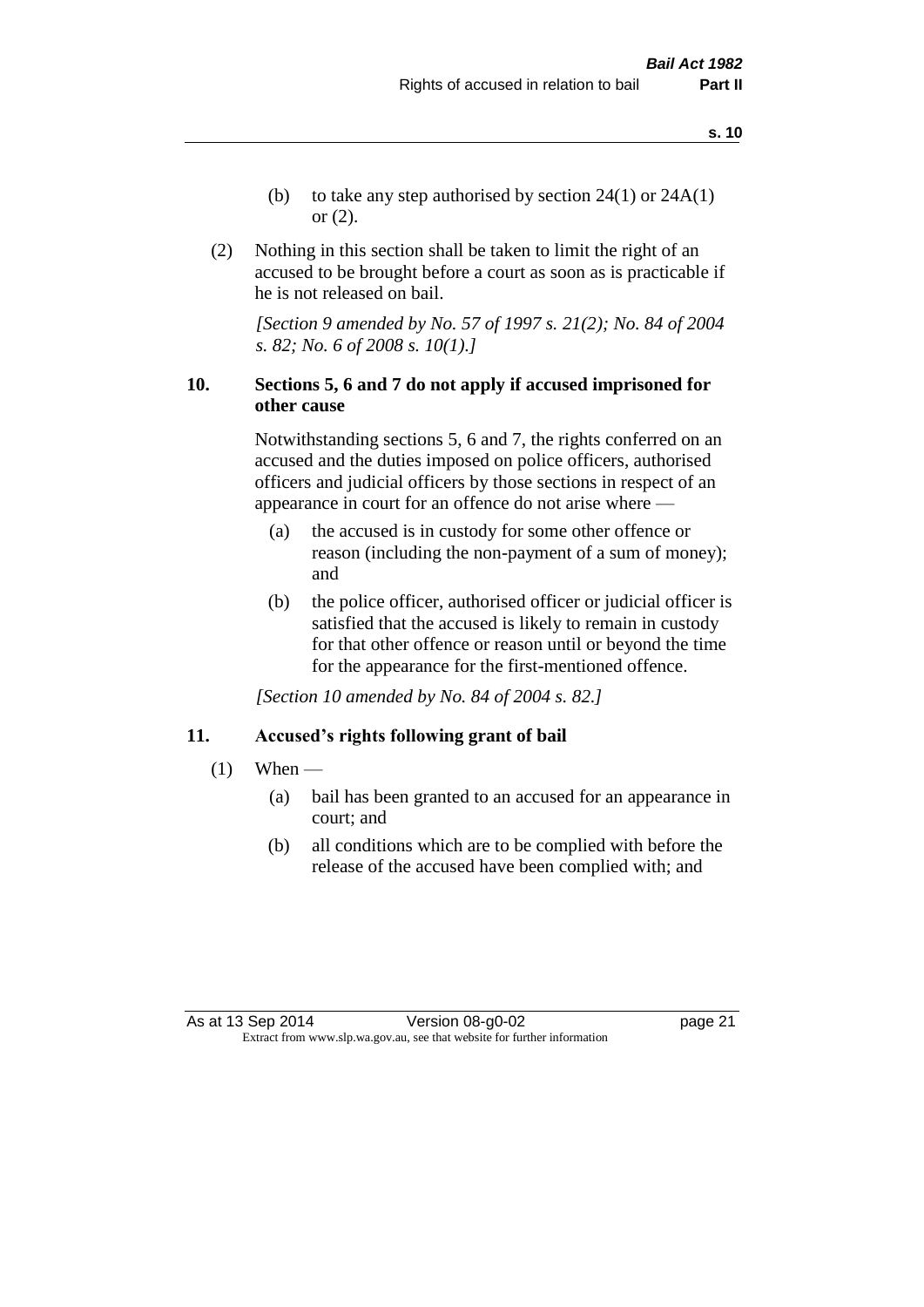**s. 11**

(c) he has entered into a bail undertaking for that appearance or his bail undertaking is deemed to be amended under section 31(3),

the accused has a right to be at liberty until he is required to appear, or to next appear, before a court, but subject to —

- (d) any requirement that he be in custody for some other reason; and
- (e) the exercise of the powers in sections 14(3), 17A, 46, 50F, 54 and 55; and
- (f) the limitation mentioned in section 12.
- (2) Where the accused is in custody in a lock-up, court custody centre or prison, the right conferred by subsection (1) is also subject to the person in charge of the lock-up, court custody centre or prison either —
	- (a) signing a certificate under subsection (3); or
	- (b) receiving notice that a certificate has been signed by another person under that subsection.
- (3) After an accused becomes entitled to be at liberty as provided in subsection (1), a person referred to in section 29 may sign a certificate to that effect in the prescribed form.
- (4) The person in charge of a lock-up, court custody centre or prison in which the accused is in custody shall release the accused from custody as soon as is practicable after —
	- (a) the person in charge signs the certificate; or
	- (b) if the certificate is signed by a person other than the person in charge, the person in charge receives notice as described in subsection (2)(b).

*[Section 11 amended by No. 74 of 1984 s. 7; No. 15 of 1988 s. 7; No. 49 of 1988 s. 81; No. 45 of 1993 s. 7; No. 47 of 1999 s. 8; No. 59 of 2004 s. 141; No. 84 of 2004 s. 82; No. 6 of 2008 s. 11(1) and (2).]*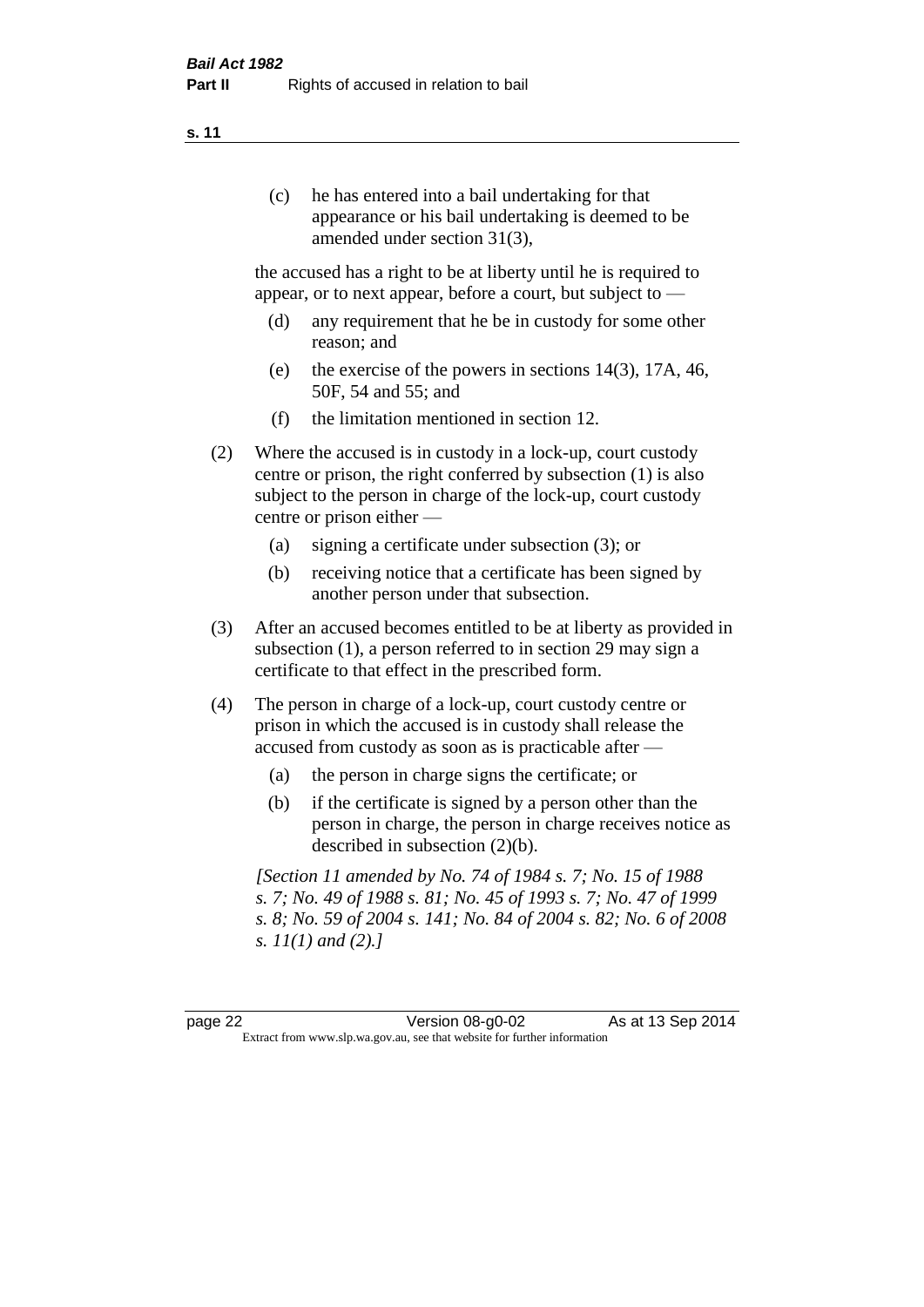#### **12. Rights in s. 7A(2) and 11, limitations on**

The right of an accused to have his case for bail considered as soon as is practicable, his right to be at liberty as mentioned in sections 7A(2) and 11(1), and the corresponding duties created by this Part, are limited so far as is reasonably necessary for the exercise or performance by a person of any statutory power or function vested in him which requires or permits the continued custody of the accused, including the exercise of the powers set out in Part 12 of the *Criminal Investigation Act 2006* and Parts 6 and 7 of the *Criminal Investigation (Identifying People) Act 2002*.

*[Section 12 amended by No. 6 of 2002 Sch. 2 cl. 1; No. 84 of 2004 s. 82; No. 59 of 2006 s. 6; No. 6 of 2008 s. 12.]*

As at 13 Sep 2014 Version 08-g0-02 page 23 Extract from www.slp.wa.gov.au, see that website for further information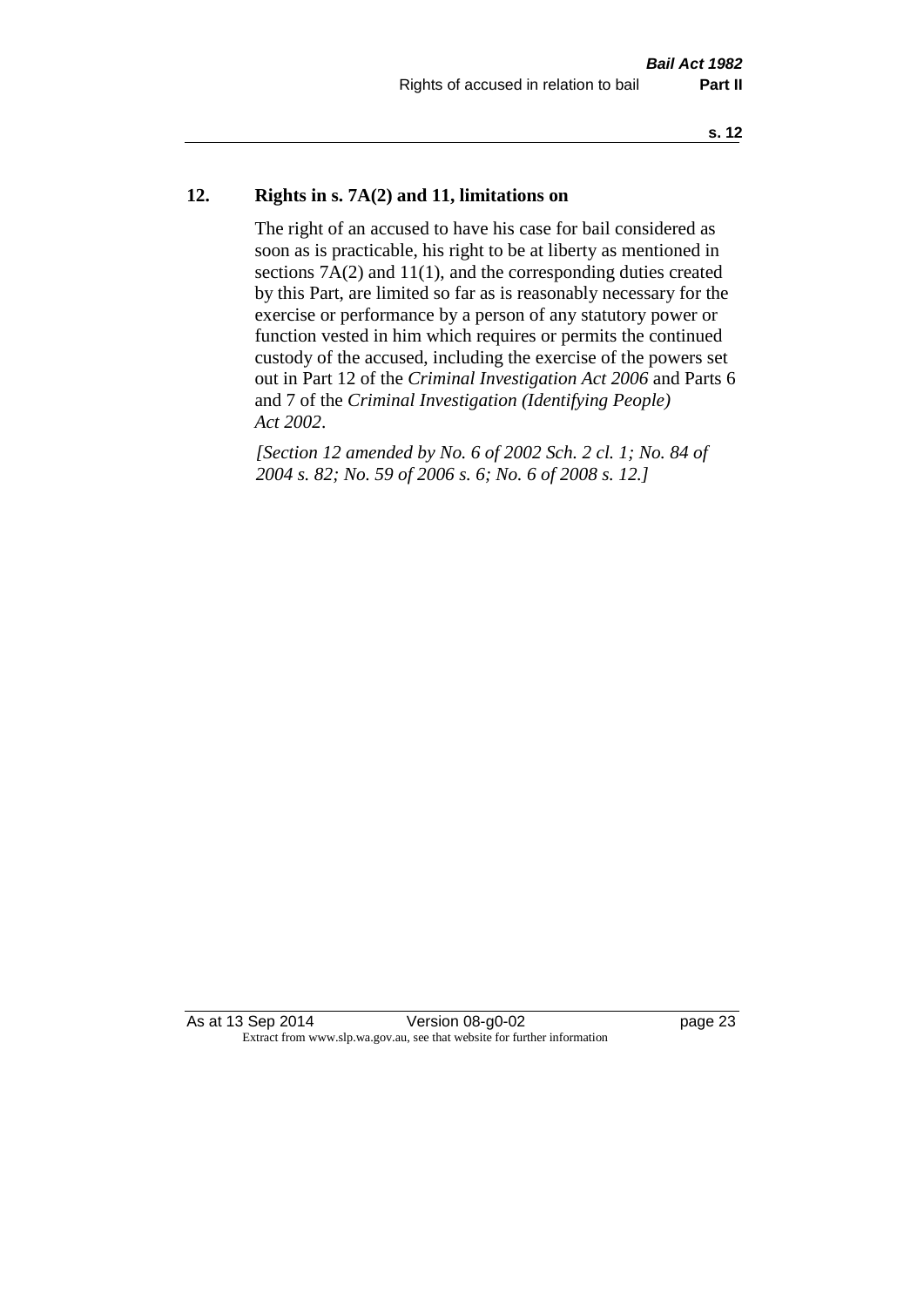**s. 13**

## **Part III — Jurisdiction relating to bail**

*[Heading inserted by No. 6 of 2008 s. 13.]*

#### **13. Jurisdiction to grant bail, who has etc. (Sch. 1)**

- (1) Jurisdiction to grant bail for any appearance described in the first column of Part A of Schedule 1 is vested in the judicial officer or authorised officer specified in the second column of that Part opposite thereto and shall be exercised subject to and in accordance with this Part and the further provisions in Parts B, C and D of Schedule 1.
- (2) A home detention condition shall not be imposed as a condition of bail except by a judicial officer.

*[Section 13 amended by No. 61 of 1990 s. 5; No. 45 of 1993 s. 12.]* 

#### **13A. Jurisdiction in s. 7A to dispense with bail, who has and exercise of**

- (1) Jurisdiction to dispense with the requirement for bail under section 7A for any appearance described in the first column of Schedule 1 Part A clause 2 or 3 is vested, subject to Schedule 1 Part B, in the judicial officer specified in the second column of that clause opposite that description, but Schedule 1 Part A clause 7 does not apply for the purposes of this subsection.
- (2) The jurisdiction referred to in subsection (1) is exercisable  $only$ —
	- (a) in respect of an appearance in court before conviction for an offence; and
	- (b) if it appears to the judicial officer that bail would be granted in accordance with Schedule 1 Part C clause 1 or 2 but that in the circumstances the completion of bail papers is an unnecessary imposition.
- (3) Where a judicial officer dispenses with the requirement for bail for an appearance by an accused the registrar of the court shall,

page 24 Version 08-g0-02 As at 13 Sep 2014 Extract from www.slp.wa.gov.au, see that website for further information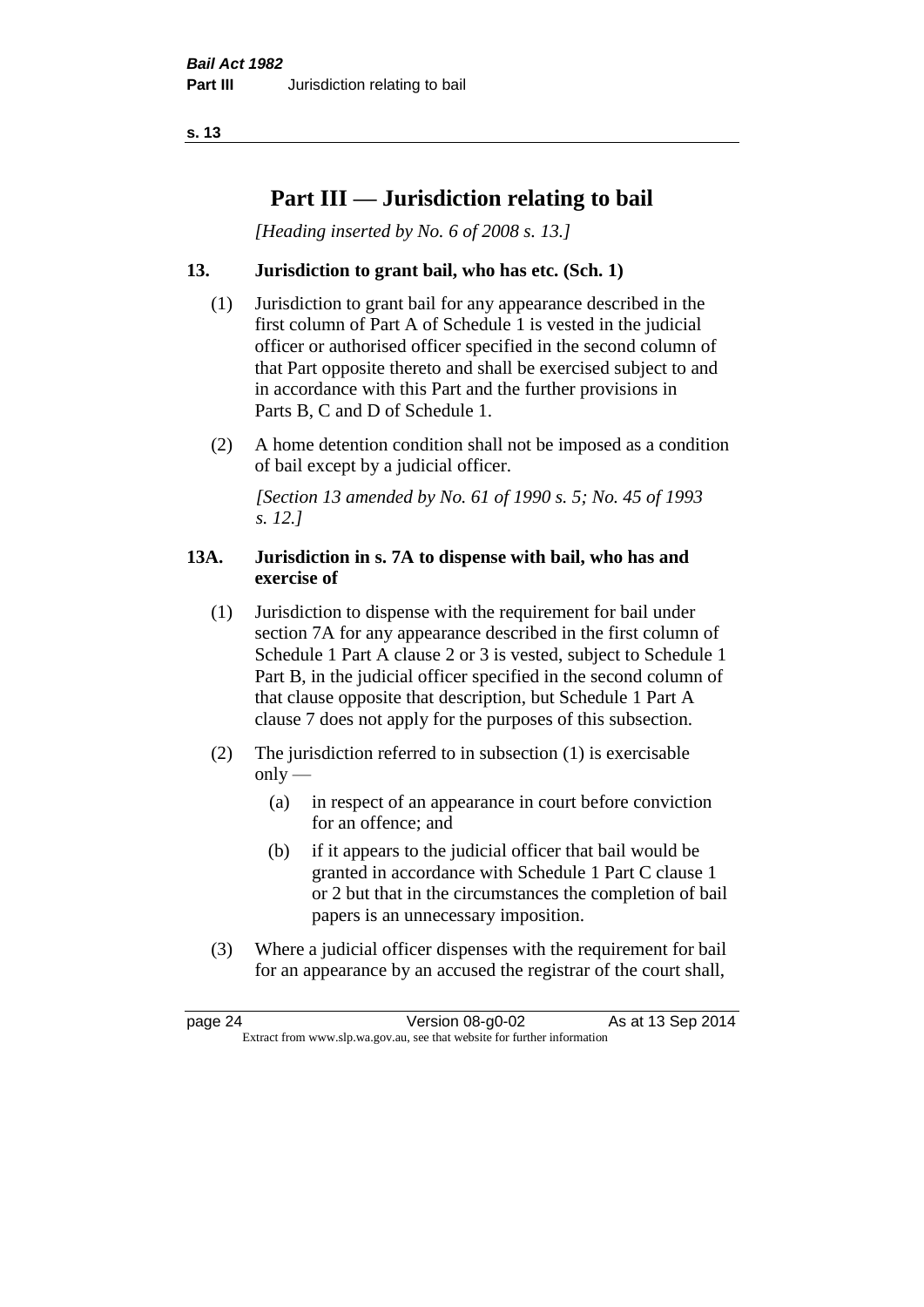in accordance with section 13B, give written notice to the accused of the time and place for the appearance.

*[Section 13A inserted by No. 6 of 2008 s. 14.]*

#### **13B. Notices under s. 13A(3), service and proof of**

- (1) A written notice to an accused under section 13A(3) shall be
	- (a) given to the accused personally; or
	- (b) sent to the accused by post to the accused's address appearing in the records of the court; or
	- (c) in urgent cases or with the accused's consent, provided to the accused by electronic means in accordance with the regulations.
- (2) A person who gives, sends or provides a notice in accordance with subsection (1) shall endorse on a file copy of the notice a certificate showing —
	- (a) that the person has done so; and
	- (b) the time of doing so.
- (3) If a notice is sent by post under subsection  $(1)(b)$ , the notice is to be presumed, unless the contrary is shown, to have been received at the time when, in the ordinary course of events, it would have been delivered.
- (4) In any proceedings
	- (a) a document purporting to be a copy of a notice referred to in subsection (1) is evidence of the terms of the notice; and
	- (b) an endorsement on a copy of a notice referred to in subsection (2) purporting to be a certificate referred to in that subsection is evidence of the matters appearing in the certificate without proof of the signature of the person who made the endorsement.

*[Section 13B inserted by No. 6 of 2008 s. 14; amended by No. 20 of 2013 s. 25.]*

As at 13 Sep 2014 Version 08-g0-02 Page 25 Extract from www.slp.wa.gov.au, see that website for further information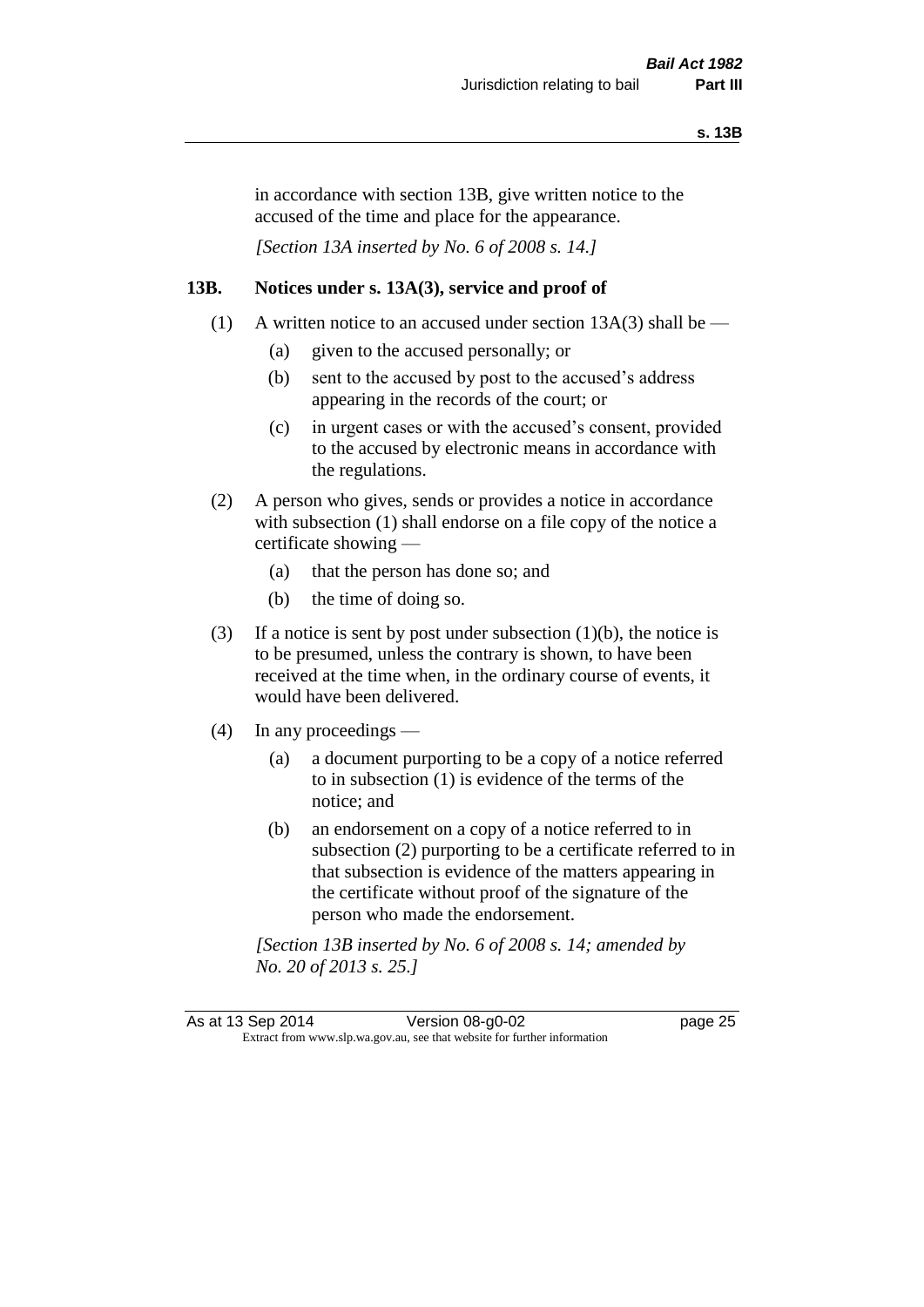#### **s. 14**

#### **14. Judges, jurisdiction of**

- (1) A judge may, in accordance with this Act
	- (a) exercise a power to grant bail which is conferred upon any other judicial officer or any authorised officer by this Act; and
	- (b) revoke or vary any bail previously granted by any other such officer; and
	- (c) under section 7A dispense with the requirement for bail or revoke an existing dispensation.
- (2) Subject to subsection (2a), the jurisdiction of a judge under subsection (1) in respect of an appearance by an accused may be invoked by application made by either the prosecutor or the accused, and whether or not any other judicial officer has —
	- (a) previously granted, refused or dispensed with bail; or
	- (b) exercised any power conferred on him by section 55,

in respect of that appearance.

- (2a) After the jurisdiction under subsection (1) has been invoked once by an accused in relation to an offence or group of offences for which he is required to appear, it may not be further invoked by that accused in relation to that offence or group of offences unless the accused satisfies a judge that —
	- (a) new facts have been discovered, new circumstances have arisen or the circumstances have changed since the occasion when the jurisdiction was invoked; or
	- (b) he failed to adequately present his case for bail on that occasion.
- (3) Where under subsection (1) a judge
	- (a) revokes the bail of an accused who is at liberty, he may order that the accused be returned to custody to await the appearance for which the bail was granted;

page 26 Version 08-g0-02 As at 13 Sep 2014 Extract from www.slp.wa.gov.au, see that website for further information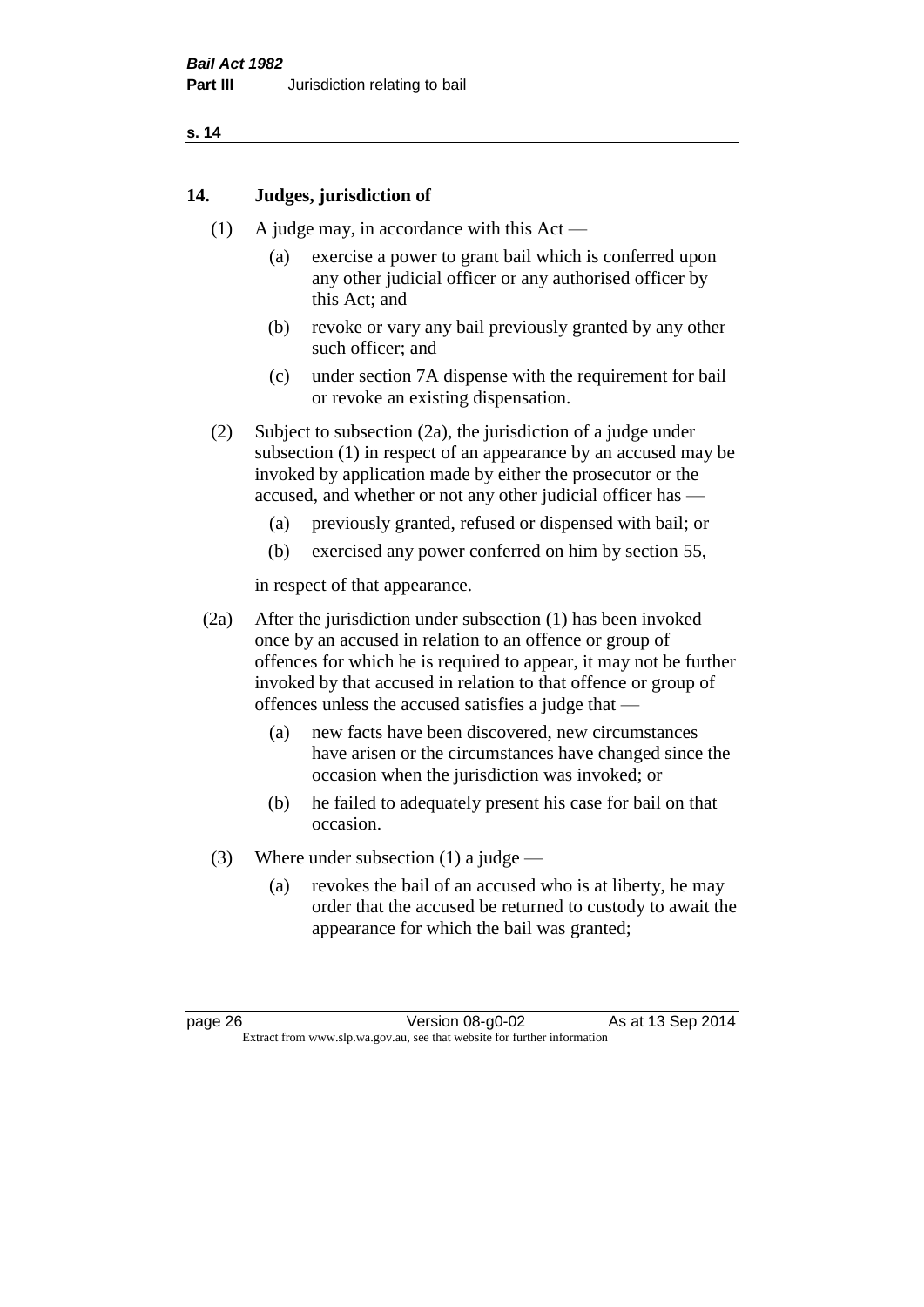(b) varies the bail of such an accused, he may order that the accused be returned to custody until he becomes entitled to be at liberty pursuant to section 11,

and the judge may issue any warrant which may be necessary to carry such an order into effect.

- (4) In this section
	- (a) references to a judge are references
		- (i) in the case of a child charged with an offence before the Children's Court, to a judge of that Court; and
		- (ii) in the case of an accused committed for trial or sentence to the District Court, to a judge of that Court; and
		- (iii) in any other case, to a judge of the Supreme Court;
		- and
	- (b) references to any other judicial officer
		- (i) in relation to the exercise of powers under this section by a judge, are references to any judicial officer whose jurisdiction is inferior to that of the judge; but
		- (ii) in relation to the exercise of powers under this section by a judge of the Supreme Court, do not include a judge of the Children's Court or a judge of the District Court.

*[Section 14 amended by No. 74 of 1984 s. 8; No. 49 of 1988 s. 82; No. 84 of 2004 s. 82; No. 6 of 2008 s. 15(1)-(4).]* 

#### **15. Accused charged with murder, jurisdiction as to bail for**

(1) Where an accused is in custody for murder, the power to grant bail shall be exercised only by a judge of the Supreme Court, or

| As at 13 Sep 2014 | Version 08-g0-02                                                         | page 27 |
|-------------------|--------------------------------------------------------------------------|---------|
|                   | Extract from www.slp.wa.gov.au, see that website for further information |         |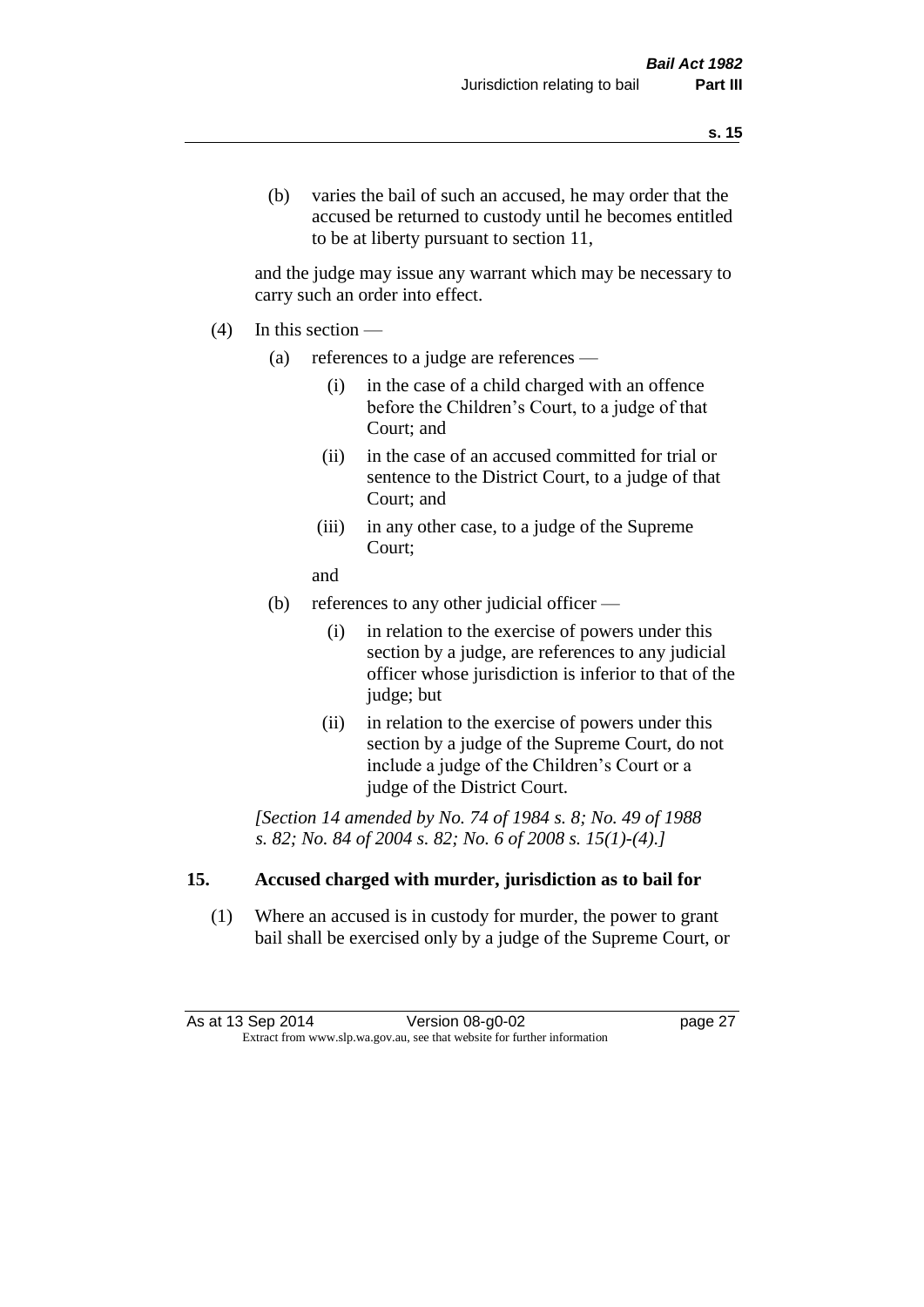#### **s. 15A**

in the case of an accused who is a child by a judge of the Children's Court, except —

- (a) where section  $31(2)(d)$  applies; or
- (b) to the extent that the Court of Appeal exercises its powers under Part A of Schedule 1.
- *[(2) deleted]*

*[Section 15 amended by No. 52 of 1984 s. 35; No. 74 of 1984 s. 9; No. 49 of 1988 s. 83; No. 70 of 1988 s. 45; No. 45 of 1993 s. 12; No. 45 of 2004 s. 28(4); No. 84 of 2004 s. 82; No. 29 of 2008 s. 24(5).]* 

#### **15A. Appeal against judge's decision on bail, commencing etc.**

 $(1)$  In this section —

*bail decision* means a decision —

- (a) to grant or refuse bail; or
- (b) to vary or revoke bail; or
- (c) to dispense with the requirement for bail; or
- (d) to impose any condition on a grant of bail,

and includes a decision under section 55 or 59A(4).

- (2) The prosecutor or the accused may appeal to the Court of Appeal against a bail decision of —
	- (a) a judge of the Children's Court; or
	- (b) a judge of the District Court; or
	- (c) a judge of the Supreme Court.
- (3) The leave of the Court of Appeal is required for each ground of appeal in an appeal under this section.
- (4) The *Criminal Appeals Act 2004* section 27(2), (3) and (4) apply, with necessary modifications, as if an appeal under this section were an appeal under Part 3 of that Act.
- (5) An appeal under this section shall be commenced and conducted in accordance with this section, section 15B and rules of court made by the Supreme Court.

page 28 **Version 08-g0-02** As at 13 Sep 2014 Extract from www.slp.wa.gov.au, see that website for further information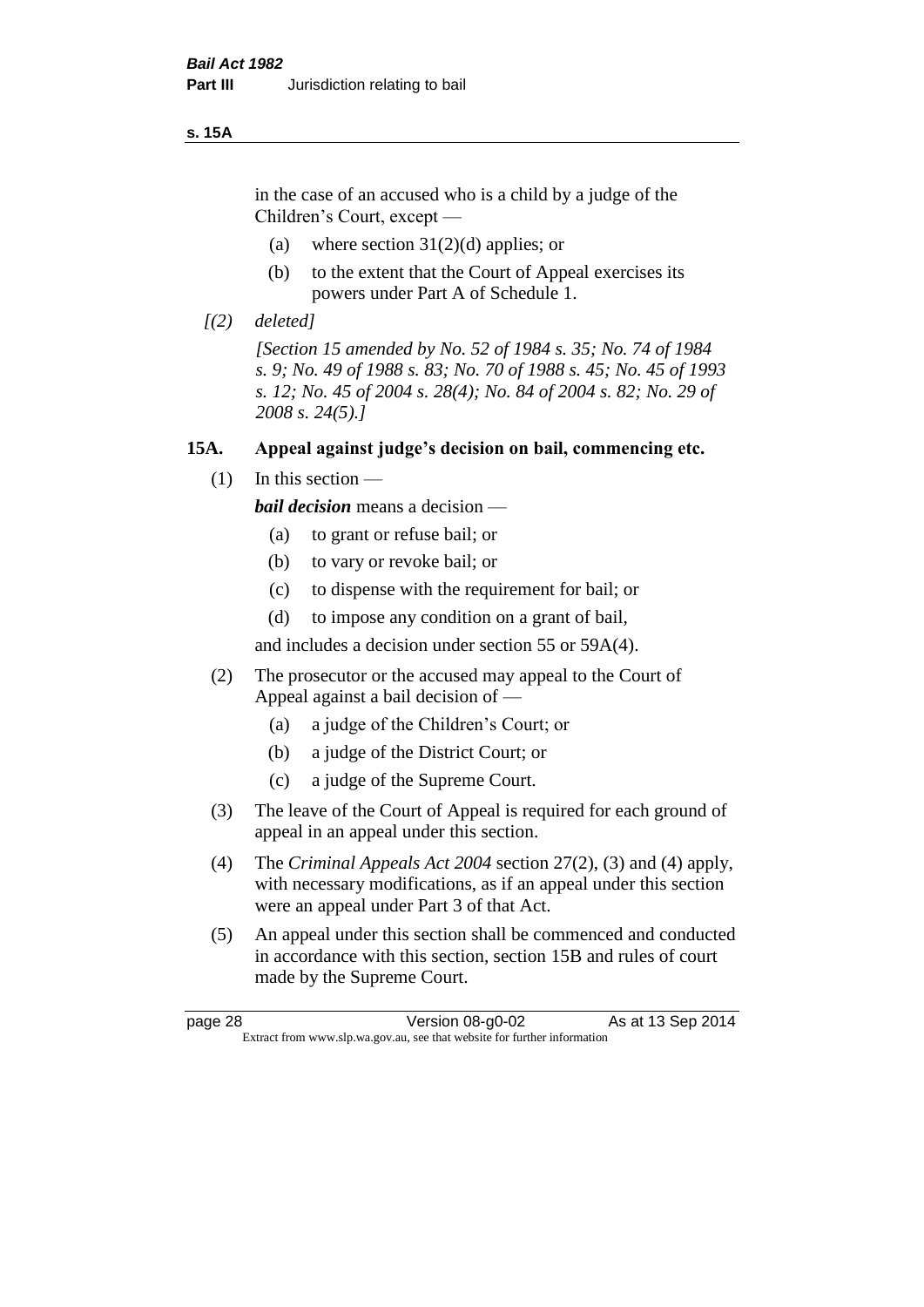- (6) An appeal under this section shall be commenced by lodging with the Court of Appeal an application for leave to appeal that sets out the grounds of the appeal.
- (7) An appeal under this section cannot be commenced later than 21 days after the date of the bail decision unless the Court of Appeal orders otherwise.
- (8) An accused who is a party to an appeal under this section and who is in custody is entitled to be present at the hearing of the appeal if the accused so requests, and any official responsible for that custody who is informed of such a request shall do what is necessary to give effect to it.
- (9) For the purposes of giving effect to a request referred to in subsection (8), arrangements may be made for the accused to appear before the Court of Appeal by means of a video link or an audio link in accordance with section 66B, unless the Court of Appeal has ordered that the accused appear before it in person.

*[Section 15A inserted by No. 6 of 2008 s. 16(1).]*

#### **15B. Appeal under s. 15A, determining etc.**

- (1) The Court of Appeal has jurisdiction to hear and determine an appeal under section 15A.
- (2) The Court of Appeal shall determine an appeal on the material and evidence that was before the judge whose decision is the subject of the appeal.
- (3) Any decision of the Court of Appeal in relation to bail shall be made in accordance with the relevant provisions of sections 13A and 17 and Schedule 1.
- (4) Where in determining an appeal the Court of Appeal revokes the bail of an accused who is at liberty, it may order that the accused be returned to custody to await the appearance for which the bail was granted.

As at 13 Sep 2014 Version 08-g0-02 page 29 Extract from www.slp.wa.gov.au, see that website for further information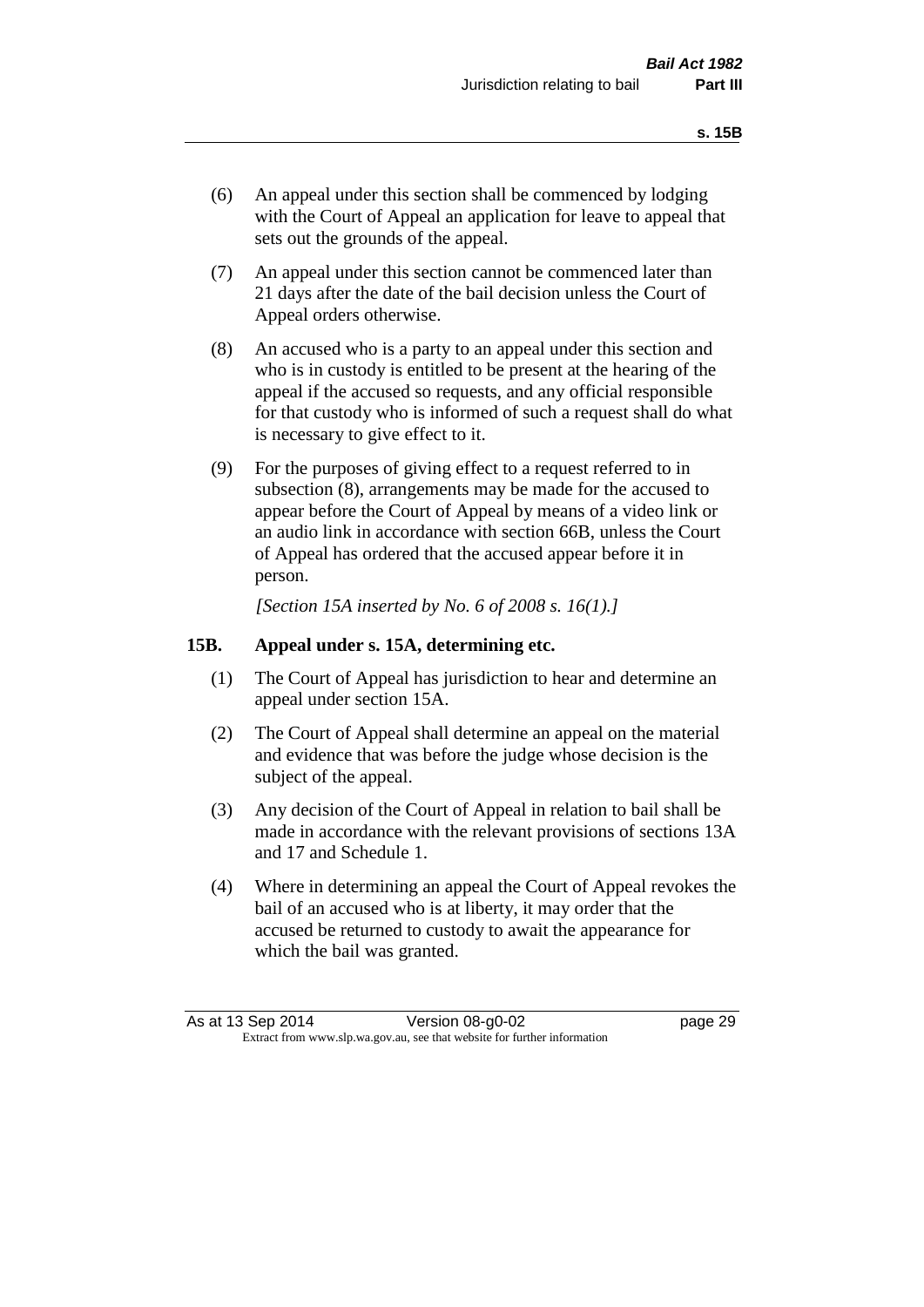(5) Where in determining an appeal the Court of Appeal varies the bail of an accused who is at liberty, it may order that the accused be returned to custody until the accused becomes

(6) A judge of appeal may issue any warrant that may be necessary to carry into effect an order under subsection (4) or (5).

*[Section 15B inserted by No. 6 of 2008 s. 16(1).]*

entitled to be again at liberty pursuant to section 11.

#### **16. Person arrested on warrant, bail of**

- (1) Subject to sections 14 and 15 where the arrest of an accused for an offence is made pursuant to a warrant he shall not be granted bail before he is brought before a court or judicial officer as commanded by the warrant, except by a justice acting in terms of section 6(9).
- (2) Notwithstanding subsection (1) or any other provision of this Act, an accused who has been arrested pursuant to a warrant —
	- (a) issued under section 59B; or
	- (b) issued under the *Criminal Procedure Act 2004* for an offence against section 51(1) or (2),

shall not have a right to have his case for bail considered, and shall not be granted bail, before he is brought before the court as commanded by the warrant.

*[Section 16 amended by No. 59 of 2004 s. 141; No. 84 of 2004 s. 11 and 82; No. 59 of 2006 s. 4(3); No. 6 of 2008 s. 36(2).]*

#### **16A. Person arrested in urban area, restrictions on who can grant bail for in some cases**

- (1) Where this section applies to a person who has been arrested for an offence jurisdiction does not arise under section 13 until the person is brought before —
	- (a) a court constituted by or so as to include a magistrate; or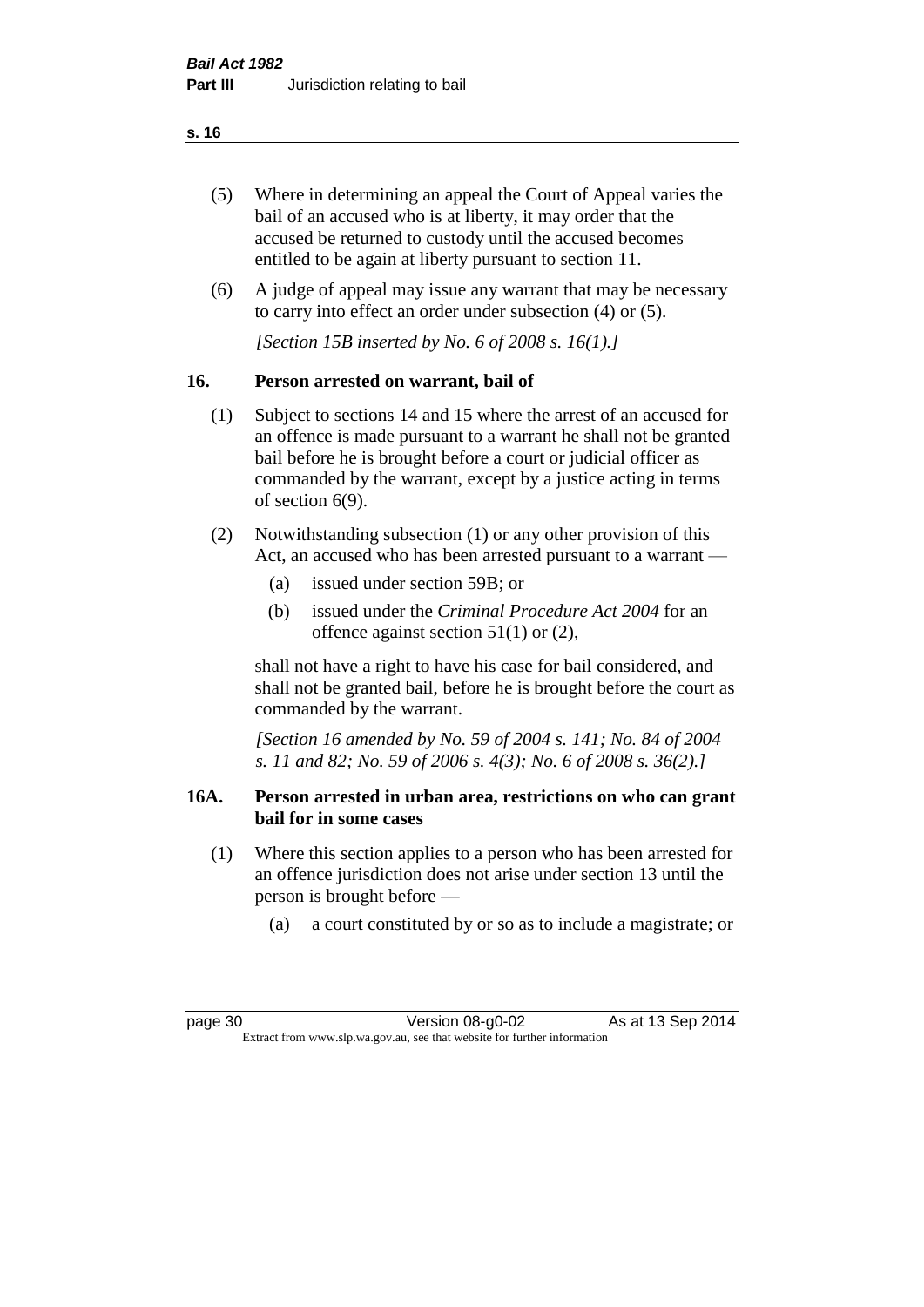- (b) where section 15 applies, a judge of the Supreme Court or a judge of the Children's Court as the case may require.
- (2) This section applies where
	- (a) a person has been arrested in an urban area for a serious offence; and
	- (b) the serious offence is alleged to have been committed while the accused was —
		- (i) on bail for; or
		- (ii) at liberty under an early release order made in respect of,

another serious offence.

- (3) This section also applies where a person has been arrested in an urban area for an offence against section 61(1) of the *Restraining Orders Act 1997* (which creates offences for breaches of violence restraining orders).
- (4) In this section —

*urban area* means —

- (a) the metropolitan region as defined in the *Planning and Development Act 2005* and any prescribed area that adjoins that region; and
- (b) any other prescribed area of the State, being the whole or part of, or an area adjoining, a local government district under the *Local Government Act 1995* that is designated under that Act as a city or a town.

*[Section 16A inserted by No. 54 of 1998 s. 6(1); amended by No. 38 of 2004 s. 59; No. 84 of 2004 s. 82; No. 38 of 2005 s. 15.]*

# **17. Conditions on bail which may be imposed**

(1) A judicial officer or authorised officer may impose conditions on a grant of bail only to the extent that he is authorised to do so by clause 2(3)(c) of Part C and Part D of Schedule 1.

As at 13 Sep 2014 Version 08-g0-02 page 31 Extract from www.slp.wa.gov.au, see that website for further information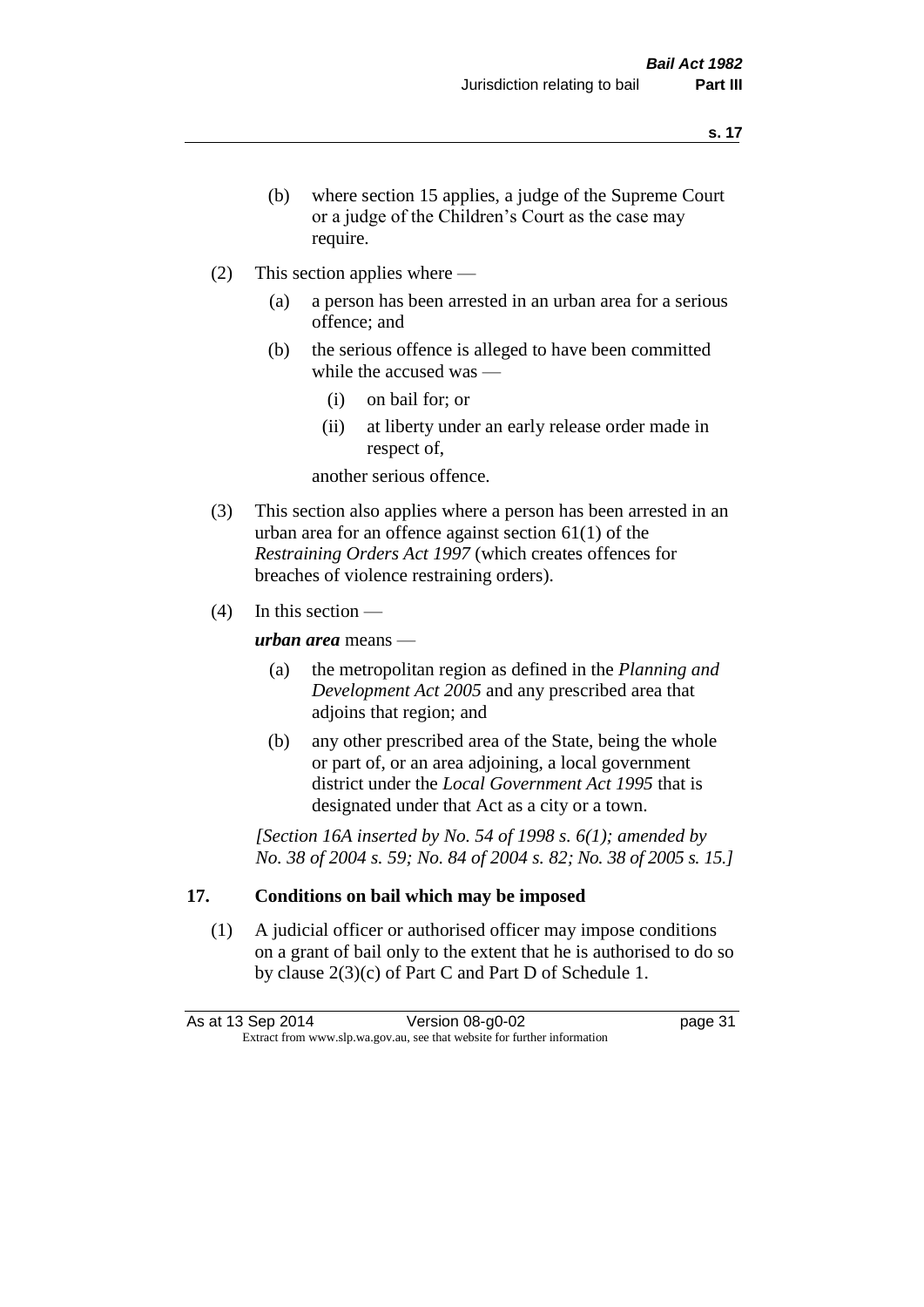**s. 17A**

(2) Conditions imposed on a grant of bail shall not be any more onerous on the accused than the judicial officer or authorised officer considers is required in the public interest having regard to the nature of the offence for which the accused is in custody and the circumstances of the accused.

*[Section 17 amended by No. 45 of 1993 s. 8 and 12; No. 84 of 2004 s. 82.]* 

# **17A. Child on bail, changing responsible person for (Sch. 1 Pt. C cl. 2)**

- (1) Where this section applies, an authorised police officer may
	- (a) cancel an undertaking of the kind described in clause 2(3)(c) of Part C of Schedule 1; and
	- (b) approve of another person as a responsible person within the meaning in that clause; and
	- (c) detain the accused or order his detention until the person so approved enters into an undertaking of the kind mentioned in paragraph (a).
- (2) Subsection (1) applies where
	- (a) a person has entered into an undertaking referred to in paragraph (a) of that subsection; and
	- (b) a judicial officer when granting bail ordered that the person may under this section be released from the undertaking by an authorised police officer; and
	- (c) the person wishes to be so released.
- (3) A police officer may, for the purpose of the exercise of the powers in subsection (1), take into custody a child accused who has been released on bail.
- (4) If the police officer is not an authorised police officer he shall, as soon as is practicable, bring the accused before an authorised police officer for the purpose referred to in subsection (3).

page 32 Version 08-g0-02 As at 13 Sep 2014 Extract from www.slp.wa.gov.au, see that website for further information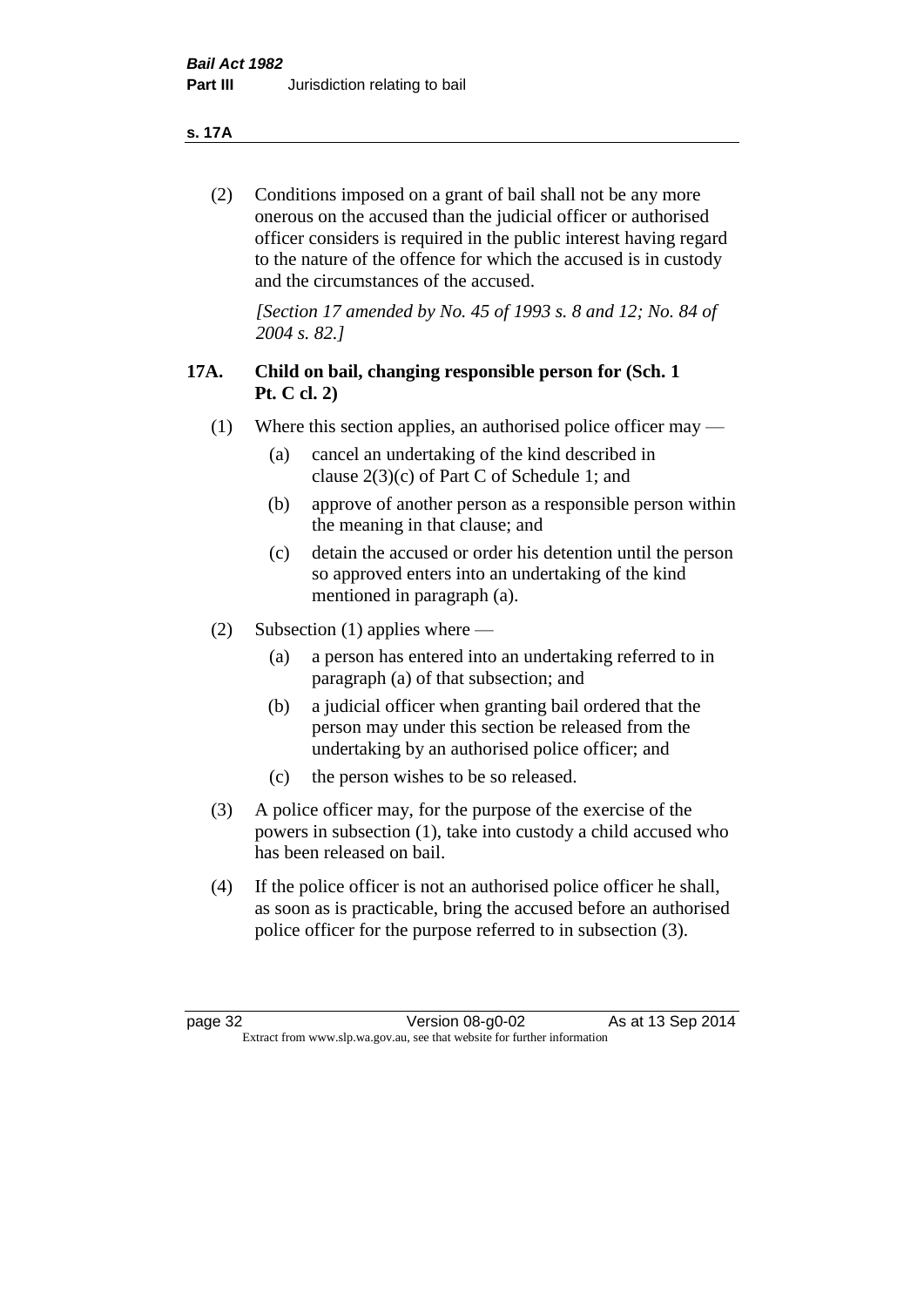(5) After an undertaking has been entered into as mentioned in subsection  $(1)(c)$ , the accused, subject to this Act, has a right to be at liberty until he is required to appear before a court.

*[Section 17A inserted by No. 45 of 1993 s. 9; amended by No. 84 of 2004 s. 82.]* 

*[18-19. Deleted by No. 59 of 2006 s. 7(1).]*

As at 13 Sep 2014 Version 08-g0-02 Page 33 Extract from www.slp.wa.gov.au, see that website for further information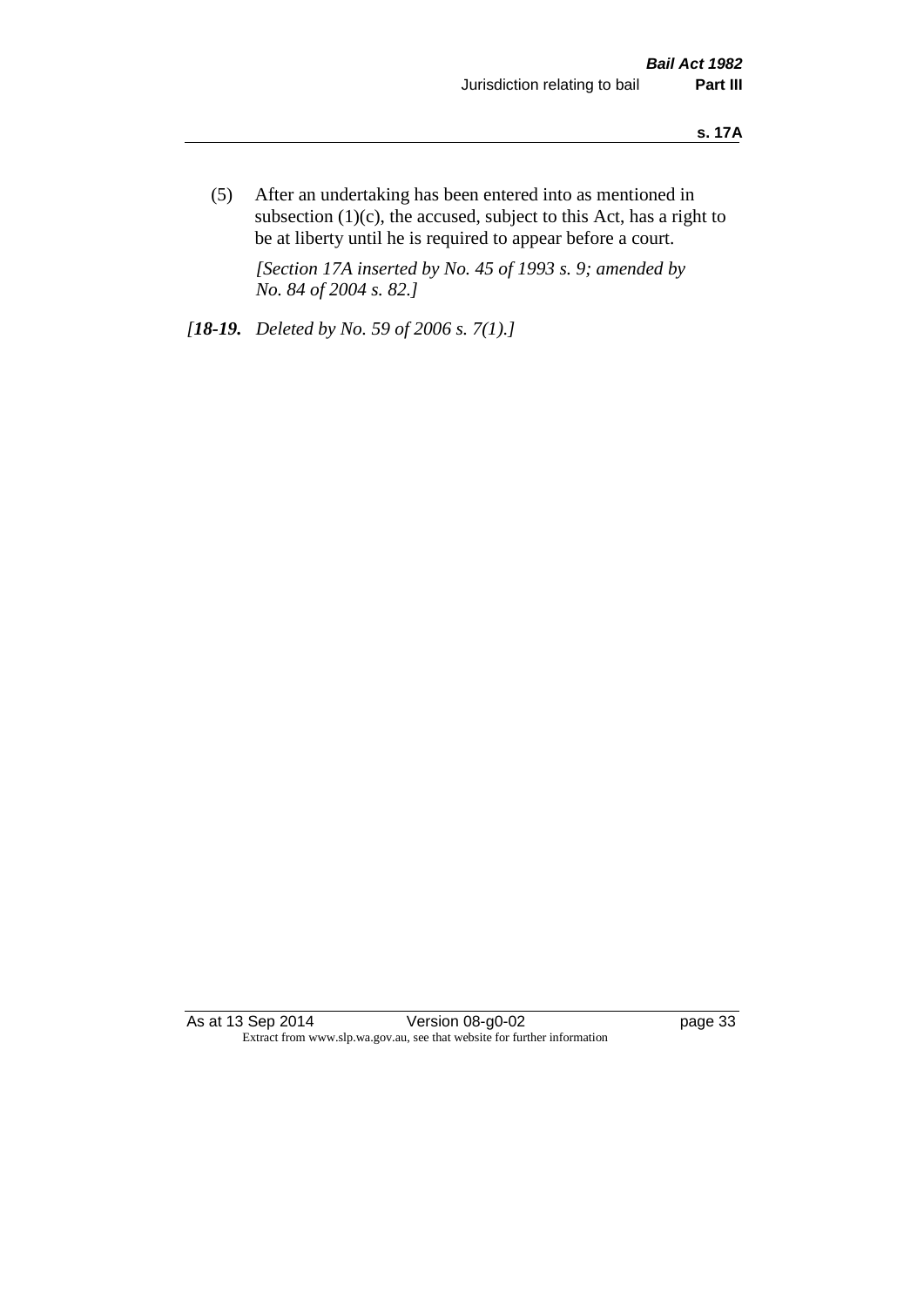# **Part IV — Hearing of case for bail, parties, and evidence**

# **20. Bail hearing for indictable offence, court may hold in private etc.**

- (1) On the consideration by a judicial officer of a case for bail of an accused who is charged with an offence triable by jury, the judicial officer may, to avoid prejudice to either party, exercise the powers described in subsection (2), but shall only exercise the power in paragraph (b) thereof if he considers that the exercise of the power in paragraph (a) is not, on its own, likely to be sufficient to avoid prejudice.
- (2) The powers referred to in subsection (1) are to order
	- (a) that no report, or summary, of any statement, or of any specified statement, made or furnished at the hearing shall be published by any means;
	- (b) that the bail application be heard *in camera*.
- (3) Where an order is made under subsection (2)(a), no report, or summary, of any statement referred to in that paragraph shall be published by any means —
	- (a) if the offence is one that may be tried on indictment, before a court decides that it is to be tried on indictment; or
	- (b) if the accused is discharged from further proceedings upon the prosecution notice or indictment brought against him for the offence, before he is so discharged; or
	- (c) if the accused is tried on indictment for the offence, before the trial is ended.
- (4) A person who, except with lawful excuse, fails to comply with an order made under this section commits an offence.

Penalty: \$1 000.

*[Section 20 amended by No. 50 of 2003 s. 37(2); No. 4 of 2004 s. 58; No. 84 of 2004 s. 11 and 82.]*

page 34 Version 08-g0-02 As at 13 Sep 2014 Extract from www.slp.wa.gov.au, see that website for further information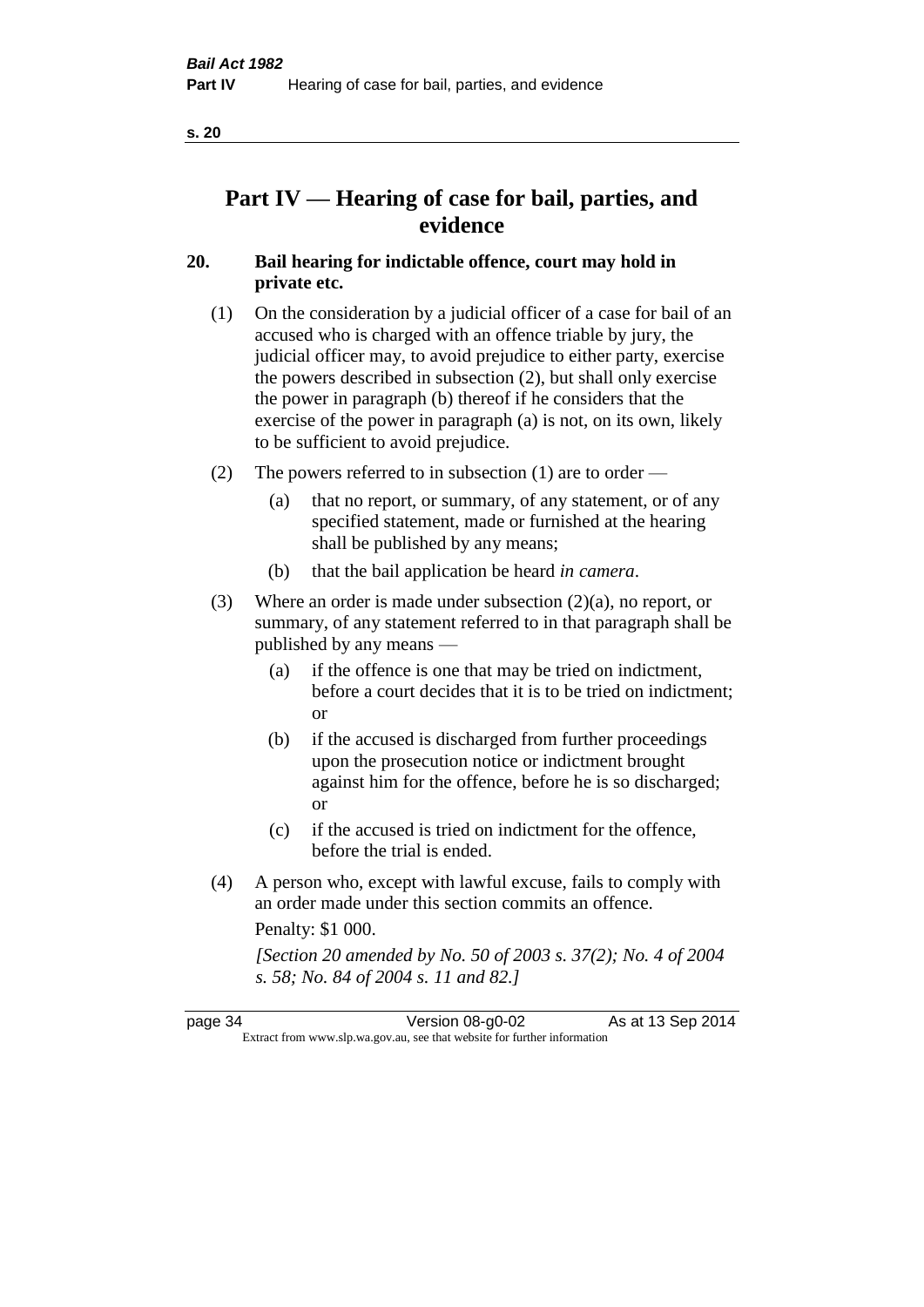## **21. Parties to bail proceedings, who are**

- (1) The parties to proceedings on a case for bail are the prosecutor and the accused and, subject to subsection (2), no other person shall be a party to, or be represented at, the proceedings.
- (2) Nothing in subsection (1) affects the right of
	- (a) the Attorney General to apply for leave, or be an appellant, under Part 2 of the *Criminal Appeals Act 2004*; or
	- (b) the Director of Public Prosecutions or the State Solicitor to receive notice and be heard under section 7F(2); or
	- (c) an officer referred to in section 33 of the *Children's Court of Western Australia Act 1988* to be present at and participate in proceedings concerning a child under that section.

*[Section 21 amended by No. 15 of 1988 s. 9; No. 49 of 1988 s. 84; No. 33 of 1989 s. 18; No. 31 of 1993 s. 7; No. 65 of 2003 s. 88(3); No. 59 of 2004 s. 141; No. 84 of 2004 s. 11 and 82; No. 6 of 2008 s. 9(3).]* 

#### **22. Evidence at bail hearings**

A judicial officer or authorised person may in considering any case for bail receive and take into account such information as he thinks fit whether or not the same would normally be admissible in a court of law.

#### **23. Accused not bound to supply information**

An accused is not obliged to complete, or furnish information for, the form referred to in section  $8(1)(b)$ , or for any revision thereof, or to furnish any information, whether on oath or otherwise, for the purpose of having his case for bail considered.

*[Section 23 amended by No. 84 of 2004 s. 82; No. 6 of 2008 s. 43(2).]*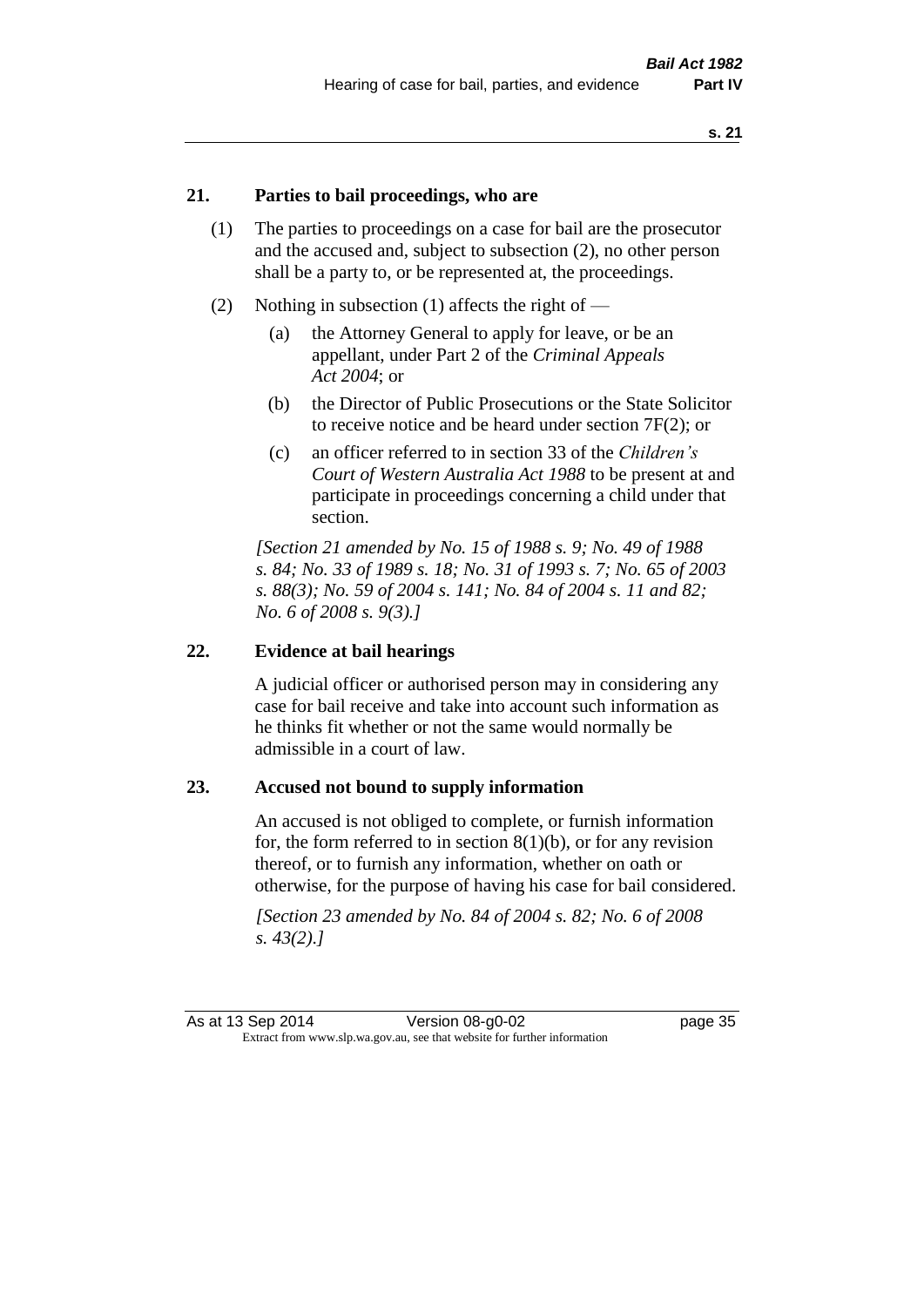| ×<br>۰.<br>. . |  |
|----------------|--|
|                |  |

# **24. Court etc. may ask police to verify etc. accused's information**

- (1) A judicial officer or authorised officer who is called upon to consider a case for bail may —
	- (a) request that any information placed before the judicial officer or authorised officer by the accused for the purposes of the case be verified by a police officer, and to that end may refer to a police officer the form mentioned in section 8(1)(b), after it has been completed or revised;
	- (b) request that a report on any matter mentioned in Part C of Schedule 1, so far as it applies to an accused whose case is being or to be considered, be made by a police officer.
- (2) Where a reference or request is made under subsection (1) a police officer shall, as soon as is practicable —
	- (a) make a report to the judicial officer or the authorised officer accordingly; and
	- (b) furnish a copy of the report to the accused or his solicitor or counsel.

*[Section 24 inserted by No. 61 of 1990 s. 6; amended by No. 45 of 1993 s. 12; No. 84 of 2004 s. 82; No. 6 of 2008 s. 43(2).]* 

# **24A. Court may ask community corrections officer to verify etc. accused's information etc.**

- (1) A judicial officer who is called upon to consider a case for bail may refer to a community corrections officer any matter referred to in section 24(1) and may request a community corrections officer to do any matter referred to in that section.
- (2) A judicial officer who is called upon to consider a case for bail and who desires to impose a home detention condition as a condition on a grant of bail, shall request that a report be made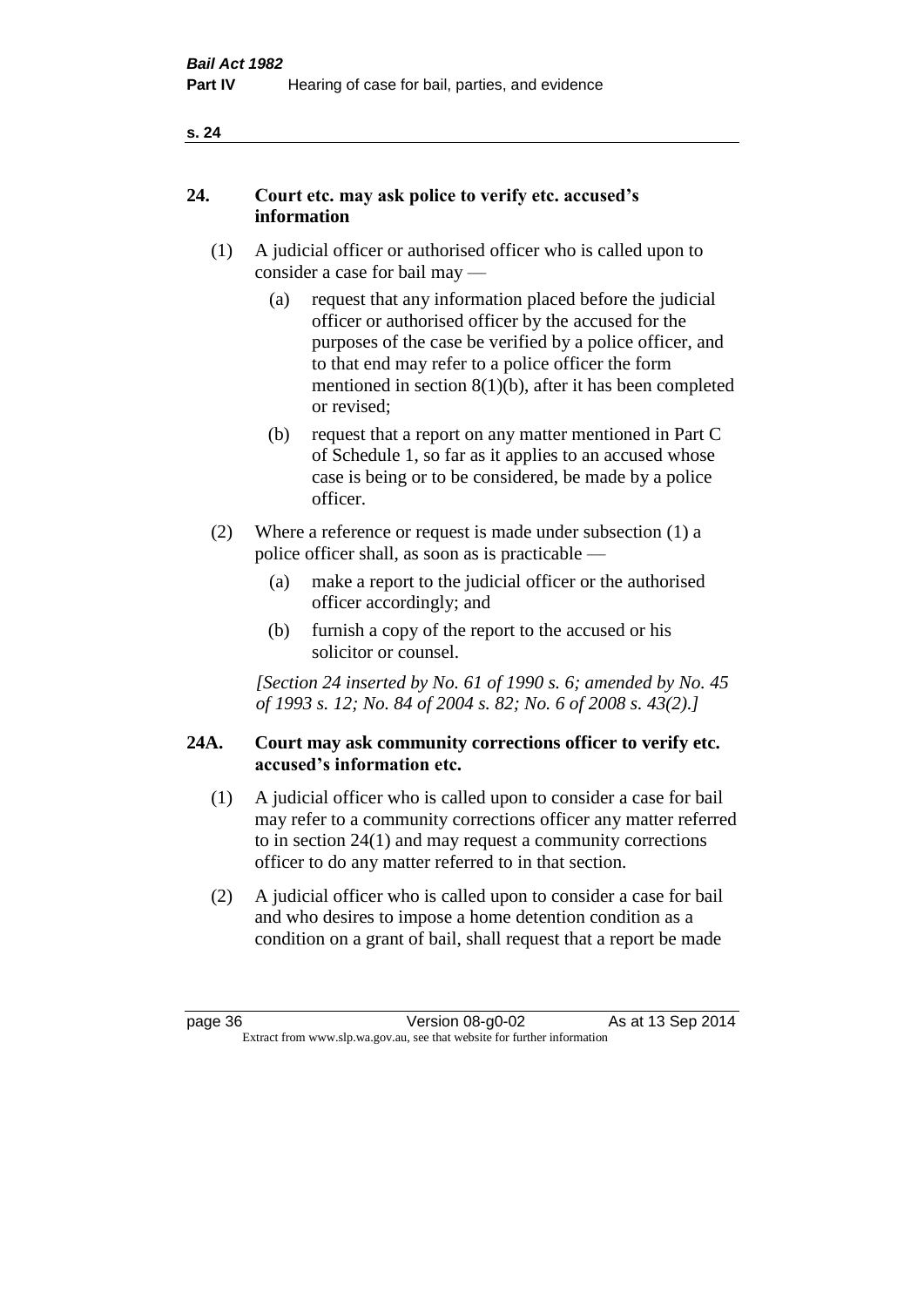by a community corrections officer about the suitability of the accused to be subject to a home detention condition.

- (3) Where a reference or a request is made under subsection (1) or a report is requested under subsection (2) a community corrections officer shall, as soon as is practicable, make a report to the judicial officer and, at the discretion of the judicial officer, copies may be made available to the prosecution or to the accused or his solicitor or counsel.
- (4) Where a community corrections officer makes a report that an accused is suitable to be subject to a home detention condition, the officer shall annex to the report and provide to the accused or his solicitor or counsel, a list of those conditions in rules made under section 50L that may be applied to the accused by the CEO (corrections) while the accused is subject to the home detention condition.

*[Section 24A inserted by No. 61 of 1990 s. 7; amended by No. 31 of 1993 s. 9; No. 84 of 2004 s. 82; No. 65 of 2006 s. 53.]* 

# **25. Information given by accused for bail purposes not admissible at trial**

A statement made by an accused to a judicial officer or authorised officer for the purpose of a decision whether bail should be granted to him for any appearance in court for an offence shall not be admissible in evidence against him at his trial for that offence.

*[Section 25 amended by No. 84 of 2004 s. 82.]* 

# **26. Record of bail decision and reasons**

- (1) A bail record form shall be completed by an authorised officer or a justice if he —
	- (a) refuses to grant bail to an accused; or
	- (b) grants bail to an accused in the circumstances referred to in clause 3 of Part B of Schedule 1; or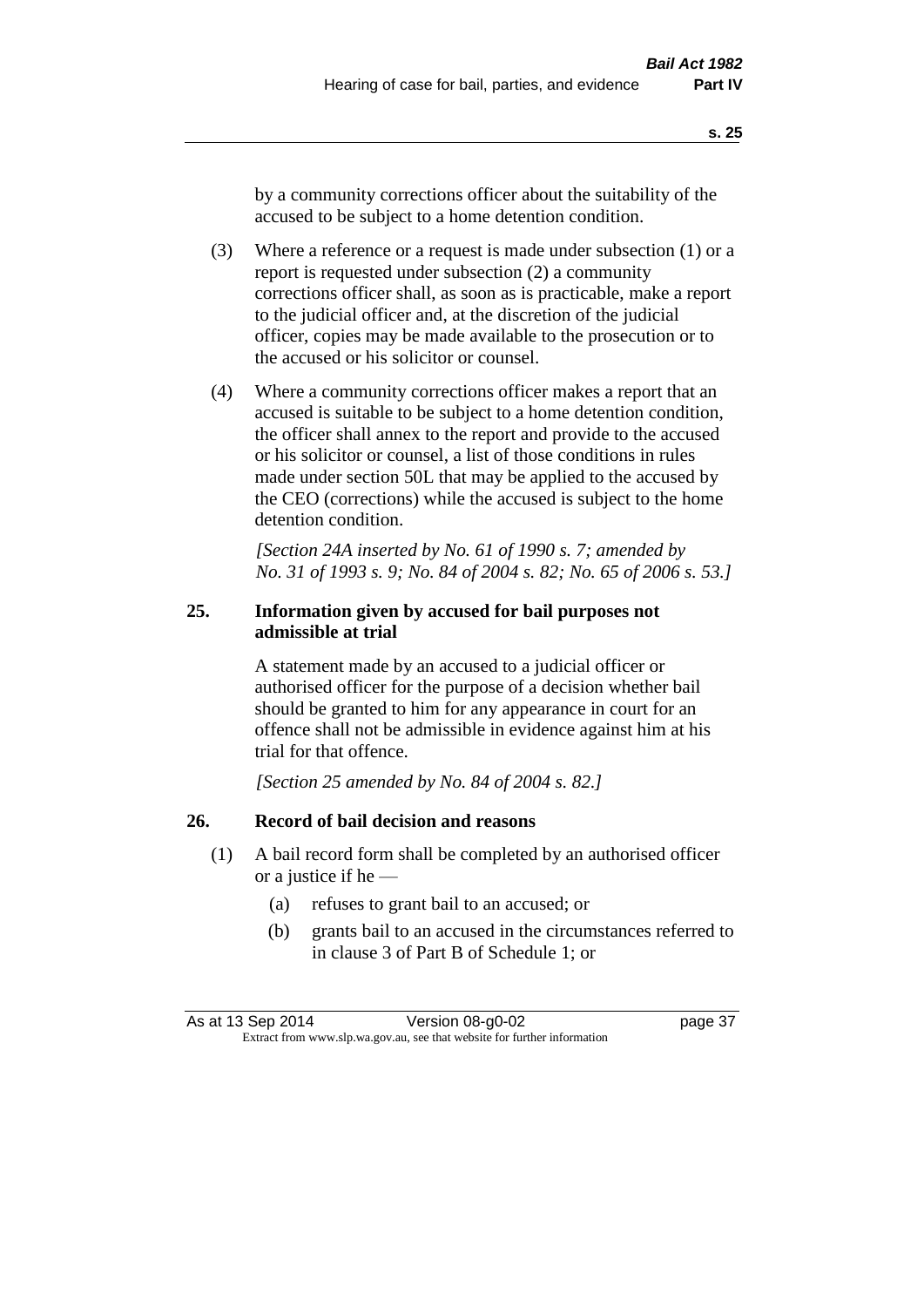| (ba) | grants bail to an accused for a serious offence to which |
|------|----------------------------------------------------------|
|      | Schedule 1 Part C clause 3A applies; or                  |

- (c) imposes any condition on a grant of bail and it appears to him that the accused is dissatisfied with the condition.
- (2) Where a judicial officer, other than a justice
	- (a) refuses to grant bail to an accused; or
	- (aa) grants bail to an accused for a serious offence to which Schedule 1 Part C clause 3A applies; or
	- (b) imposes any condition on a grant of bail and it appears to him that the accused is dissatisfied with the condition,

a record of the decision and of the reasons therefor shall be made.

- (3) The accused, the prosecutor or an intending prosecutor shall be entitled, upon request, to be furnished with a copy of the bail record form or, where subsection (2) applies, of the record made.
- (4) For the purposes of this section
	- (a) references to a justice do not include a magistrate or a judge of the District Court or the Supreme Court or the Children's Court who is a justice; and
	- (b) a bail record form is an approved form designed to contain a summary of the matters relevant to the decision as to the bail of an accused, including those matters set out in Part C of Schedule 1, the decision made, and the reasons for the decision.

*[Section 26 inserted by No. 15 of 1988 s. 10; amended by No. 49 of 1988 s. 85; No. 45 of 1993 s. 12; No. 59 of 2004 s. 141; No. 84 of 2004 s. 82; No. 6 of 2008 s. 17 and 43(1).]* 

page 38 Version 08-g0-02 As at 13 Sep 2014 Extract from www.slp.wa.gov.au, see that website for further information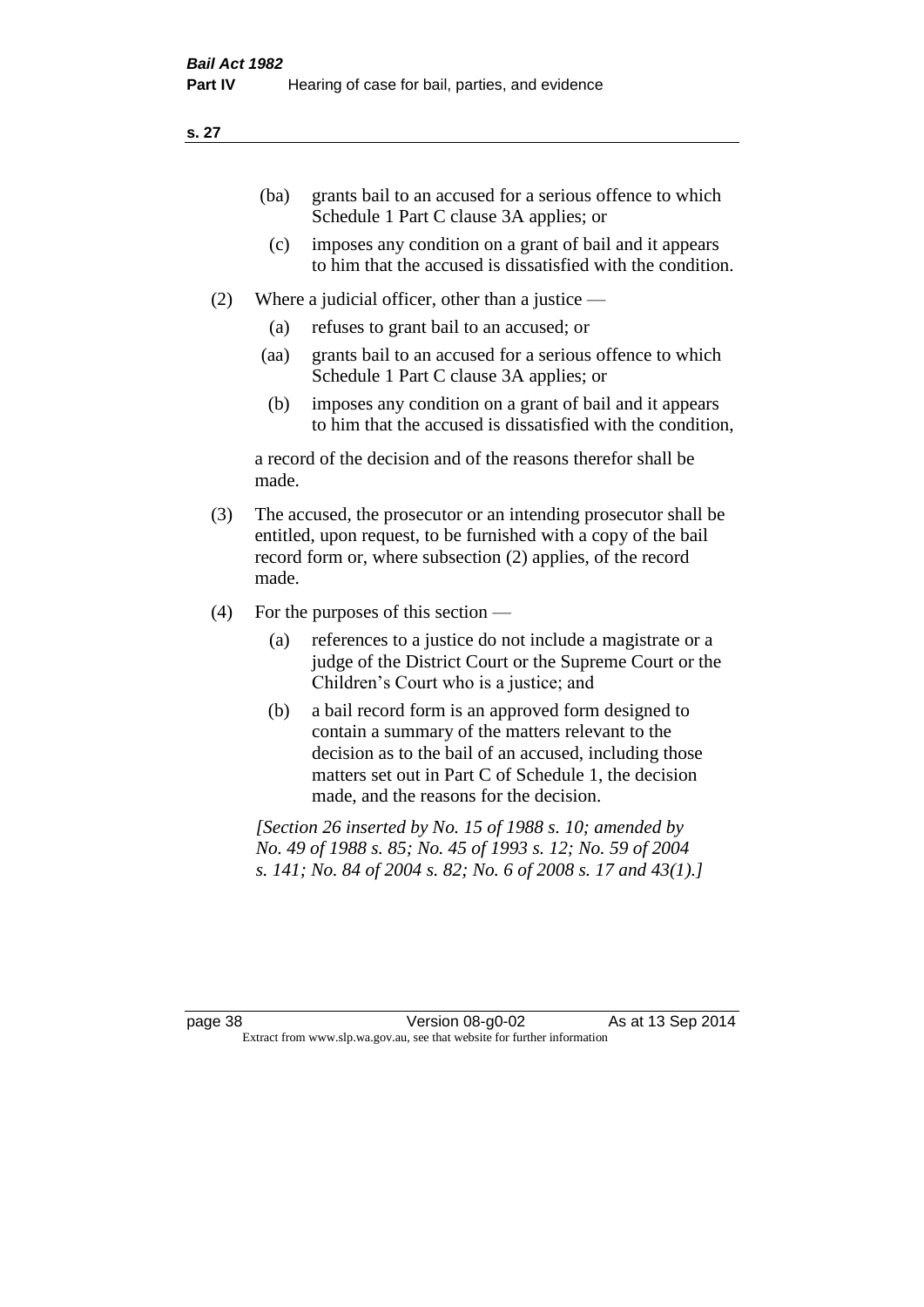# **27. Relevant papers to be made available to court where accused to appear**

- (1) An authorised officer and a judicial officer who consider an accused's case for bail for an appearance for an offence and a person before whom a bail undertaking or a surety undertaking is entered into shall ensure that the relevant papers are made available as soon as is practicable, to the court before which the accused is required to appear.
- (2) In subsection (1) the *relevant papers* in relation to any particular officer or person means such papers as are prescribed to be made available by that officer or person.

*[Section 27 amended by No. 84 of 2004 s. 82; No. 59 of 2006 s. 7(2); No. 20 of 2013 s. 26.]* 

# **27A. Bail with home detention, papers to be sent to CEO (corrections)**

A judicial officer who grants bail subject to a home detention condition shall ensure that a copy of the bail record form and of the bail undertaking are sent as soon as is practicable to the CEO (corrections).

*[Section 27A inserted by No. 61 of 1990 s. 8; amended by No. 31 of 1993 s. 9; No. 65 of 2006 s. 53.]*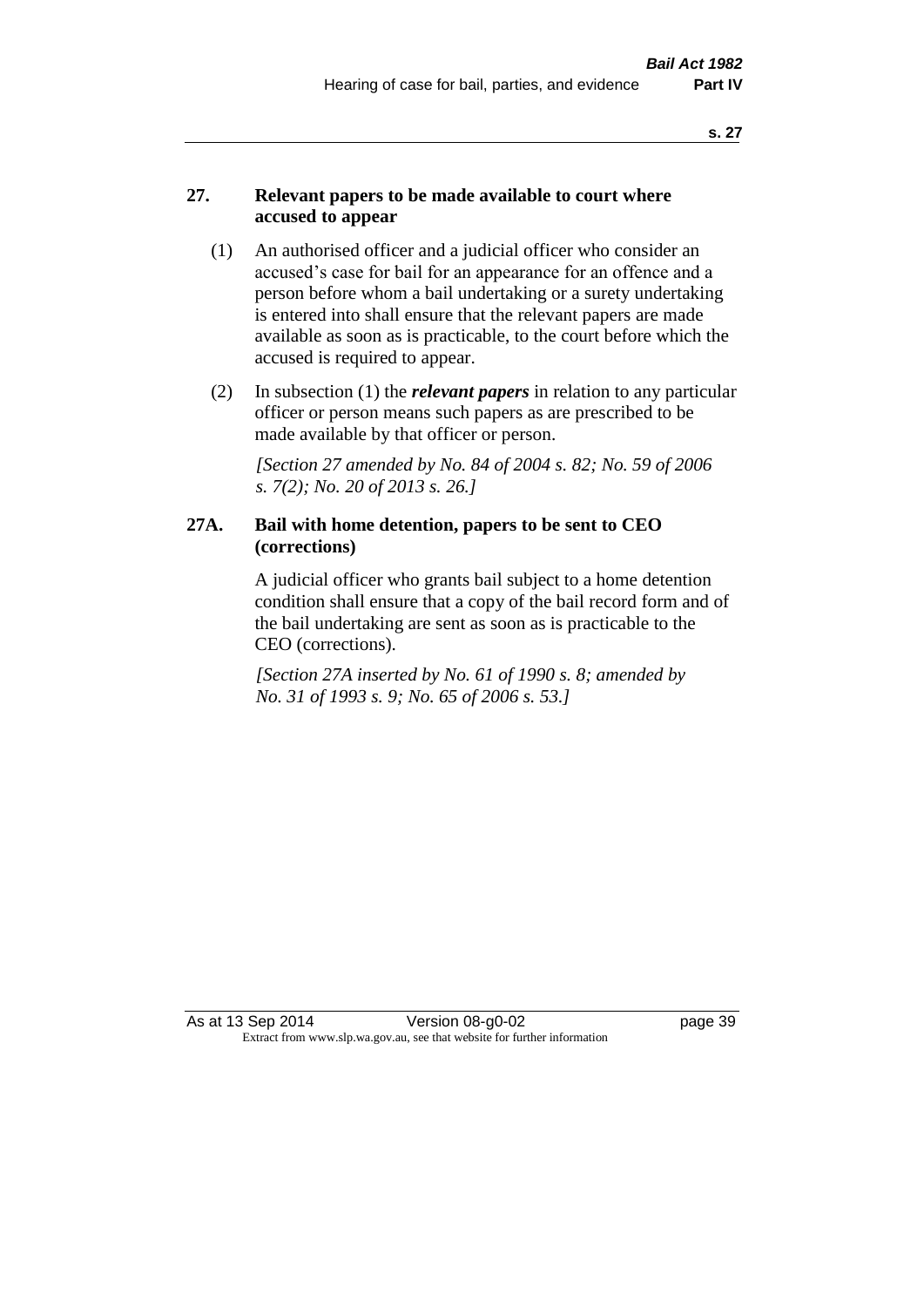# **Part V — Bail undertakings**

#### **28. Bail undertaking, when required and nature of**

- (1) A person shall not be released on bail for an appearance in court unless he has entered into a bail undertaking for that appearance or is deemed to have done so under section 31(3).
- (2) A bail undertaking is an undertaking in writing by an accused in the prescribed form —
	- (a) that he will appear at a time and place specified, or deemed by section 31(3) to be specified, in the undertaking; and
	- (b) that if the accused fails to appear at that time and place the accused will, as soon as is practicable, appear at the court at which the accused was required to appear, when that court is sitting; and
	- (c) that he will comply with such conditions as may be imposed on him under clause 2 of Part D of Schedule 1; and
	- (d) that he will comply with any home detention condition which may be imposed as a condition on a grant of bail to him pursuant to clause 3 of Part D of Schedule 1,

and containing any agreement as to forfeiture of money by the accused which may be required pursuant to clause 1 of that Part.

- (3) A bail undertaking for any appearance may be entered into in respect of more than one offence.
- (4) The undertakings mentioned in subsection  $(2)(a)$  and  $(b)$  are, subject to section 34, enforceable under sections 51, 57 and 58.

*[Section 28 amended by No. 61 of 1990 s. 9; No. 45 of 1993 s. 12; No. 59 of 2004 s. 141; No. 84 of 2004 s. 82; No. 6 of 2008 s. 18(1).]*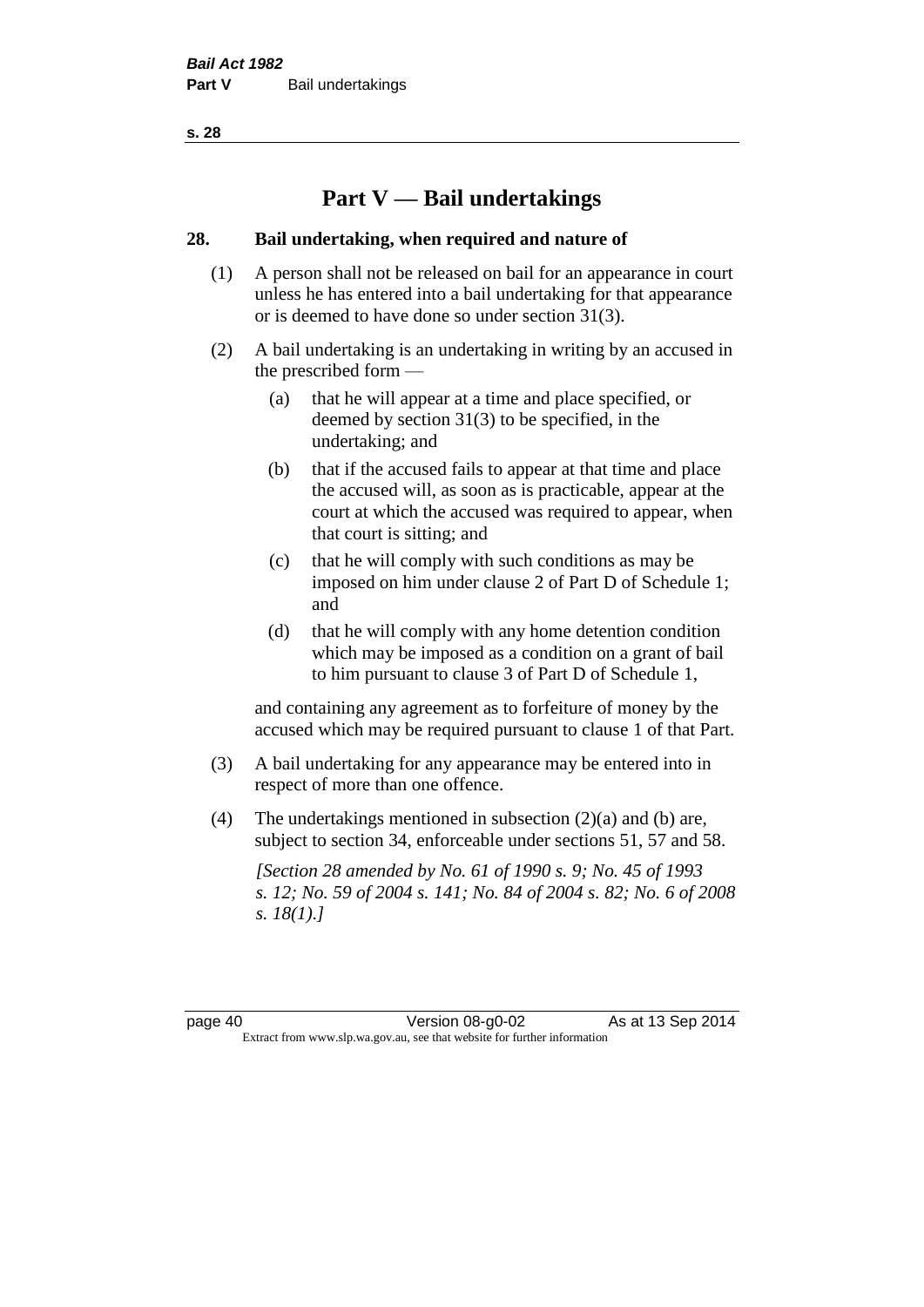#### **29. Before whom bail undertaking may be entered into**

A bail undertaking need not be entered into before the judicial officer or authorised officer who granted bail but may be entered into before any of the following persons —

- (a) a judicial officer;
- (b) a registrar of a court, other than a deputy registrar of the Magistrates Court or the Children's Court;
- (c) an authorised police officer;
- (d) an associate of a judge of the Supreme Court, the District Court or the Children's Court;
- (e) where the accused is in a lock-up or prison, any person for the time being in charge of the lock-up or prison;
- (f) where the accused is in a court custody centre, any person for the time being in charge of the centre who is approved for the purposes of this paragraph by the chief executive officer of the department of the Public Service principally assisting in the administration of the *Court Security and Custodial Services Act 1999*;
- (g) where the accused is a child, any authorised community services officer.

*[Section 29 amended by No. 15 of 1988 s. 11; No. 49 of 1988 s. 86; No. 2 of 1996 s. 61; No. 59 of 2004 s. 141; No. 84 of 2004 s. 82; No. 6 of 2008 s. 19.]* 

#### **30. Duties of person before whom bail undertaking is entered into**

- (1) The person before whom a bail undertaking is to be entered into by an accused shall before it is entered into —
	- $(a)$  either
		- (i) read it to the accused; or
		- (ii) be informed by the accused that the accused has read it; or
		- (iii) if necessary, have it translated to the accused; and

As at 13 Sep 2014 Version 08-g0-02 page 41 Extract from www.slp.wa.gov.au, see that website for further information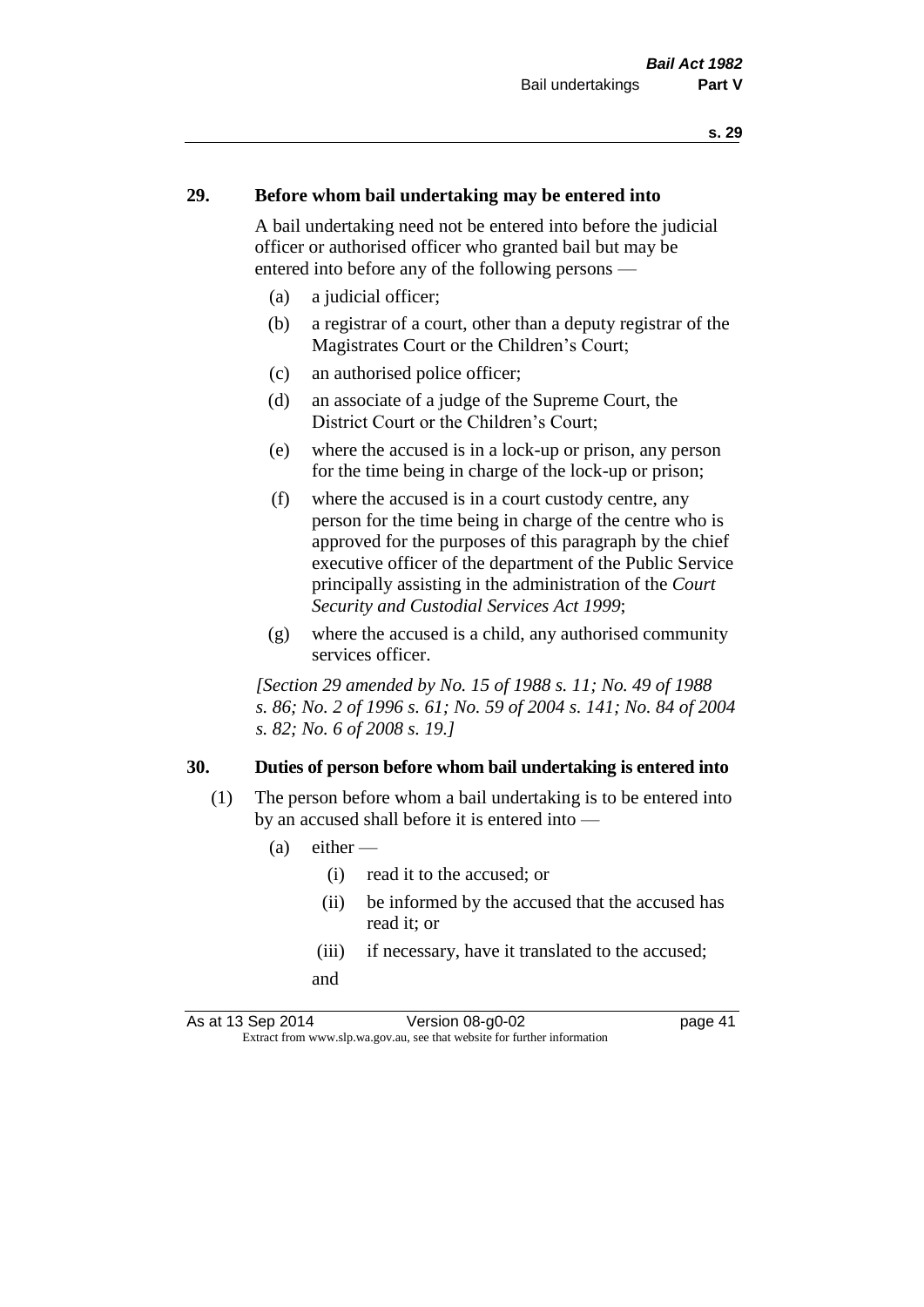(b) ensure that all conditions which are to be complied with before the release of the accused have been complied with.

- (2) The person before whom a bail undertaking is entered into by an accused shall give to him, or cause to be given to him —
	- (a) a copy of the bail undertaking as duly completed; and
	- (b) a notice in writing in the approved form showing
		- (i) his obligations pursuant to the undertaking; and
		- (ii) the consequences of his failure to comply with them.
- (3) The person before whom a bail undertaking is entered into by an accused shall enquire of the accused whether he requires the notice referred to in subsection (2)(b) to be read or translated to him and shall take such steps as are necessary to comply with any such requirement of the accused.

*[Section 30 inserted by No. 15 of 1988 s. 12; amended by No. 84 of 2004 s. 82; No. 6 of 2008 s. 20 and 43(3).]* 

# **31. Different time and place for appearance, substituting**

- (1) A different time or a different time and place may be substituted in accordance with this section for the time and place for appearance specified, or deemed by this section to be specified, in a bail undertaking.
- (2) A different time, or a different time and place, for the appearance by the accused may be substituted as mentioned in subsection  $(1)$  —
	- (a) upon an adjournment of proceedings at which the accused is present, by the judicial officer, if he has power to grant bail for that appearance, fixing a time and place for the resumed proceedings and notifying the accused orally thereof;
	- (b) upon an adjournment of proceedings from which the accused is absent for reasonable cause, by the judicial

page 42 Version 08-g0-02 As at 13 Sep 2014 Extract from www.slp.wa.gov.au, see that website for further information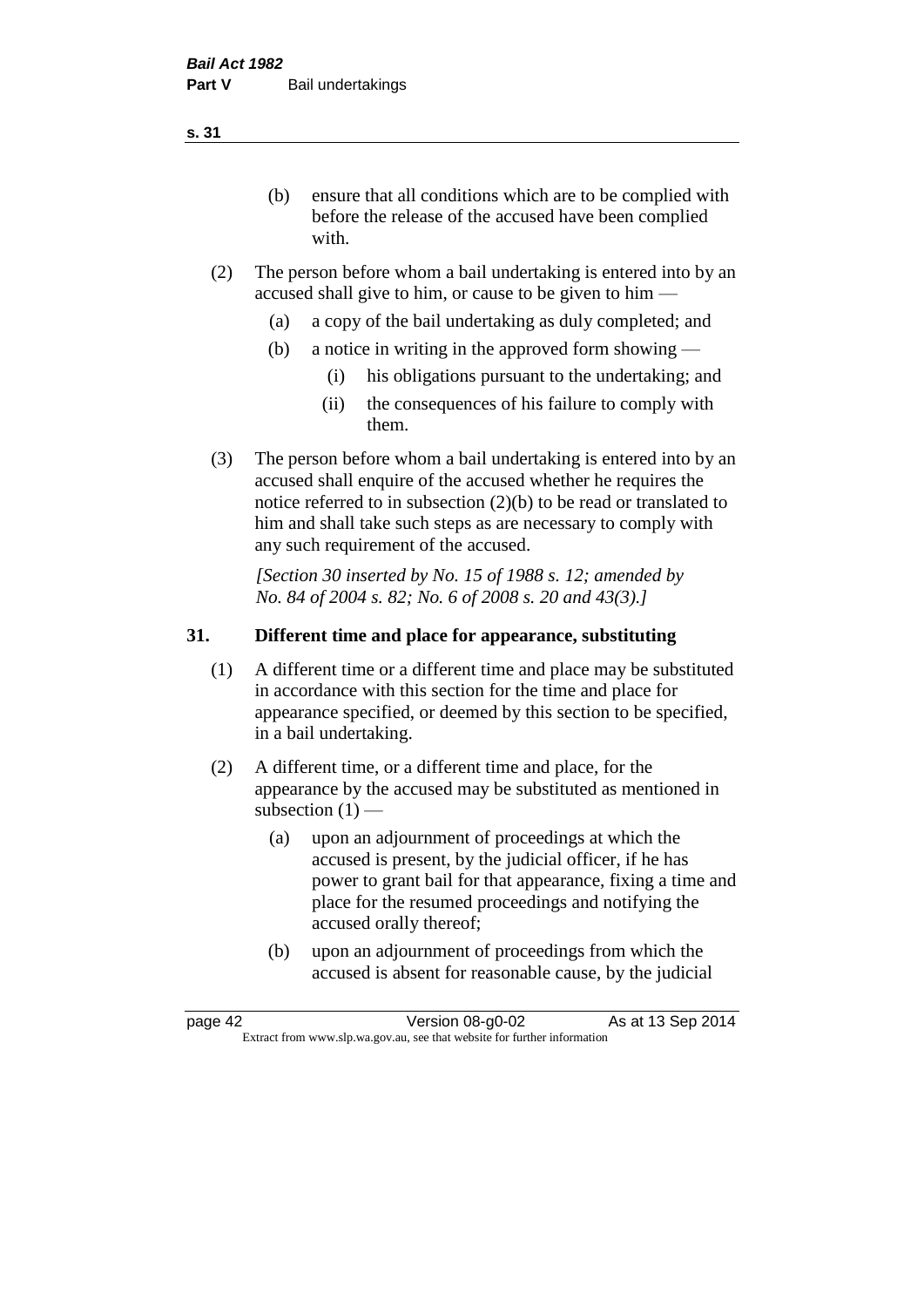officer, if he has power to grant bail for that appearance, fixing a time and place for the resumed proceedings and directing the registrar of the court to cause written notice of the time and place to be given to the accused;

- $(c)$  where
	- (i) a judge of the Supreme Court or a judge of the Children's Court has granted bail to an accused under section 15; and
	- (ii) a judicial officer, other than such a judge, has committed the accused to the Supreme Court,

by a judge of the Supreme Court or a judge of the Children's Court, as the case may require, notifying the accused orally, or directing the registrar of the court to cause written notice to be given to the accused of the time or time and place for the proceedings;

- $(d)$  where
	- (i) a judge of the Supreme Court or a judge of the Children's Court has granted bail to an accused under section 15;
	- *[(ii) deleted]*
	- (iii) the judicial officer is satisfied that there has been no material change in the facts or circumstances which applied on the grant of bail,

by the judicial officer notifying the accused orally, or directing the registrar of the court to cause written notice to be given to the accused, of the time or time and place for the resumed proceedings;

(e) upon a committal to the Supreme Court or District Court, by a judicial officer, if he has power to grant bail for that appearance, fixing a specified day in a specified sitting or session of that court and directing the registrar of the court to cause written notice of the day to be given to the accused;

As at 13 Sep 2014 Version 08-g0-02 page 43 Extract from www.slp.wa.gov.au, see that website for further information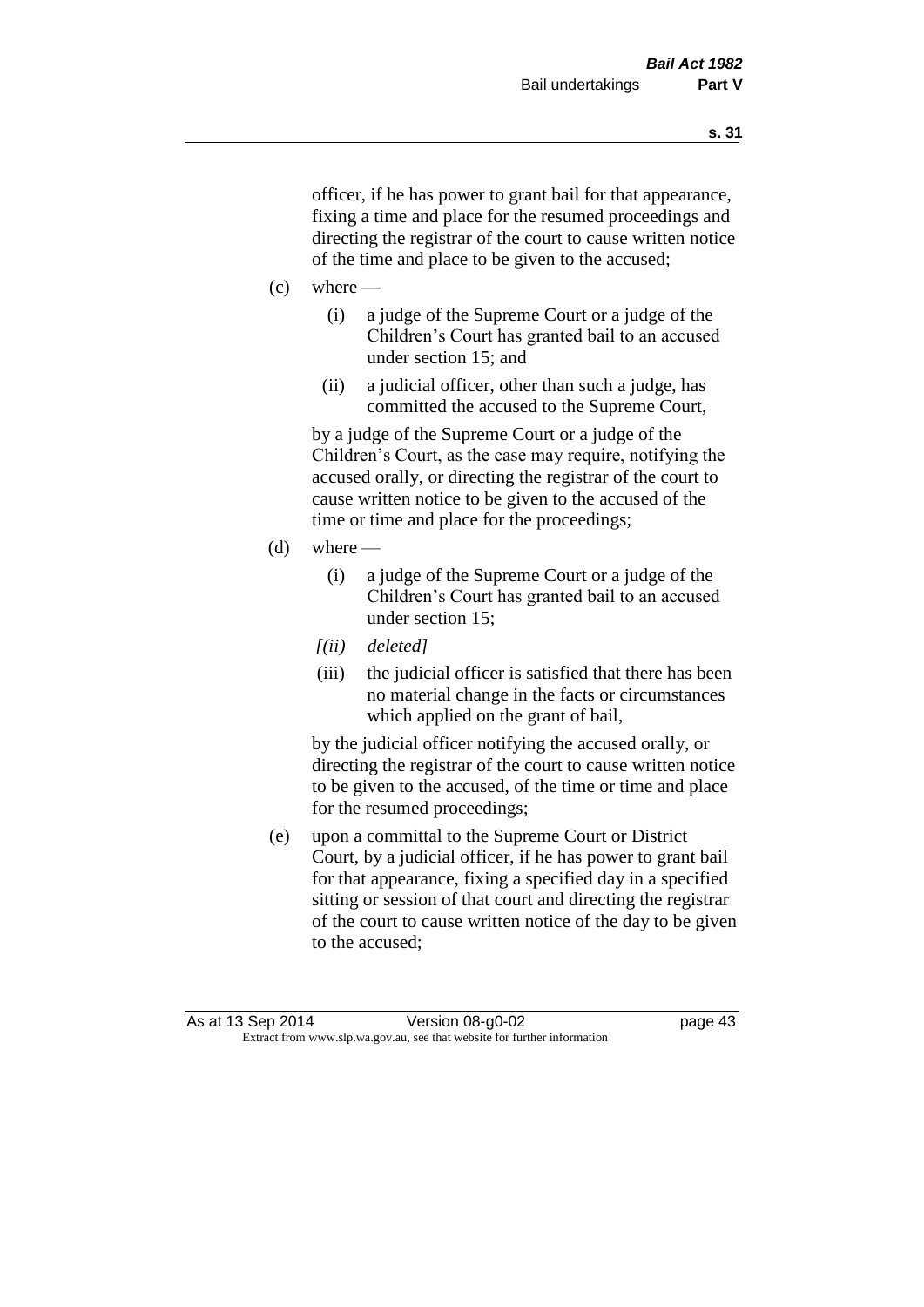- (f) where an accused has been committed for trial in the Supreme Court or the District Court in a specified sitting or session thereof or on a specified day in a specified sitting or session thereof, by an officer of the court, or a person authorised under subsection (5), fixing a time for the trial in that sitting or session and causing written notice of the time to be given to the accused;
- (g) if the parties agree to a different time or a different time and place for the proceedings, by an officer of the court giving written notice thereof to the accused.
- (3) Where a different time or a different time and place is notified to an accused pursuant to subsection (2) the bail undertaking shall be deemed to be amended to specify that time or that time and place for appearance, and the terms and conditions thereof shall continue to apply as so amended as if the accused had entered into the bail undertaking in that form.
- (4) Where the power in subsection (2)(b) is exercised upon an adjournment of proceedings the right of the accused to be at liberty under section 11(1) does not lapse by reason only that there is an interval between the adjournment of the proceedings and the time when he is notified of the time and place for the resumed proceedings.
- (5) The Chief Justice, in respect of committals to the Supreme Court, and the Chief Judge, in respect of committals to the District Court, may authorise a person or persons, by name or office, to perform the functions referred to in subsection (2)(f).

*[Section 31 amended by No. 15 of 1988 s. 13; No. 49 of 1988 s. 87; No. 27 of 2002 s. 21; No. 59 of 2004 s. 141; No. 84 of 2004 s. 82; No. 6 of 2008 s. 21(1) and (2).]* 

#### **31A. Conditions on bail, amending during trial**

(1) In this section —

*amendment* means an addition, variation or cancellation under subsection (2);

page 44 Version 08-g0-02 As at 13 Sep 2014 Extract from www.slp.wa.gov.au, see that website for further information

**s. 31A**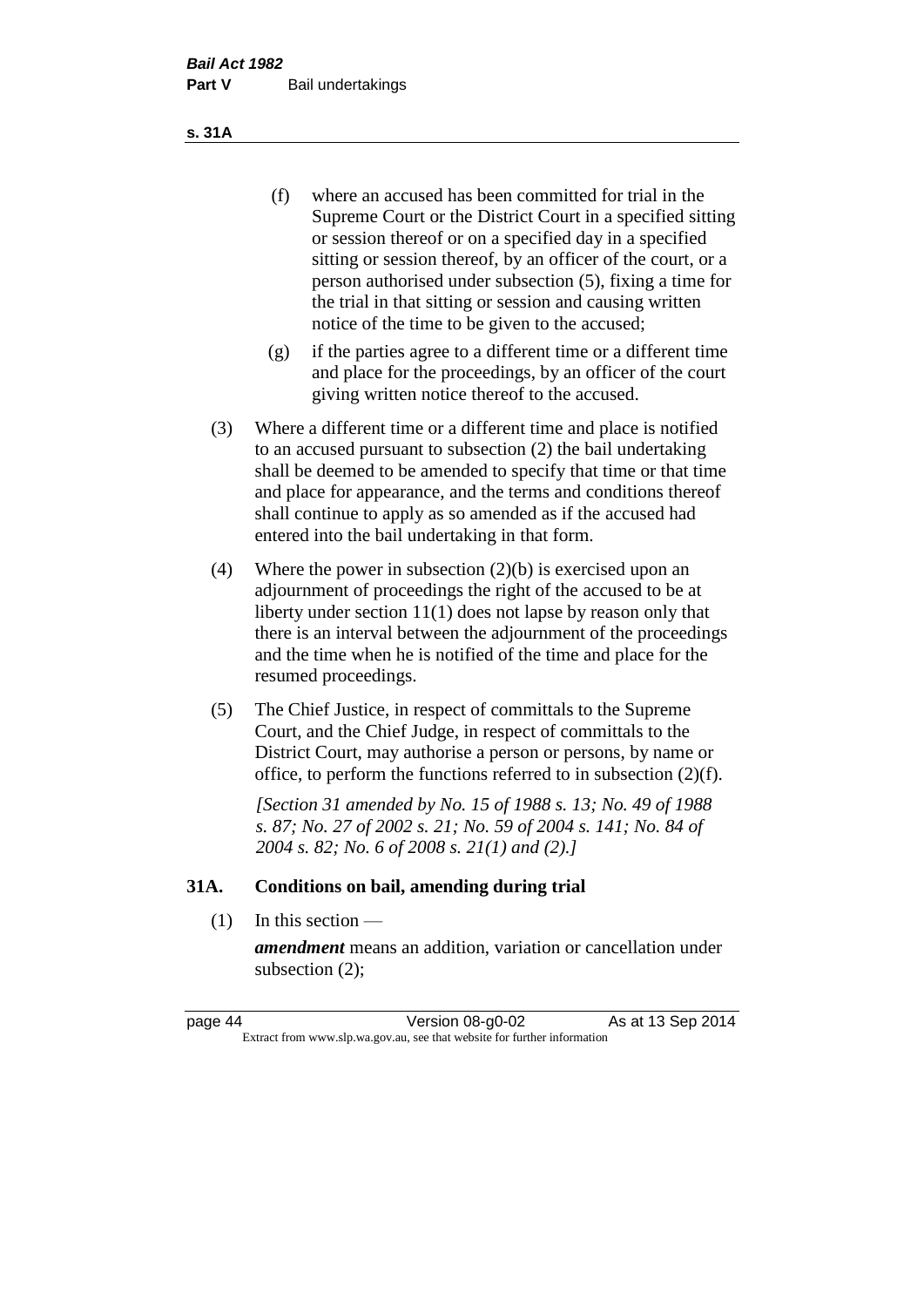*trial* means that part of proceedings for an offence when evidence is being received by the court in respect of the offence and also extends to any time when —

- (a) legal argument is being heard; or
- (b) a judicial officer or a jury is deliberating.

#### $(2)$  Where —

- (a) an accused has been granted bail for the accused's appearance for trial for an offence; and
- (b) the trial extends beyond one day,

a judicial officer who grants bail for the next appearance by exercising the power in section  $31(2)(a)$  may also do one or more of the following —

- (c) add any condition to the extent that is authorised by clause 2 or 3 of Part D of Schedule 1;
- (d) vary a condition to that extent;
- (e) cancel a condition.
- (3) A judicial officer who adds, varies or cancels a condition under subsection (2) shall cause an officer of the court —
	- (a) to endorse the amendment on the accused's copy of the bail undertaking or, if that copy is not available for endorsement, to give written notice of the amendment to the accused; and
	- (b) to endorse on a file copy of the undertaking a certificate as to the amendment and the action taken under paragraph (a).
- (4) If the judicial officer considers that the amendment is of a minor nature, the judicial officer may, for the purposes of section 44(4), cause the officer of the court to include a statement to that effect in the endorsement or notice under subsection (3)(a) and the certificate under subsection (3)(b).

As at 13 Sep 2014 Version 08-g0-02 Page 45 Extract from www.slp.wa.gov.au, see that website for further information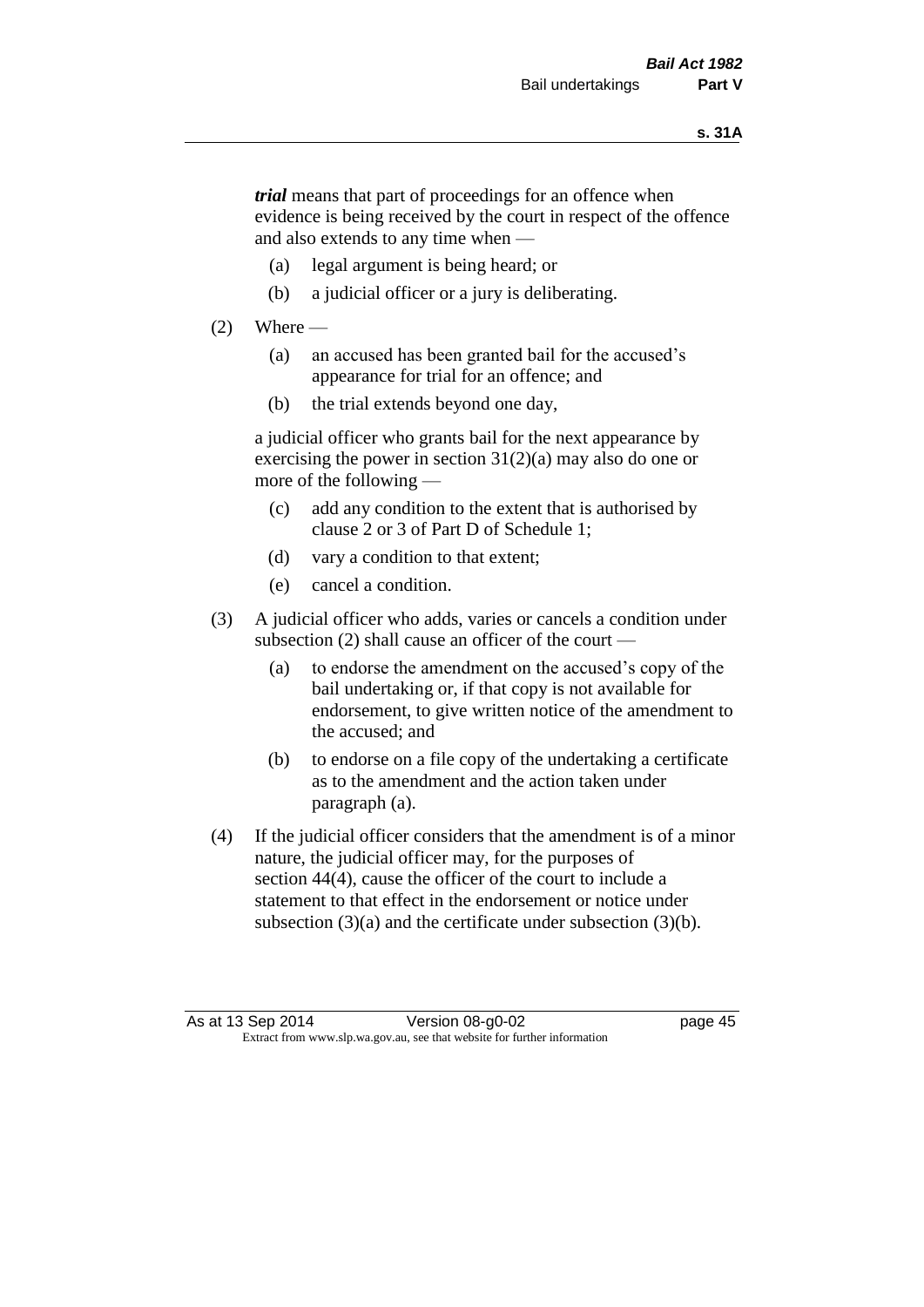- (5) When action is taken under subsection  $(3)(a)$ 
	- (a) the bail undertaking is to be regarded as having been amended as provided in the endorsement or notice, as the case requires; and
	- (b) the terms and conditions of the bail undertaking continue to apply as so amended as if the accused had entered into the bail undertaking in that form.
- (6) In any proceedings an endorsement on a copy of a bail undertaking referred to in subsection (3)(b) purporting to be a certificate referred to in that paragraph is evidence of the matters appearing in it without proof of the signature of the person who made the endorsement.

*[Section 31A inserted by No. 6 of 2008 s. 22(1).]*

# **32. Notices under s. 31, service and proof of**

- (1) A written notice to an accused under section  $31(2)$ 
	- (a) shall be given to the accused personally; or
	- (b) shall be sent to the accused by post to the accused's address appearing in the records of the court; or
	- (c) in urgent cases or with the accused's consent, shall be provided to the accused by electronic means in accordance with the regulations.
- (2) A person who gives, sends or provides a notice in accordance with subsection (1) shall endorse on a file copy of the notice a certificate showing —
	- (a) that the person has done so; and
	- (b) the time of doing so.
- (3) If a notice is sent by post under subsection  $(1)(b)$ , the notice is to be presumed, unless the contrary is shown, to have been received at the time when, in the ordinary course of events, it would have been delivered.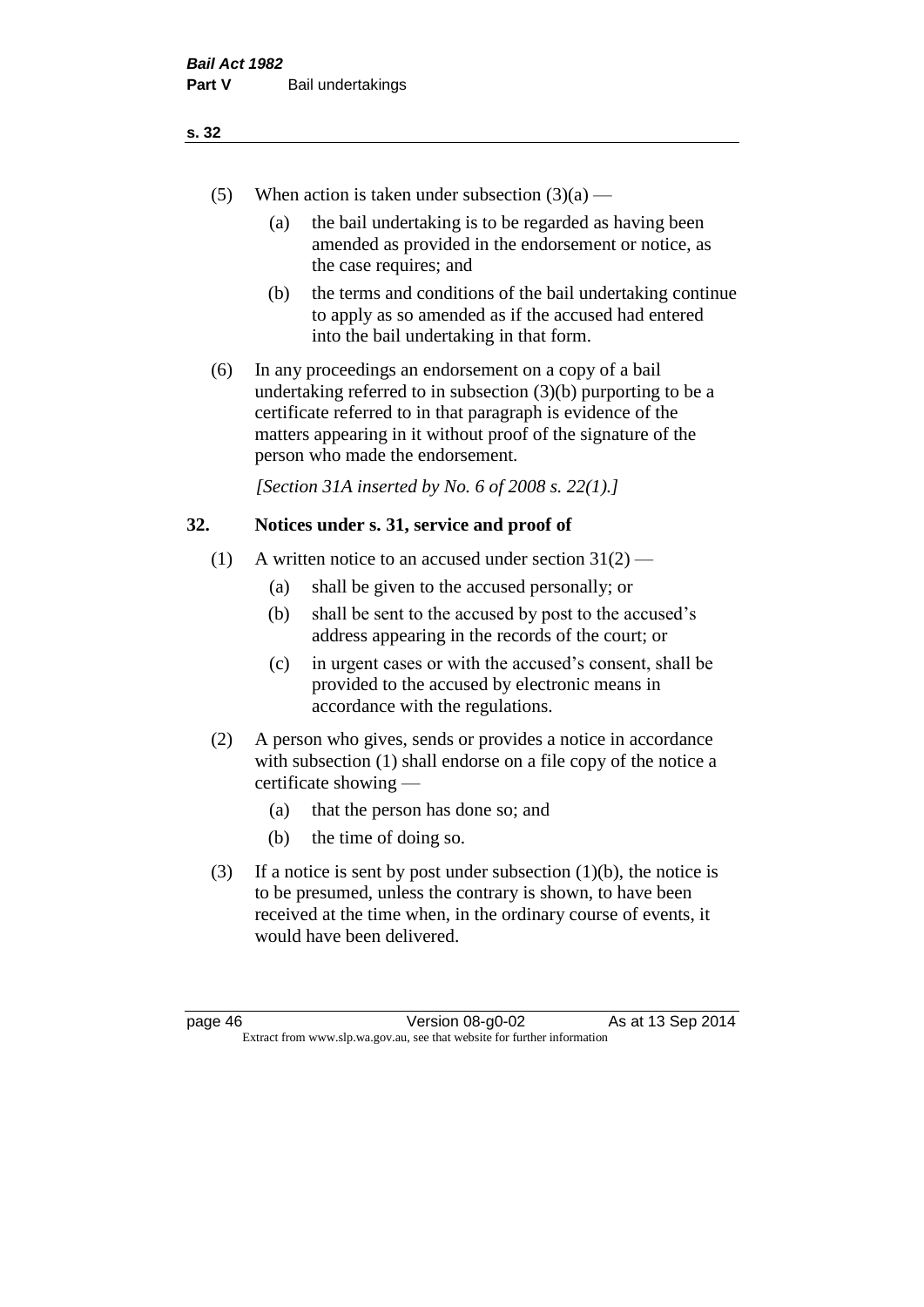- (4) The judicial officer who under section  $31(2)(a)$  notifies an accused of the time and place for resumed proceedings shall cause to be endorsed on the accused's bail undertaking a certificate showing details of such time and place and that the accused has been notified of them.
- (5) In any proceedings
	- (a) a document purporting to be a copy of a notice referred to in subsection (1) shall be evidence of the terms of the notice; and
	- (b) an endorsement
		- (i) on a copy of a notice referred to in subsection (2); or
		- (ii) on a bail undertaking,

purporting to be a certificate referred to in subsection (2) or (4) is evidence of the matters appearing in it without proof of the signature of the person who made the endorsement.

*[Section 32 amended by No. 74 of 1984 s. 12; No. 84 of 2004 s. 82; No. 6 of 2008 s. 23(1)-(3); No. 20 of 2013 s. 27.]* 

# **33. Judicial officer may order accused to enter into bail undertaking**

- (1) Where bail is granted to an accused by a judicial officer, whether with or without any condition being attached thereto, and the accused fails or refuses to enter into a bail undertaking in terms of the grant, the judicial officer who granted bail may, subject to subsection (3), order that the accused enter into the bail undertaking within such time as he may specify.
- (2) If an accused does not comply with an order under subsection (1), the judicial officer may, subject to subsection (3), further order that a bail undertaking, in such form as the judicial officer may approve, shall be deemed to have been entered into by the accused on the date of such further order, and thereupon that undertaking shall be treated as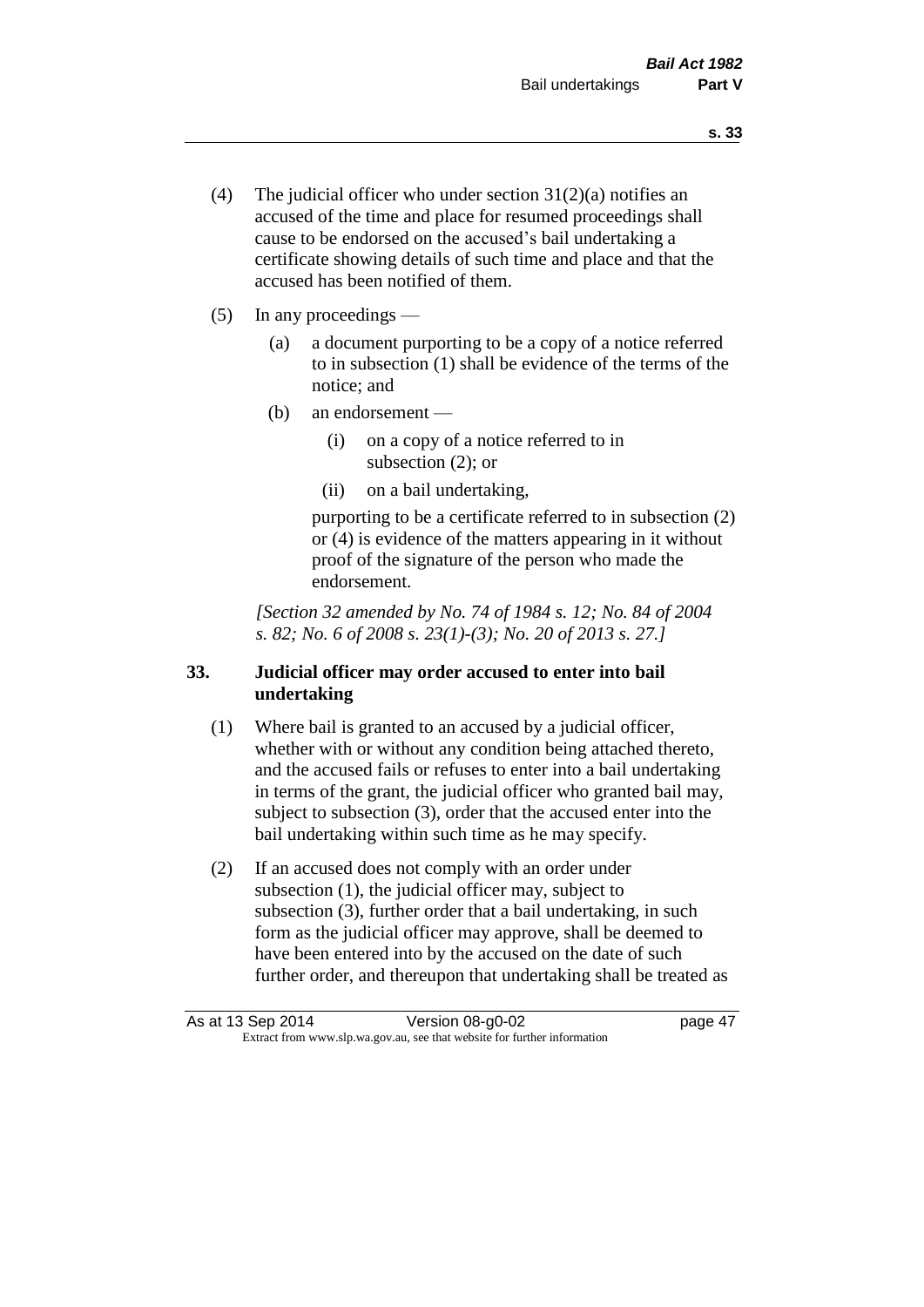if it had been duly entered into by the accused for the purposes of this Act.

- (3) A judicial officer shall not
	- (a) make an order under subsection (2) unless he has personally informed the accused of the terms and effect of the order made under subsection (1);
	- (b) exercise any of the powers conferred on him by this section unless he is satisfied that the accused has the capacity to enter into and comply with the undertaking.

*[Section 33 amended by No. 84 of 2004 s. 82.]* 

#### **34. When bail undertaking ceases to have effect**

A bail undertaking ceases to have effect —

- (a) upon the revocation of bail under section 55;
- (b) upon the death of the accused, but only if no order has been made under section 57;
- (c) subject to section 31, upon the appearance in court by the accused as required by his bail undertaking;
- (d) upon the discharge of the accused according to law from any further proceedings for the offence, or all of the offences, to which the bail undertaking relates;
- (e) during any period before the time at which the accused is required to appear in court when he is in custody for any other offence or reason.

*[Section 34 amended by No. 84 of 2004 s. 82.]* 

page 48 Version 08-g0-02 As at 13 Sep 2014 Extract from www.slp.wa.gov.au, see that website for further information

**s. 34**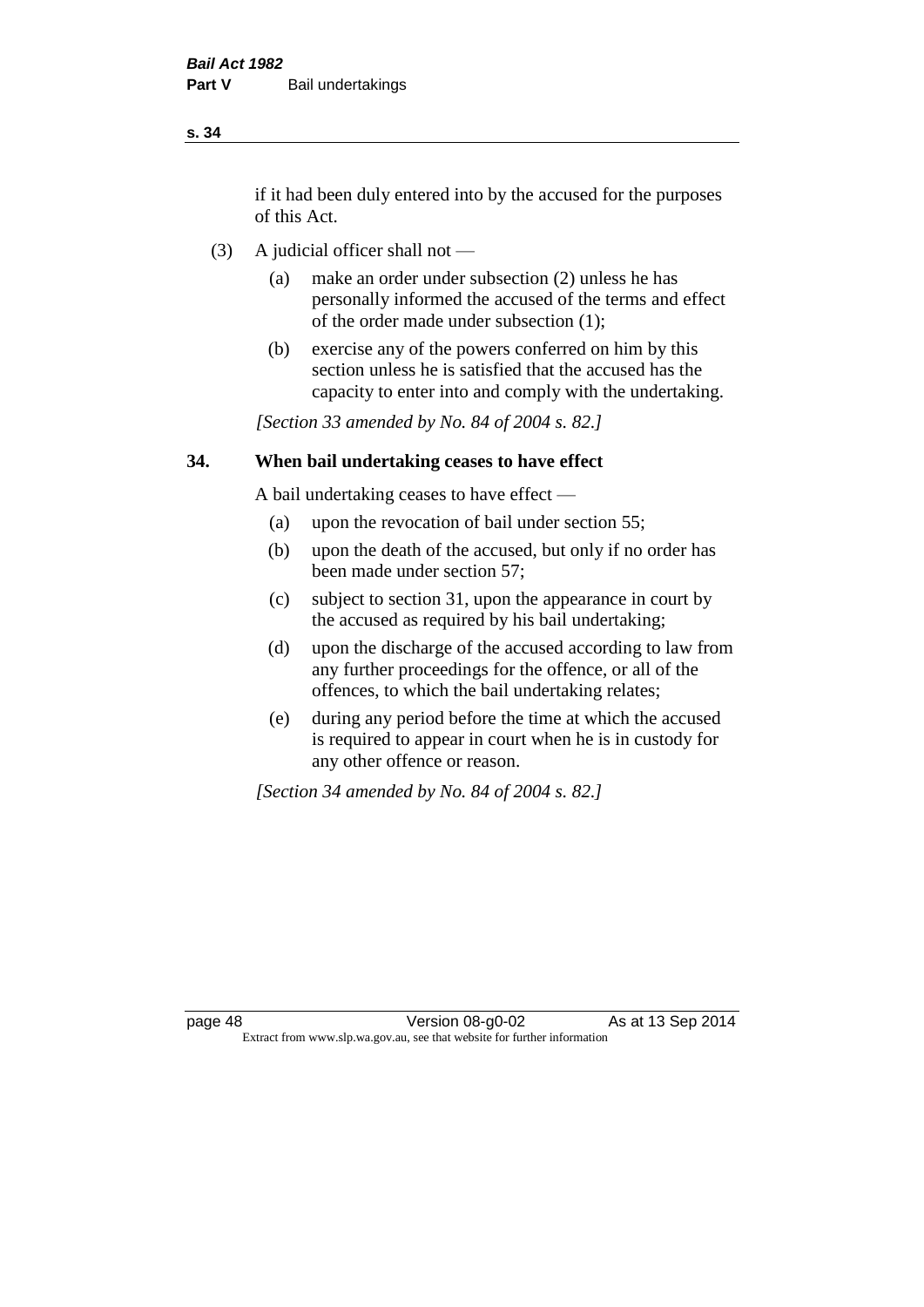# **Part VI — Sureties and surety undertakings**

#### **35. Surety and surety undertaking, nature of etc.**

- (1) A surety is a person who, as a condition of the grant of bail to an accused, enters into a surety undertaking, that is to say, undertakes in writing that he will, subject to this Act, forfeit a specified amount of money if the accused fails to comply with any requirement of his bail undertaking mentioned in section  $28(2)(a)$  and (b).
- (2) A surety is required to be approved under section 40.
- (3) A forfeiture of money by a surety as mentioned in subsection (1) is enforceable as provided in section 49 but not otherwise.

*[Section 35 amended by No. 84 of 2004 s. 82; No. 6 of 2008 s. 18(3).]* 

## **36. Sureties, who may approve**

- (1) The decision whether an applicant should be approved as a surety in any case is to be made —
	- (a) by a person referred to in section 29(a) to (d); or
	- (b) where the accused to whom bail has been granted is in prison, by a person for the time being in charge of the prison; or
	- (c) where the accused to whom bail has been granted is a child, by an authorised community services officer.
- (2) A judicial officer when granting bail to an accused subject to a requirement for a surety or sureties may make an order as to —
	- (a) the giving of notice to the prosecutor of an application for approval of any surety; or
	- (b) the person or persons who are to, or may, approve any surety,

and subsection (1) has effect subject to any such order. *[Section 36 inserted by No. 6 of 2008 s. 24(1).]*

As at 13 Sep 2014 Version 08-g0-02 page 49 Extract from www.slp.wa.gov.au, see that website for further information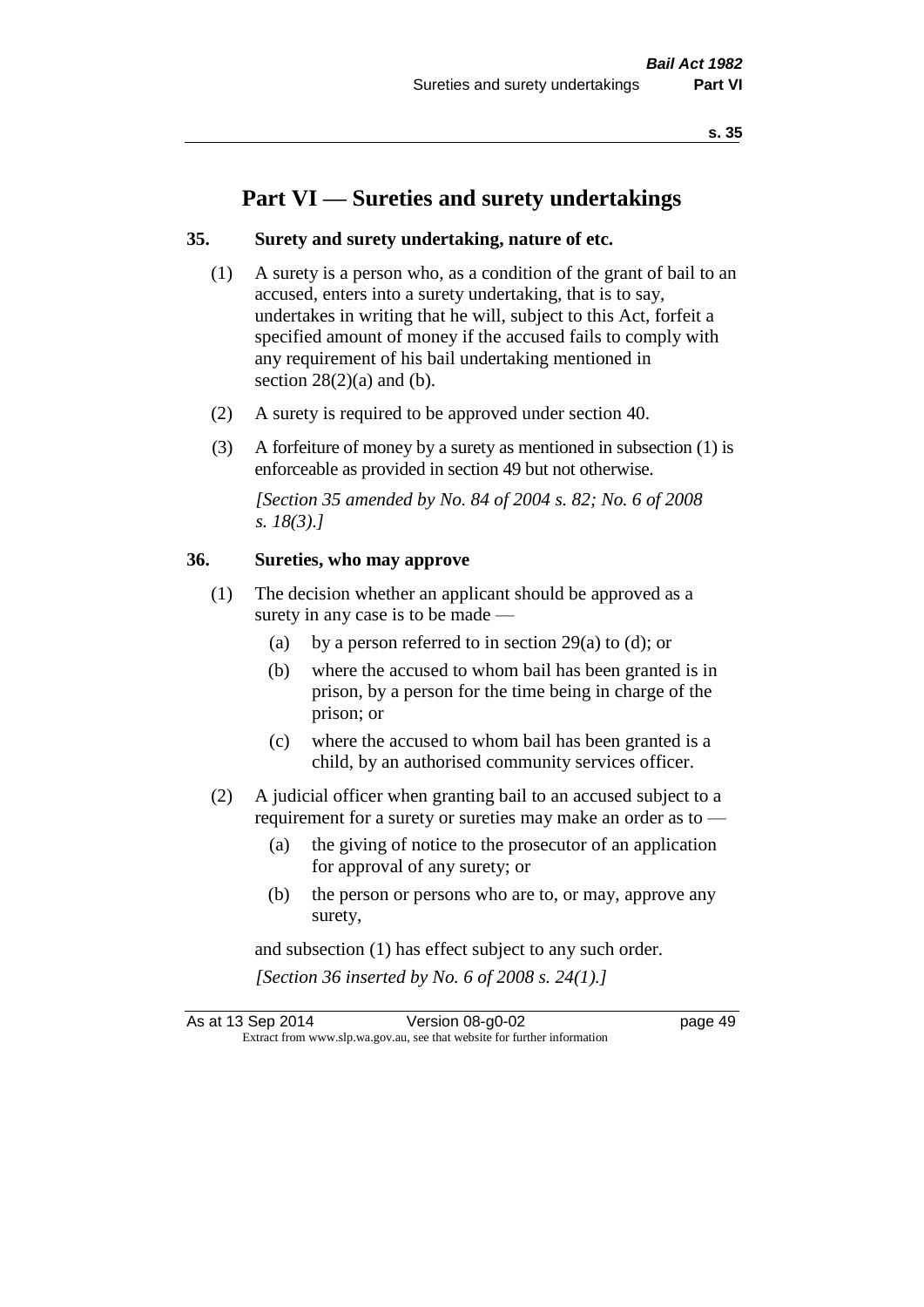#### **37. Proposed surety to receive certain information and form**

- (1) Whenever a surety approval officer is called upon to decide whether an applicant should be approved as a surety, he shall ensure that the applicant is, or has been, given —
	- (a) a duly completed notice in the prescribed form showing details of the terms and conditions on which bail has been granted to the accused in whose case the surety is required; and
	- (b) such information in writing as to the effect of this Act in relation to the rights, obligations and liabilities of sureties as is prescribed for the purposes of this paragraph; and
	- (c) a prescribed form of declaration for completion designed to disclose to the surety approval officer all information relevant to the decision.
- (2) Before he makes his decision, the surety approval officer shall ensure that the applicant furnishes to him the declaration referred to in subsection (1)(c) duly completed.
- *[(3) deleted]*

*[Section 37 amended by No. 84 of 2004 s. 82; No. 6 of 2008 s. 24(4), (5) and 25; No. 20 of 2013 s. 28.]* 

#### **38. Persons disqualified from being sureties**

- (1) A person is not qualified to be approved as a surety if  $-$ 
	- (a) he is under 18 years of age; or
	- (b) subject to subsection (2), the value of his assets, after provision is made for his debts and liabilities, is less than the amount which he might become liable to forfeit under his proposed surety undertaking; or
	- (c) there are reasonable grounds for believing that he has been, or will be, indemnified by any person against any forfeiture referred to in paragraph (b).

page 50 Version 08-g0-02 As at 13 Sep 2014 Extract from www.slp.wa.gov.au, see that website for further information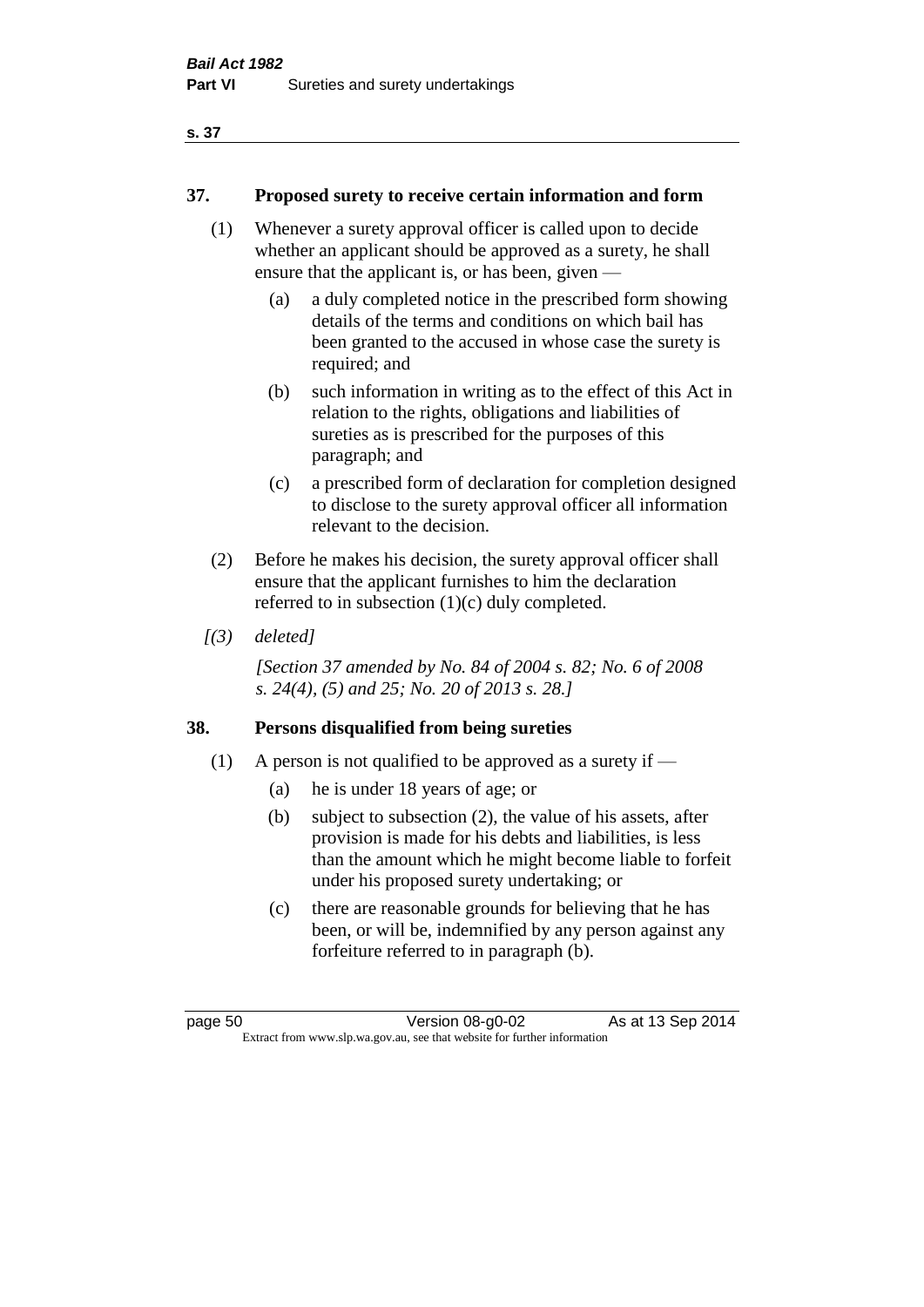(2) Subsection (1)(b) does not apply where the applicant for approval is required to give security sufficient to cover the amount which he might become liable to forfeit.

#### **39. Matters to be regarded when approving sureties**

In determining whether an applicant is suitable to be a surety a surety approval officer shall have regard to all matters which appear to him to be relevant including, as well as any others, the following —

- (a) the character and antecedents of the applicant; and
- (b) his proximity to or connection with the accused, whether by kinship, place of residence or otherwise; and
- (c) his ability to pay, or give security for, the amount which he might become liable to forfeit under his proposed surety undertaking, without excessive hardship to himself or his dependants.

*[Section 39 amended by No. 84 of 2004 s. 82; No. 6 of 2008 s. 24(4).]* 

#### **40. Decision on application by proposed surety**

- (1) Upon receipt of the duly completed declaration referred to in section  $37(1)(c)$ , the surety approval officer shall, after making any enquiries which he thinks desirable, make a decision, as soon as is practicable, either to approve or not to approve of the applicant as a surety in that case.
- (2) If the surety approval officer does not approve of the applicant as a surety he shall record the reasons for his doing so and inform the applicant and the accused thereof, or cause them to be so informed.

*[Section 40 amended by No. 15 of 1988 s. 15; No. 84 of 2004 s. 82; No. 6 of 2008 s. 24(5).]* 

As at 13 Sep 2014 Version 08-g0-02 page 51 Extract from www.slp.wa.gov.au, see that website for further information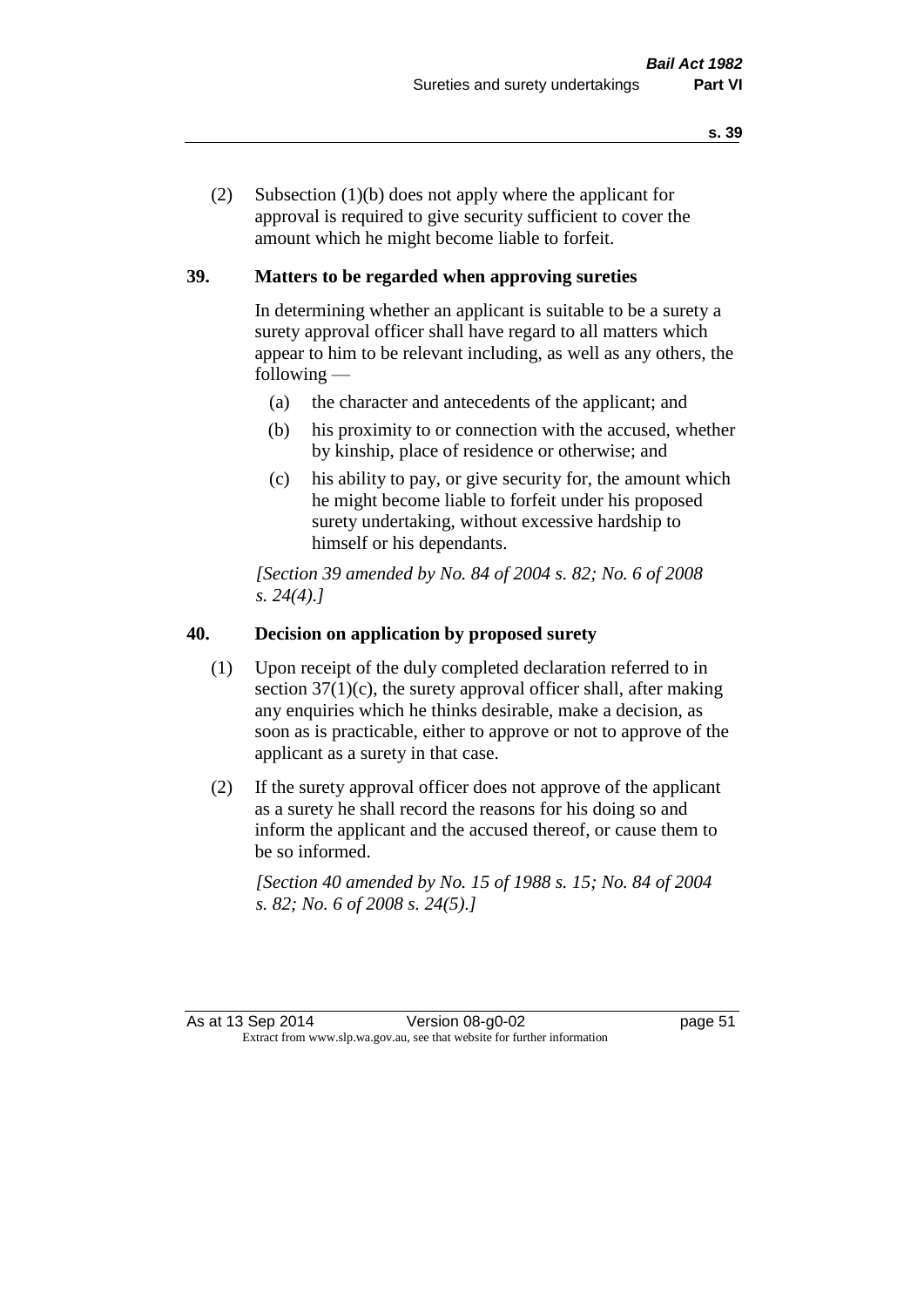#### **41. Finality of decision to refuse approval of surety**

- (1) A decision by a surety approval officer not to approve of the applicant as a surety is final unless the applicant becomes entitled to re-apply under subsection (2).
- (2) An applicant who is refused approval as a surety may re-apply for approval to the surety approval officer who made that decision, or if that officer is absent or unavailable to another surety approval officer, on the ground that —
	- (a) new facts have been discovered, new circumstances have arisen or the circumstances have changed since he was refused approval; or
	- (b) he failed to adequately present his case for approval on his previous application,

and the provisions of this Act, except section 37, shall, with necessary modifications, apply to any such further application and the decision thereon.

*[Section 41 amended by No. 6 of 2008 s. 24(3) and (4).]*

# **42. Before whom surety undertaking may be entered into**

A surety undertaking need not be entered into before the surety approval officer who approved the surety but may be entered into before any person before whom the accused for whose appearance the surety is approved might enter into his bail undertaking under section 29.

*[Section 42 amended by No. 84 of 2004 s. 82; No. 6 of 2008 s. 24(5).]* 

#### **43. Duties of person before whom surety undertaking is entered into**

A person before whom a surety undertaking is to be entered into —

 $(a)$  shall —

(i) read to the surety; or

page 52 Version 08-g0-02 As at 13 Sep 2014 Extract from www.slp.wa.gov.au, see that website for further information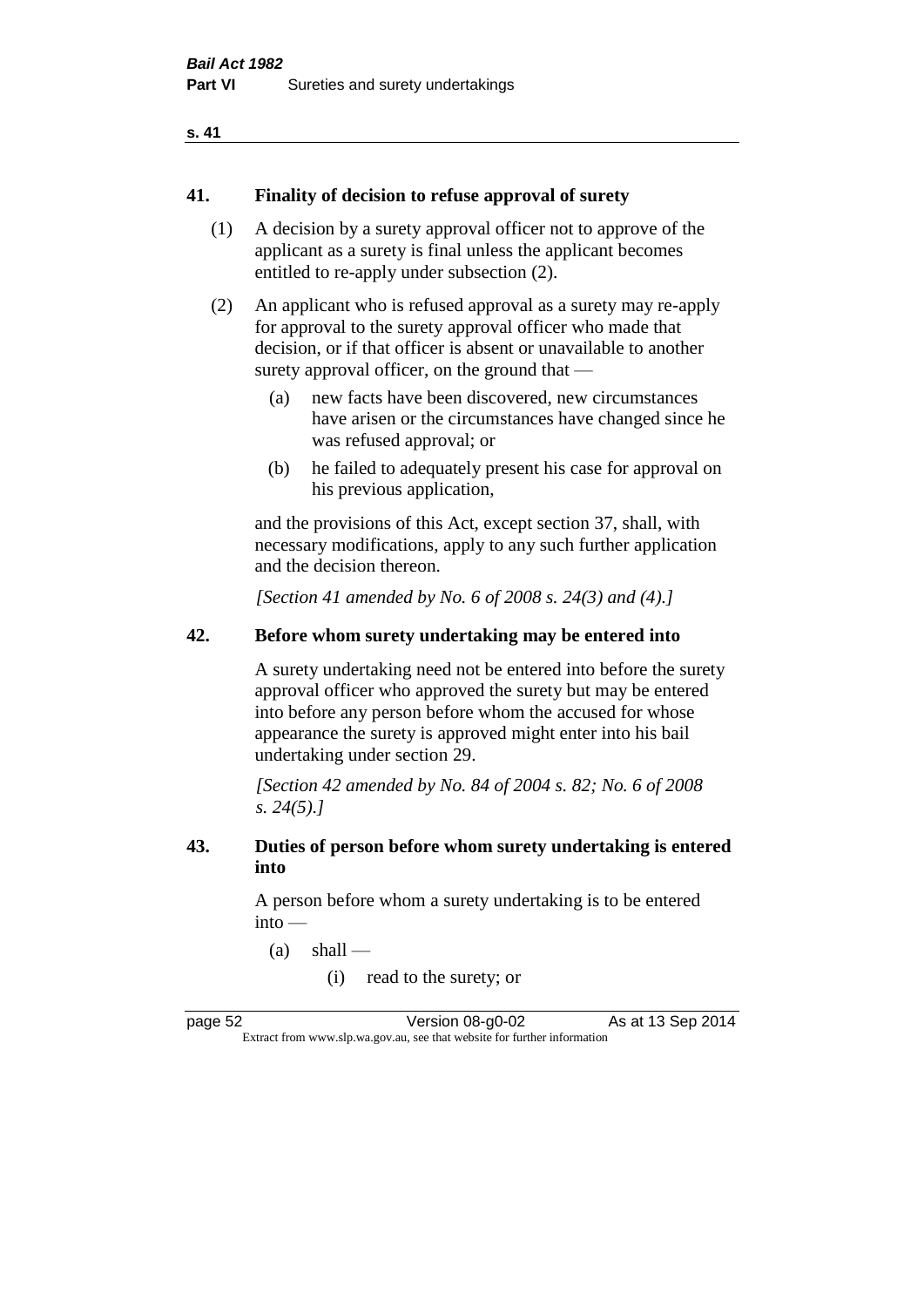- (ii) be informed by the surety that he has read; or
- (iii) if necessary, have translated to the surety,

the documents described in section  $37(1)(a)$  and (b), and the surety undertaking, before the surety enters into the undertaking; and

- (b) shall ensure that all conditions which are to be complied with by the surety have been complied with before the surety enters into his undertaking; and
- (c) shall give to the surety a copy of his surety undertaking as duly completed.

*[Section 43 amended by No. 74 of 1984 s. 13.]* 

#### **43A. Entering into surety undertaking where proposed surety interstate**

 $(1)$  In this section —

*proposed surety* means a person who is to enter into a surety undertaking;

*relevant official* means the person before whom the surety undertaking is to be entered into or was entered into, as the case requires;

*video link* means facilities (including closed circuit television) that enable, at the same time —

- (a) the relevant official to see and hear the proposed surety; and
- (b) the proposed surety to see and hear the relevant official.
- (2) This section applies if a proposed surety is in another State or a Territory.
- (3) The relevant official may comply with section 43(a) and (b) by means of a video link.
- (4) The relevant official may provide the surety undertaking to the proposed surety for completion by providing it by electronic means in accordance with the regulations.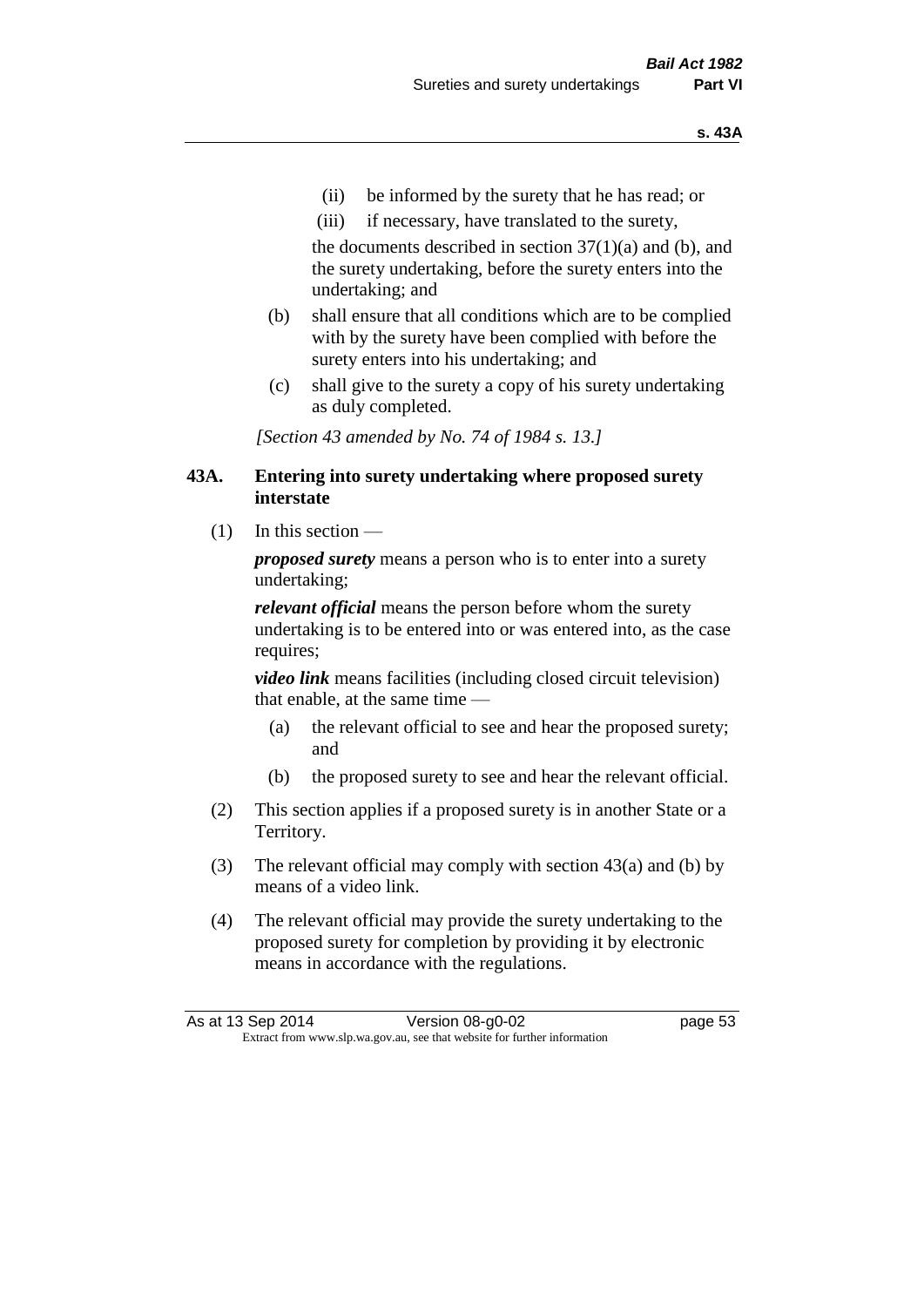(5) The proposed surety may enter into the surety undertaking by providing the completed surety undertaking to the relevant official by electronic means in accordance with the regulations.

- (6) If the surety undertaking is provided by electronic means under subsection (4) or (5), any requirement for the proposed surety or the relevant official to sign it is to be taken to have been complied with if the full name of the proposed surety or the relevant official, as the case requires, appears in the appropriate place in the undertaking.
- (7) The relevant official may comply with section 43(c) by providing a copy of the surety undertaking (as duly completed) to the surety by electronic means in accordance with the regulations.
- (8) A surety undertaking that is entered into in accordance with this section is to be taken to have been entered into before the relevant official.
- (9) In any proceedings a document purporting to be a copy of a surety undertaking and purporting to be certified by the relevant official to be a copy of a surety undertaking entered into in accordance with this section is evidence of the surety undertaking without proof of the signature of the relevant official.
- *[(10) deleted]*

*[Section 43A inserted by No. 6 of 2008 s. 26; amended by No. 20 of 2013 s. 29.]*

# **44. When surety undertaking extends to different time or different time and place substituted under s. 31**

- (1) A surety undertaking does not extend to the failure by the accused to appear at a different time or a different time and place substituted pursuant to section 31 unless —
	- (a) the surety undertaking contains a provision stating that it does so extend and, where applicable under

| page 54                                                                  | Version 08-g0-02 | As at 13 Sep 2014 |
|--------------------------------------------------------------------------|------------------|-------------------|
| Extract from www.slp.wa.gov.au, see that website for further information |                  |                   |

#### **s. 44**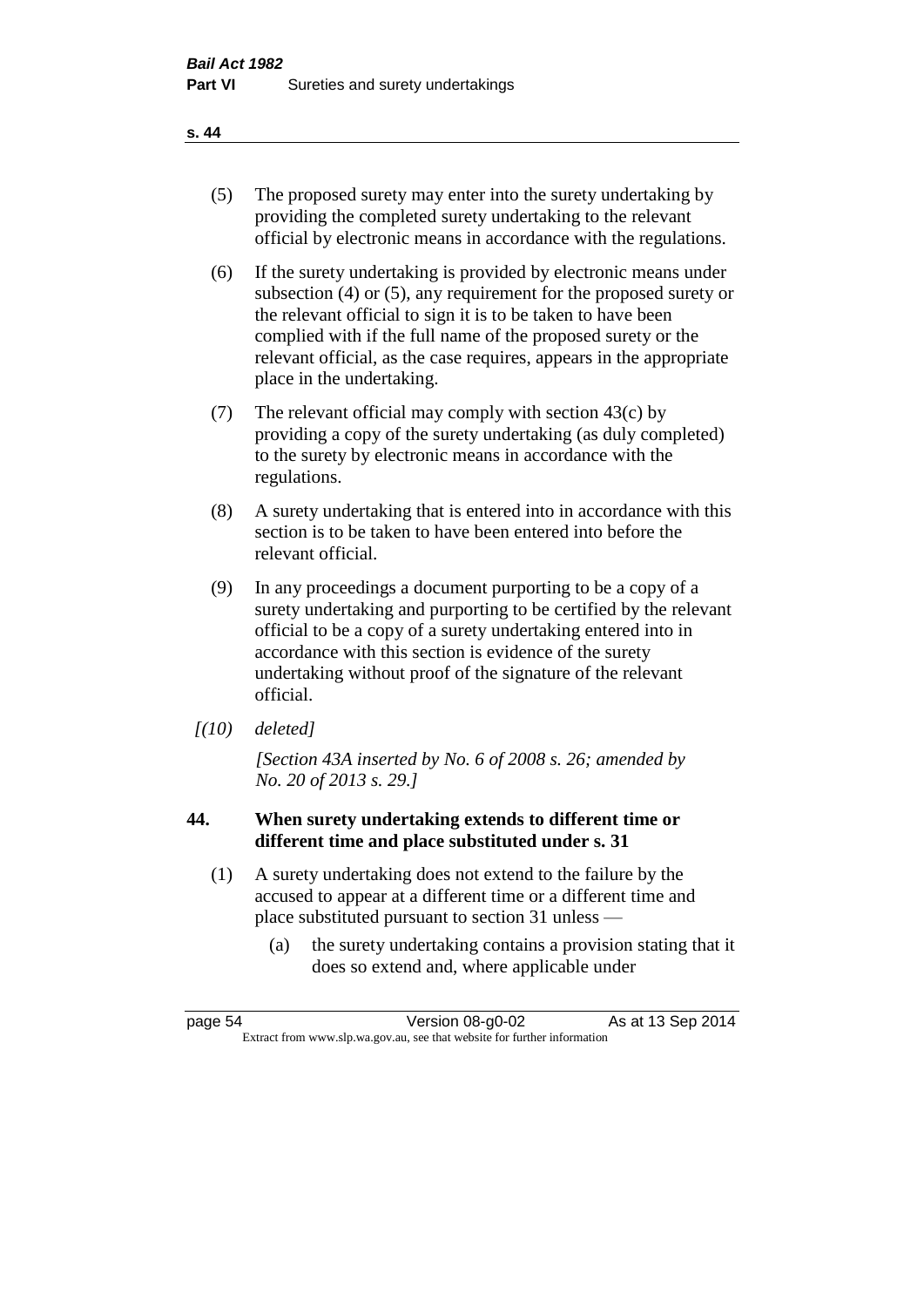subsection (5), the surety has received notice as mentioned in that subsection; or

- (b) subsection (2) applies.
- (2) A surety undertaking extends to the failure by the accused to appear at a different time substituted pursuant to section 31 during a trial if, at the option of the surety, the undertaking contains a provision stating —
	- (a) that it does so extend; and
	- (b) the effect of subsection (4).
- (3) In subsection  $(2)$  —

*trial* means that part of proceedings for an offence when evidence is being received by the court in respect of the offence and also extends to any time when —

- (a) legal argument is being heard; or
- (b) a judicial officer or a jury is deliberating.
- (4) Subsection (2) applies despite any amendment as defined in section 31A(1) if the endorsement or notice under section 31A(3)(a) in respect of the amendment includes a statement referred to in section 31A(4).
- (5) A surety undertaking may, at the option of the surety, also contain a provision stating that where —
	- (a) a different time or a different time and place for the accused's appearance is substituted pursuant to section 31; and
	- (b) subsection (2) does not apply,

the surety's liability only arises if the surety is given notice, as soon as is practicable, of the different time or the different time and place.

(6) Where, by operation of this section, a surety undertaking would extend to the failure by the accused to appear at a different time or a different time and place substituted pursuant to section 31,

| As at 13 Sep 2014 | Version 08-g0-02                                                         | page 55 |
|-------------------|--------------------------------------------------------------------------|---------|
|                   | Extract from www.slp.wa.gov.au, see that website for further information |         |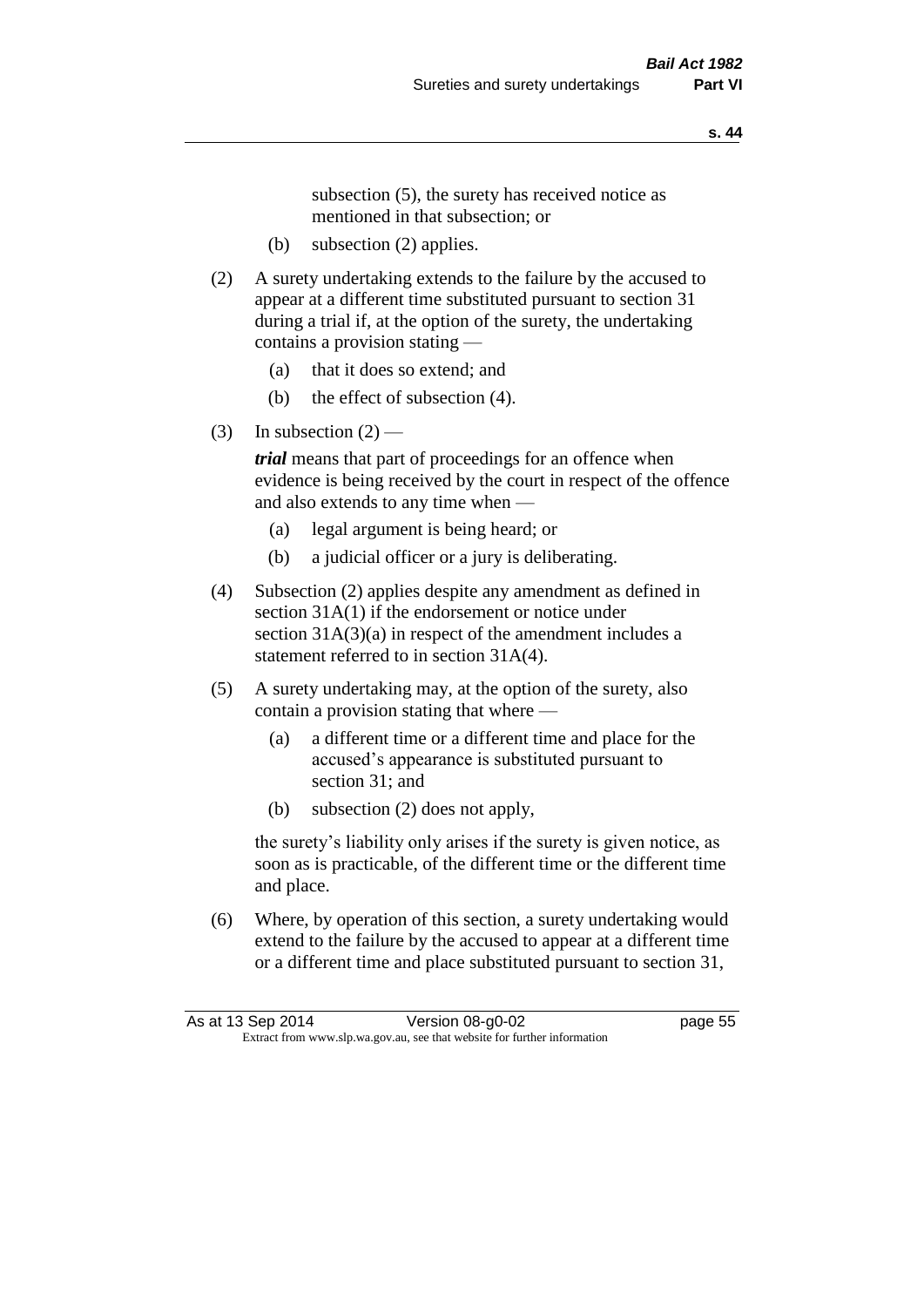that extension is not affected by a reduction in the number of offences to which the accused's bail undertaking relates.

*[Section 44 inserted by No. 6 of 2008 s. 27(1).]*

## **45. Notices under s. 44, service and proof of**

- (1) For the purposes of section 44(5) notice to a surety may be given —
	- (a) orally to the surety by the judicial officer when he fixes a time and place for the proceedings or the resumed proceedings; or
	- (b) in the approved form to the surety personally; or
	- (c) by a person authorised under subsection  $(5)$ 
		- (i) sending or causing to be sent the approved form to the surety by post to the surety's address appearing in the records of the court; or
		- (ii) in urgent cases or with the surety's consent, providing or causing to be provided the approved form to the surety by electronic means in accordance with the regulations.
- (2) A person who gives a notice in accordance with subsection  $(1)(b)$  or  $(c)$  shall endorse on a file copy of the notice a certificate showing —
	- (a) that the person has done so; and
	- (b) the time of doing so.
- (2a) If a notice is sent by post under subsection  $(1)(c)$ , the notice is to be presumed, unless the contrary is shown, to have been received at the time when, in the ordinary course of events, it would have been delivered.
- (3) A judicial officer who, under subsection  $(1)(a)$ , notifies a surety of the time and place for the proceedings or the resumed proceedings shall cause to be endorsed on a file copy of the surety's undertaking a certificate showing details of such time and place and that the surety has been notified of them.

| page 56                                                                  | Version 08-g0-02 | As at 13 Sep 2014 |
|--------------------------------------------------------------------------|------------------|-------------------|
| Extract from www.slp.wa.gov.au, see that website for further information |                  |                   |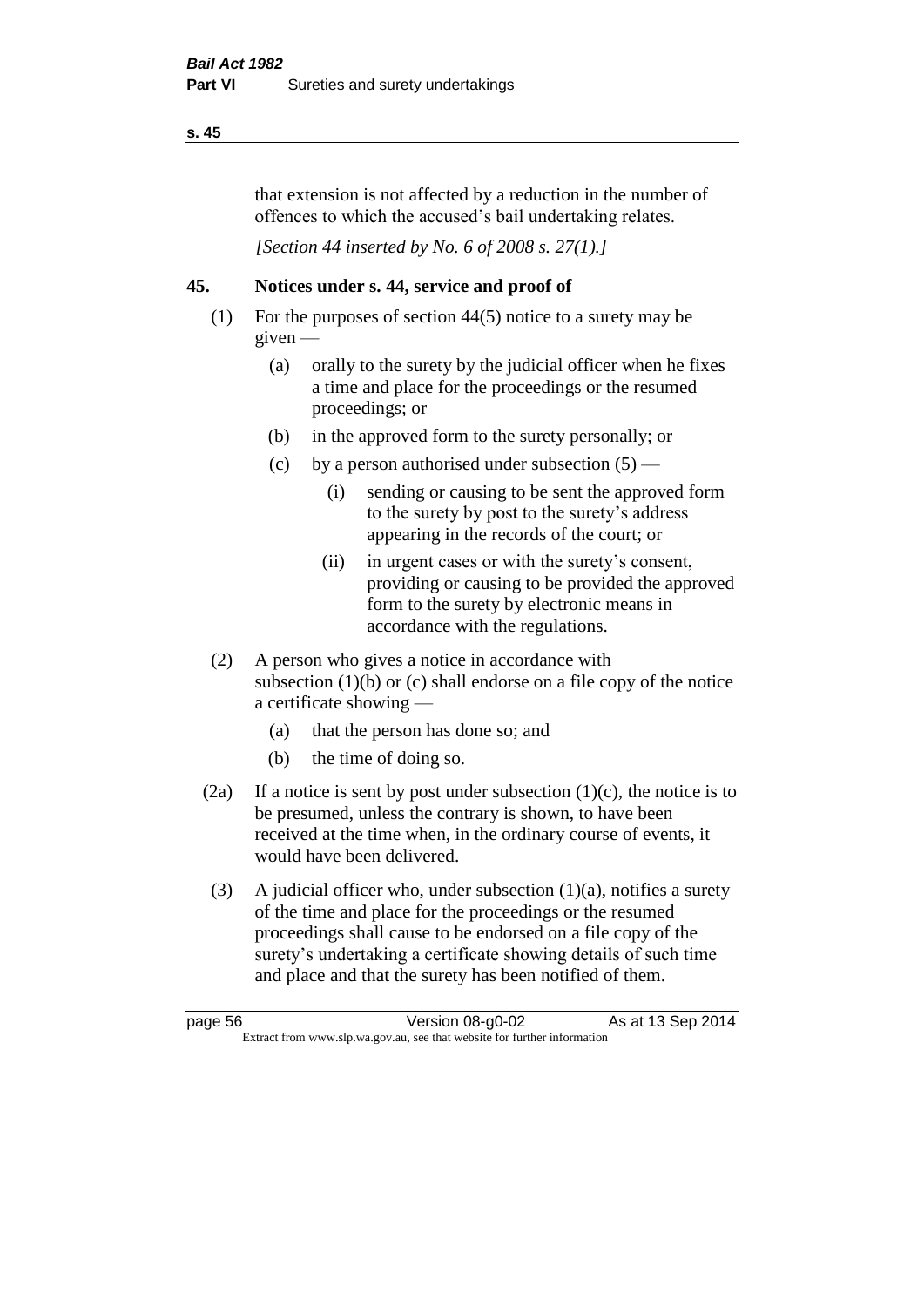- (4) In any proceedings
	- (a) a document purporting to be a copy of a notice referred to in section 44(5) shall be evidence of the terms of the notice; and
	- (b) an endorsement
		- (i) on a file copy of a notice given under subsection  $(1)(b)$  or  $(c)$  purporting to be a certificate referred to in subsection (2); or
		- (ii) on a file copy of a surety undertaking purporting to be a certificate referred to in subsection (3),

is evidence of the matters appearing in the certificate without proof of the signature of the person who made the endorsement.

- (5) A registrar of the court, other than a deputy registrar of the Magistrates Court or the Children's Court, is an authorised person for the purposes of subsection  $(1)(c)$  and in addition —
	- (a) in respect of committals to the Supreme Court, the Chief Justice; and
	- (b) in respect of committals to the District Court, the Chief Judge,

may authorise a person or persons, by name or office, to perform the function referred to in subsection  $(1)(c)$ .

*[Section 45 amended by No. 74 of 1984 s. 15; No. 59 of 2004 s. 141; No. 6 of 2008 s. 28(1)-(5); No. 20 of 2013 s. 30.]* 

#### **46. Surety's power to arrest accused**

- (1) A surety may arrest an accused for whose appearance in court he has entered into a surety undertaking if the surety has reasonable grounds to believe that —
	- (a) the accused
		- (i) is not likely to comply with the requirements of his bail undertaking mentioned in section  $28(2)(a)$  or (b); or

As at 13 Sep 2014 Version 08-g0-02 Page 57 Extract from www.slp.wa.gov.au, see that website for further information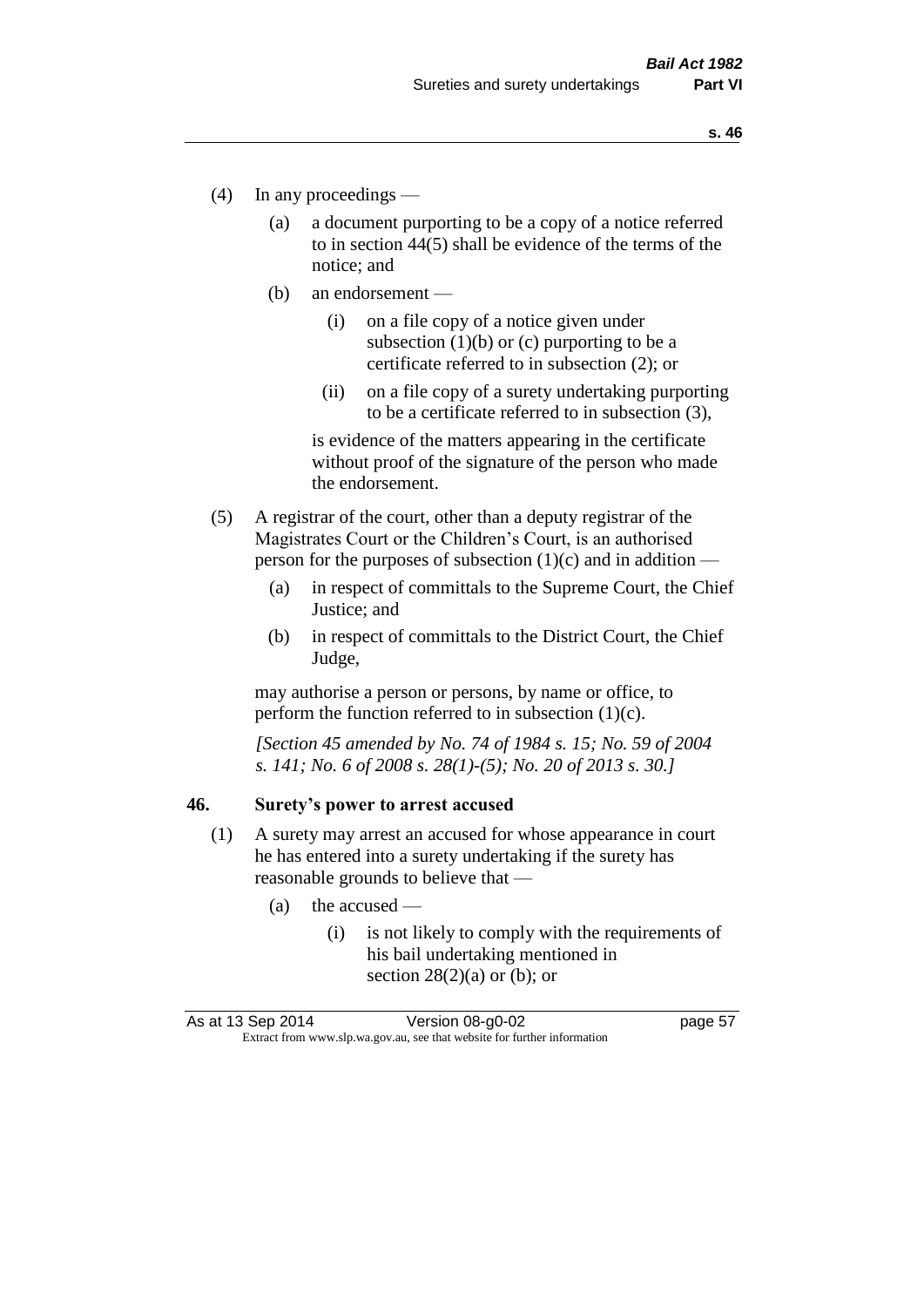- (ii) is, or has been, in breach of any condition of his bail undertaking mentioned in section 28(2)(c); or
- (iii) is, or has been, in breach of a home detention condition mentioned in section 28(2)(d);

and

- (b) it is not expedient to invoke the assistance of the relevant officer under section 54(1) because the delay occasioned by doing so would defeat the purpose of that section.
- (2) A surety who arrests an accused under subsection (1) shall, as soon as is practicable, deliver him into the custody of a police officer and thereafter he shall be dealt with under section 54(4) and section 55, and those provisions shall apply, as if he had been arrested by a police officer under section 54(2).

*[Section 46 amended by No. 74 of 1984 s. 16; No. 61 of 1990 s. 10; No. 84 of 2004 s. 82; No. 6 of 2008 s. 33(5).]* 

# **47. When surety undertaking ceases to have effect**

A surety undertaking ceases to have effect —

- (a) upon the revocation of bail under section 55(1); or
- (b) upon the release of an accused under section 55(2) if the surety does not consent to the continuance in force of his surety undertaking; or
- (c) upon its being cancelled under section 48(4) (and as from the time fixed therefor) by an appropriate judicial officer; or
- (d) upon the death of the surety, but only if no order under section 49(1) has been made before then; or
- (e) subject to sections 31 and 44, upon the appearance in court by the accused as required by his bail undertaking; or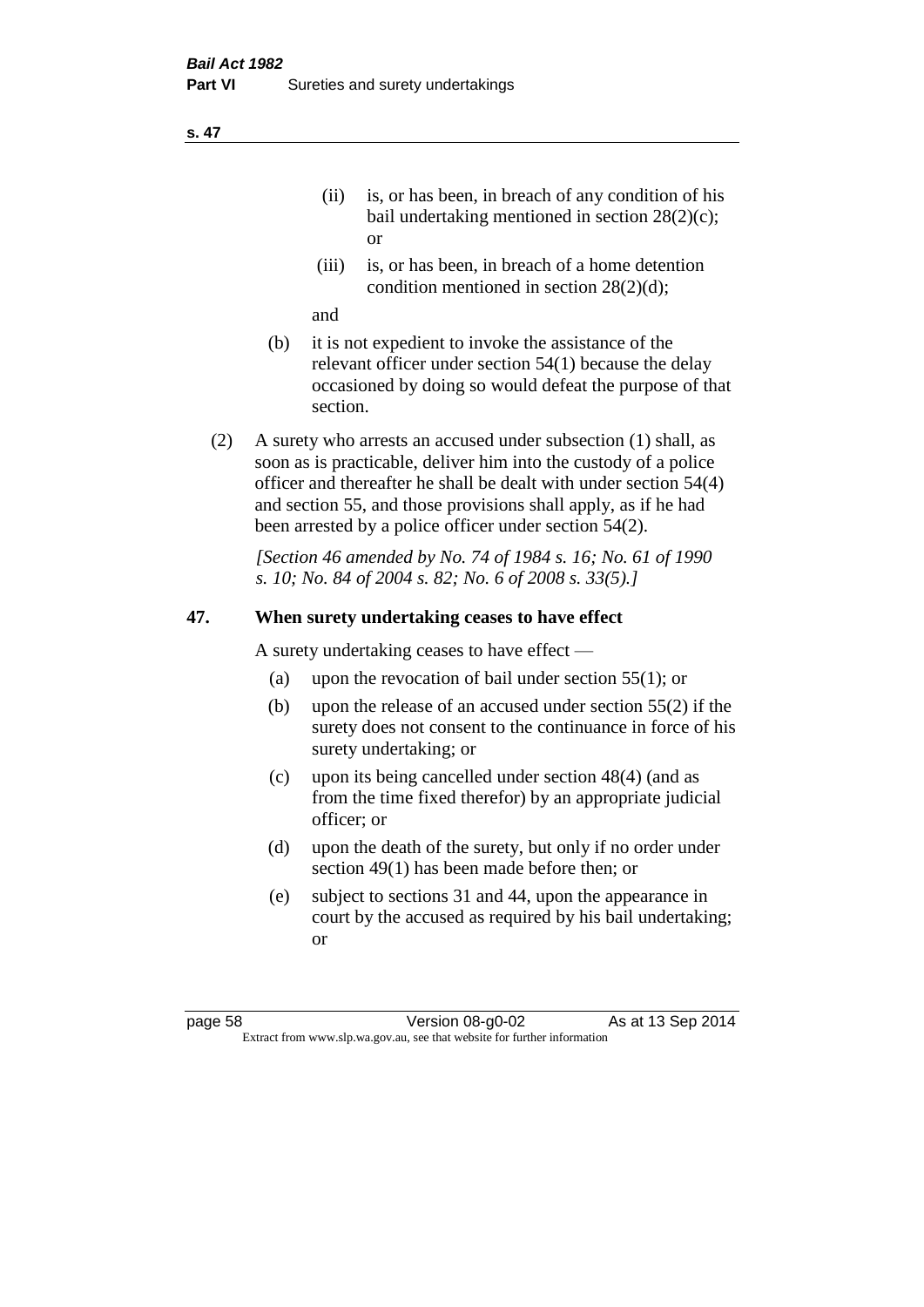- (f) upon the discharge of the accused according to law from any further proceedings for the offence, or all of the offences, to which the surety undertaking relates; or
- (g) during any period before the time at which the accused is required to appear in court when he is in custody for any other offence or reason.

*[Section 47 amended by No. 84 of 2004 s. 82.]* 

#### **48. Surety may apply for cancellation of his undertaking**

- (1) A surety may apply to an appropriate judicial officer for cancellation of his undertaking.
- (2) An application under subsection (1) may be made at any time before that specified, or deemed by section 31(3) to be specified, in the accused's bail undertaking for his appearance in court.
- (3) Upon an application being made under subsection (1) an appropriate judicial officer shall cause the accused to appear before him or another such officer and may issue a warrant or summons for that purpose.
- (4) Upon the appearance of the accused before the time mentioned in subsection (2) an appropriate judicial officer shall —
	- (a) cancel the surety undertaking; and
	- (b) exercise one of the powers set out in section  $55(1)(d)$ or (e).
- (5) An application under subsection (1) must be made, and proceedings on it are to be conducted —
	- (a) in a court of summary jurisdiction in accordance with the regulations;
	- (b) in the Supreme Court or the District Court  $-\text{in}$ accordance with rules of court.

*[Section 48 amended by No. 59 of 2004 s. 141; No. 84 of 2004 s. 7 and 82; No. 6 of 2008 s. 29.]*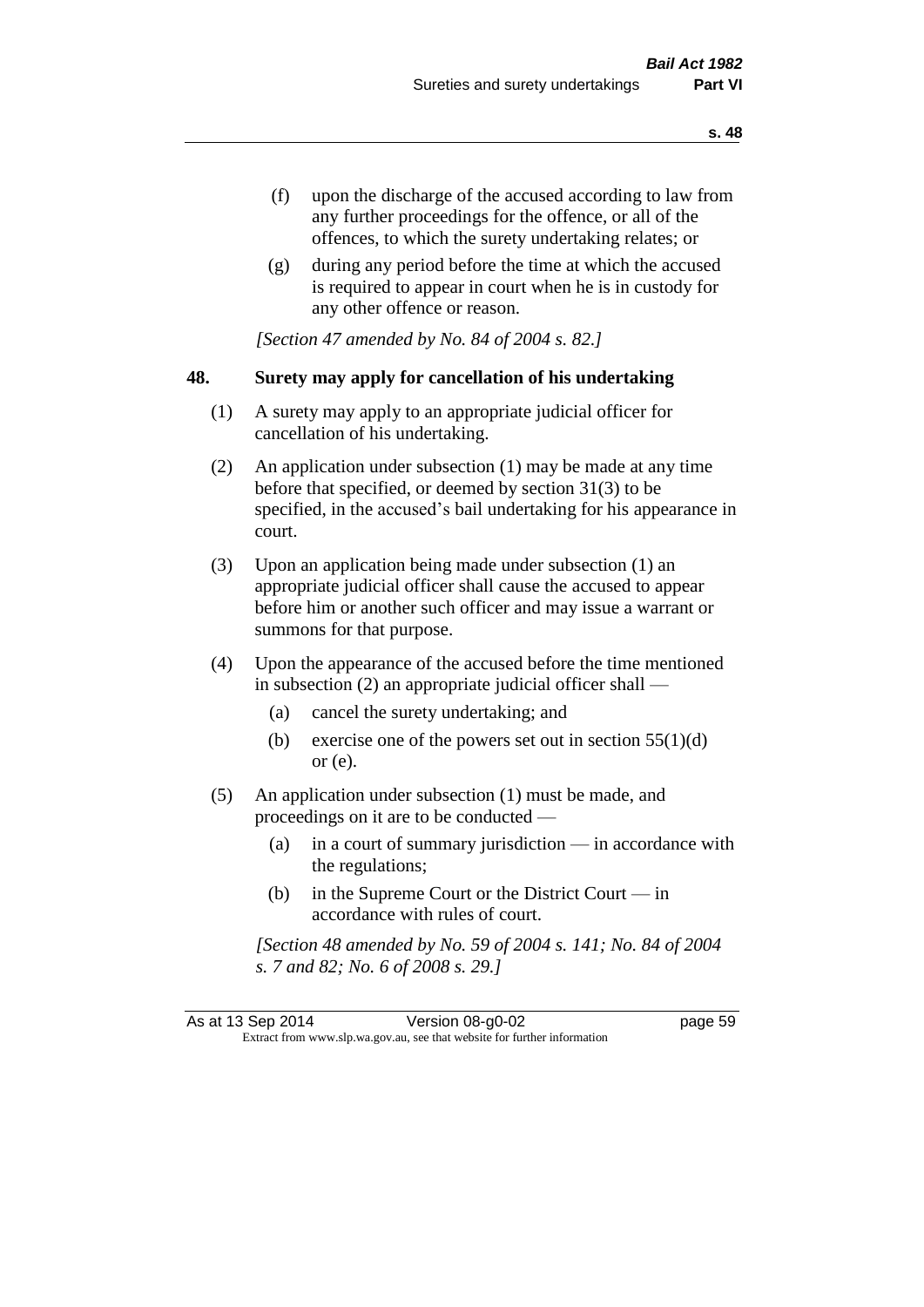#### **49. Surety's undertaking to pay money, enforcing**

- (1) Where an accused has failed to comply with any requirement of his bail undertaking mentioned in section 28(2)(a) or (b) the following provisions of this section apply for the purpose of enforcing payment to the State of any sum thereupon payable by a surety in terms of his surety undertaking —
	- (a) an application for an order that the sum be paid may be made to an appropriate judicial officer —
		- (i) by the Director of Public Prosecutions where the court before which the accused failed to appear was —
			- (I) the District Court, the Supreme Court or the Court of Appeal; or
			- (II) another court, if the Director of Public Prosecutions is the prosecutor in that court of the case against the accused;
			- or
		- (ii) in other cases, by the State Solicitor or the registrar of the court before which the accused failed to appear;
	- *[(b) deleted]*
		- (c) on the hearing of the application and upon proof of the surety's liability in terms of his undertaking, the judicial officer shall order forfeiture of the full amount specified in the undertaking unless the surety attends at the hearing and shows to the satisfaction of the judicial officer that there was reasonable cause for the failure of the accused to comply with the requirement to which the application relates;
		- (d) notwithstanding paragraph (c), the judicial officer may decline to make an order under that paragraph or may order forfeiture in part only where the surety attends and shows to the satisfaction of the judicial officer —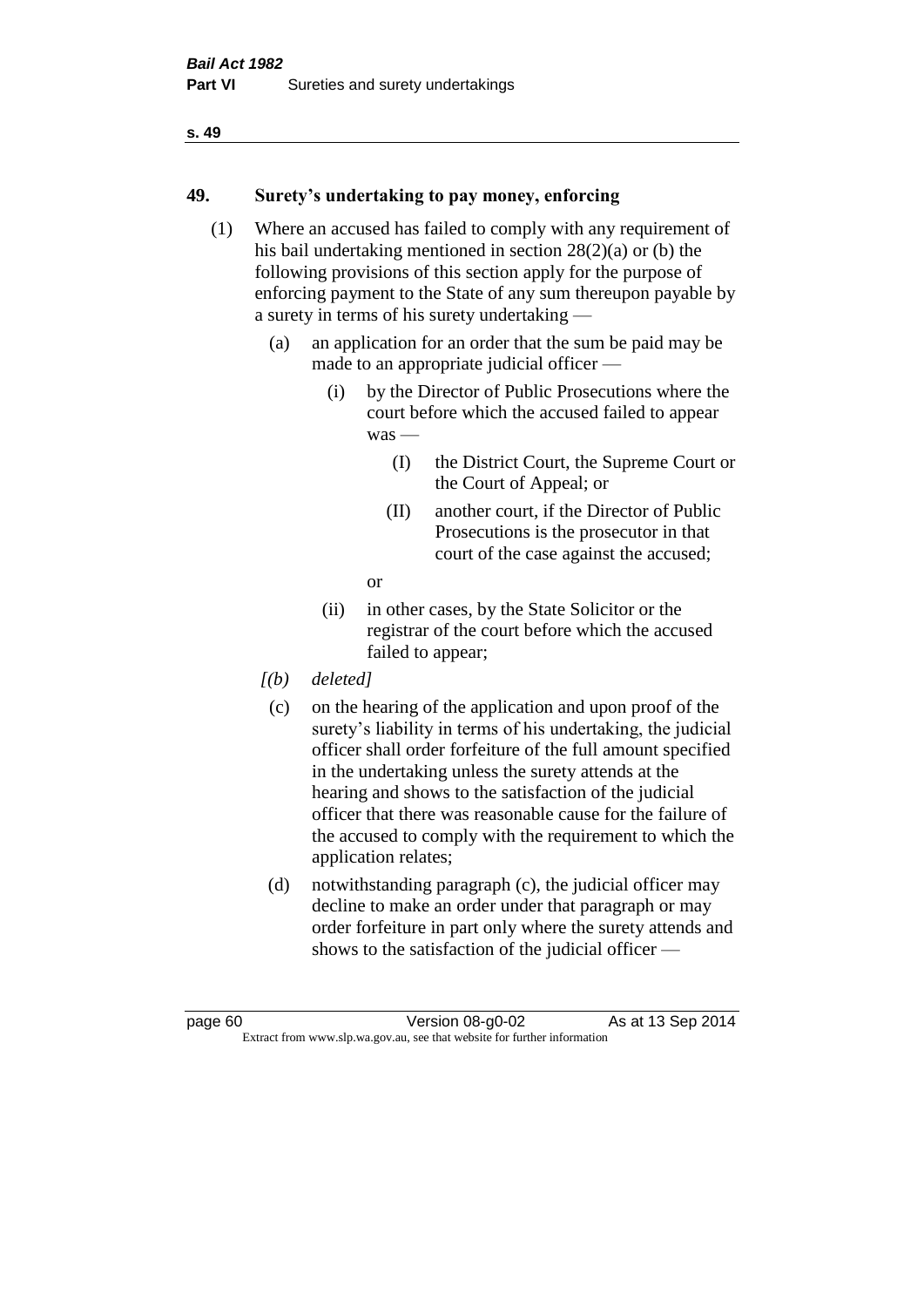- (i) that, by reason of a change of circumstances since the undertaking was entered into, an order for forfeiture, or for forfeiture in full (as the case may be), would cause excessive hardship to the surety or his dependants; and
- (ii) that such hardship would not be relieved by the exercise of one or more of the powers conferred by section 59;
- (e) an order may be made under this section whether or not the accused has been convicted of an offence against section 51(1) or (2) but if, after an order has been made, the surety satisfies the Governor that new facts have been discovered or new circumstances have arisen which show that there was reasonable cause for the failure of the accused as mentioned in paragraph (c), the Governor may exercise the power in section 139 of the *Sentencing Act 1995* as if the forfeiture were one to which that section applied.
- (2) An application under subsection (1) must be made, and proceedings on it are to be conducted —
	- (a) in a court of summary jurisdiction in accordance with the regulations;
	- (b) in the Supreme Court or the District Court in accordance with rules of court.
- (3) Without prejudice to the recovery of such an amount as a civil debt due to the State, any amount to be paid under an order made under this section is to be paid, and its payment may be enforced under Part 5 of the *Fines, Penalties and Infringement Notices Enforcement Act 1994*, unless an order has been made under subsection (4).
- (4) If under this section the Supreme Court or the District Court makes an order requiring the payment of money, the court may make an order under section 59 of the *Sentencing Act 1995* in respect of the amount payable and for that purpose that section,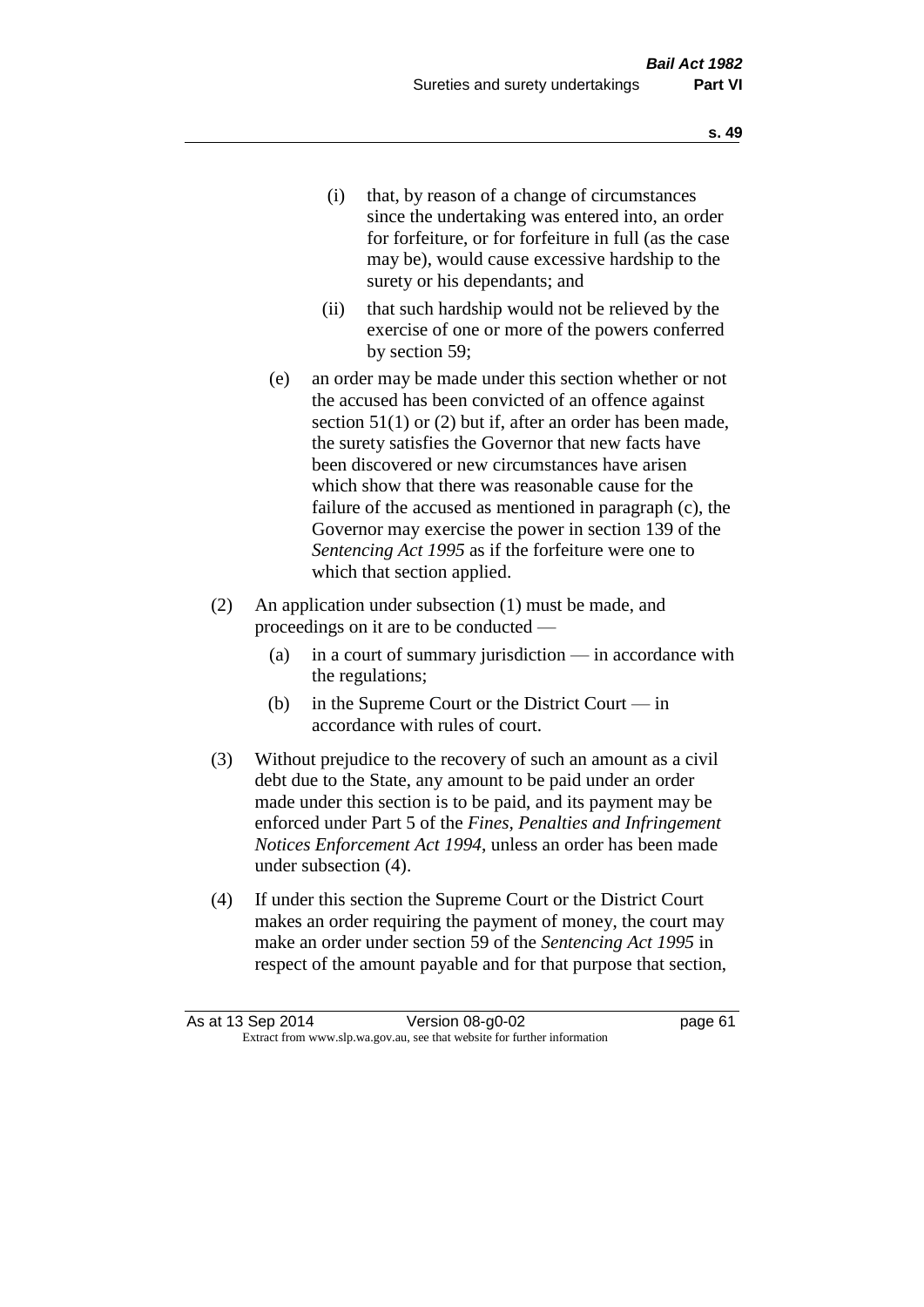with any necessary changes, applies as if the amount were a fine imposed on the surety.

*[Section 49 amended by No. 74 of 1984 s. 17; No. 92 of 1994 s. 5; No. 78 of 1995 s. 8; No. 65 of 2003 s. 121(3); No. 74 of 2003 s. 29; No. 59 of 2004 s. 141; No. 84 of 2004 s. 8, 11 and 82; No. 6 of 2008 s. 18(2) and 30(1) and (2).]* 

#### **50. Indemnifying etc. surety, offence**

(1) If a person indemnifies, or agrees to indemnify, a surety or proposed surety against any liability which the surety or proposed surety may incur under this Act (including this section) he and the surety or proposed surety and any person with whom he agrees as aforesaid each commits an offence.

Penalty: \$1 000 or imprisonment for 12 months or both.

- (2) An offence is committed under subsection  $(1)$ 
	- (a) whether the agreement is made before or after the surety undertaking is entered into and whether or not a proposed surety actually becomes a surety; and
	- (b) whether the compensation is to be in money or in money's worth.
- (3) An offence is not committed under subsection (1) by a surety or proposed surety if he shows —
	- (a) that he had no knowledge of an agreement within the meaning of subsection (1) proposed to be entered into between 2 other persons; or
	- (b) that having such knowledge he took all steps reasonably available to him to prevent the agreement being entered into.

*[Section 50 amended by No. 74 of 1984 s. 18.]* 

page 62 Version 08-g0-02 As at 13 Sep 2014 Extract from www.slp.wa.gov.au, see that website for further information

#### **s. 50**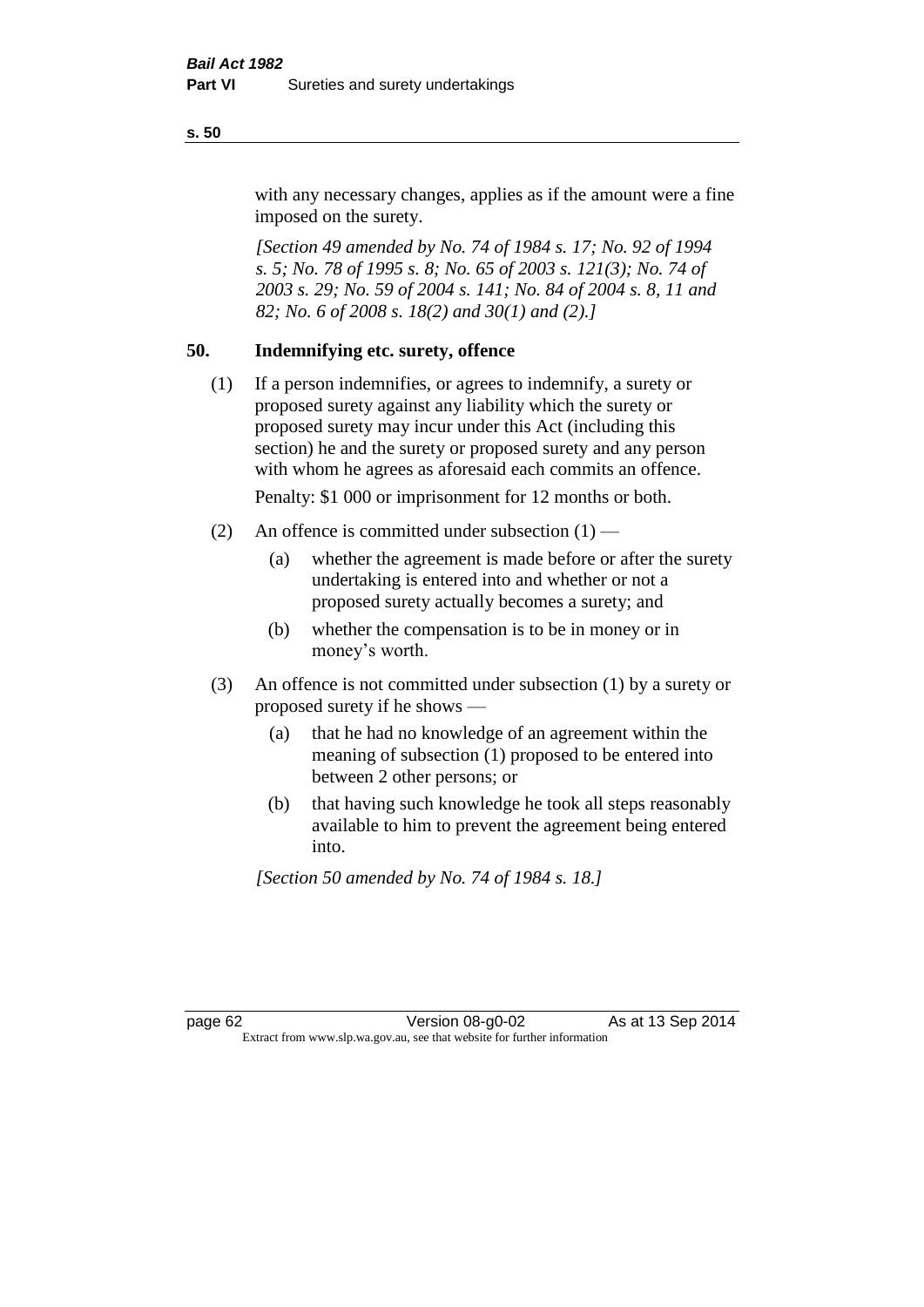#### **s. 50A**

# **Part VIA — Administration of home detention conditions**

*[Heading inserted by No. 61 of 1990 s. 11.]* 

#### **50A. Powers of CEO (corrections)**

The CEO (corrections) has all of the powers conferred under this Act on a community corrections officer and may review, vary, or rescind a direction given by a community corrections officer.

*[Section 50A inserted by No. 61 of 1990 s. 11; amended by No. 31 of 1993 s. 9; No. 65 of 2006 s. 53.]* 

*[50B. Deleted by No. 78 of 1995 s. 8.]* 

## **50C. Powers and duties of community corrections officers**

- (1) A community corrections officer may give such reasonable directions to an accused subject to a home detention condition as are necessary for the proper administration of the condition and any other condition imposed on the grant of bail to the accused including, without limiting the generality of the foregoing, directions as to —
	- (a) when the accused may leave the place where he is required by the home detention condition to remain; and
	- (b) the period of any authorised absence from the place where he is required by the home detention condition to remain; and
	- (c) when the accused shall return to the place where he is required by the home detention condition to remain; and
	- (d) the method of travel to be used by the accused during any absence from the place where he is required by the home detention condition to remain; and
	- (e) the manner in which the accused shall report his whereabouts.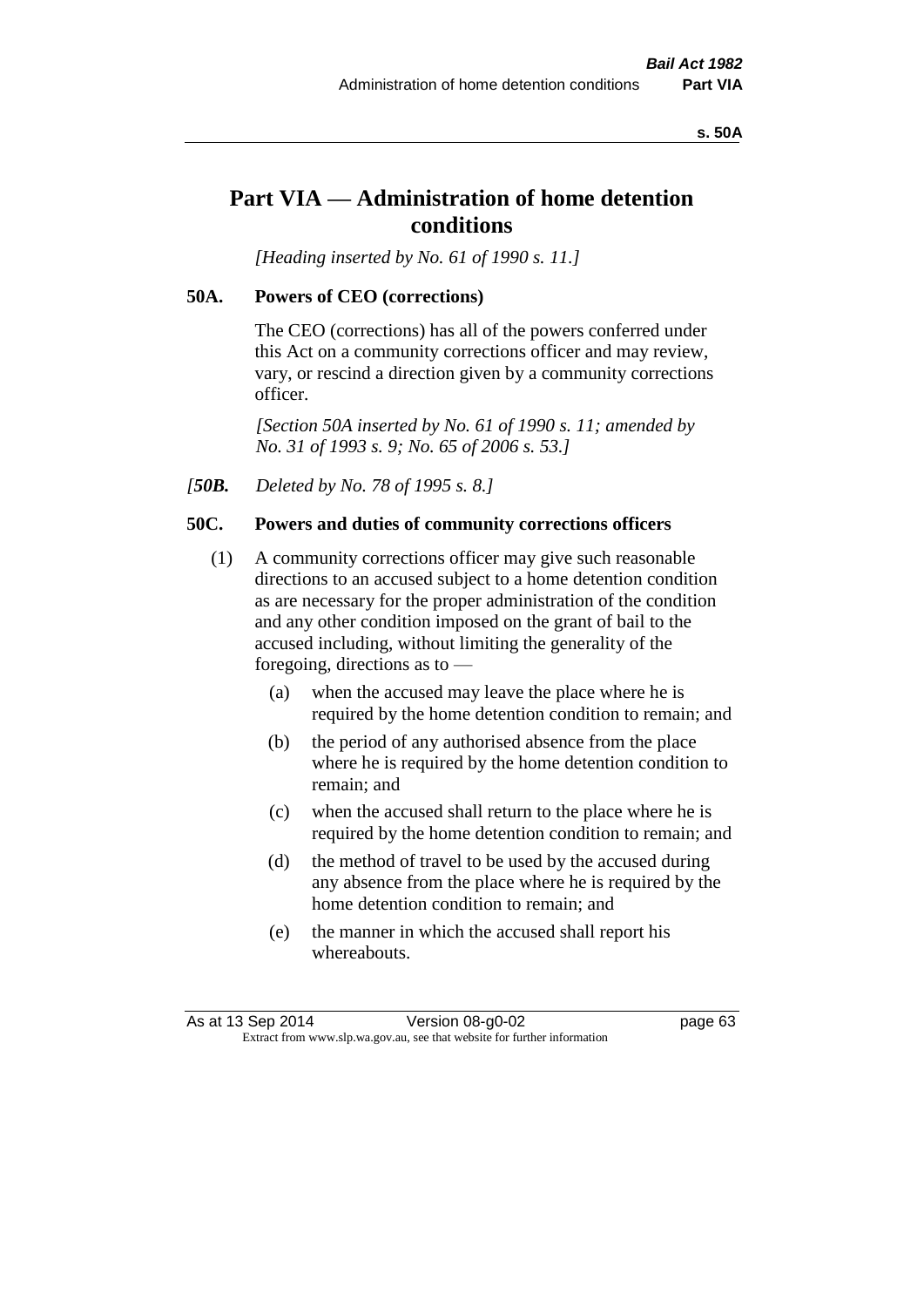**s. 50C**

| (2)                     |     | For the purpose of ascertaining whether or not an accused is<br>complying with a home detention condition or any direction<br>given pursuant to subsection (1), a community corrections<br>officer may, at any time — |
|-------------------------|-----|-----------------------------------------------------------------------------------------------------------------------------------------------------------------------------------------------------------------------|
|                         | (a) | enter or telephone the place where the accused is<br>required by a home detention condition to remain; or                                                                                                             |
|                         | (b) | enter or telephone the accused's place of employment or<br>any other place where the accused is permitted or<br>required to attend; or                                                                                |
|                         | (c) | question any person at any place referred to in<br>paragraph $(a)$ or $(b)$ .                                                                                                                                         |
| (3)<br>A person who $-$ |     |                                                                                                                                                                                                                       |
|                         | (a) | hinders a person exercising powers under subsection (2);<br><sub>or</sub>                                                                                                                                             |
|                         | (b) | fails to answer a question put pursuant to<br>subsection $(2)(c)$ or gives an answer that the person<br>knows is false or misleading in a material particular,                                                        |
|                         |     | commits an offence.                                                                                                                                                                                                   |
|                         |     | Penalty: \$2 000 and imprisonment for 12 months.                                                                                                                                                                      |
| (4)                     |     | A community corrections officer —                                                                                                                                                                                     |
|                         | (a) | shall keep such records and make such returns and<br>reports in relation to accused persons subject to home<br>detention conditions as the CEO (corrections) directs;<br>and                                          |
|                         | (b) | shall make any records relating to an accused subject to<br>a home detention condition available on the request of<br>the CEO (corrections) to him.                                                                   |
|                         |     | [Section 50C inserted by No. 61 of 1990 s. 11; amended by<br>No. 31 of 1993 s. 9; No. 50 of 2003 s. 37(3); No. 84 of 2004<br>s. 82 and 83(3); No. 65 of 2006 s. 53; No. 2 of 2008 s. 56(2).]                          |
|                         |     |                                                                                                                                                                                                                       |
| page 64                 |     | As at 13 Sep 2014<br>Version 08-g0-02<br>Extract from www.slp.wa.gov.au, see that website for further information                                                                                                     |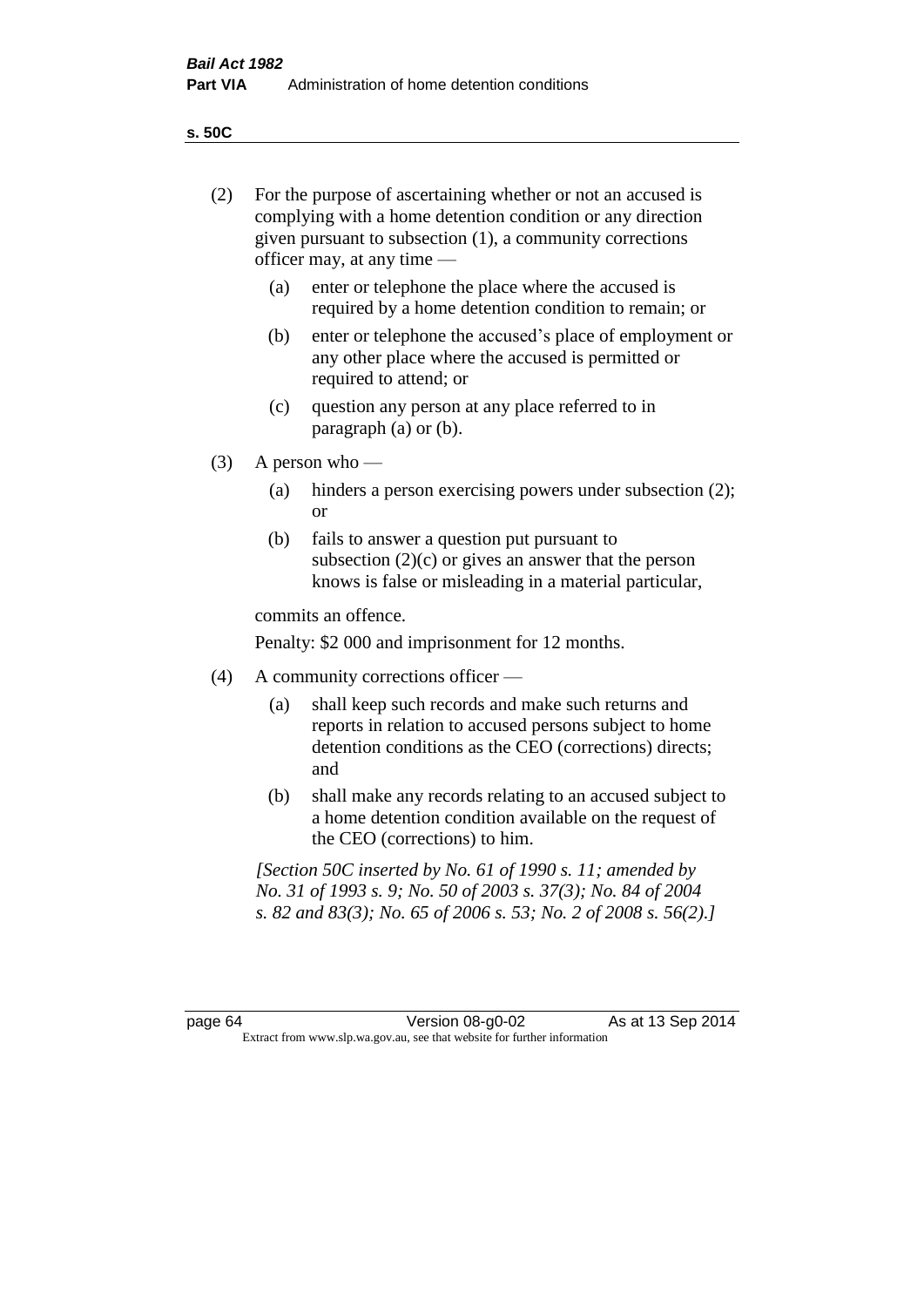### **50D. Powers of members of Police Force**

- (1) For the purpose of ascertaining whether or not an accused is complying with a home detention condition, a member of the Police Force may —
	- (a) require the accused to produce a copy of his bail undertaking and any notice by the CEO (corrections) under section 50E(a) for inspection; and
	- (b) require the accused to explain why he is absent from the place where he is required by the home detention condition to remain.
- (2) An accused who fails to comply with subsection  $(1)(a)$  or who fails to explain when required to do so under subsection  $(1)(b)$ or who gives an explanation that the accused knows is false or misleading in a material particular, commits an offence.

Penalty: \$2 000.

*[Section 50D inserted by No. 61 of 1990 s. 11; amended by No. 31 of 1993 s. 9; No. 50 of 2003 s. 37(4); No. 84 of 2004 s. 82; No. 65 of 2006 s. 53.]* 

## **50E. CEO (corrections) may substitute different place of detention and apply conditions**

The CEO (corrections) may, at any time, by notice in writing given to an accused granted bail subject to a home detention condition —

- (a) substitute a different place for the place where an accused is required by a home detention condition to remain;
- (b) require the accused to comply with such of the conditions specified in the list provided to the accused under section 24A(4) as are specified in the notice.

*[Section 50E inserted by No. 61 of 1990 s. 11; amended by No. 31 of 1993 s. 9; No. 84 of 2004 s. 82; No. 65 of 2006 s. 53.]*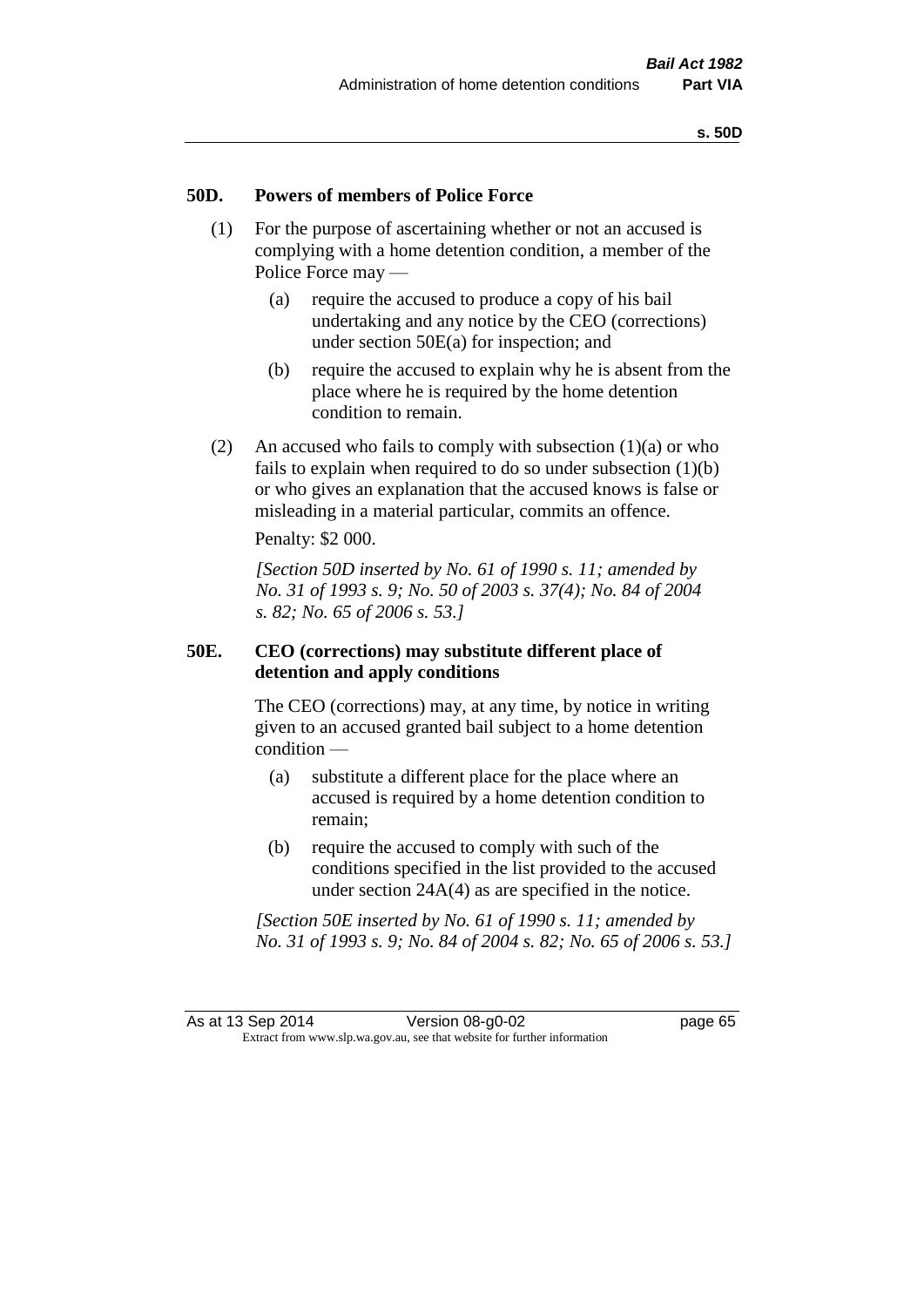| v<br>٩<br>۰,<br>×<br>× |
|------------------------|
|------------------------|

### **50F. CEO (corrections) may revoke bail**

- (1) Where a home detention condition has been imposed as a condition on a grant of bail to an accused the CEO (corrections) may, in his absolute discretion, by instrument signed by him and if practicable, given to the accused, revoke the bail.
- (2) Without limiting the generality of subsection (1), the power to revoke bail may be exercised where the accused —
	- (a) is not likely to comply with any requirement of his bail undertaking mentioned in section 28(2)(a) or (b); or
	- (b) is, or has been, or is likely to be in breach of any condition of his bail undertaking mentioned in section  $28(2)(c)$ .
- (3) Subject to subsection (4), where the CEO (corrections) revokes bail he shall include a statement of his reasons for the cancellation in the instrument cancelling the bail.
- (4) Where the CEO (corrections) is of the opinion that it would be in the interest of the accused or any other person, or the public, to withhold from the accused any or all of the reasons referred to in subsection (3), the CEO (corrections) may so withhold the reason or reasons.
- (5) Where the CEO (corrections) revokes bail, he may, whenever necessary, issue a warrant directed to all members of the Police Force to have the accused arrested and brought before an appropriate judicial officer.

*[Section 50F inserted by No. 61 of 1990 s. 11; amended by No. 31 of 1993 s. 9; No. 84 of 2004 s. 82; No. 65 of 2006 s. 53.]* 

### **50G. Procedure on arrest after revocation under s. 50F**

(1) An accused arrested pursuant to a warrant issued under section 50F shall be taken as soon as is practicable before an appropriate judicial officer unless he is arrested less than 24 hours before the time at which he is due to appear in

page 66 Version 08-g0-02 As at 13 Sep 2014 Extract from www.slp.wa.gov.au, see that website for further information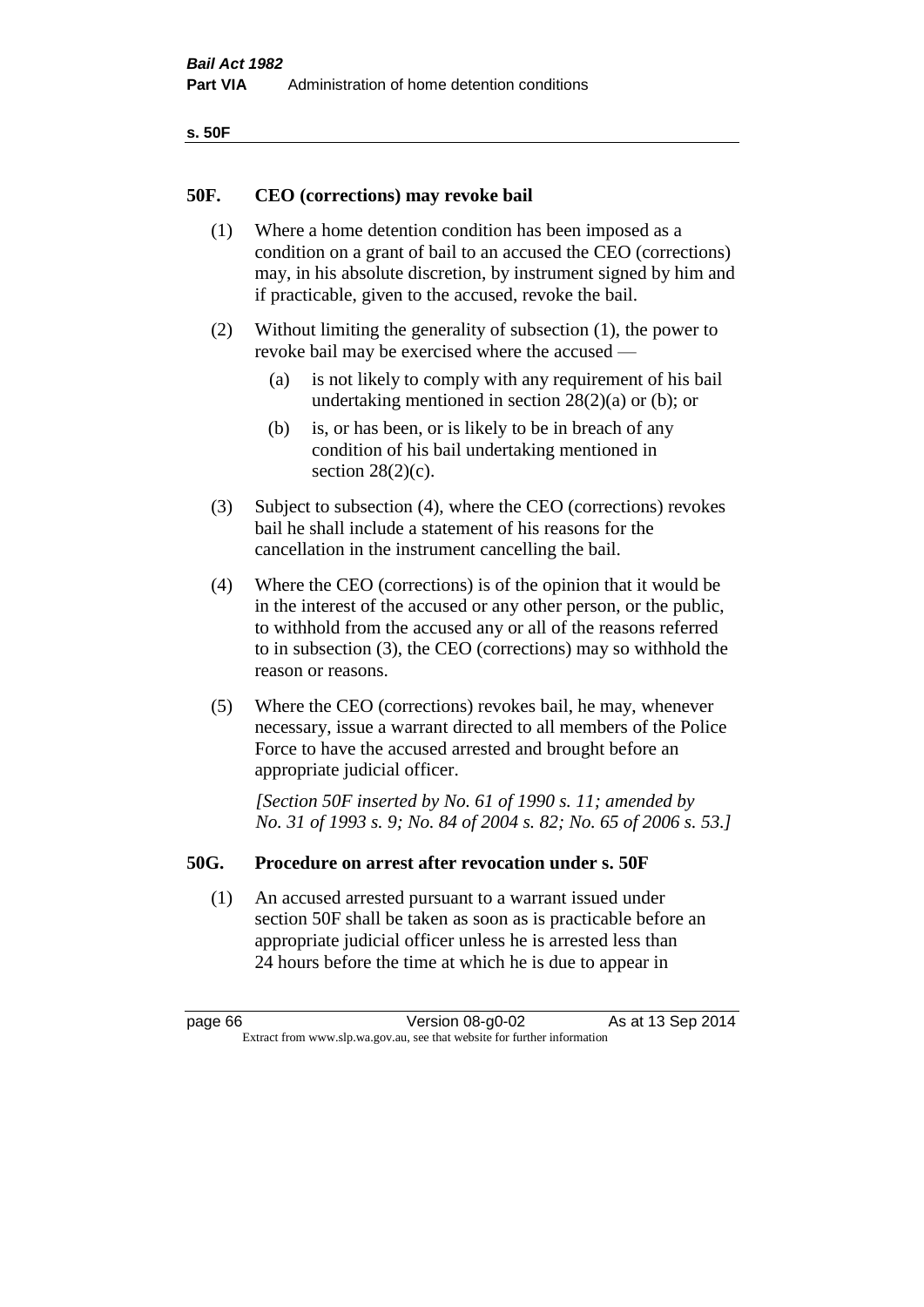accordance with his bail undertaking, in which case he shall be held in custody and brought before an appropriate judicial officer at that time.

- (2) The judicial officer before whom an accused appears under this section may —
	- (a) remand the accused in custody to appear at the time and place specified, or deemed by section 31(3) to be specified, in his bail undertaking; or
	- (b) grant fresh bail to the accused in accordance with this Act, other than clause 2 of Part B of Schedule 1.

*[Section 50G inserted by No. 61 of 1990 s. 11; amended by No. 45 of 1993 s. 12; No. 84 of 2004 s. 82.]* 

# **50H. Rules of natural justice excluded**

The rules known as the rules of natural justice (including any duty of procedural fairness) do not apply to or in relation to the doing or omission of any act, matter or thing under this Part by the CEO (corrections).

*[Section 50H inserted by No. 61 of 1990 s. 11; amended by No. 31 of 1993 s. 9; No. 65 of 2006 s. 53.]* 

# **50J. Delegation by CEO (corrections)**

The CEO (corrections) may, either generally or as otherwise provided by the instrument of delegation, by writing signed by him, delegate to any person any power or duty under this Part, other than this power of delegation.

*[Section 50J inserted by No. 61 of 1990 s. 11; amended by No. 31 of 1993 s. 9; No. 65 of 2006 s. 53.]* 

# **50K. Monitoring equipment, retrieving**

If under rules made under section 50L any device or equipment has been installed at the place where an accused is required by a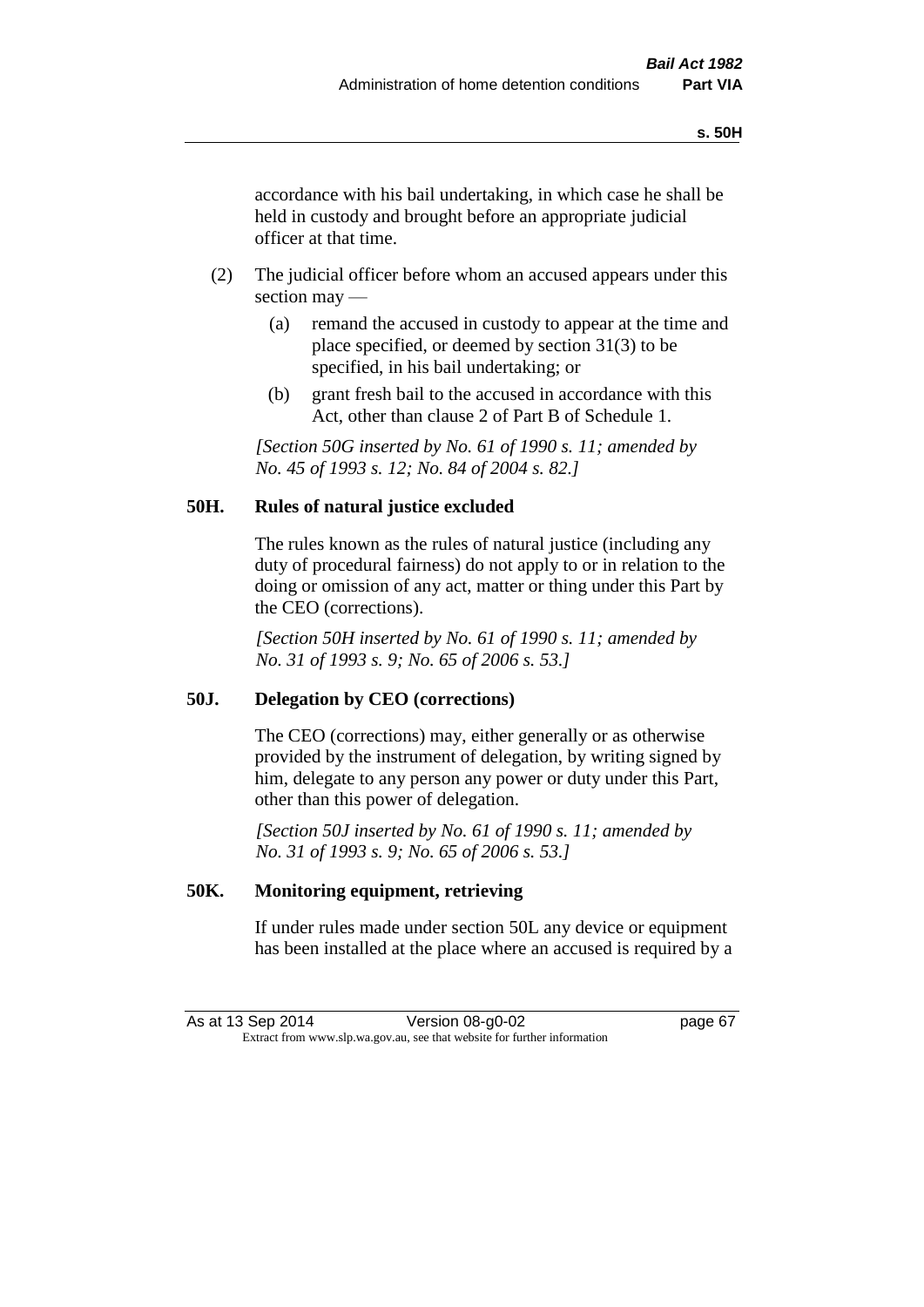#### **s. 50L**

home detention condition to remain, section 118 of the *Sentence Administration Act 2003* applies.

*[Section 50K inserted by No. 78 of 1995 s. 8; amended by No. 50 of 2003 s. 29(3); No. 84 of 2004 s. 82.]* 

# **50L. Rules for this Part**

- (1) The CEO (corrections) may, with the approval of the Minister, make rules for the purposes of this Part which may provide for the manner of ensuring that accused persons are complying with home detention conditions and for conditions to be applied to accused persons granted bail subject to home detention conditions including conditions —
	- (a) requiring an accused to wear any device;
	- (b) requiring an accused to permit the CEO (corrections) to install any device or equipment at the place where the accused is required by a home detention condition to remain.
- (2) Rules made under this section may confer a discretionary authority on any person or class of persons.
- (3) Sections 41 and 42 of the *Interpretation Act 1984* do not apply to rules made under this section.

*[Section 50L inserted by No. 61 of 1990 s. 11; amended by No. 31 of 1993 s. 9; No. 84 of 2004 s. 82 and 83(3); No. 65 of 2006 s. 53; No. 2 of 2008 s. 56(3) and (4).]*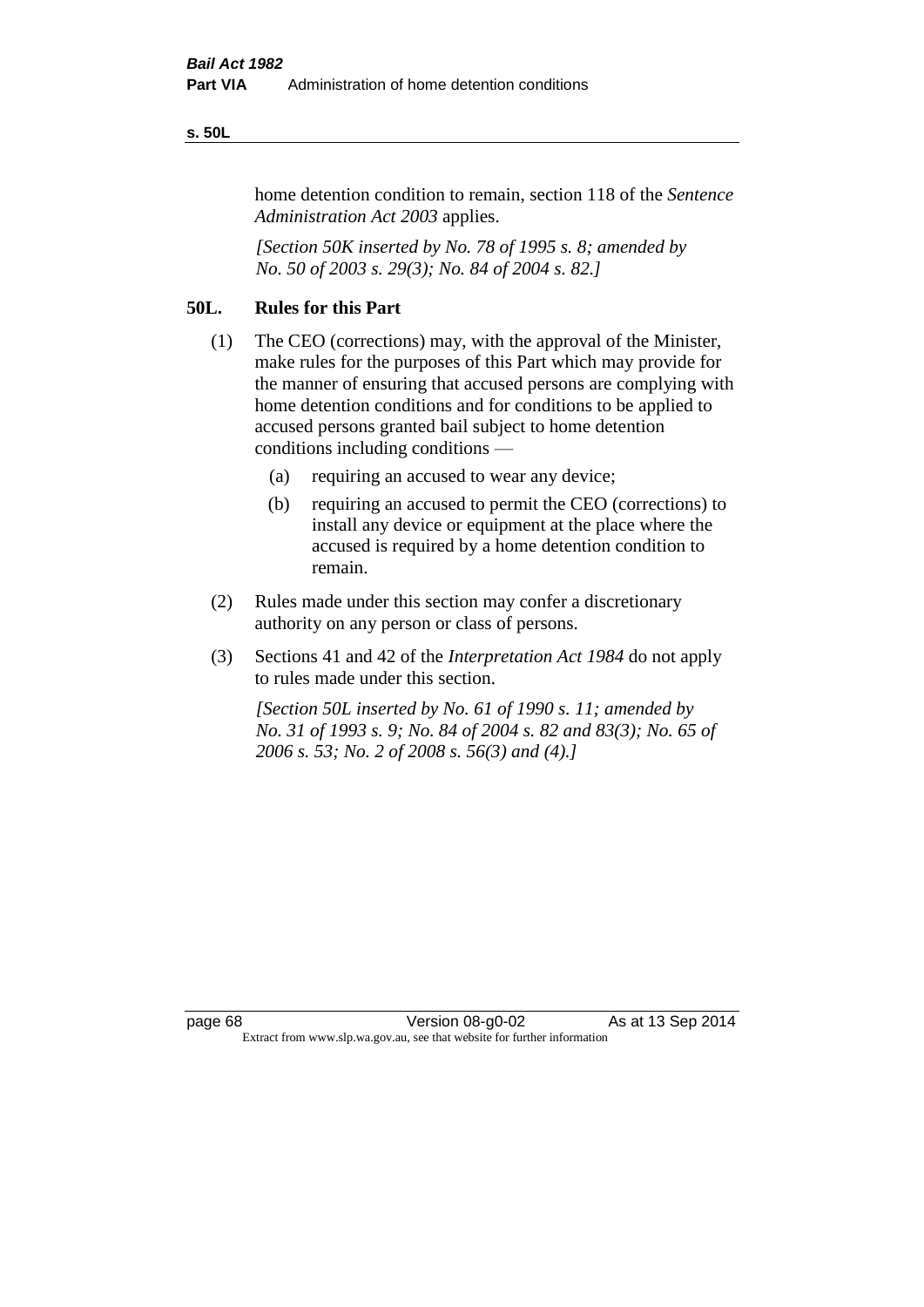# **Part VII — Enforcement of bail undertakings**

# **51. Failing to comply with bail undertaking, offence**

- (1) An accused who, without reasonable cause, fails to comply with the requirement of his bail undertaking mentioned in section  $28(2)(a)$  commits an offence.
- (2) An accused who fails to comply with the requirement of his bail undertaking mentioned in section 28(2)(b) commits an offence.
- $(2a)$  An accused
	- (a) whose bail undertaking includes any condition imposed for a purpose mentioned in clause  $2(2)(c)$  or (d) of Part D of Schedule 1; and
	- (b) who fails to comply with the condition,

commits an offence.

- (3) An accused shall not be convicted in his absence of an offence against this section.
- (4) An accused who is charged with an offence against subsection (1) or (2) may be convicted of the other of those offences if that other offence is proved by the evidence.
- (5) A prosecution for an offence against subsection (1), (2) or (2a) may be brought at any time.
- (6) A person who is convicted of an offence against subsection (1), (2) or (2a) is liable to a fine not exceeding \$10 000 or imprisonment for a term not exceeding 3 years, or both.
- (7) A court which convicts an accused of an offence against this section may, in addition to any penalty which it may impose, order that the accused pay such sum as it may fix in or towards defraying the costs and expenses of and consequent upon his apprehension following the failure to comply with his bail undertaking for which he was convicted.

As at 13 Sep 2014 Version 08-g0-02 page 69 Extract from www.slp.wa.gov.au, see that website for further information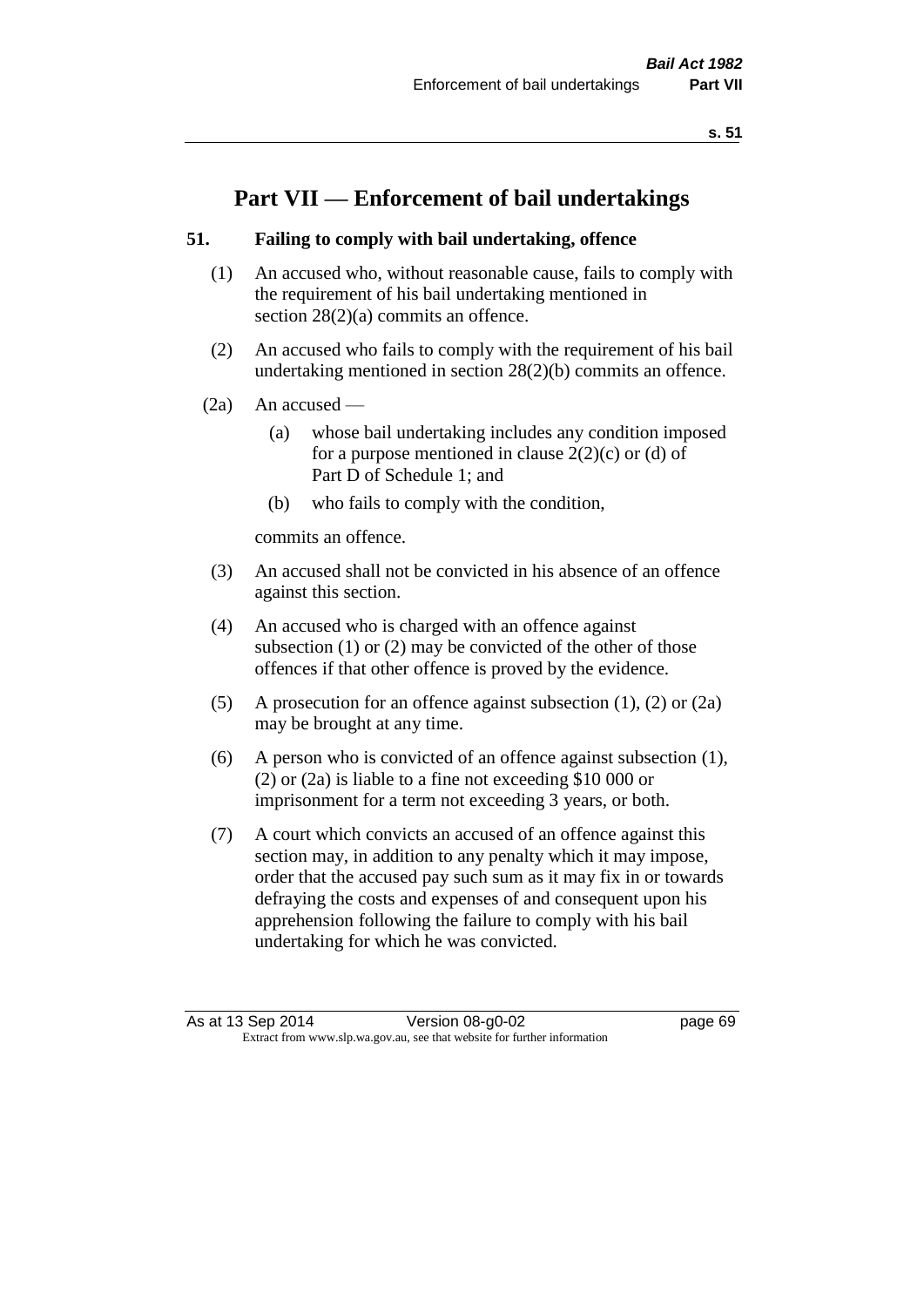#### **s. 51A**

- (8) An order made under subsection (7)
	- (a) shall specify to whom and in what manner the sum shall be paid; and
	- (b) may be enforced as though the sum were a penalty imposed under this section.

*[Section 51 amended by No. 54 of 1998 s. 9; No. 59 of 2004 s. 141; No. 84 of 2004 s. 11 and 82; No. 6 of 2008 s. 18(3).]*

# **51A. Prosecuting s. 51 offence for non-appearance etc. in court of summary jurisdiction**

- (1) This section applies for the purpose of prosecuting an offence against section  $51(1)$ ,  $(2)$  or  $(2a)$  where the court before which the accused is bound to appear at the time when the accused fails to comply with the accused's bail undertaking is a court of summary jurisdiction.
- (2) Where this section applies, the prosecution shall be commenced and conducted by the person who was conducting the proceedings in which the accused failed to comply with the accused's bail undertaking or by a police officer.
- (3) Where this section applies, the registrar of the court before which the accused was bound to appear shall cause to be issued to the Commissioner of Police a certificate under section 64 as to the accused's failure to appear.

*[Section 51A inserted by No. 6 of 2008 s. 31(1).]*

# **52. Prosecuting s. 51 offence for non-appearance etc. in superior court**

(1) This section applies, notwithstanding any other Act, for the purpose of prosecuting an offence against section 51(1), (2) or (2a) where the court before which the accused is bound to appear at the time when he fails to comply with his bail undertaking is the Supreme Court or the District Court.

page 70 Version 08-g0-02 As at 13 Sep 2014 Extract from www.slp.wa.gov.au, see that website for further information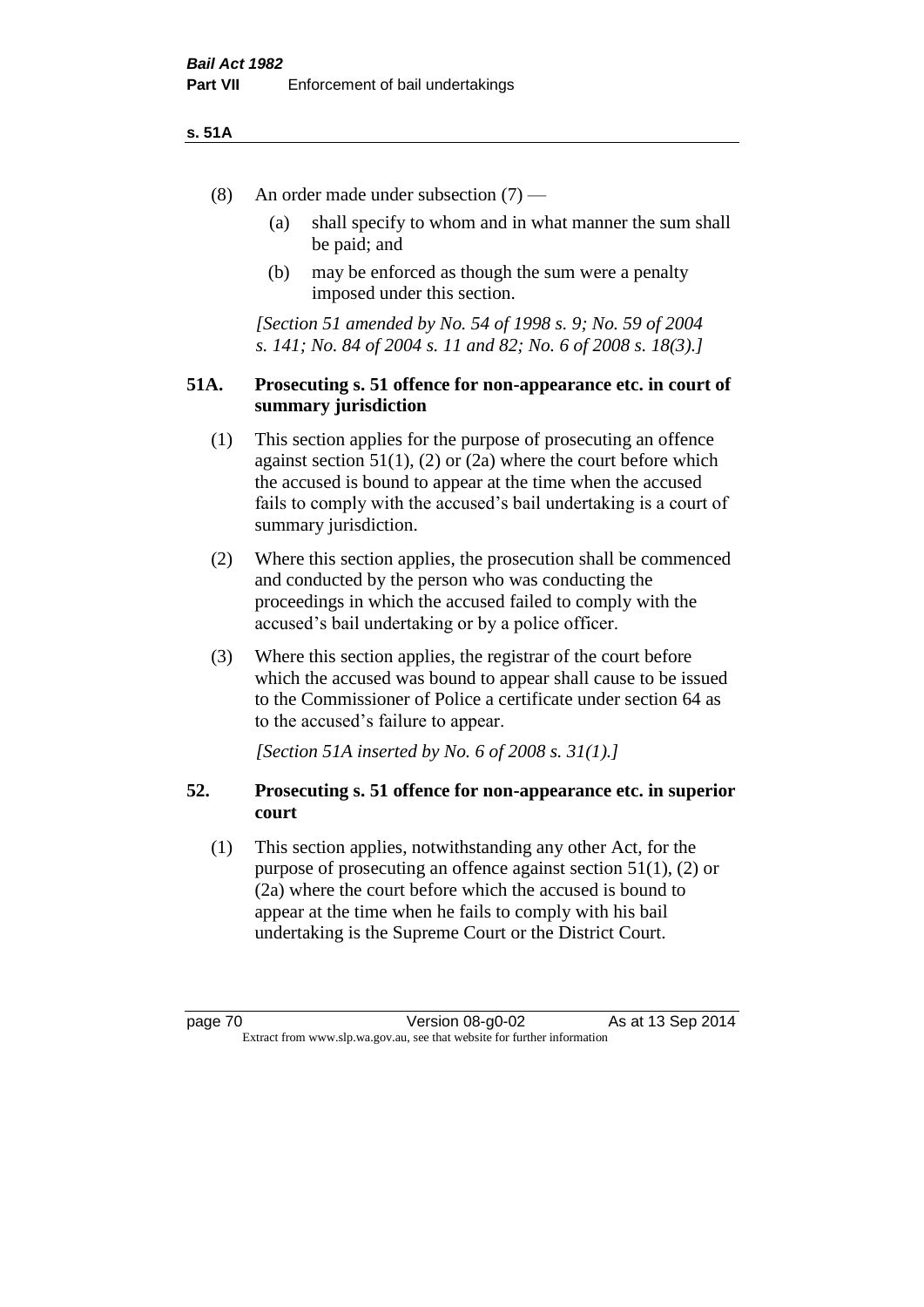- (2) Where this section applies, the accused shall be dealt with summarily for the offence and shall be so dealt with —
	- (a) by a judge of the Supreme Court in any case where the accused was bound to appear before the General Division of the Supreme Court;
	- (ab) by a judge of appeal in any case where the accused was bound to appear before the Court of Appeal;
	- (b) by a judge of the District Court in any case where the accused was bound to appear before that Court.
- (3) A prosecution for an offence which is to be dealt with under this section shall be commenced by the authorised officer (as defined in section 80 of the *Criminal Procedure Act 2004*) who was conducting the proceedings in which the accused failed to comply with his bail undertaking or by a police officer —
	- (a) where subsection  $(2)(a)$  or (ab) applies, in the Supreme Court; and
	- (b) where subsection (2)(b) applies, in the District Court.
- (3a) Where this section applies, a person authorised under subsection (3b) shall cause to be issued to the Commissioner of Police a certificate under section 64 as to the accused's failure to appear.
- (3b) The Chief Justice, in respect of cases where the court before which the accused was bound to appear is the Supreme Court, and the Chief Judge, in respect of cases where the court before which the accused was bound to appear is the District Court, may authorise a person or persons, by name or office, to perform the function referred to in subsection (3a).
- (3c) A prosecution that has been commenced under subsection (3) by a police officer shall be conducted by the Director of Public Prosecutions.
- (4) Subject to section 51(3) and (5), a prosecution for an offence which is to be dealt with under this section is to be commenced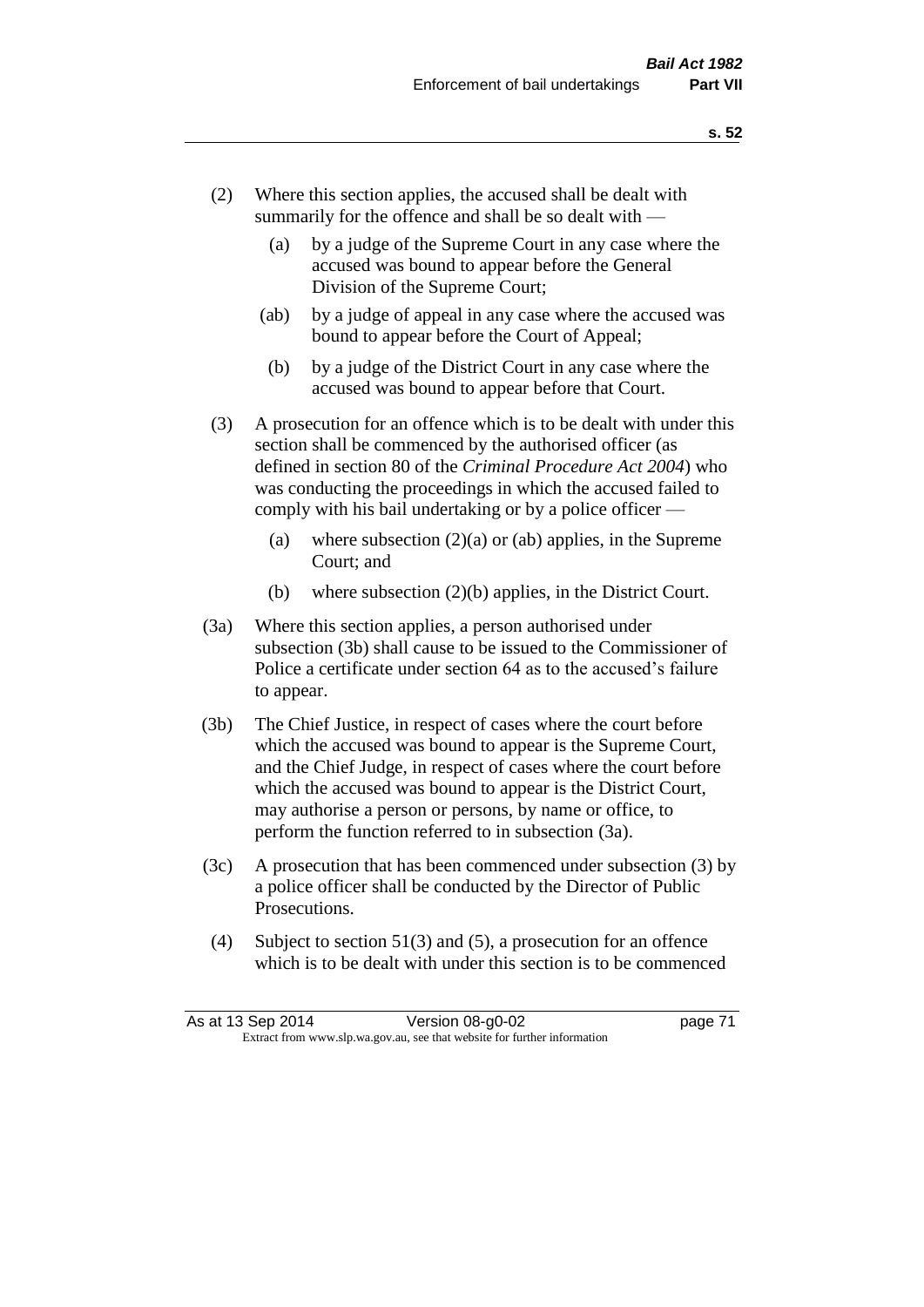and conducted under the *Criminal Procedure Act 2004* as if it were a prosecution of a simple offence in a court of summary jurisdiction, but —

- (a) no fees shall be charged by the Supreme Court or District Court for or in respect of any act or proceeding that relates to the prosecution; and
- (b) the Supreme Court or District Court cannot order a party to the prosecution to pay another party's costs of or relating to the prosecution, except under section 166(2) of the *Criminal Procedure Act 2004*.
- (5) If under section 51(6) or (7) the Supreme Court or the District Court imposes a pecuniary penalty the court may make an order under section 59 of the *Sentencing Act 1995* in respect of the amount payable.

*[Section 52 amended by No. 92 of 1994 s. 6; No. 78 of 1995 s. 8; No. 54 of 1998 s. 10; No. 45 of 2004 s. 28(2) and (4); No. 59 of 2004 s. 141; No. 84 of 2004 s. 11 and 82; No. 2 of 2008 s. 56(5); No. 6 of 2008 s. 32(1) and (2).]* 

# **53. Appeal against decision made under s. 52**

- (1) A person who is dissatisfied with a decision (as defined in section 6 of the *Criminal Appeals Act 2004*) made under section 52 may, with the leave of the Court of Appeal, appeal against it.
- (2) For the purposes of subsection (1), Part 2 of the *Criminal Appeals Act 2004*, with any necessary changes, applies as if —
	- (a) the decision referred to in subsection (1) were a decision of a court of summary jurisdiction; and
	- (b) a reference in that Part to a court of summary jurisdiction were a reference to the court that made the decision referred to in subsection (1); and
	- (c) a reference in that Part to commencing an appeal were a reference to applying for leave to appeal.

**s. 53**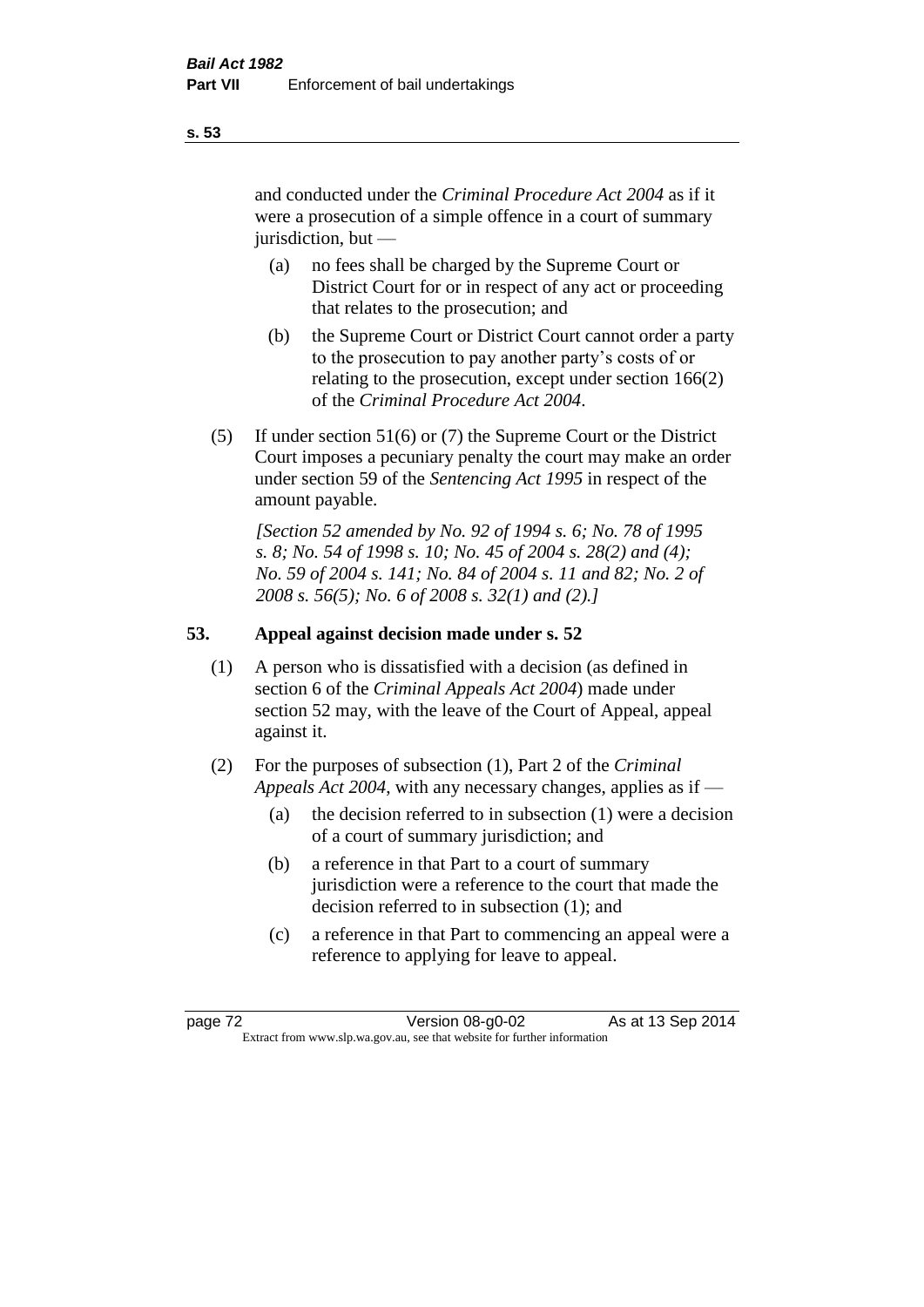(3) Despite section 13(1) of the *Criminal Appeals Act 2004*, the appeal is to be dealt with by the Court of Appeal.

*[Section 53 inserted by No. 45 of 2004 s. 28(3); amended by No. 84 of 2004 s. 11 and 82.]*

### **54. Bailed accused, prosecutor etc. may take before court to show cause against variation or revocation of bail**

 $(1a)$  In this section —

*relevant officer* means —

- (a) if the court before which the accused is required to appear is the District Court, the Supreme Court or the Court of Appeal — the prosecutor; or
- (b) in any other case the prosecutor or a police officer.
- (1) Where an accused has been released on bail the relevant officer may cause the accused to appear before an appropriate judicial officer to show cause why the accused's bail should not be varied or revoked if the relevant officer —
	- (a) has reasonable grounds to believe, or is notified in writing by a surety for the accused that the surety has reasonable grounds to believe, that the accused —
		- (i) is not likely to comply with any requirement of his bail undertaking mentioned in section  $28(2)(a)$  or (b); or
		- (ii) is, or has been, or is likely to be in breach of any condition of his bail undertaking mentioned in section  $28(2)(c)$ ; or
		- (iii) is, or has been, in breach of a home detention condition mentioned in section 28(2)(d);
	- (b) has reasonable grounds to believe that
		- (i) any surety for the accused's appearance is no longer suitable under section 39 to be a surety, or is dead; or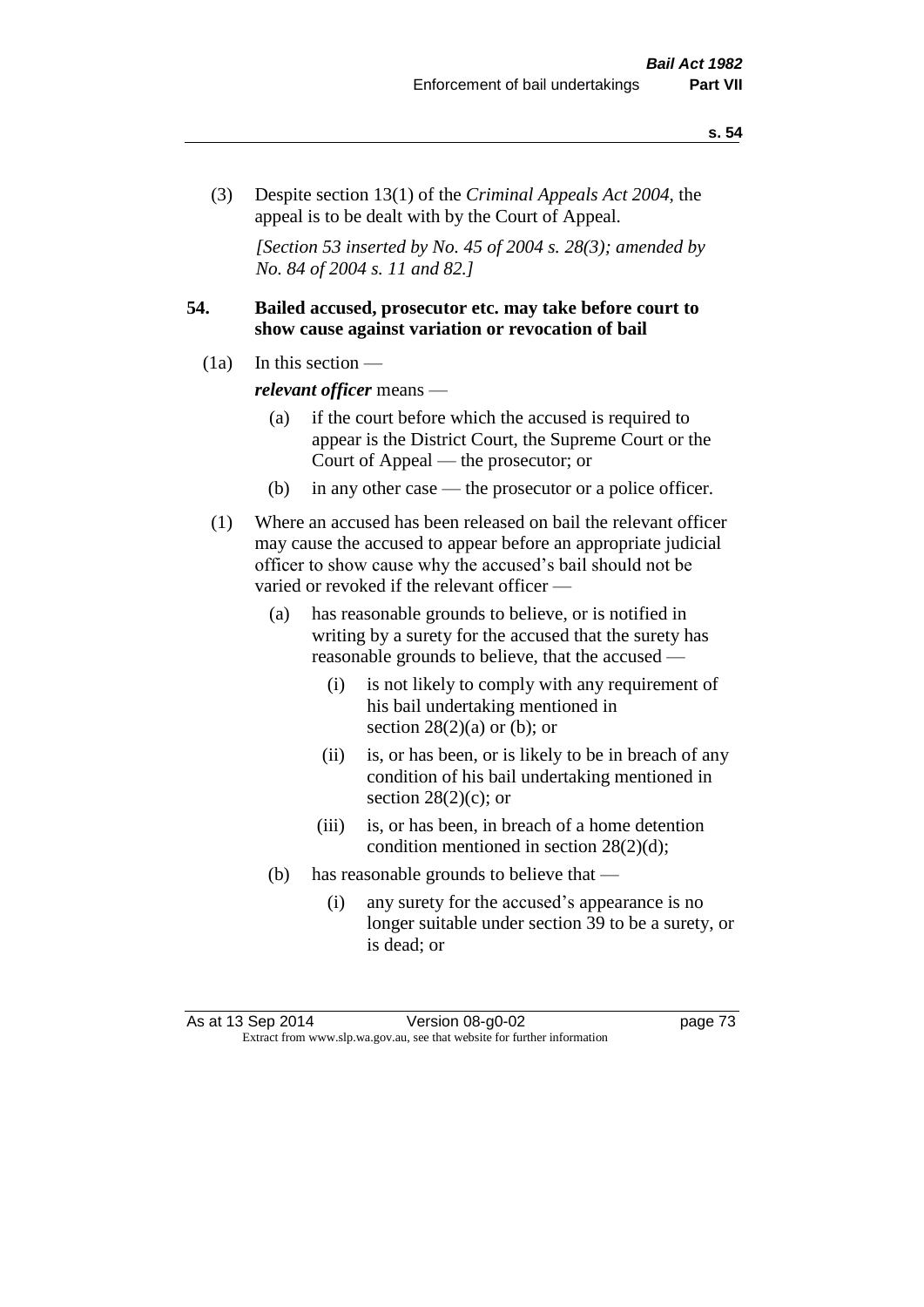| (11)  | for any reason any security required under Part D<br>of Schedule 1 is no longer sufficient; or                                                                                     |
|-------|------------------------------------------------------------------------------------------------------------------------------------------------------------------------------------|
| (111) | in a case where the accused has been granted bail<br>for the purposes of an appeal, the accused has<br>discontinued the appeal or has not prosecuted it<br>with all due diligence. |
|       | For the purposes of causing an accused to appear before an                                                                                                                         |

- appropriate judicial officer as provided in subsection  $(1)$ 
	- (a) a police officer may arrest the accused without warrant and bring the accused before an appropriate judicial officer; or
	- (b) the relevant officer may apply to an appropriate judicial officer for a summons or warrant on any ground specified in subsection  $(1)$ .
- (2a) A police officer shall not exercise the power conferred by subsection (2)(a) unless the police officer is the relevant officer or is requested in writing to do so by the relevant officer.
- (3) An application under subsection (2)(b) must be made, and proceedings on it are to be conducted —
	- (a) in a court of summary jurisdiction in accordance with regulations made under the *Criminal Procedure Act 2004*;
	- (b) in the Supreme Court or the District Court  $-\text{in}$ accordance with rules of court made under the *Criminal Procedure Act 2004*.
- (4) An accused arrested under this section shall be taken as soon as is practicable before an appropriate judicial officer unless he is arrested less than 24 hours before the time at which he is due to appear in accordance with his bail undertaking, in which case he shall be held in custody and brought before an appropriate judicial officer at that time.

**s. 54**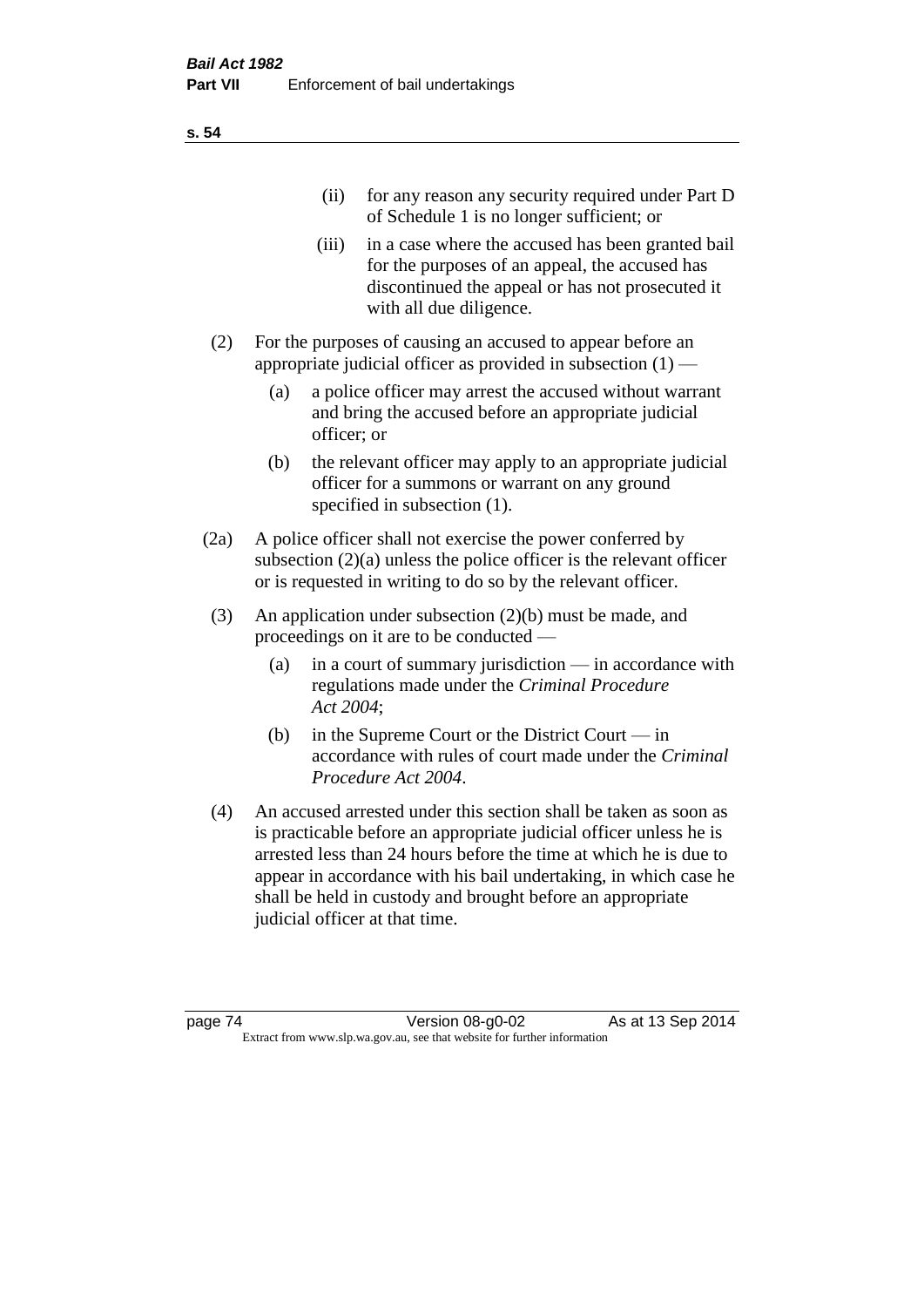- $(5)$  If
	- (a) the court before which the accused is required to appear is the District Court, the Supreme Court or the Court of Appeal; and
	- (b) a police officer is satisfied that because of the urgency of the case it is not practicable for the prosecutor to exercise the power conferred by subsection (1),

the police officer may exercise that power.

(6) If a police officer, acting under subsection (5), exercises the power conferred by subsection (1), the police officer is to be regarded as the relevant officer for the purposes of this section.

*[Section 54 amended by No. 33 of 1989 s. 18; No. 61 of 1990 s. 12; No. 45 of 1993 s. 12; No. 59 of 2004 s. 141; No. 84 of 2004 s. 9, 11 and 82; No. 6 of 2008 s. 33(1)-(4).]* 

# **54A. Accused on committal may be taken for purposes of s. 54 before court by which committed**

- (1) This section applies to an accused
	- (a) who has been released on bail following the accused's committal to the District Court or the Supreme Court to be tried (otherwise than for murder) or sentenced or otherwise dealt with; and
	- (b) who has not made an appearance in that court on the committal; and
	- (c) who, in the opinion of the relevant officer under section 54, should be made to show cause in terms of subsection (1) of that section.
- (2) The relevant officer may, under section 54, cause an accused to whom this section applies to appear before a judicial officer who is empowered to exercise jurisdiction in the court in which the committal order was made, instead of before an appropriate judicial officer.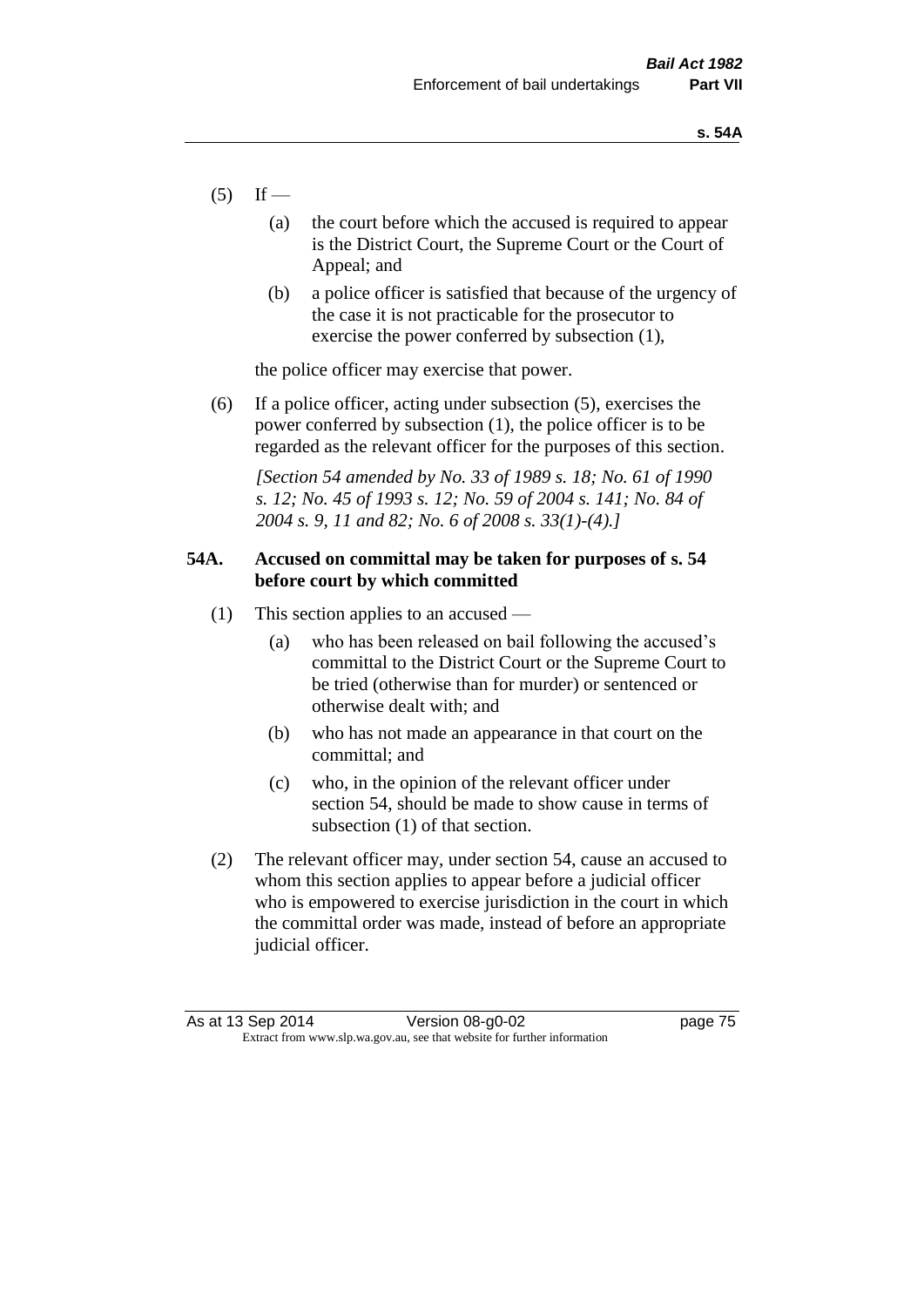(3) A judicial officer before whom an accused so appears is to be regarded as an appropriate judicial officer for the purposes of section 54(2).

- (4) A judicial officer before whom an accused so appears is not obliged to exercise any power conferred by section 55 but may refuse to do so and direct the relevant officer to cause the accused to appear before an appropriate judicial officer.
- (5) A relevant officer shall comply with a direction given to that officer under subsection (4).

*[Section 54A inserted by No. 6 of 2008 s. 34; amended by No. 29 of 2008 s. 24(6).]*

# **55. Accused before court under s. 54, judicial officer may revoke bail of etc.**

- (1) If the judicial officer before whom an accused appears under section 54 is satisfied that —
	- (a) the accused is not likely to comply with any requirement of his bail undertaking mentioned in section 28(2)(a) or  $(b)$ ; or
	- (b) he is, or has been, or is likely to be, in breach of any condition of his bail undertaking mentioned in section  $28(2)(c)$ ; or
	- (ba) he is, or has been, in breach of a home detention condition mentioned in section 28(2)(d); or
	- (c) any of the grounds set out in section  $54(1)(b)$  has been established,

he may —

- (d) revoke the bail and remand the accused in custody to appear at the time and place specified, or deemed by section 31(3) to be specified, in his bail undertaking; or
- (e) revoke the bail and grant fresh bail to the accused in accordance with this Act, other than clause 2 of Part B of Schedule 1.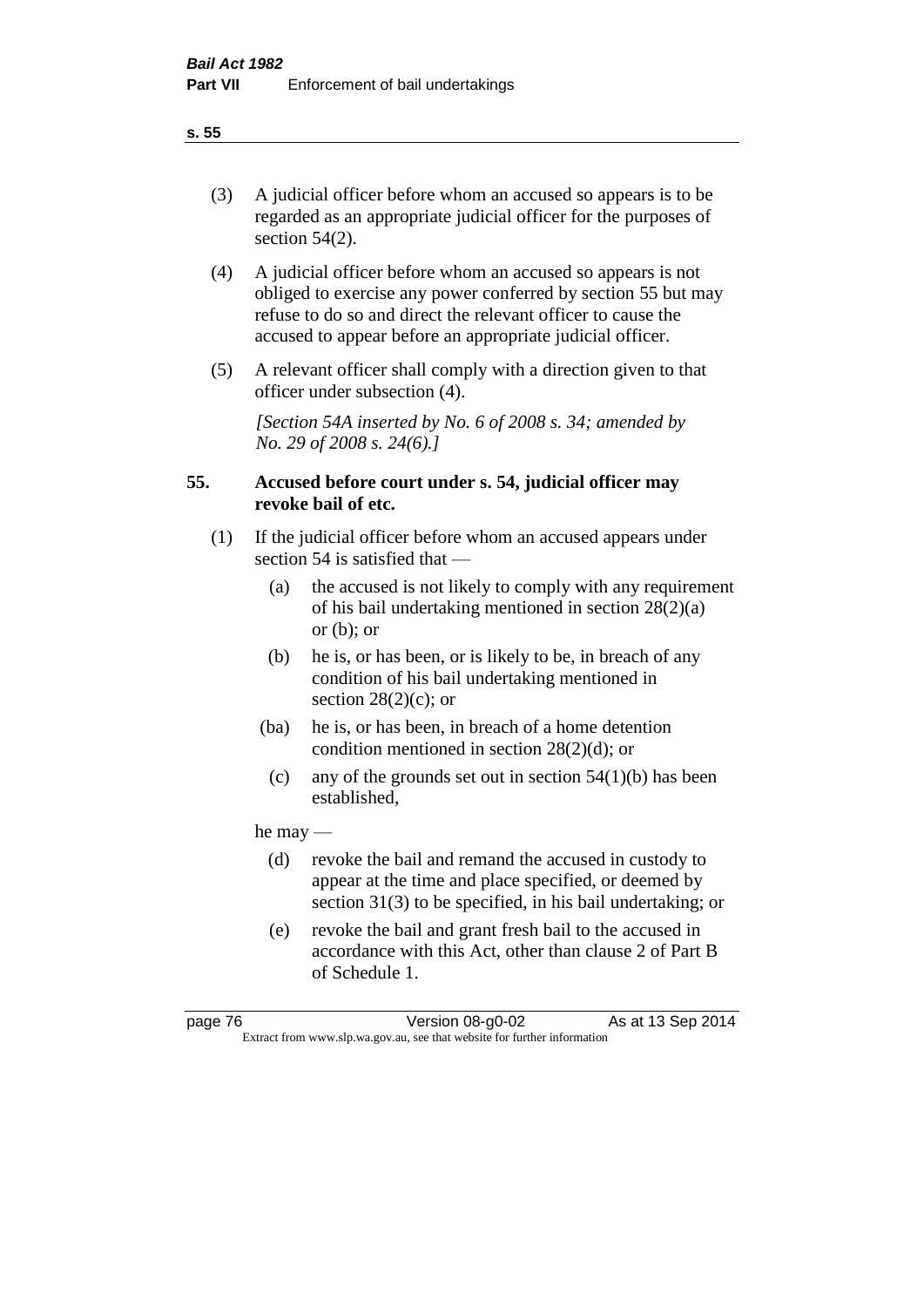(2) If the judicial officer before whom the accused so appears is not satisfied as to any of the matters mentioned in subsection (1)(a), (b), or (c) he shall release the accused on his existing bail undertaking and, with the consent in writing of the surety, on any existing surety undertaking.

*[Section 55 amended by No. 61 of 1990 s. 13; No. 45 of 1993 s. 12; No. 84 of 2004 s. 82.]* 

### *[56. Deleted by No. 6 of 2008 s. 35.]*

### **57. Offence under s. 51, court to order forfeiture of money under bail undertaking**

- (1) Where an accused is convicted of an offence against section  $51(1)$ ,  $(2)$  or  $(2a)$ , the court by which he is convicted shall, whether or not an application is made therefor by the prosecutor, order that the full amount agreed to be forfeited, in the accused's bail undertaking, be forfeited to the State.
- (2) Notwithstanding subsection (1), the court may decline to make an order thereunder or may order forfeiture in part only where the accused shows to the satisfaction of the judicial officer —
	- (a) that, by reason of a change of circumstances since the bail undertaking was entered into, an order for forfeiture, or for forfeiture in full (as the case may be), would cause excessive hardship to the accused or his dependants; and
	- (b) that such hardship would not be relieved by the exercise of one of the powers conferred by section 59.
- (3) Without prejudice to the recovery of such an amount as a civil debt due to the State, any amount to be paid under an order made under this section is to be paid, and its payment may be enforced under Part 5 of the *Fines, Penalties and Infringement Notices Enforcement Act 1994*, unless an order has been made under subsection (4).
- (4) If under this section the Supreme Court or the District Court makes an order requiring the payment of money, the court may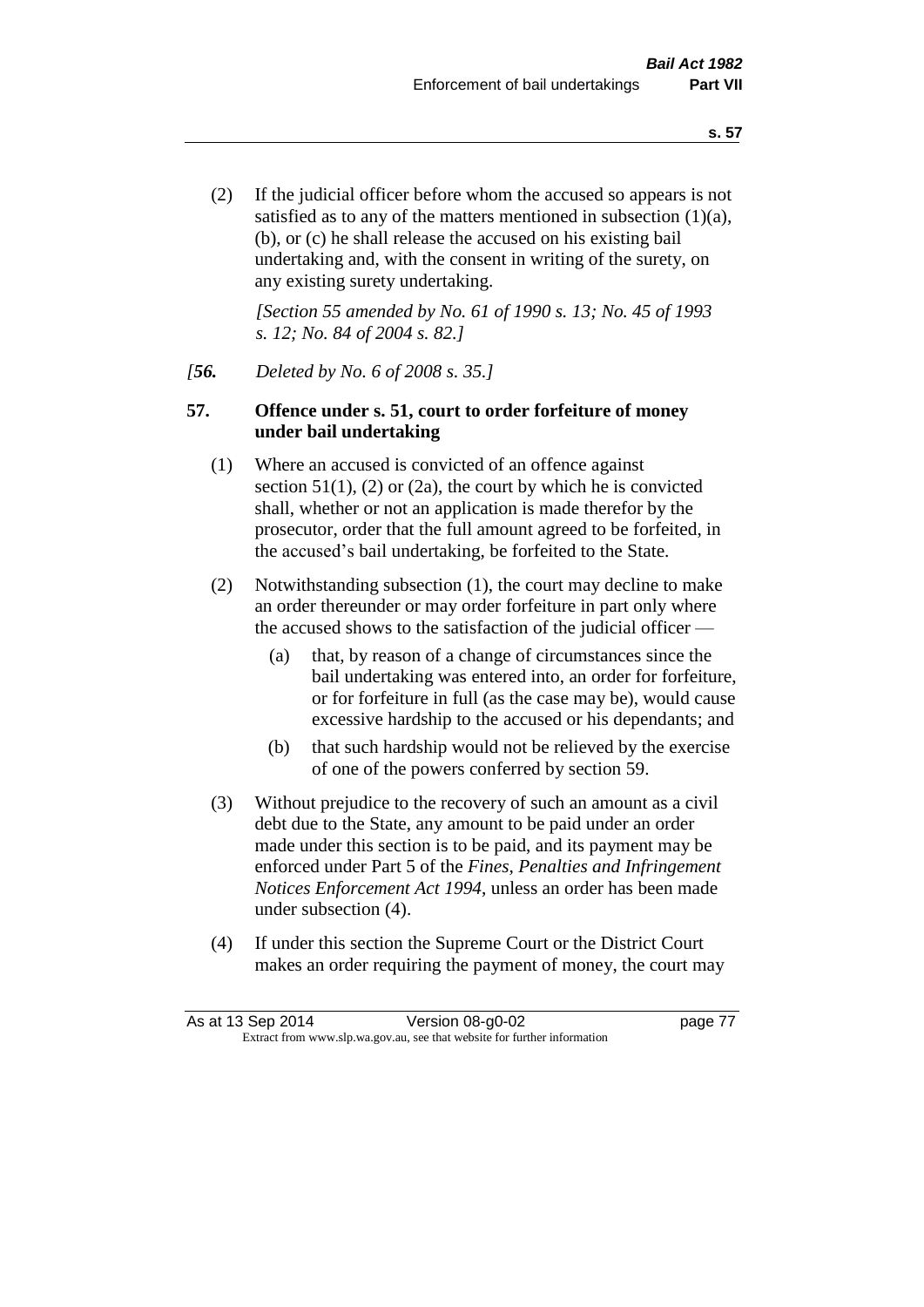make an order under section 59 of the *Sentencing Act 1995* in respect of the amount payable and for that purpose that section, with any necessary changes, applies as if the amount were a fine imposed on the accused.

*[Section 57 amended by No. 74 of 1984 s. 19; No. 92 of 1994 s. 7; No. 78 of 1995 s. 8; No. 54 of 1998 s. 11; No. 65 of 2003 s. 121(3); No. 84 of 2004 s. 82.]* 

# **58. Automatic forfeiture of money on expiration of one year after absconding**

- (1) If after the expiration of one year from the day on which the accused is required to appear in court in accordance with the requirement of his bail undertaking mentioned in section  $28(2)(a)$  he has not —
	- (a) been arrested under section 59B; or
	- (b) appeared in court in accordance with the requirement of his bail undertaking mentioned in section 28(2)(b); or
	- (c) otherwise surrendered himself or been taken into custody to be dealt with on the charge or charges for which the bail undertaking was entered into,

the full amount specified in the bail undertaking shall, on the expiration of the said period, be forfeited to the State by virtue of this section without any order of the court or other formality.

(2) Upon the occurrence of a forfeiture under subsection (1) any security given by the accused may be resorted to by the State as if an order of forfeiture had been made under section 57(1).

*[Section 58 amended by No. 65 of 2003 s. 121(3); No. 84 of 2004 s. 82; No. 6 of 2008 s. 18(3) and 36(2).]*

page 78 Version 08-g0-02 As at 13 Sep 2014 Extract from www.slp.wa.gov.au, see that website for further information

**s. 58**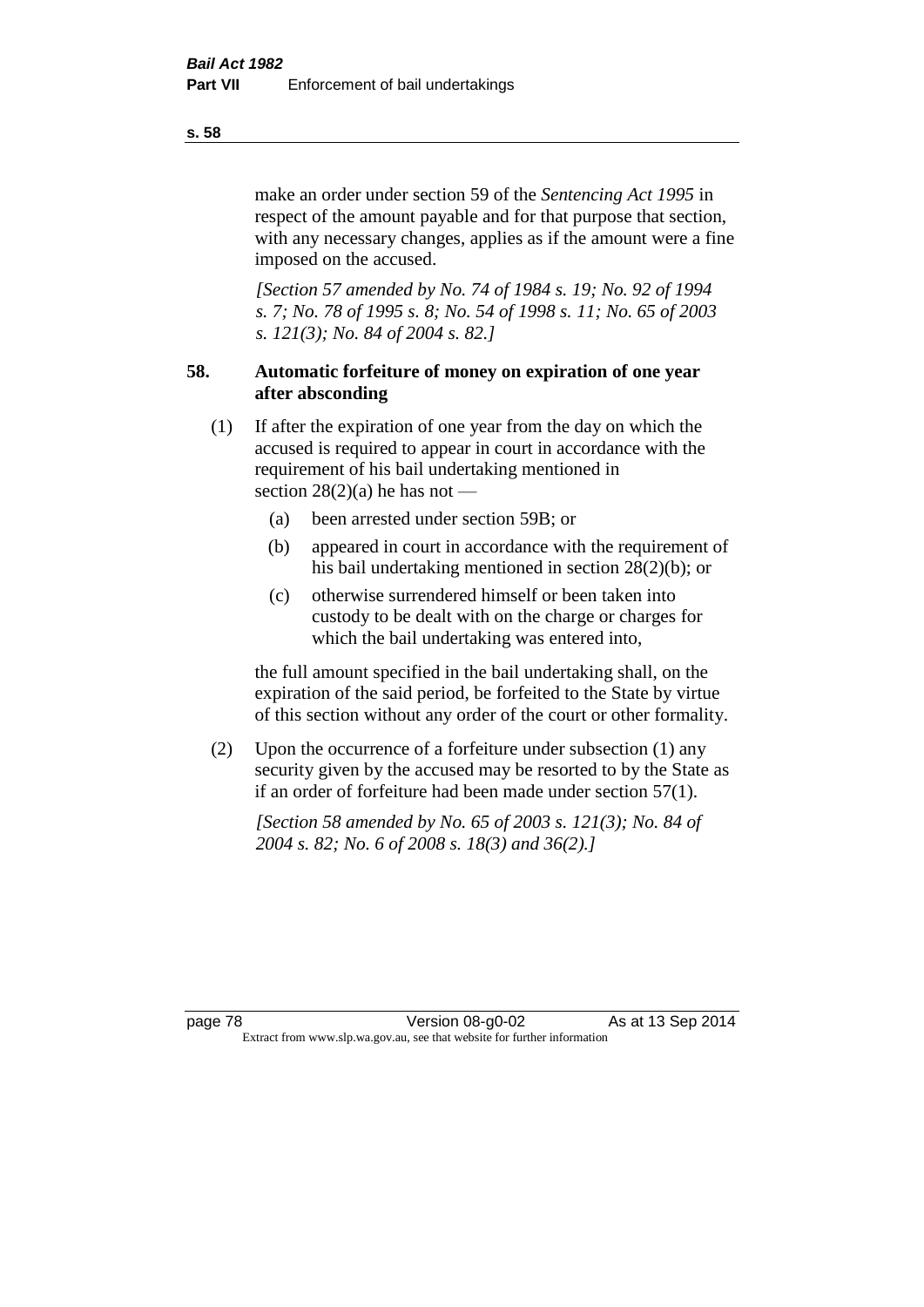# **Part VIII — Miscellaneous**

# **59. Order for forfeiture, court's additional powers as to**

A court or an appropriate judicial officer who makes an order for forfeiture under section 49 or 57 may, when doing so, or at any time thereafter, further order —

- (a) that payment of any sum be made by specified instalments or be postponed to a specified date; or
- (b) that any security given be applied in or towards payment of the sum forfeited; or
- (c) that the accused or the surety, as the case may be, do all such things and execute all such documents as may be necessary, or as may be specified in the order, for the purpose of vesting any security in the State or enabling the State to realize the same or to resort thereto to recover the sum forfeited,

and the court or an appropriate judicial officer may at any time vary or revoke an order made under paragraph (a), (b), or (c).

*[Section 59 amended by No. 65 of 2003 s. 121(3); No. 84 of 2004 s. 82.]*

# **59A. If bail dispensed with, accused may be taken before judicial officer for reconsideration of matter**

(1) In this section —

*relevant officer* has the meaning given in section 54(1a).

(2) Where the requirement for bail has been dispensed with for an accused under section 7A, the relevant officer may cause the accused to appear before an appropriate judicial officer for reconsideration of the matter, if the relevant officer has reasonable grounds to believe that the accused is not likely to appear at the time and place specified in a notice under section 13A(3).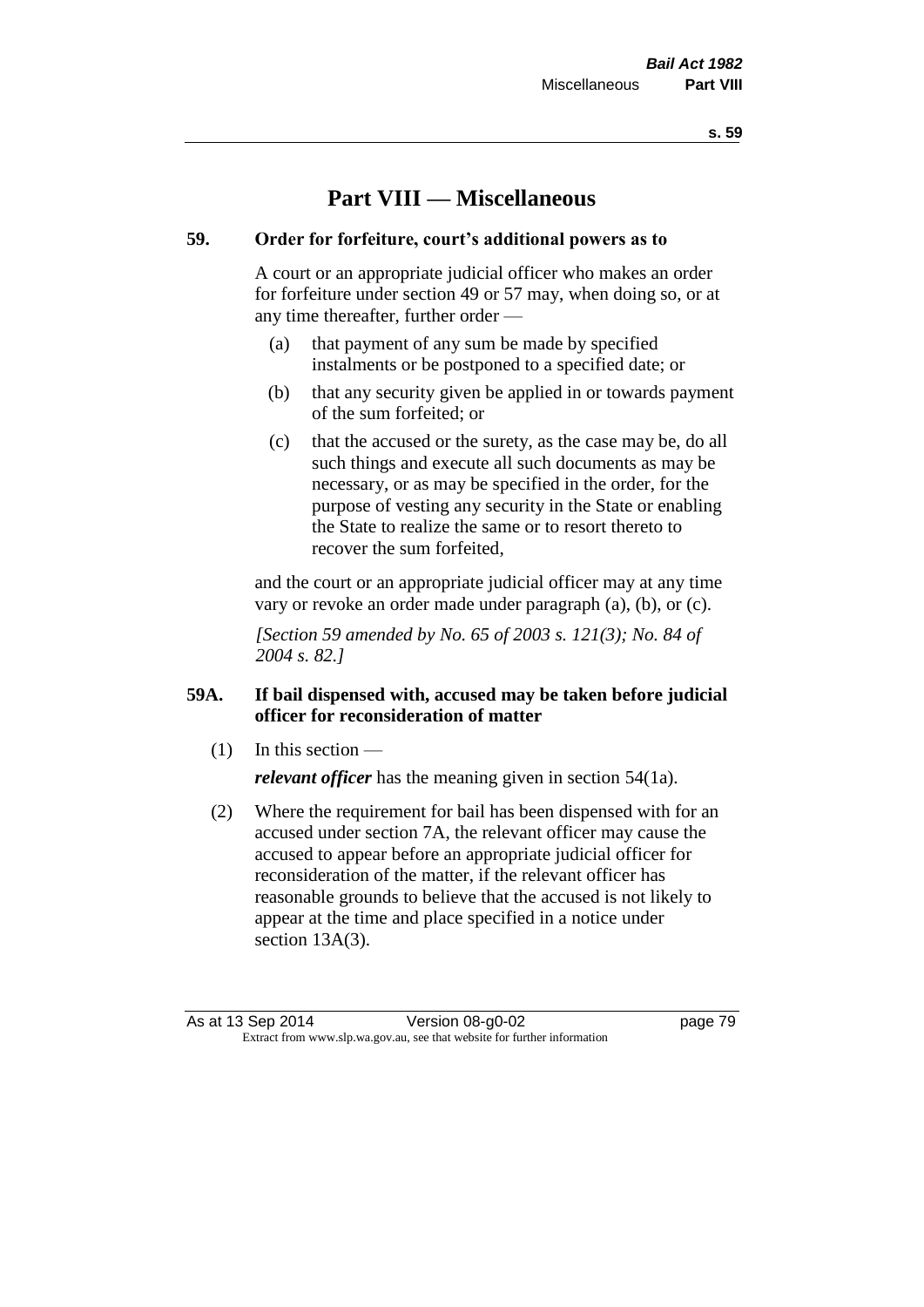- (3) Section 54(2), (2a), (3) and (4) apply, with necessary modifications, for the purposes of subsection (2).
- (4) The judicial officer before whom an accused appears under subsection (2) shall reconsider the accused's case and may, notwithstanding section 13 —
	- (a) again dispense with the requirement for bail; or
	- (b) grant bail; or
	- (c) refuse to grant bail,

in accordance with this Act, for the accused's appearance in court.

- $(5)$  If
	- (a) the court before which the accused is required to appear is the District Court, the Supreme Court or the Court of Appeal; and
	- (b) a police officer is satisfied that because of the urgency of the case it is not practicable for the prosecutor to exercise the power conferred by subsection (2),

the police officer may exercise that power.

(6) If a police officer, acting under subsection (5), exercises the power conferred by subsection (2), the police officer is to be regarded as the relevant officer for the purposes of this section.

*[Section 59A inserted by No. 6 of 2008 s. 36(1).]*

# **59B. Absconding accused, warrant for arrest of**

Where —

(a) at any time after that specified in an accused's bail undertaking for an accused's appearance the accused has failed to comply with the requirements of the accused's bail undertaking mentioned in section  $28(2)(a)$  or (b); or

page 80 Version 08-g0-02 As at 13 Sep 2014 Extract from www.slp.wa.gov.au, see that website for further information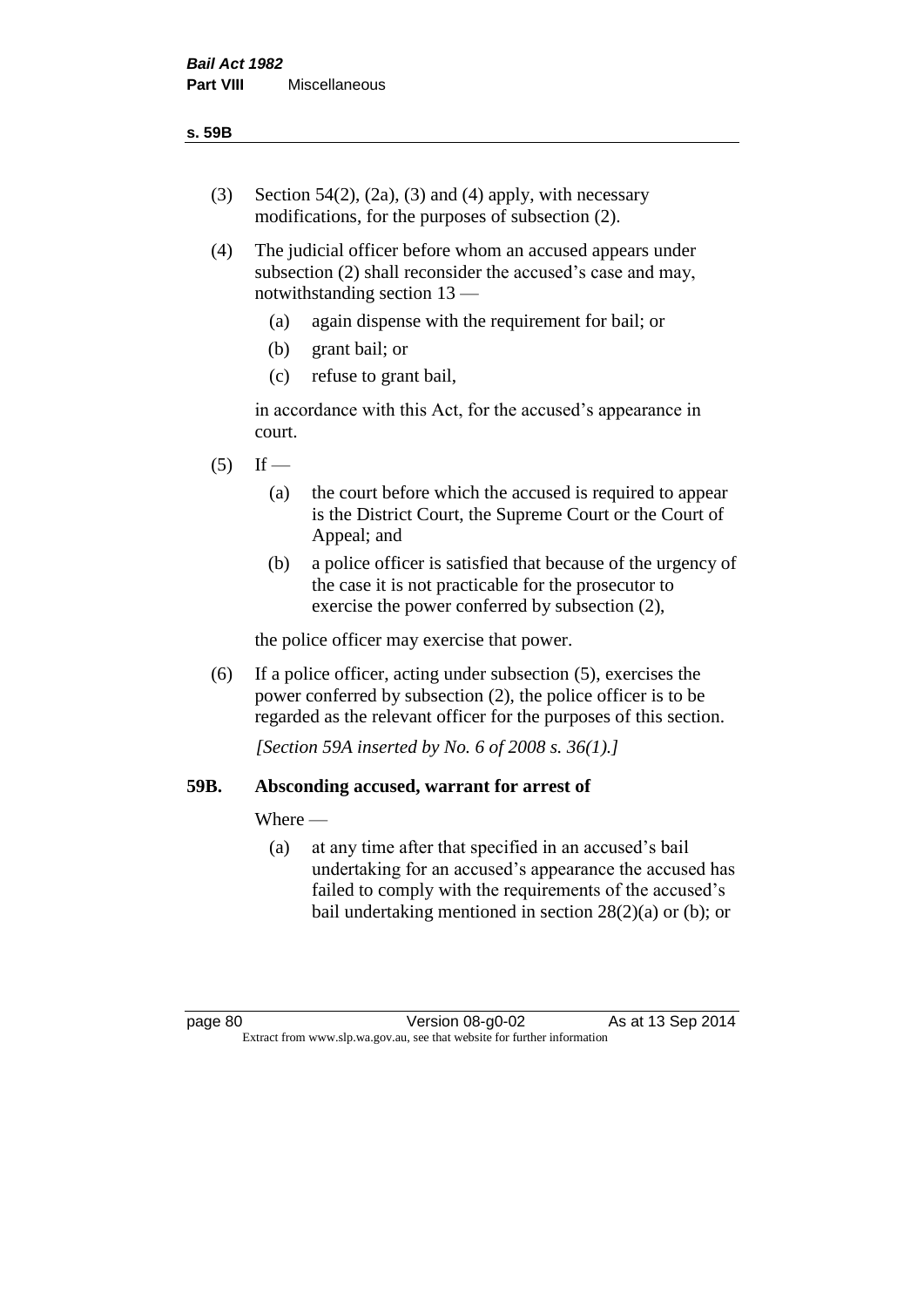(b) an accused has failed to appear at the time and place specified in a notice under section 13A(3).

the court before which the accused was required to appear may issue a warrant to arrest the accused and bring the accused before that court or a court of like jurisdiction.

*[Section 59B inserted by No. 6 of 2008 s. 36(1).]*

### **60. Change of address, accused and surety to notify**

Where the residential address of —

- (a) an accused who has been released on bail or for whom the requirement for bail has been dispensed with; or
- (b) a surety,

changes from that appearing on his bail undertaking, surety undertaking or notice under section 13A(3), as the case may be, he shall forthwith, in writing, notify details of the change to the registrar of the court before which, at the time when the change occurs, the accused is required to appear, and if without reasonable cause he fails to do so he commits an offence.

Penalty: \$1 000.

*[Section 60 amended by No. 50 of 2003 s. 37(5); No. 59 of 2004 s. 141; No. 84 of 2004 s. 82; No. 6 of 2008 s. 37.]*

# **61. Failing to bring arrested person before court or person able to grant bail, offence**

- (1) A person to whom this section applies commits an offence if, having arrested another for an offence, he wilfully and without reasonable excuse fails to take that other person, or cause him to be taken, as soon as is practicable —
	- (a) before an authorised officer or judicial officer empowered by this Act to grant bail for that offence; or
	- (b) before a court.

Penalty: \$1 000 or imprisonment for 12 months or both.

As at 13 Sep 2014 Version 08-g0-02 page 81 Extract from www.slp.wa.gov.au, see that website for further information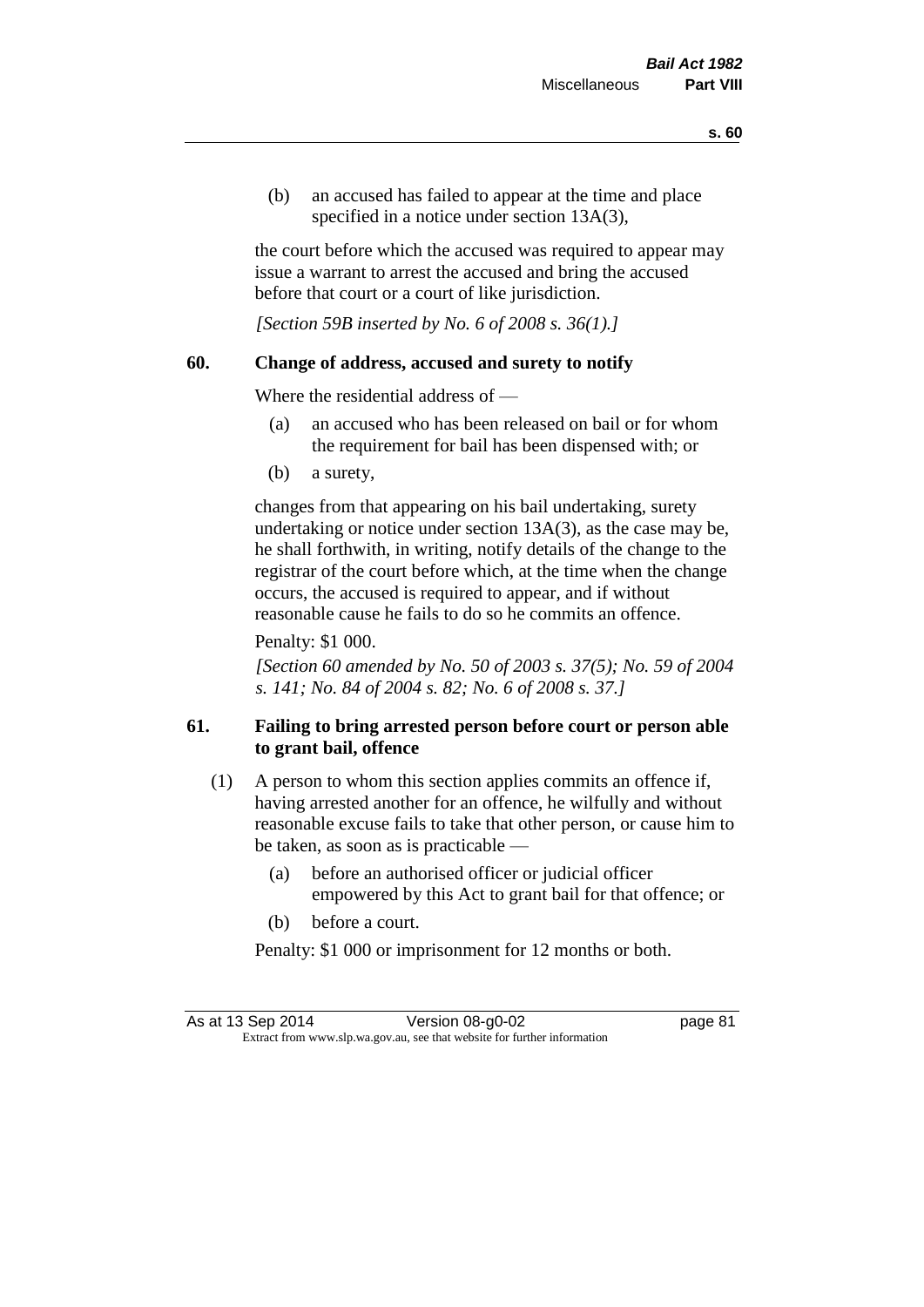#### **s. 62**

- (2) This section applies to a person who
	- (a) is not empowered by this Act to grant bail for the offence; or
	- (b) being so empowered, elects to act under section 6(7).

*[Section 61 amended by No. 15 of 1988 s. 17; No. 59 of 2006 s. 4(4); No. 6 of 2008 s. 38.]* 

# **62. Giving false information for bail purposes, offence**

A person who for the purpose of obtaining —

- (a) a grant of bail for himself or a variation of the terms and conditions thereof; or
- (b) approval of himself as a surety,

makes any statement which he knows is false in a material particular, or recklessly makes any statement which is false in a material particular, commits an offence.

Penalty: \$1 000 or imprisonment for 12 months or both.

### **63. Protection from personal liability**

A person shall not be liable in civil proceedings on account of anything done, or omitted to be done, by him in good faith in the course of carrying out any provision of this Act, or purporting to be so done or omitted; but the liability (if any) of any other person (including the State or the Commonwealth) as his employer is not affected by this section and shall be determined as if it had not been passed.

*[Section 63 amended by No. 65 of 2003 s. 121(4).]*

# **64. Non-appearance etc. by an accused, proving**

Where it is required for the purposes of this Act to prove —

(a) that an accused did not appear before a particular court, at a particular place, on a particular day, at a particular time or during a particular period; or

page 82 Version 08-g0-02 As at 13 Sep 2014 Extract from www.slp.wa.gov.au, see that website for further information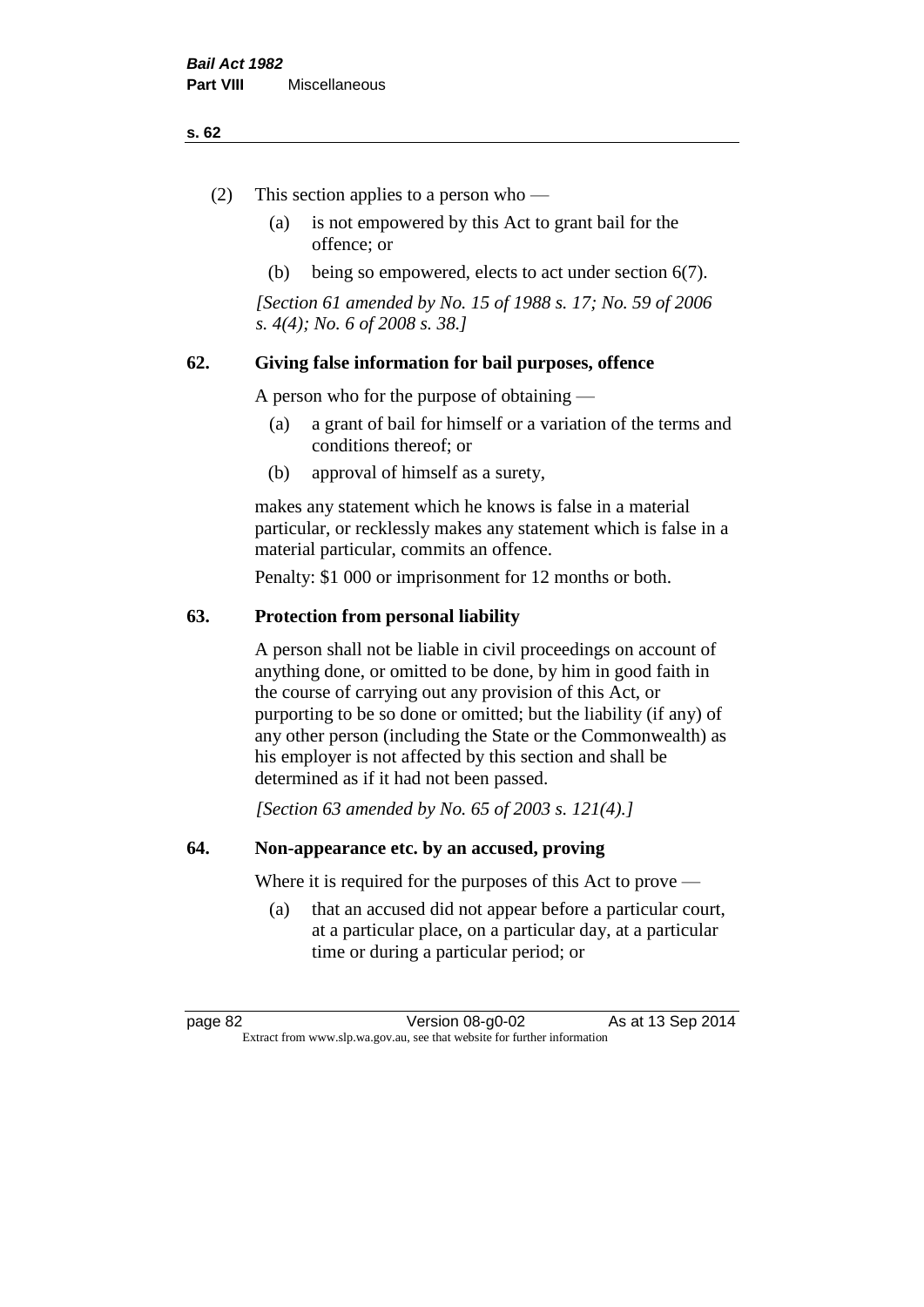(b) the day, time or period when or during which an accused did appear before a particular court at a particular place,

a certificate as to any such matter, purporting to be signed by a judicial officer or registrar of the court before which the accused was required to appear, shall be evidence of the matter so certified.

*[Section 64 amended by No. 59 of 2004 s. 141; No. 84 of 2004 s. 82.]* 

# **65. Bail undertakings by child, effect of**

A bail undertaking entered into by a person who is under the age of 18 years shall bind him as if he were of full age.

#### **66. Other powers etc. to grant bail abolished**

- (1) Any power or duty that, at the commencement of this Act, exists apart from statute to grant bail to an accused awaiting an appearance in court for an offence, is abolished.
- (2) Subsection (1) has effect notwithstanding anything in section 16 of the *Supreme Court Act 1935*.
- (3) In subsection (1) *statute* means an Act of the Parliament of Western Australia, other than the *Supreme Court Act 1935*.

*[Section 66 amended by No. 84 of 2004 s. 82.]*

### **66A. Delegation by registrar of court**

- (1) The registrar of a court may, either generally or as otherwise provided by the instrument of delegation, by instrument signed by him, delegate to an officer of that court any function conferred on him by or under this Act other than —
	- (a) this power of delegation; or
	- (aa) a function conferred by section  $11(3)$  or  $36(1)(a)$ ; or
	- (b) any function that a judicial officer has required him to perform personally.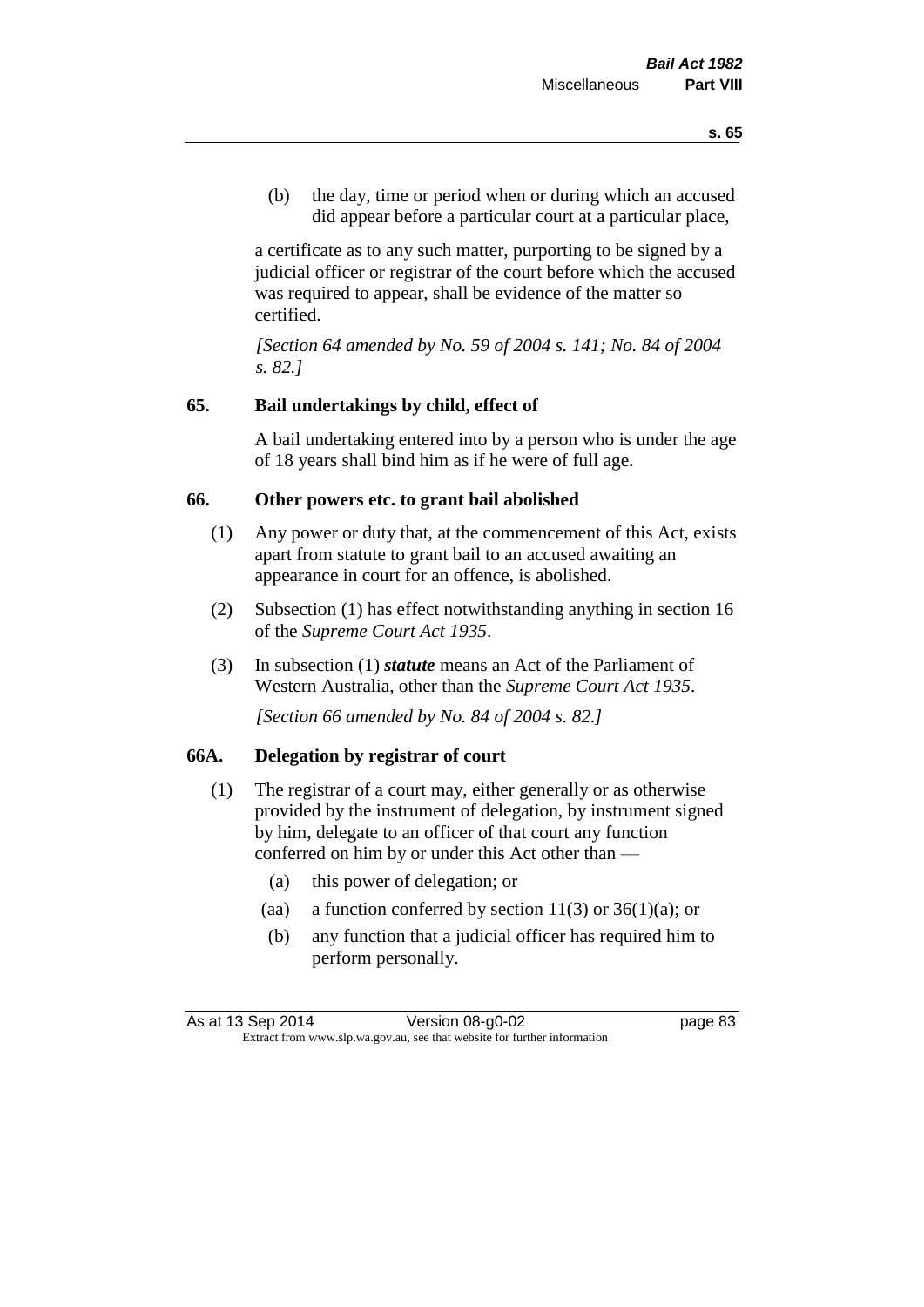**s. 66B**

(2) The superintendent of a detention centre under the *Young Offenders Act 1994* may, either generally or as otherwise provided by the instrument of delegation, by instrument signed by him, delegate to an officer of the Public Sector agency principally assisting the Minister administering that Act in its administration any function conferred on him by or under this Act, other than this power of delegation.

*[Section 66A inserted by No. 15 of 1988 s. 18; amended by No. 49 of 1988 s. 89; No. 31 of 1993 s. 8; No. 59 of 2004 s. 141; No. 65 of 2006 s. 52; No. 6 of 2008 s. 39.]* 

# **66B. Video link or audio link, use of in bail proceedings**

(1) In this section —

*audio link* means facilities (including telephone) that enable, at the same time, a judicial officer or authorised officer at one place to hear the accused at another place and vice versa;

*bail proceedings* means any proceedings under this Act including —

- (a) proceedings on a case for bail;
- (b) proceedings relating to the variation or revocation of bail;
- (c) proceedings on an application under section 48 or 49;
- (d) proceedings on an appeal under section 15A or 53;

*video link* means facilities (including closed circuit television) that enable, at the same time, a judicial officer or authorised officer at one place to see and hear the accused at another place and vice versa.

- (2) Bail proceedings may be conducted by means of a video link or an audio link.
- (3) Without limiting subsection (2), if a provision of this Act requires or authorises an accused to be brought before, or appear before, a court, judicial officer or authorised officer, the accused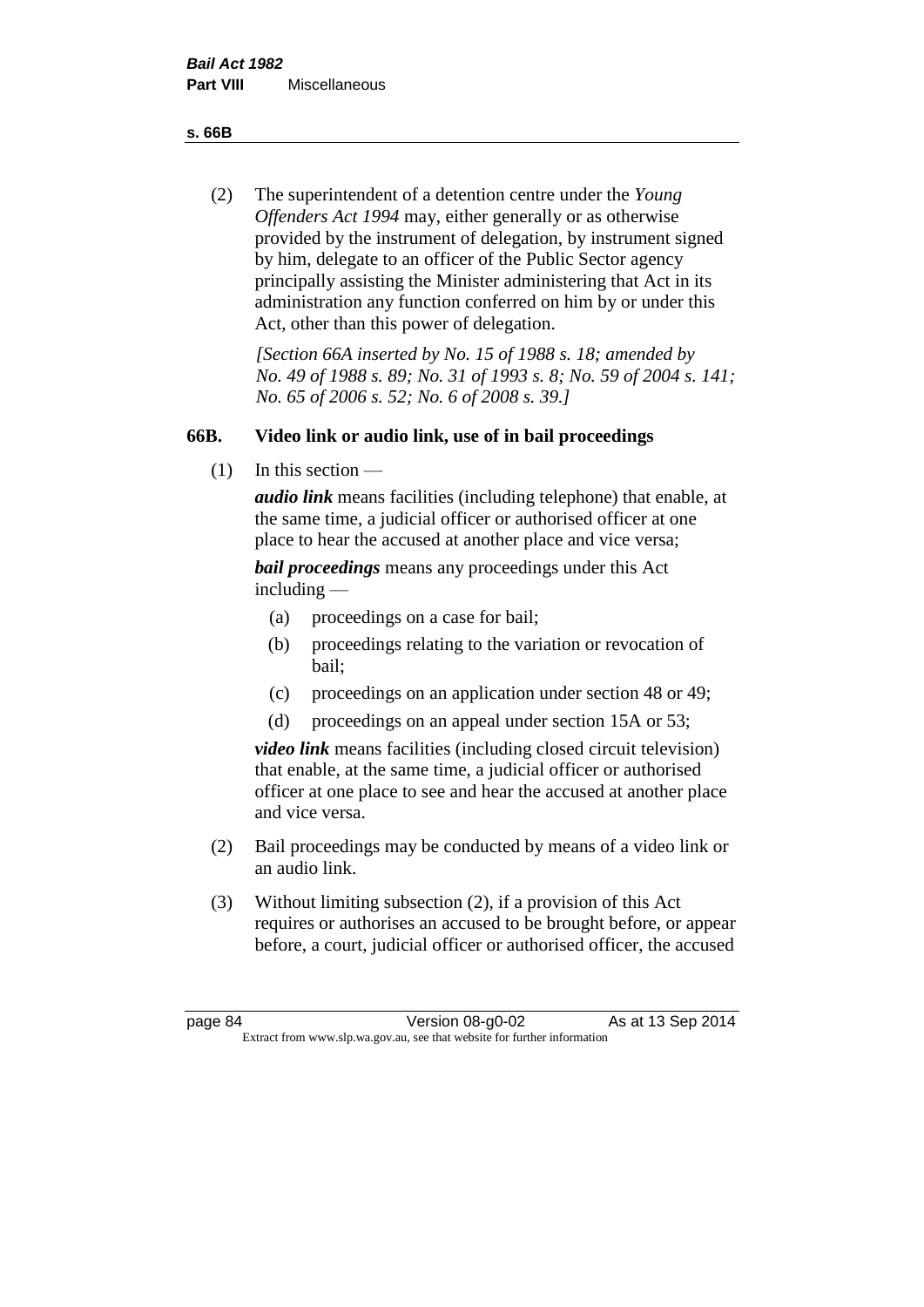may be brought before, or appear before, the court or officer by means of a video link or an audio link.

- (4) An audio link is not to be used under this section unless a video link is not available and cannot reasonably be made available.
- (5) Nothing in this section prevents a court, judicial officer or authorised officer from requiring that an accused be brought before, or appear before, the court or officer in person for the purposes of bail proceedings.

*[Section 66B inserted by No. 6 of 2008 s. 40(1).]*

### **67. Regulations**

- (1) The Governor may make regulations, not inconsistent with this Act, prescribing such things as are required or permitted by this Act to be prescribed or as it is necessary or expedient to prescribe for the purposes thereof.
- (2) Without limiting the generality of subsection (1) regulations  $\text{max}$  —
	- (a) make provision for or with respect to the making of applications —
		- (i) for or in relation to bail;
		- (ii) for the approval of sureties;
		- (iii) for the approval of security to be given by accused persons and sureties;
		- (iv) for the cancellation of a surety undertaking;
		- (v) for an order under section 49,

and for the manner in which such applications are to be made and the procedure to be followed on such applications;

(ba) in any case where the regulations provide that any information, document or record, or a copy of any document or record, is to be or can be provided to a person in electronic form, determine when information

As at 13 Sep 2014 Version 08-g0-02 page 85 Extract from www.slp.wa.gov.au, see that website for further information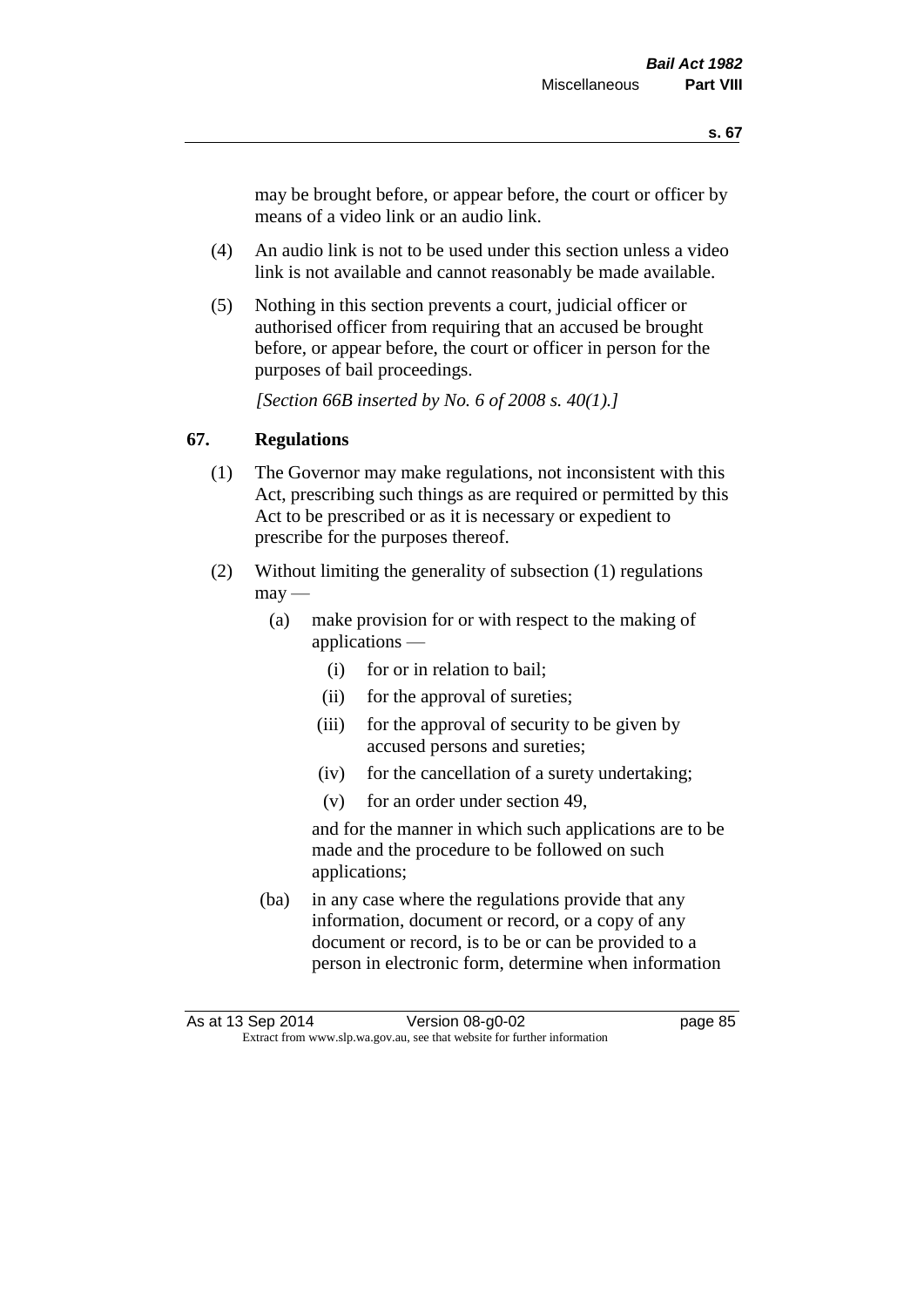or a document, record or copy provided to a person in that form is to be taken to be, or to be presumed to be, received by, or brought to the attention of, the person;

- (b) for the purposes of clause 5 of Part A of Schedule 1, prescribe the officer or officers who may grant bail for any prescribed appearance or class of appearance in court by an accused who is in custody;
- (c) make provision for, or with respect to the management, control, supervision and good order of premises established for the accommodation of persons to whom bail has been granted.
- (3) Regulations made under this section may provide that a contravention or failure to comply with a regulation constitutes an offence and may provide for penalties not exceeding a fine of \$500 for offences against the regulations.

*[Section 67 amended by No. 45 of 1993 s. 12; No. 84 of 2004 s. 83(3); No. 2 of 2008 s. 56(6); No. 6 of 2008 s. 30(3); No. 20 of 2013 s. 31.]* 

*[68. Omitted under the Reprints Act 1984 s. 7(4)(g).]*

**s. 67**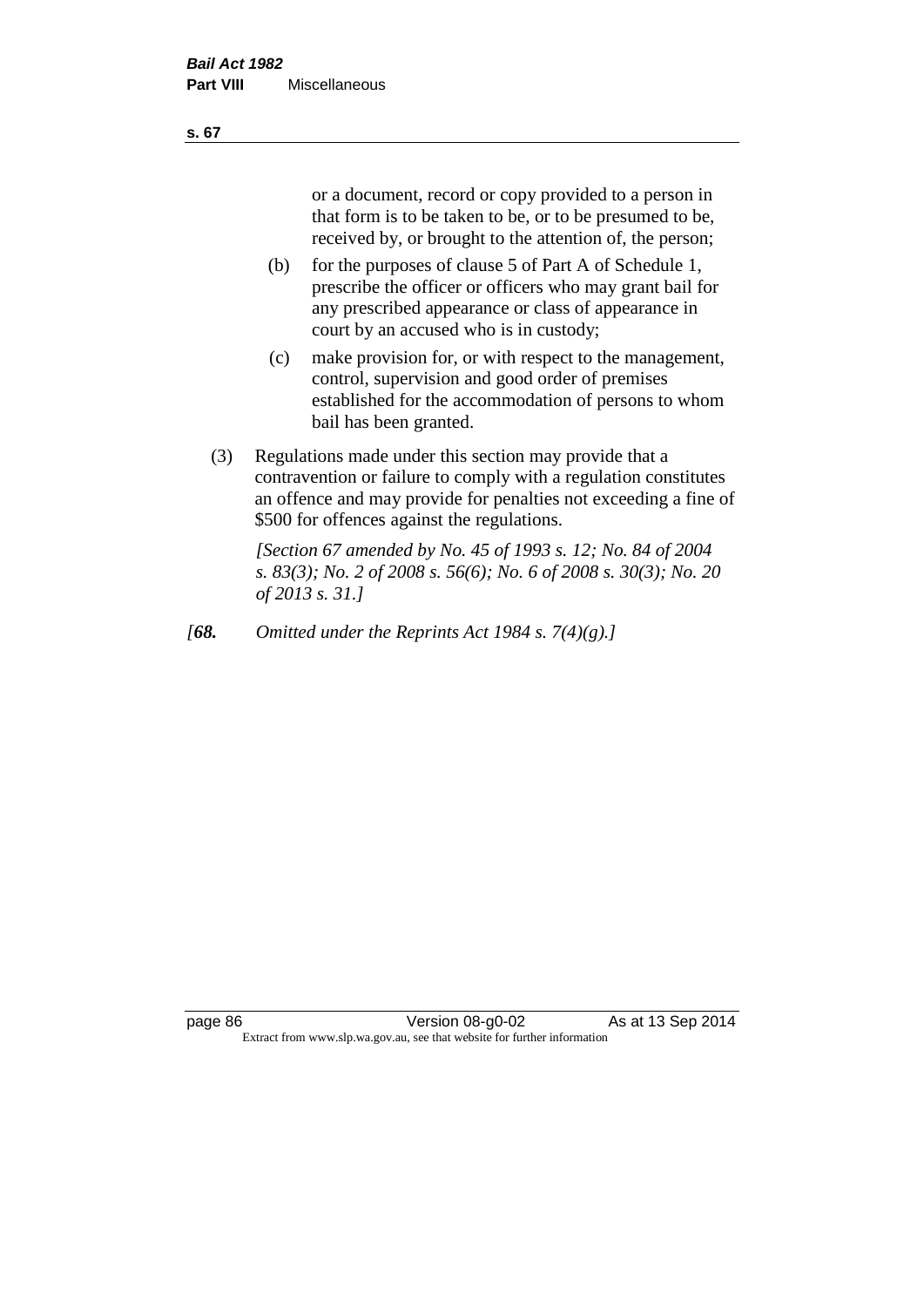# **Schedule 1 — Jurisdiction as to bail and related matters**

[s. 13, 17]

*[Heading inserted by No. 6 of 2008 s. 41(1).]*

# **Part A** — **Jurisdiction relating to bail**

*[Heading inserted by No. 6 of 2008 s. 41(2)(a).]*

#### **First Column**

#### **Second Column**

*Appearances in court*

*By whom bail may be granted or (where applicable) dispensed with*

*[Heading amended by No. 6 of 2008 s. 41(2)(b) and (c).]*

# **1. Initial appearance**

(1) The initial appearance in a court of summary jurisdiction or the Children's Court by an accused in, or in connection with, proceedings for an offence.

In any case —

- (a) a justice; or
- (b) an authorised police officer; and

in addition, in the case of a child, an authorised community services officer.

(2) The initial appearance in the District Court or the Supreme Court, not being the initial appearance to which clause 3 applies.

A judge of the District Court or a judge of the Supreme Court, as the case requires.

*[Clause 1 amended by No. 15 of 1988 s. 19; No. 49 of 1988 s. 90(a)(i); No. 59 of 2004 s. 141; No. 84 of 2004 s. 10(1) and 82.]*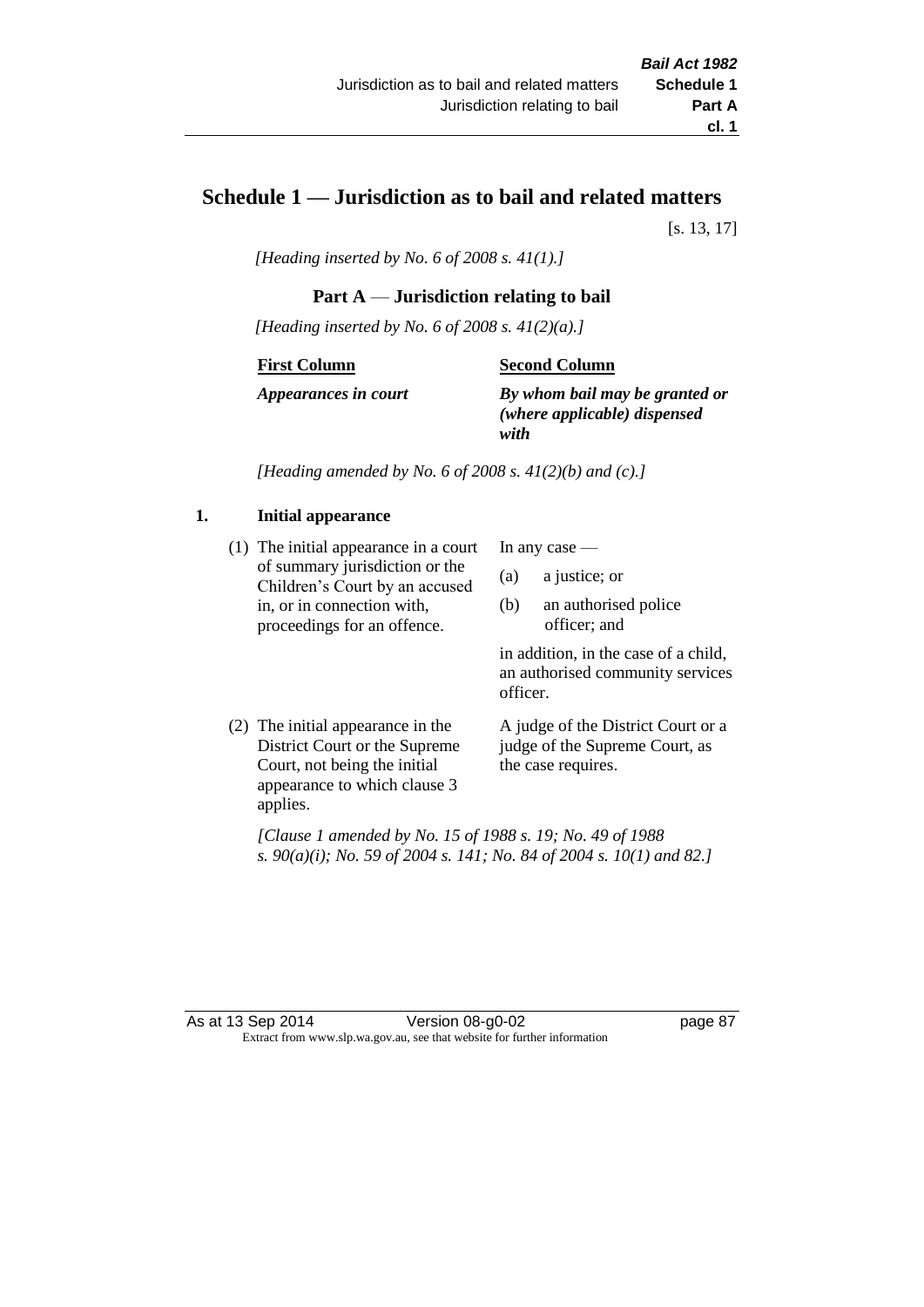| <b>First Column</b>  | <b>Second Column</b>                                                   |
|----------------------|------------------------------------------------------------------------|
| Appearances in court | By whom bail may be granted or<br>(where applicable) dispensed<br>with |

### **2. Appearance after adjournment**

Appearance in any court or before The judicial officer who orders a judicial officer by an accused after any adjournment of proceedings for an offence, not being a committal under clause 3.

the adjournment.

*[Clause 2 amended by No. 84 of 2004 s. 82.]*

# **3**. **Appearance on committal to Supreme Court or District Court**

The initial appearance by an accused in the Supreme Court or District Court after he has been committed thereto under any Act to be tried or sentenced or otherwise dealt with. The judicial officer who orders the committal.

*[Clause 3 amended by No. 84 of 2004 s. 82.]*

#### **4. Appearance in connection with appeal etc.**

| (1) Appearance in connection with an If the appeal is being determined<br>application or appeal made under<br>the <i>Criminal Appeals Act 2004</i> or<br>with any order made in<br>determining the application or<br>appeal. | by a single judge of the Supreme<br>Court, a single judge of the<br>Supreme Court;<br>If the appeal is being determined<br>by the Court of Appeal, the Court<br>of Appeal or a single judge of<br>appeal. |
|------------------------------------------------------------------------------------------------------------------------------------------------------------------------------------------------------------------------------|-----------------------------------------------------------------------------------------------------------------------------------------------------------------------------------------------------------|
| (2) Appearance in connection with a<br>rehearing of proceedings ordered<br>under section 28 of the<br>Children's Court of Western<br>Australia Act 1988.                                                                     | The Children's Court.                                                                                                                                                                                     |

page 88 Version 08-g0-02 As at 13 Sep 2014 Extract from www.slp.wa.gov.au, see that website for further information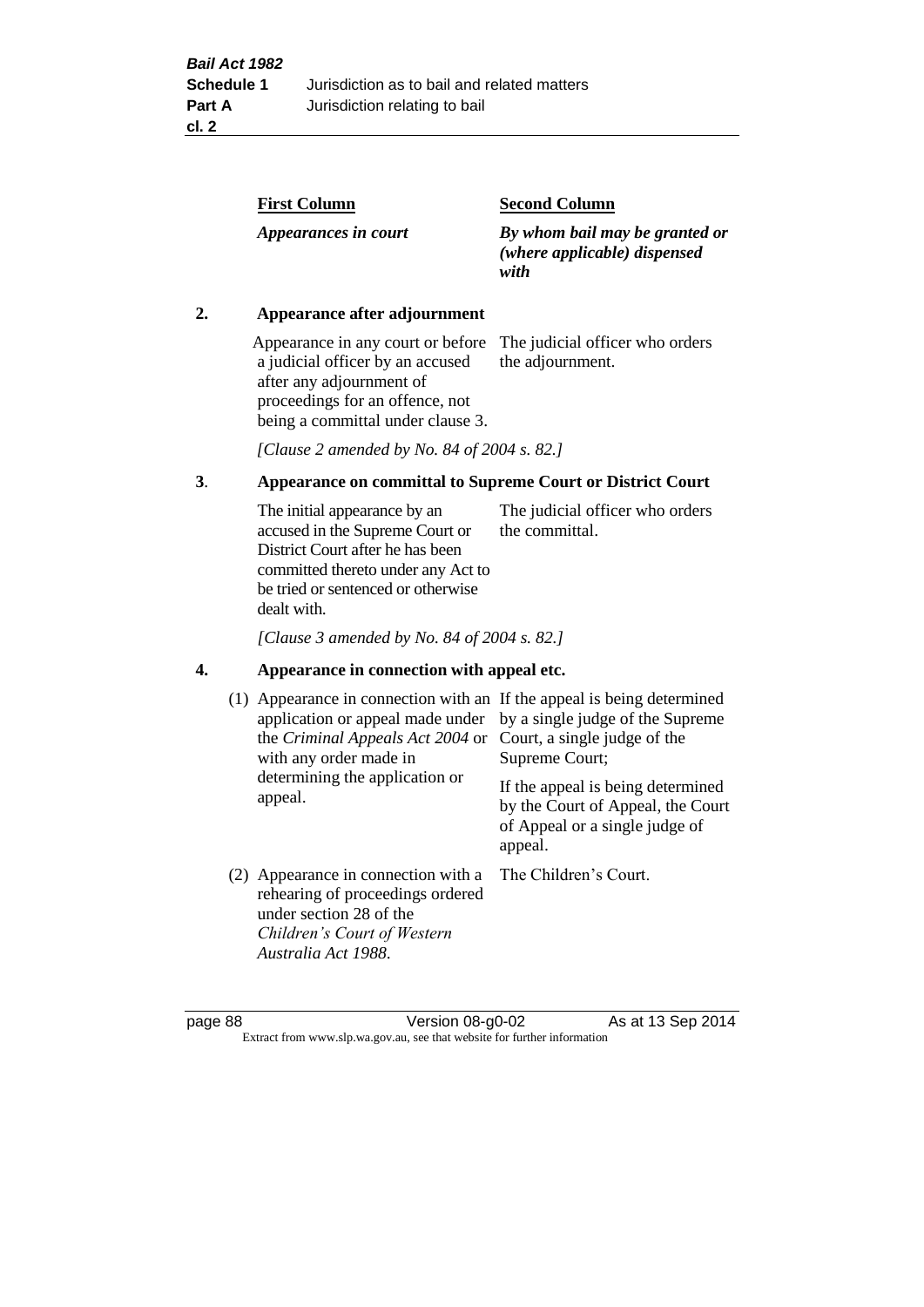| <b>First Column</b>                                                 | <b>Second Column</b>                                                   |  |
|---------------------------------------------------------------------|------------------------------------------------------------------------|--|
| Appearances in court                                                | By whom bail may be granted or<br>(where applicable) dispensed<br>with |  |
| (3) Appearance in connection with<br>the reconcidention of an order | The Children's Court constituted<br>hu tha Drosidant                   |  |

the reconsideration of an order under section 40 of the *Children's Court of Western Australia Act 1988*. by the President.

*[Clause 4 inserted by No. 84 of 2004 s. 10(2).]*

# **5. Appearance prescribed by regulation**

| Appearance in a court for any  | The judicial or other officer   |
|--------------------------------|---------------------------------|
| other purpose or following any | prescribed by such regulations. |
| other occurrence prescribed by |                                 |
| regulations under this Act.    |                                 |

### **6. Appearances not otherwise provided for**

Any appearance in a court not otherwise provided for in this Part or by regulations under this Act.

The judicial officer who, or court which, orders the appearance.

#### **7. Term used: proceedings for an offence**

In this Part, unless the contrary intention appears —

*proceedings for an offence* in clause 2 (but not in clause 1) includes any of the following proceedings relating to that offence —

- (a) appeal proceedings; and
- (b) proceedings on a writ of *habeas corpus*; and
- (c) proceedings on the re-appearance of an offender under section 50 of the *Sentencing Act 1995*.

*[Clause 7 inserted by No. 84 of 2004 s. 10(3).]*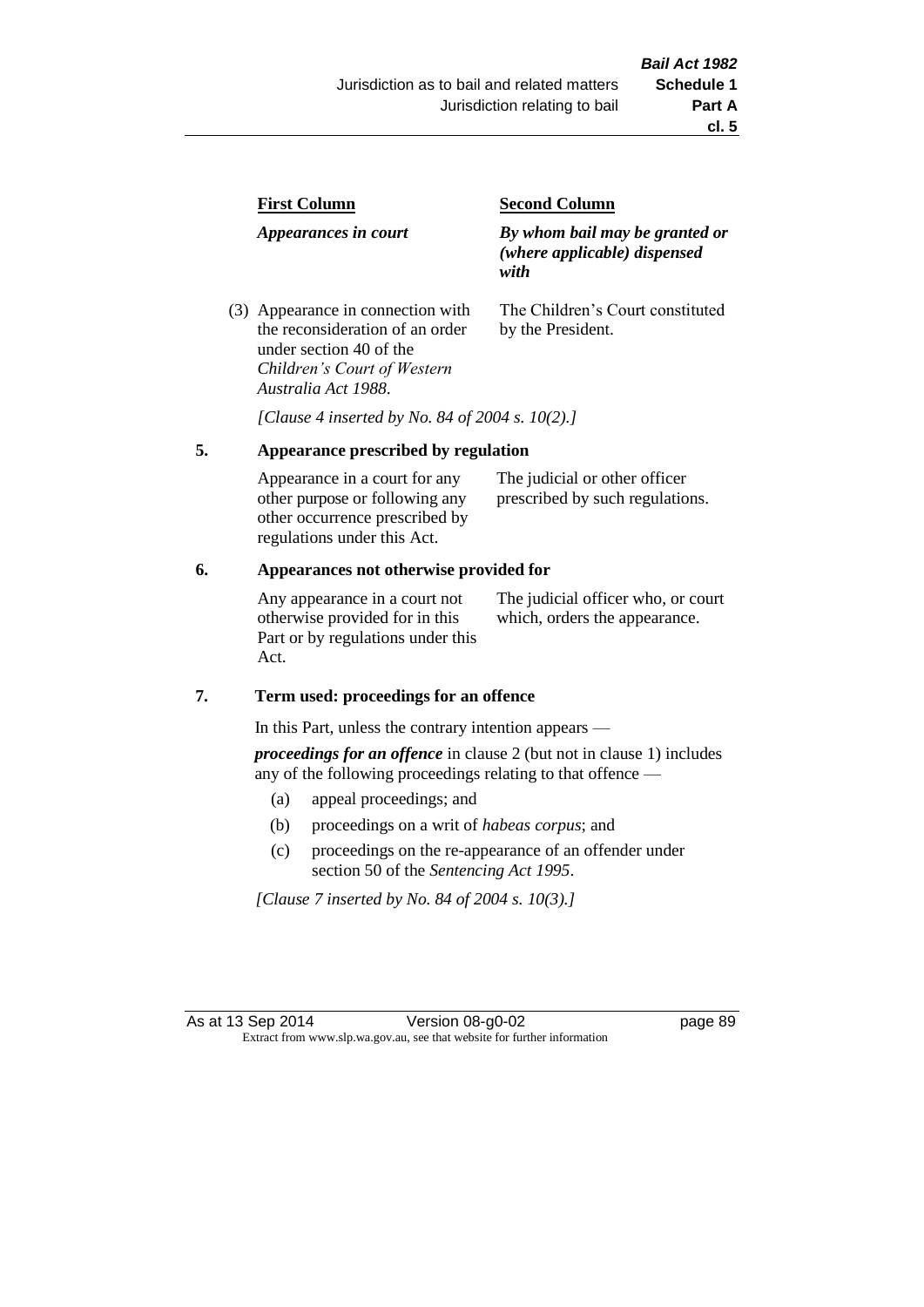### **Part B** — **Cessation of powers relating to bail**

*[Heading inserted by No. 6 of 2008 s. 41(3)(a).]*

#### **1. Upon decision by judge, power of other officers ceases**

 $(1)$  In this clause —

*judge* means a judge of the Supreme Court, the Children's Court or the District Court.

- (2) After a judge has granted or refused bail for an appearance by an accused the power to grant bail for that appearance ceases to be vested  $in -$ 
	- (a) any judicial officer whose jurisdiction is inferior to that of the judge; or
	- (b) any authorised officer.
- (3) After a judge has dispensed with the requirement for bail for an appearance by an accused the power to grant or refuse bail for that appearance ceases to be vested in any officer referred to in subclause  $(2)(a)$  or  $(b)$ .

*[Clause 1 inserted by No. 6 of 2008 s. 41(3)(b).]*

#### **1A. Upon decision by Court of Appeal, other powers cease**

After the Court of Appeal on an appeal under section 15A —

- (a) has granted or refused bail for an appearance by an accused, the power to grant or refuse bail for that appearance; or
- (b) has dispensed with the requirement for bail for an appearance by an accused, the power to grant or refuse bail for that appearance,

ceases to be vested in any judicial officer or in any authorised officer.

*[Clause 1A inserted by No. 6 of 2008 s. 41(3)(b).]*

#### **2. Upon decision by judicial officer, his power and that of his peers ceases**

Except where clause 4 applies, the power to grant, refuse or dispense with bail for an appearance by an accused ceases to be vested in any judicial officer (including a judge of the Supreme Court) after he, or

page 90 Version 08-g0-02 As at 13 Sep 2014 Extract from www.slp.wa.gov.au, see that website for further information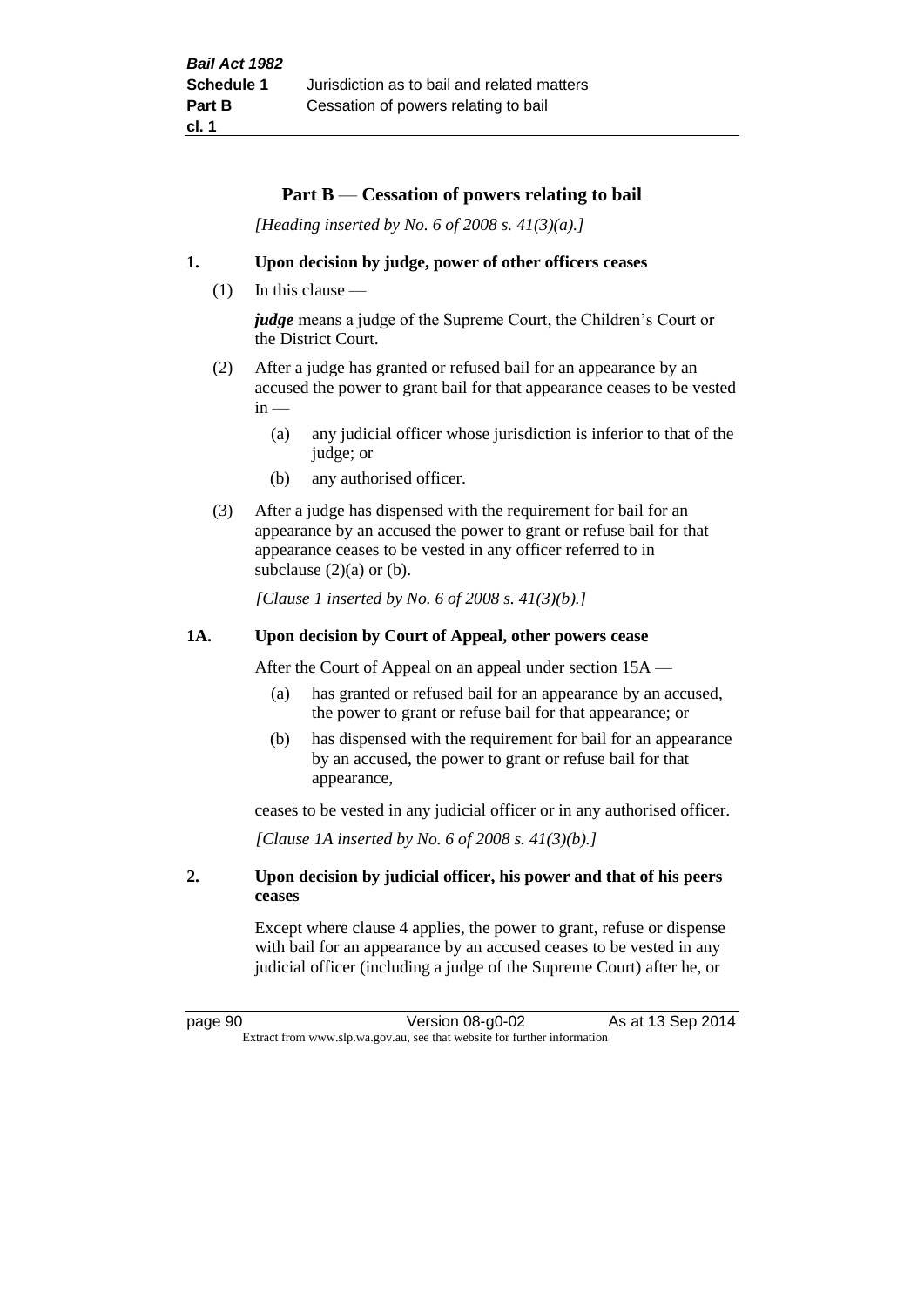another judicial officer whose jurisdiction is co-extensive with his, has granted, refused or dispensed with bail for that appearance.

*[Clause 2 amended by No. 84 of 2004 s. 82; No. 6 of 2008 s. 41(3)(c) and (d).]*

#### **3. Upon refusal of bail for initial appearance, certain powers cease**

- (1) After an authorised officer has refused bail for an initial appearance by an accused, the power to grant bail for that appearance ceases to be vested in another authorised officer, but a justice may nevertheless grant bail for that appearance.
- (2) After a justice has refused bail for an initial appearance by an accused, the power to grant bail for that appearance ceases to be vested in an authorised officer or another justice.

*[Clause 3 inserted by No. 6 of 2008 s. 41(3)(e).]*

#### **4. Judicial officer's powers if accused proves new facts or changed circumstances**

Notwithstanding clause 2, where an accused has been refused bail for an appearance or has been granted bail therefor on terms or conditions with which he is unable or unwilling to comply, the judicial officer who granted or refused bail or another judicial officer whose jurisdiction is co-extensive with his has power to grant bail for that appearance or to vary the terms or conditions of bail previously granted therefor if the accused makes application and satisfies him that —

- (a) new facts have been discovered, new circumstances have arisen or the circumstances have changed since bail was previously granted or refused for that appearance; or
- (b) he failed to adequately present his case for bail on the previous occasion when it was considered; or
- (c) where bail was granted subject to a home detention condition, he has, since the previous occasion when his case for bail was considered, complied with the home detention condition for a period of one month or more.

*[Clause 4 amended by No. 61 of 1990 s. 14; No. 84 of 2004 s. 82.]*

As at 13 Sep 2014 Version 08-g0-02 page 91 Extract from www.slp.wa.gov.au, see that website for further information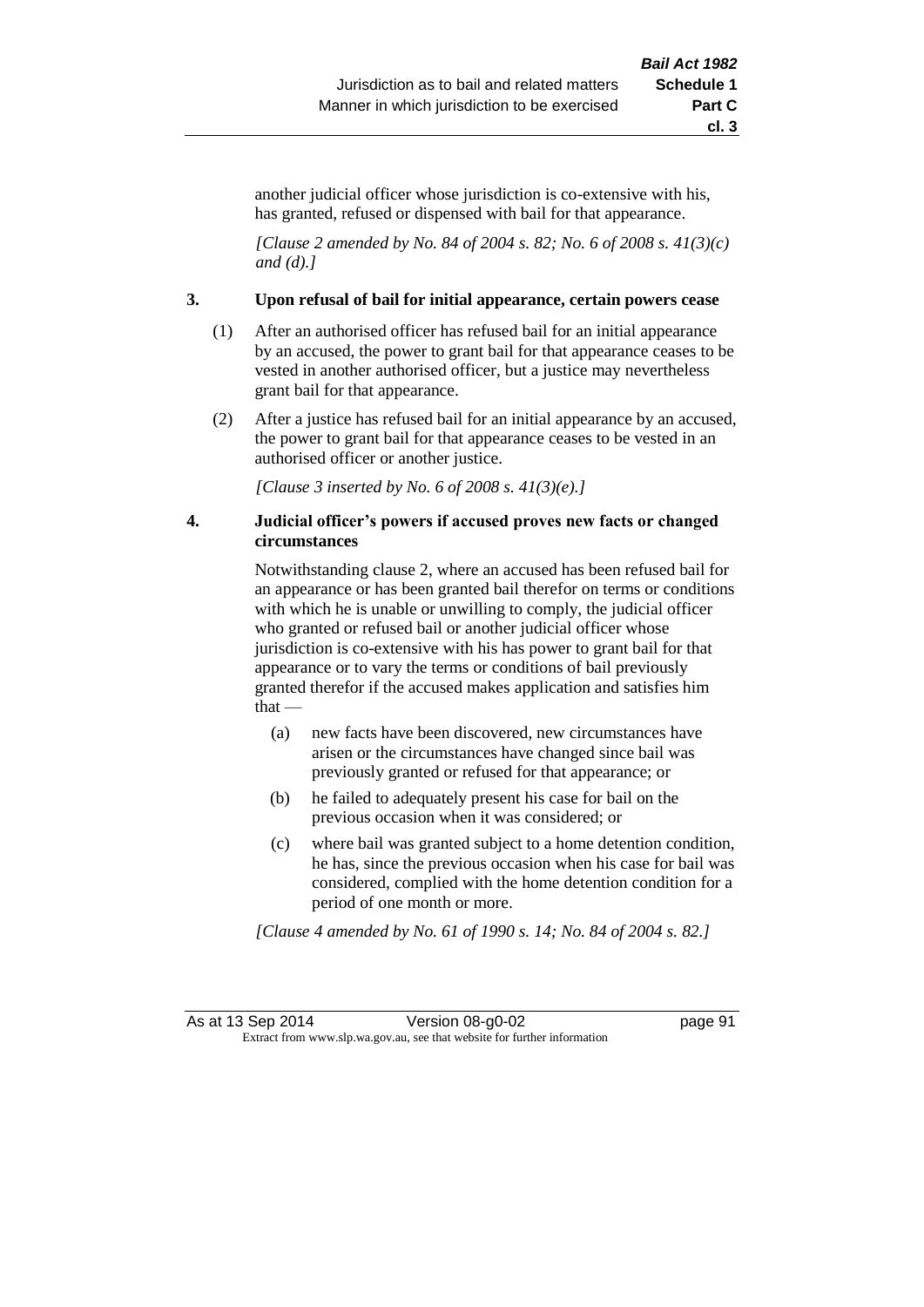### **Part C — Manner in which jurisdiction to be exercised**

*[Heading deleted by No. 6 of 2008 s. 41(4)(a).]*

#### **1. Bail before conviction at discretion of court etc., except for child**

Subject to clauses 3A and 3C, the grant or refusal of bail to an accused, other than a child, who is in custody awaiting an appearance in court before conviction for an offence shall be at the discretion of the judicial officer or authorised officer in whom jurisdiction is vested, and that discretion shall be exercised having regard to the following questions as well as to any others which he considers relevant —

- (a) whether, if the accused is not kept in custody, he may
	- (i) fail to appear in court in accordance with his bail undertaking; or
	- (ii) commit an offence; or
	- (iii) endanger the safety, welfare, or property of any person; or
	- (iv) interfere with witnesses or otherwise obstruct the course of justice, whether in relation to himself or any other person;
- (b) whether the accused needs to be held in custody for his own protection;
- (c) whether the prosecutor has put forward grounds for opposing the grant of bail;
- (d) whether, as regards the period when the accused is on trial, there are grounds for believing that, if he is not kept in custody, the proper conduct of the trial may be prejudiced;
- (e) whether there is any condition which could reasonably be imposed under Part D which would —
	- (i) sufficiently remove the possibility referred to in paragraphs (a) and (d); or
	- (ii) obviate the need referred to in paragraph (b); or
	- (iii) remove the grounds for opposition referred to in paragraph (c);
- (f) where the accused is charged with an offence that is alleged to have been committed in respect of a child, whether a

page 92 Version 08-g0-02 As at 13 Sep 2014 Extract from www.slp.wa.gov.au, see that website for further information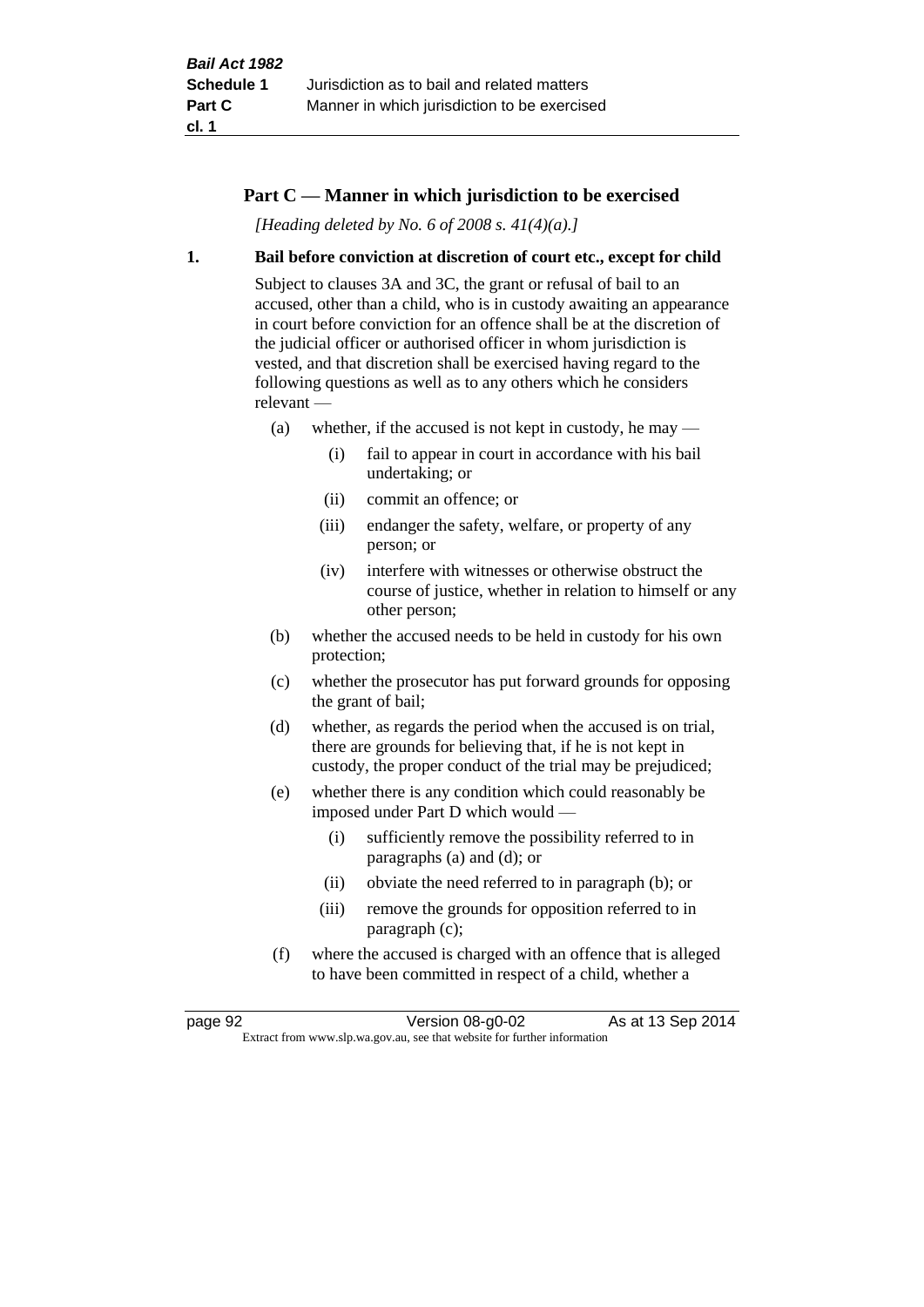**cl. 2**

condition should be imposed under Part D requiring the accused to reside at a place other than the place where the child resides;

(g) whether the alleged circumstances of the offence or offences amount to wrongdoing of such a serious nature as to make a grant of bail inappropriate.

*[Clause 1 amended by No. 14 of 1992 s. 11; No. 45 of 1993 s. 10(2)(a); No. 54 of 1998 s. 8(a) and (b); No. 84 of 2004 s. 82; No. 6 of 2008 s. 41(4)(b).]*

### **2. Child to have qualified right to bail**

(1) In this clause —

*responsible person* means a parent, relative, employer or other person who, in the opinion of the judicial officer or authorised officer, is in a position to both influence the conduct of the child and provide the child with support and direction.

- (2) Subject to subclause (3), a child accused who is in custody awaiting an appearance in court before conviction for an offence has a right to be granted bail unless —
	- (a) in the opinion of the judicial officer or authorised officer in whom jurisdiction is vested —
		- (i) one or more of the questions set out in clause 1(a), (b), (d) and (g) must be answered in the affirmative; and
		- (ii) there is no condition which he could reasonably impose under Part D which would satisfy the relevant provision of clause 1(e);

or

(b) there is no responsible person willing to enter into an undertaking of the kind described in subclause  $(3)(c)$ ,

and if the child is refused bail he shall be dealt with in accordance with section 19(2) of the *Young Offenders Act 1994*.

- (3) The right of a child accused under subclause (2) is subject to  $-$ 
	- (a) clauses 3A and 3C; and
	- *[(b) deleted]*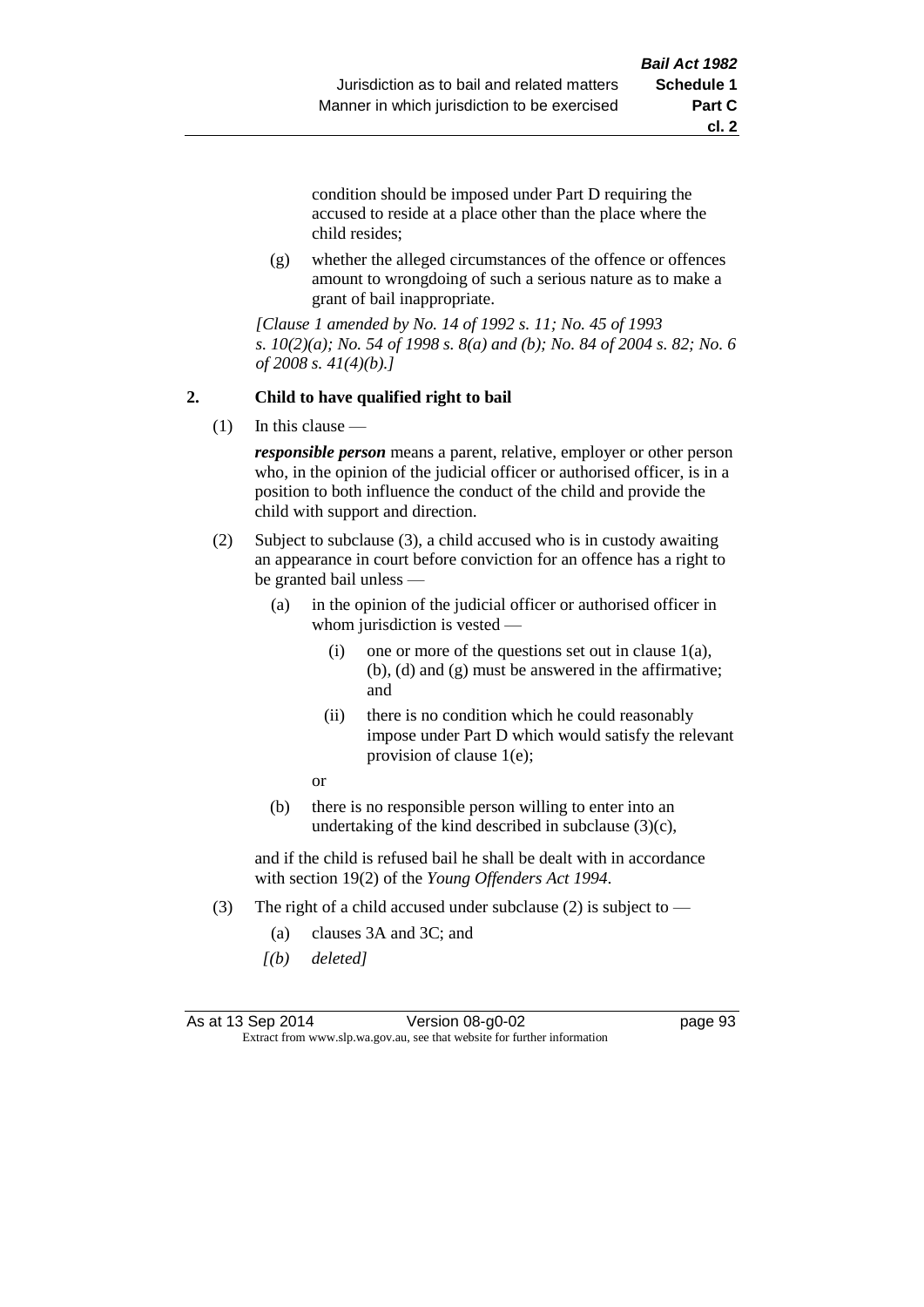| (c) | there being imposed as a condition on the grant of bail a     |
|-----|---------------------------------------------------------------|
|     | requirement that before the release of the child on bail a    |
|     | responsible person undertakes in writing in the approved form |
|     | to ensure that the child complies with any requirement of his |
|     | bail undertaking mentioned in section $28(2)(a)$ , (b), (c)   |
|     | and $(d)$ .                                                   |

(4) Subclauses  $(2)(b)$  and  $(3)(c)$  do not apply to a child accused if it appears to the judicial officer or authorised officer that the accused —

- (a) is over the age of 17 years; and
- (b) has sufficient maturity to live independently without the guidance or control of a parent or guardian.
- (5) For the purposes of this clause, the provisions of sections 46, 47, 48, 54, 55(2), 60 and  $67(2)(a)(iv)$  apply with all necessary changes as  $if -$ 
	- (a) references in those provisions to a surety and a surety undertaking were references to a responsible person and to an undertaking referred to in subclause (3)(c) respectively; and
	- (b) section  $54(1)(b)(i)$  read as follows
		- (i) a person who has entered into an undertaking referred to in clause 2(3)(c) of Part C of Schedule 1 should no longer be regarded as a responsible person for the purposes of that clause, or is dead;
- (6) Where a child accused is released on bail his right to be at liberty is subject to the exercise of the powers in section 17A.

*[Clause 2 inserted by No. 45 of 1993 s. 10(2)(b); amended by No. 57 of 1997 s. 21(3)(a); No. 54 of 1998 s. 8(c); No. 34 of 2004 Sch. 2 cl. 3(3); No. 84 of 2004 s. 82; No. 6 of 2008 s. 41(4)(c) and 43(4).]*

#### **3. Matters relevant to cl. 1(a)**

In considering whether an accused may do any of the things mentioned in clause 1(a), the judicial officer or authorised officer shall have regard to the following matters, as well as to any others which he considers relevant —

(a) the nature and seriousness of the offence or offences (including any other offence or offences for which he is

| page 94                                                                  | Version 08-g0-02 | As at 13 Sep 2014 |
|--------------------------------------------------------------------------|------------------|-------------------|
| Extract from www.slp.wa.gov.au, see that website for further information |                  |                   |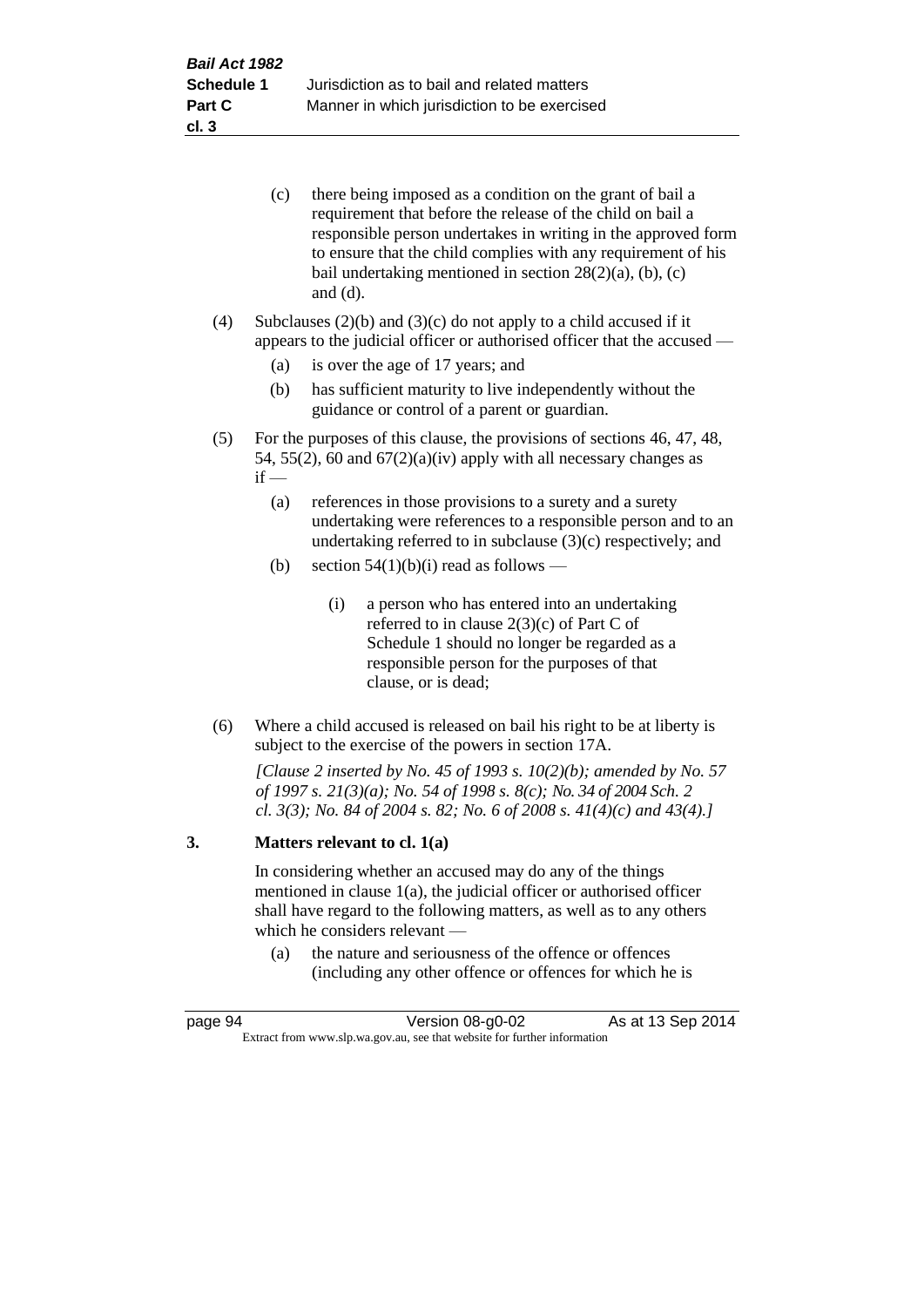awaiting trial) and the probable method of dealing with the accused for it or them, if he is convicted; and

- (b) the character, previous convictions, antecedents, associations, home environment, background, place of residence, and financial position of the accused; and
- (c) the history of any previous grants of bail to him; and
- (d) the strength of the evidence against him.

*[Clause 3 amended by No. 84 of 2004 s. 82.]*

#### **3A. Accused charged with etc. serious offence committed while on bail etc. for another serious offence, bail for**

- (1) Notwithstanding clause 1, 2 or 4 or any other provision of this Act, where -
	- (a) an accused is in custody
		- (i) awaiting an appearance in court before conviction for a serious offence; or
		- (ii) waiting to be sentenced or otherwise dealt with for a serious offence of which the accused has been convicted;

and

- (b) the serious offence is alleged to have been committed while the accused was
	- (i) on bail for; or
	- (ii) at liberty under an early release order made in respect of,

another serious offence,

the judicial officer or (if section 16A does not apply) the authorised officer in whom jurisdiction is vested shall refuse to grant bail for the serious offence referred to in paragraph (a) unless the judicial officer or authorised officer —

(c) is satisfied that there are exceptional reasons why the accused should not be kept in custody and, if clause 3B applies, is so satisfied only after complying with that clause; and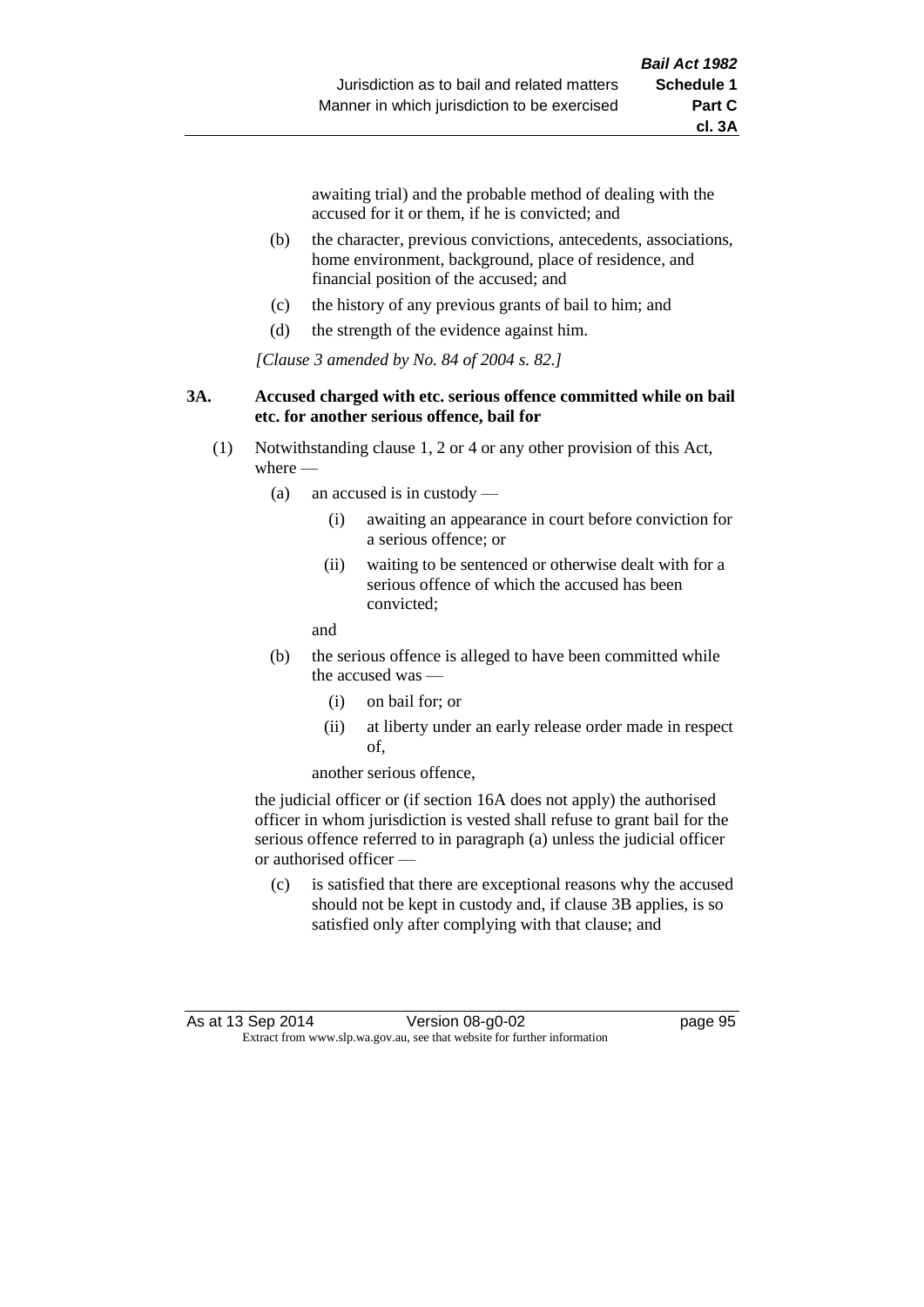- (d) is also satisfied that bail may properly be granted having regard to the provisions of clauses 1 and 3 or, in the case of a child accused, clauses 2 and 3.
- (2) Notwithstanding section 7(1), where an accused is refused bail under subclause (1) for an appearance for a serious offence his case for bail need not be considered again under that subsection for an appearance for that offence unless he satisfies the judicial officer who may order his detention that —
	- (a) new facts have been discovered, new circumstances have arisen or the circumstances have changed since bail was refused; or
	- (b) he failed to adequately present his case for bail on the occasion of that refusal.
- (3) Where a child accused is refused bail under subclause (1) he shall be dealt with in accordance with section 19(2) of the *Young Offenders Act 1994*.

*[Clause 3A inserted by No. 45 of 1993 s. 10(2)(c); amended by No. 57 of 1997 s. 21(3)(b); No. 54 of 1998 s. 7 and 13(1); No. 84 of 2004 s. 82; No. 6 of 2008 s. 41(4)(d).]*

# **3B. Exceptional reasons under cl. 3A(1), determining**

- (1) This clause applies where it appears to the judicial officer or (if section 16A does not apply) the authorised officer that all or any of the acts alleged to constitute a serious offence referred to in clause 3A(1)(b) would, if proved in the appropriate proceedings, amount to a breach by the accused of a protective condition or order.
- (2) The judicial officer or authorised officer shall, before making a decision that there are exceptional reasons for the purposes of clause  $3A(1)(c)$ , make enquiry, or cause enquiry to be made, whether there has already been —
	- (a) any breach by the accused of the protective condition or order that has been proved in proceedings; or
	- (b) any alleged breach by the accused of the protective condition or order that has not been so proved, including an allegation that has not been the subject of a prosecution or any other communication to any relevant official; or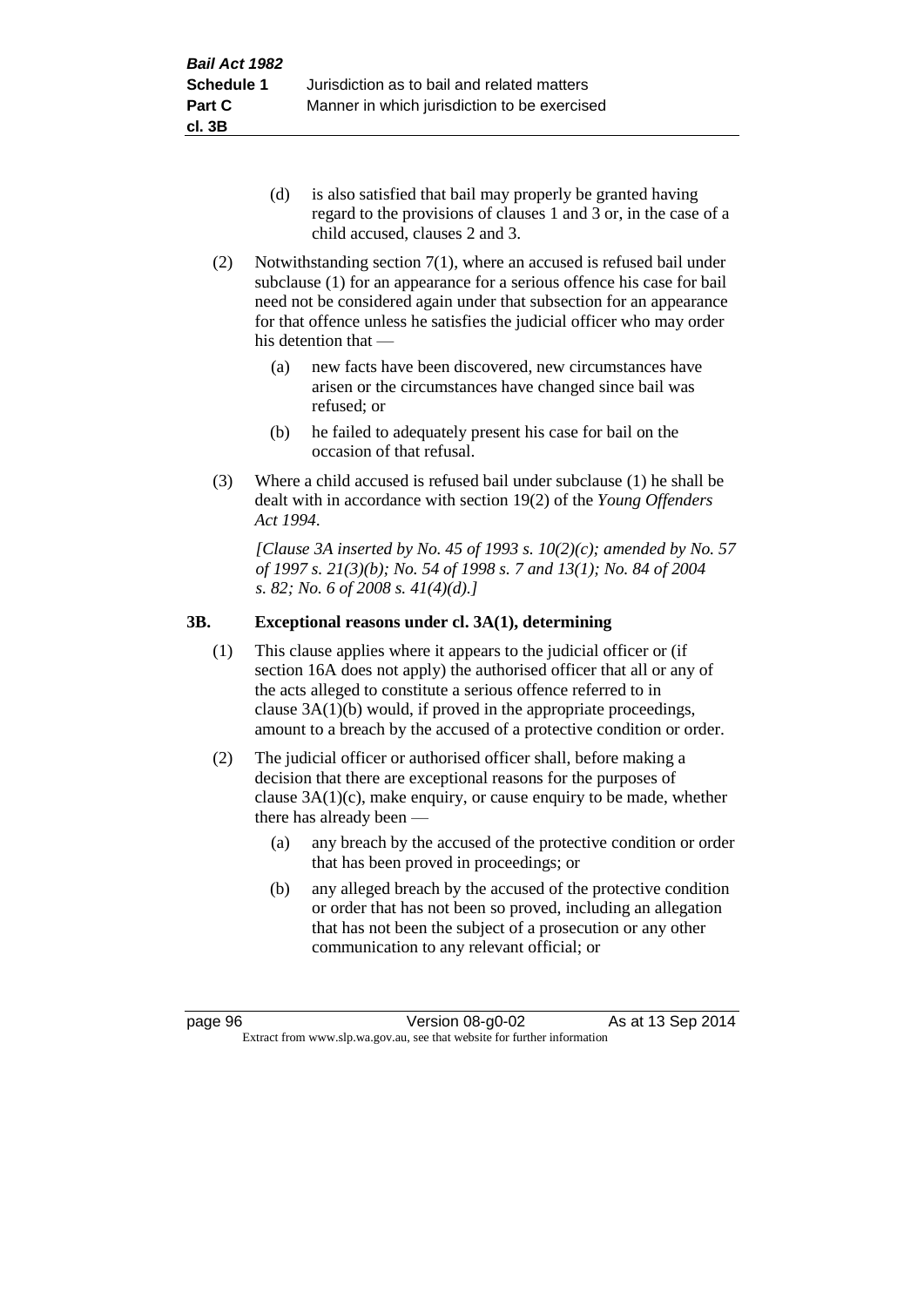- (c) any alleged breach by the accused of any other protective condition or order that has been the subject of a prosecution.
- (3) On becoming aware of any such alleged breach, the judicial officer or authorised officer shall give each person for whose protection a protective condition or order referred to in subclause (2) was imposed or made (a *relevant person*) a reasonable opportunity to give evidence by affidavit on matters relating to that protective condition or order.
- (4) The judicial officer or authorised officer shall in making any decision for the purposes of clause  $3A(1)(c)$  —
	- (a) give due weight to  $-$ 
		- (i) any evidence given under subclause (3); and
		- (ii) any adverse effect that a grant of bail to the accused would have on a relevant person; and
		- (iii) any difficulty that a relevant person might have in proving any future breach of a protective condition or order;

and

- (b) consider whether it would be appropriate to refuse bail and make a hospital order under section 5 of the *Criminal Law (Mentally Impaired Accused) Act 1996*; and
- (c) in the case of a condition imposed for a purpose mentioned in clause 2(2)(c) or (d) of Part D, treat any alleged breach of the condition as a serious matter even if the conduct alleged to amount to the breach in itself appears to be trivial; and
- (d) consider whether any alleged breach of a protective condition or order that has occurred shows that the purpose of the condition or order has not been achieved and that the accused should be kept in custody.
- (5) The provisions of this clause do not limit the matters that the judicial officer or authorised officer may take into account for the purposes of clause  $3A(1)(c)$ .
- (6) In this clause —

#### *protective condition or order* means —

(a) a condition imposed for a purpose mentioned in clause  $2(2)(c)$  or (d) of Part D; or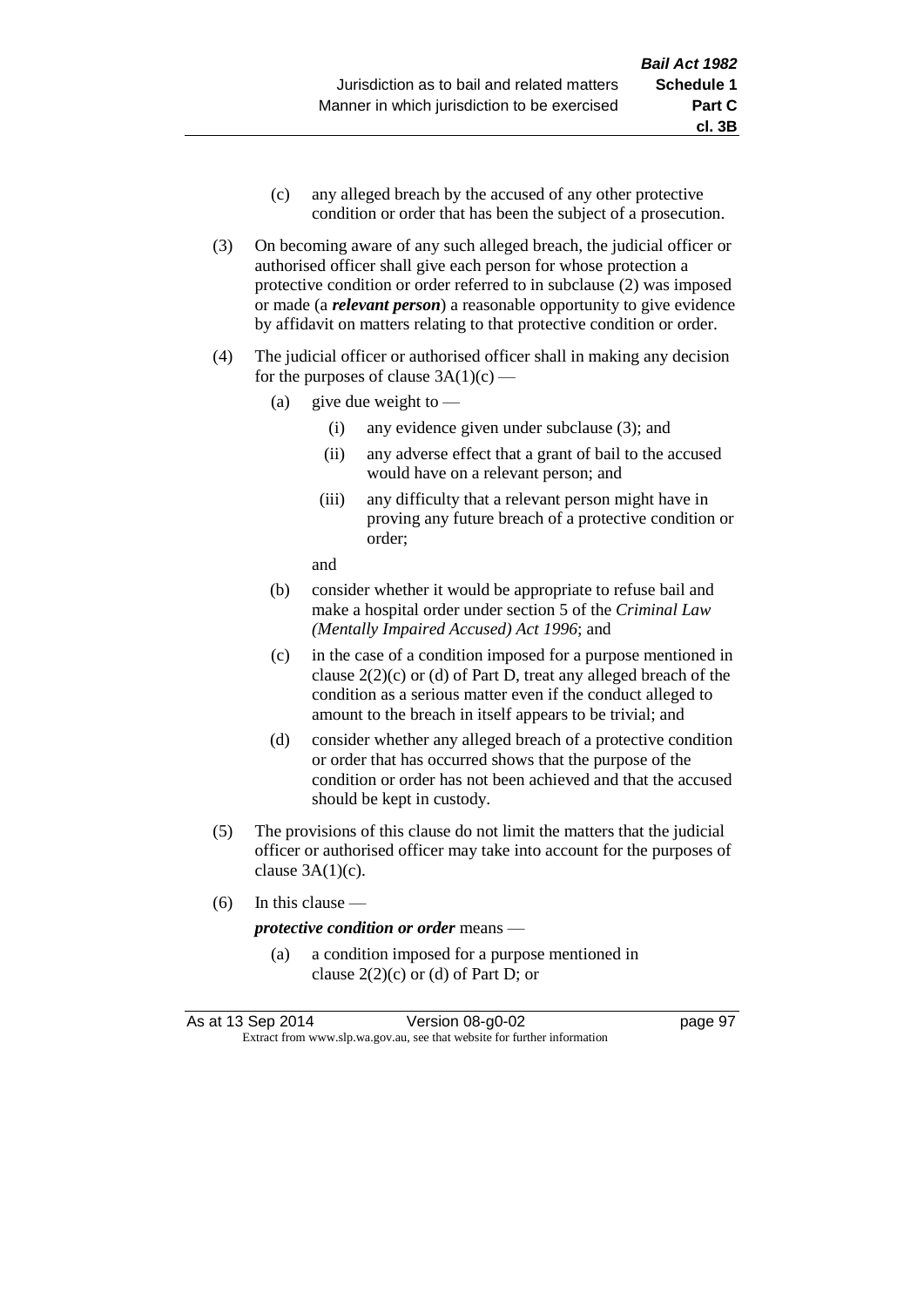- (b) a violence restraining order or a police order under the *Restraining Orders Act 1997*; or
- (c) a Part VII order under the *Justices Act 1902* <sup>3</sup>
	- (i) that under section 86 of the *Restraining Orders Act 1997* is taken to be a misconduct restraining order under that Act; and
	- (ii) that shows on the face of the order that the causing or threatening of personal injury by the accused was a ground for the making of the order.

*[Clause 3B inserted by No. 54 of 1998 s. 13(2); amended by No. 38 of 2004 s. 60; No. 59 of 2004 s. 141; No. 84 of 2004 s. 11 and 82.]*

# **3C. Bail in murder cases**

Notwithstanding clause 1, 2 or 4 or any other provision of this Act, where an accused is in custody —

- (a) awaiting an appearance in court before conviction for an offence of murder; or
- (b) waiting to be sentenced or otherwise dealt with for an offence of murder of which the accused has been convicted,

the judicial officer in whom jurisdiction is vested shall refuse to grant bail for the offence unless the judicial officer is satisfied that —

- (c) there are exceptional reasons why the accused should not be kept in custody; and
- (d) bail may properly be granted having regard to the provisions of clauses 1 and 3 or, in the case of a child, clauses 2 and 3.

*[Clause 3C inserted by No. 6 of 2008 s. 41(4)(e); amended by No. 29 of 2008 s. 24(7).]*

# **4. Bail after conviction for accused awaiting sentence**

(1) Subject to clauses 3A and 3C, the grant or refusal of bail to an accused, other than a child, who is in custody waiting to be sentenced or otherwise dealt with for an offence of which the accused has been convicted shall be at the discretion of the judicial officer in whom jurisdiction is vested, and that discretion shall be exercised having regard to the questions set out in clause 1 as well as to any others which the judicial officer considers relevant.

page 98 Version 08-g0-02 As at 13 Sep 2014 Extract from www.slp.wa.gov.au, see that website for further information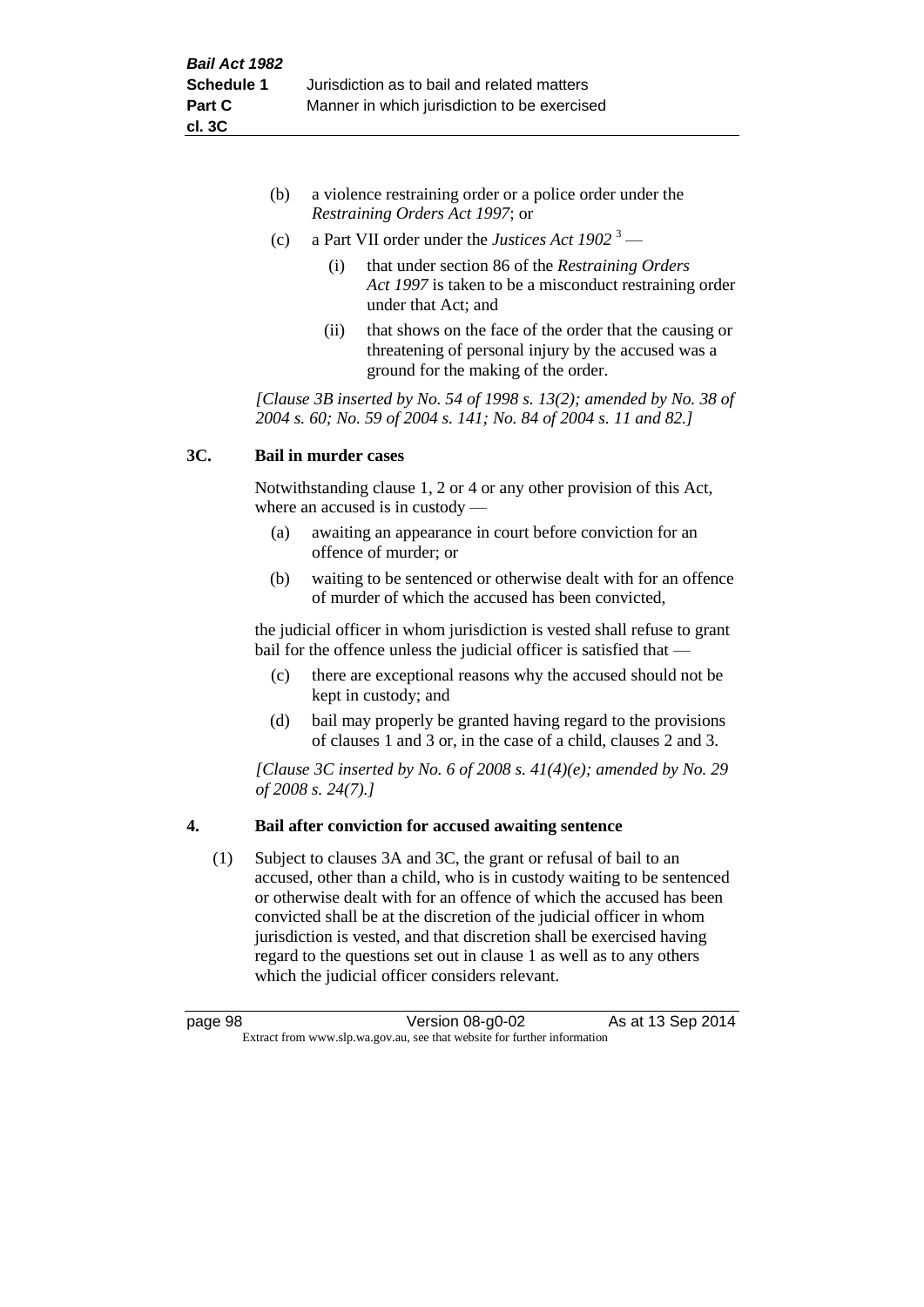**cl. 4A**

(2) A child accused who is in custody waiting to be sentenced or otherwise dealt with for an offence of which the child accused has been convicted has the same right to be granted bail as a child accused referred to in clause 2(2), and the provisions of clause 2 apply accordingly.

*[Clause 4 inserted by No. 6 of 2008 s. 41(4)(f).]*

#### **4A. Bail after conviction for accused awaiting disposal of appeal**

In deciding whether or not to grant bail to an accused who is in custody waiting for the disposal of appeal proceedings, the judicial officer shall consider whether there are exceptional reasons why the accused should not be kept in custody, and shall only grant bail to the accused if satisfied that —

- (a) exceptional reasons exist; and
- (b) it is proper to do so having regard to the provisions of clauses 1 and 3 or, in the case of a child, clauses 2 and 3.

*[Clause 4A inserted by No. 6 of 2008 s. 41(4)(f).]*

#### **5. Exception to cl. 4A for bail in appeal under** *Criminal Appeals Act 2004* **Part 2**

Clause 4A does not apply to the bail of a person who is awaiting the disposal of appeal proceedings under Part 2 of the *Criminal Appeals Act 2004*; such a person shall be deemed for the purposes of this Part to be awaiting an appearance in court before conviction for an offence.

*[Clause 5 inserted by No. 33 of 1989 s. 18; amended by No. 59 of 2004 s. 141; No. 84 of 2004 s. 11; No. 6 of 2008 s. 41(4)(g).]*

#### **6. Bail of people on community orders etc.**

For the purpose of determining whether clause 4 applies, a person in custody —

(a) under section 50, 79, 84E, 128, 129 or 132 of the *Sentencing Act 1995* in connection with a possible breach of a conditional release order, a sentence of suspended imprisonment or conditional suspended imprisonment or a community order imposed under that Act; or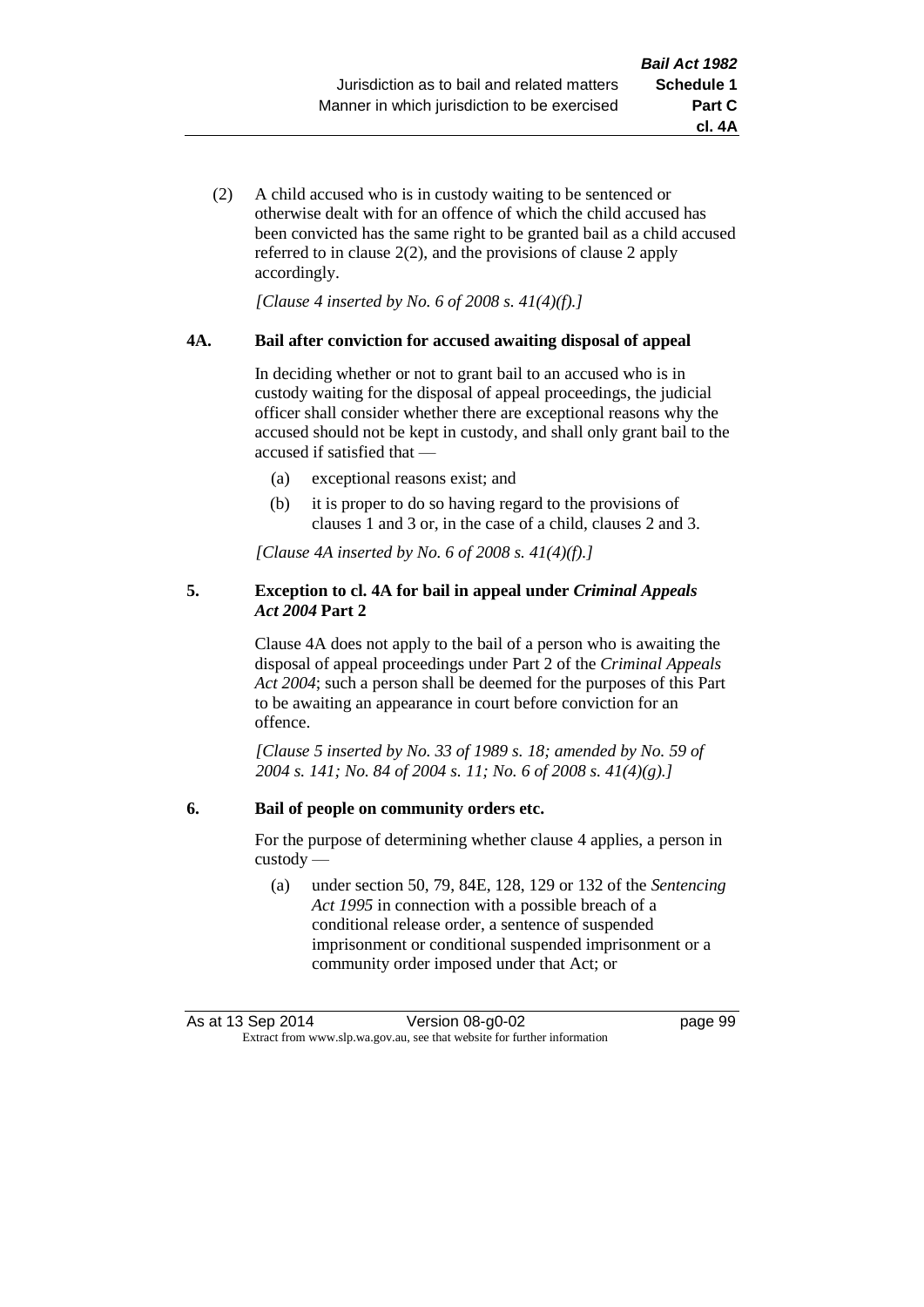(b) under section 43 of the *Young Offenders Act 1994* in respect of an alleged breach of a youth community based order, an intensive youth supervision order or a conditional release order made under that Act,

is to be taken as not having been convicted of the offence for which the sentence was imposed.

*[Clause 6 inserted by No. 78 of 1995 s. 8; amended by No. 27 of 2004 s. 13(3).]*

*[Heading deleted by No. 6 of 2008 s. 41(4)(h).]*

#### **7. Bail for initial appearance to be for not more than 30 days**

In fixing the terms of bail of an accused for his initial appearance in court for an offence, a justice or an authorised officer shall require him to make the appearance within the period of 30 days commencing on and including the day on which the accused was arrested for the offence.

*[Clause 7 amended by No. 84 of 2004 s. 82; No. 6 of 2008 s. 41(4)(i).]*

#### **8. Bail on adjournment in court of summary jurisdiction to be for not more than 30 days except by consent**

In fixing the terms of bail of an accused for an appearance in court after an adjournment of proceedings for an offence, a judicial officer sitting as a court of summary jurisdiction shall require him to make the appearance within the period of 30 days commencing on and including the day on which the proceedings are adjourned, unless the accused consents to appear on a later day.

*[Clause 8 amended by No. 49 of 1988 s. 90(c); No. 59 of 2004 s. 141; No. 84 of 2004 s. 82.]*

#### **9. Calculating periods for cl. 7 and 8**

The periods specified in clauses 7 and 8 shall be calculated to include any Sunday or public holiday.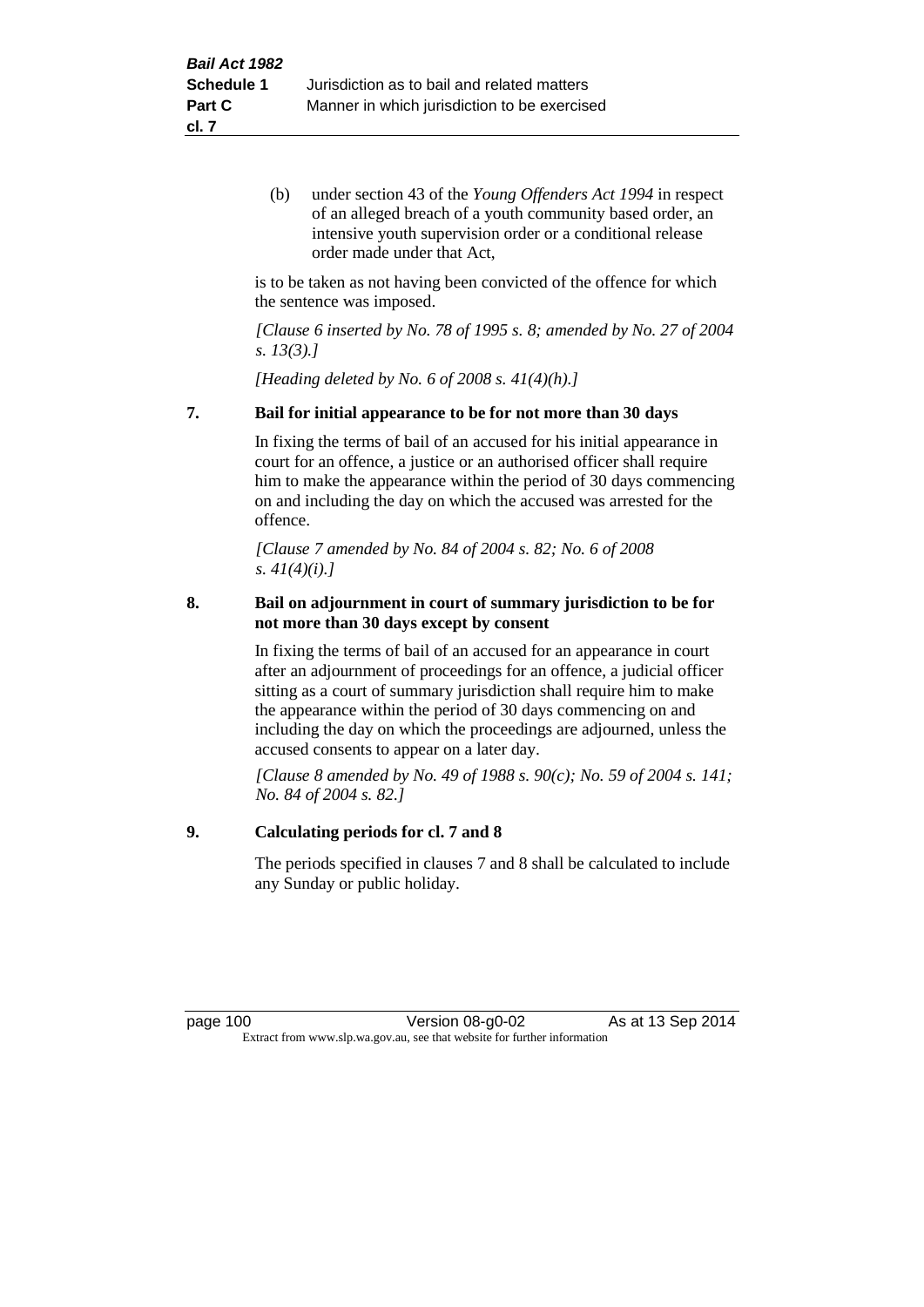### **Part D — Conditions which may be imposed on a grant of bail**

#### **1. Conditions as to forfeiture, sureties, security etc.**

- (1) A judicial officer or authorised officer, on a grant of bail, may impose conditions under this clause if he considers that it is desirable to do so to ensure the performance of the accused's bail undertaking.
- (2) If a judicial officer or authorised officer considers that it is desirable as mentioned in subclause (1), he may in addition to releasing the accused on his bail undertaking impose any one or more of the following conditions —
	- (a) that the accused in his bail undertaking agree to forfeit a specified amount of money if he fails to comply with any requirement of his bail undertaking mentioned in section  $28(2)(a)$  or (b); or
	- (b) that a surety or a specified number of sureties enter into a surety undertaking or surety undertakings whereby he or they agree to forfeit a specified amount or specified amounts of money if the accused fails to comply with any requirement of his bail undertaking mentioned in section 28(2)(a) or (b); or
	- (c) that any of them the accused and the surety or sureties give security of a specified value, including the deposit of a specified amount of cash, for the performance of their respective obligations; or
	- (d) that any of them the accused and the surety or sureties deposit with a specified officer any specified passbook or document relating to the title to, or ownership of, any account or other asset offered as security for the performance of their respective obligations; or
	- (e) that any of them the accused and the surety or sureties, at his or their own expense or otherwise, enter into such mortgage, charge, assignment or other transaction, or take such other step, as may be required, including completion of the necessary documents, to render any security effective and enforceable by the State.

As at 13 Sep 2014 Version 08-g0-02 page 101 Extract from www.slp.wa.gov.au, see that website for further information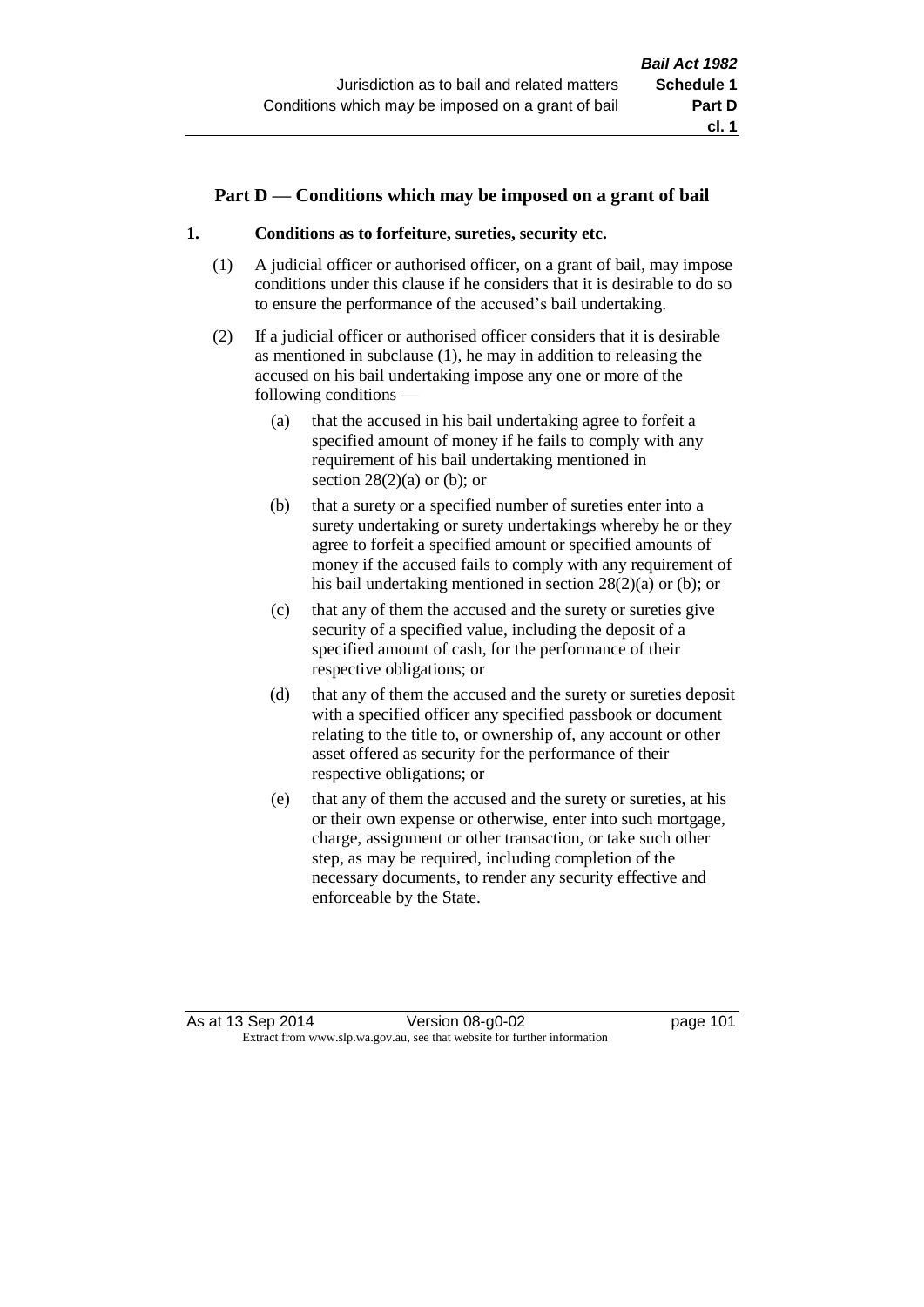- (3) The nature and sufficiency of any security, and the documentation therefor, required under subclause (2) shall be determined by the judicial officer or authorised officer who imposed the condition or, if no determination is so made —
	- (a) by the person before whom the bail undertaking is entered into, where the security is to be given by the accused; and
	- (b) where the security is to be given by a surety, by any person authorised under section 36 to approve the surety or before whom the surety undertaking is entered into.
- (4) When a bail undertaking ceases to have effect as provided in section 34(a) to (d), or upon an accused being acquitted of a charge under section 51(1) or (2) or discharged from further proceedings therefor, each of them the accused, or where section 34(b) applies his personal representative, and any surety is entitled to have returned to him any security given under subclause (2).
- (5) When a surety undertaking ceases to have effect as provided in section 47(a) to (f), a surety is entitled to have returned to him any security given under subclause  $(2)$ .

*[Clause 1 amended by No. 65 of 2003 s. 121(3); No. 84 of 2004 s. 82; No. 6 of 2008 s. 18(3).]*

### **2. Other conditions**

- (1) A judicial officer or authorised officer, on a grant of bail, may impose conditions —
	- (a) to be complied with before the accused is released on bail or while the accused is on bail; or
	- (b) as to the accused's conduct while on bail; or
	- (c) as to where the accused shall reside while on bail,

if he considers that it is desirable for any purpose mentioned in subclause (2), (2b), (3) or (4).

- (1a) Without limiting subclause (1), a judicial officer or authorised officer shall, on a grant of bail to a child accused, consider whether it is desirable for any purpose mentioned in subclause (2) to impose a condition as to —
	- (a) any period in each day during which the child is to remain at a particular place; or

| page 102 | Version 08-g0-02                                                         | As at 13 Sep 2014 |
|----------|--------------------------------------------------------------------------|-------------------|
|          | Extract from www.slp.wa.gov.au, see that website for further information |                   |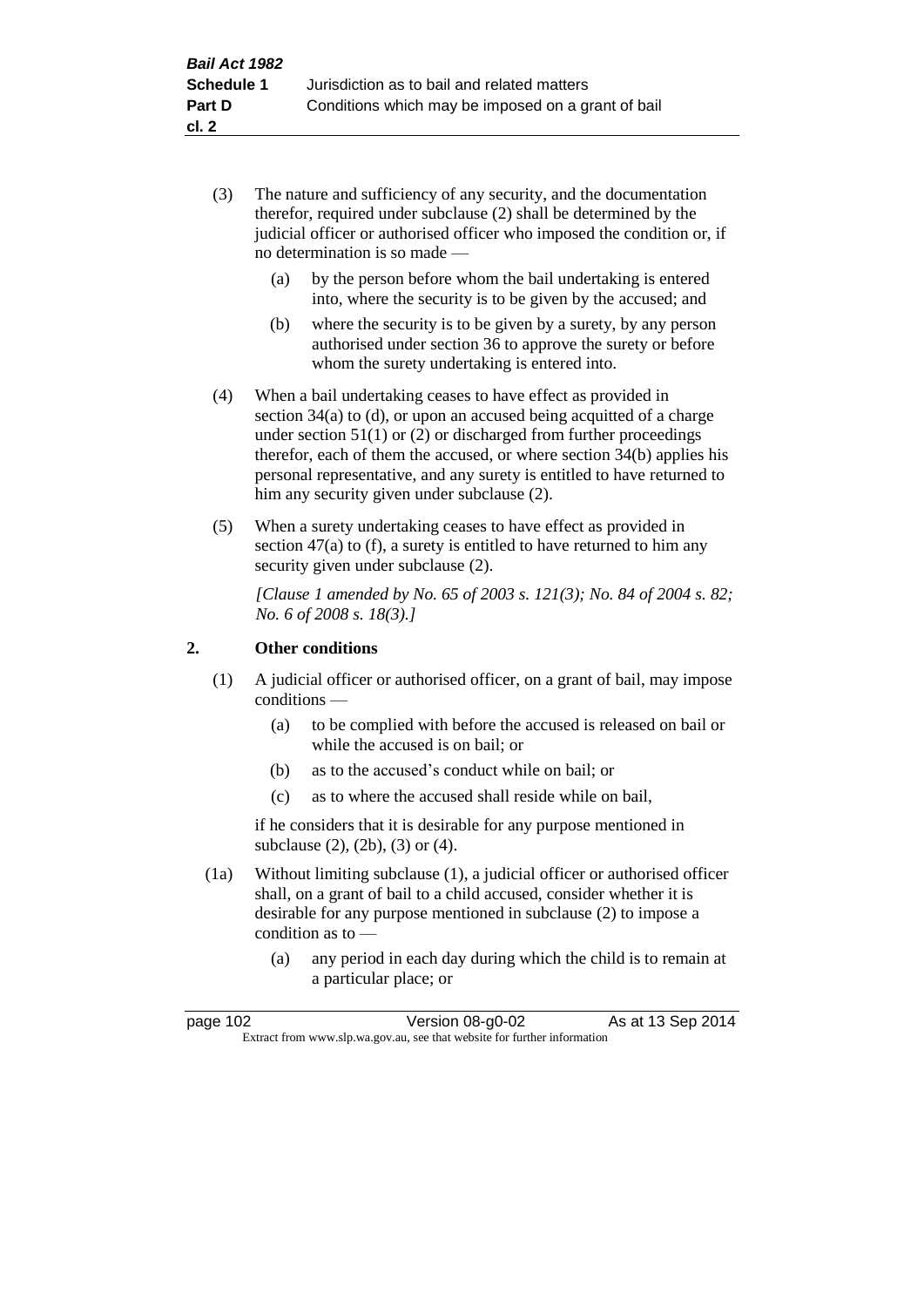- (b) any person with whom the child is not to associate or communicate; or
- (c) any place that the child is not to frequent; or
- (d) the attendance by the child at a school or other educational institution; or
- (e) any other matter,

and the judicial officer or authorised officer may impose any such condition.

- (2) Any condition may be imposed under subclause (1) or (1a) to ensure that an accused —
	- (a) appears in court in accordance with his bail undertaking; or
	- (b) does not while on bail commit an offence; or
	- (c) does not endanger the safety, welfare or property of any person; or
	- (d) does not interfere with witnesses or otherwise obstruct the course of justice, whether in relation to himself or any other person; or
	- (e) as regards the period when the accused is on trial, does not prejudice the proper conduct of the trial.
- (2a) Before imposing a condition on a grant of bail for a purpose mentioned in subclause (2)(c) or (d) a judicial officer or authorised officer is to consider whether that purpose would be better served, or could be better assisted, by a restraining order made under the *Restraining Orders Act 1997* and whether, in the case of a judicial officer, to exercise the power in section 63 of that Act or, in the case of an authorised officer, to make a telephone application under that Act.
- (2b) Where a judicial officer is of the opinion that the accused should while on bail —
	- (a) be counselled for a behavioural problem; or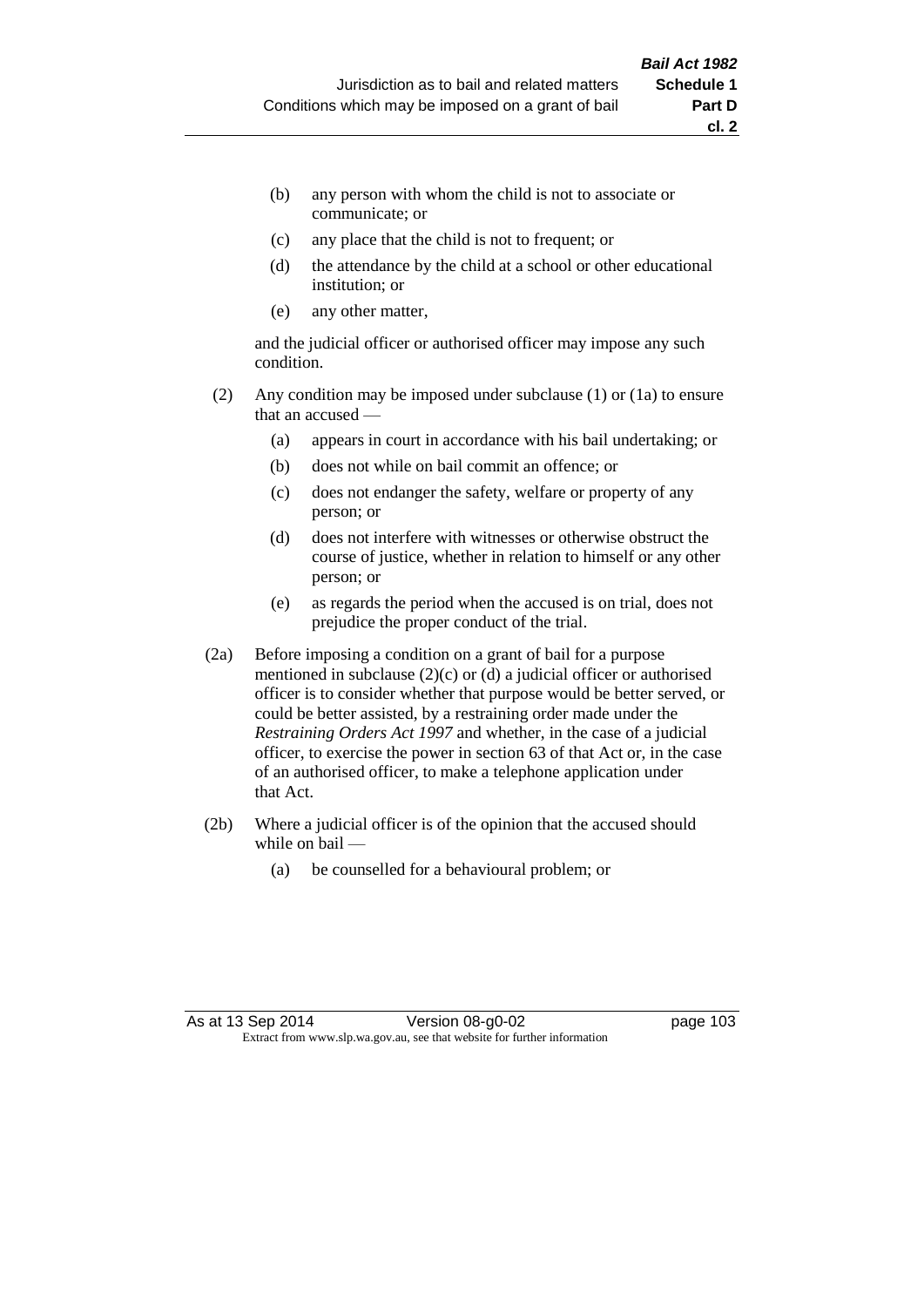(b) attend a course or programme that may assist with such a problem,

the judicial officer may under subclause (1) impose a condition for that purpose that requires the accused to —

- (c) attend a prescribed person to be counselled; or
- (d) attend a prescribed course or programme,

that is specified by the judicial officer in the condition.

- (3) Where a judicial officer who grants bail to an accused is of the opinion that the accused's physical condition ought to be examined the officer may, under subclause (1), impose any condition which the officer considers desirable for the purpose of ensuring that the accused is examined by a medical practitioner.
- (3a) Where a judicial officer who grants bail to an accused is of the opinion that the accused's mental condition ought to be examined the officer may, under subclause (1), impose any condition which the officer considers desirable for the purpose of ensuring that the accused's mental condition is examined including a condition —
	- (a) that the accused be examined by a medical practitioner or an authorised mental health practitioner (as defined in the *Mental Health Act 1996*) for the purpose of deciding whether to make a referral under section 29 of that Act;
	- (b) that the accused be admitted to an authorised hospital (as defined in the *Mental Health Act 1996*);
	- (c) that the accused be examined by a psychiatrist.
- (4) Where a judicial officer is of the opinion that an accused is suffering from alcohol or drug abuse and is in need of care or treatment either on that account, or to enable him to be prepared for his trial, the judicial officer may, under subclause (1), impose any condition which he considers desirable for the purpose of ensuring that the accused receives such care or treatment, including that he lives in, or from time to time attends at, a specified institution or place in order to receive such care or treatment.

page 104 Version 08-g0-02 As at 13 Sep 2014 Extract from www.slp.wa.gov.au, see that website for further information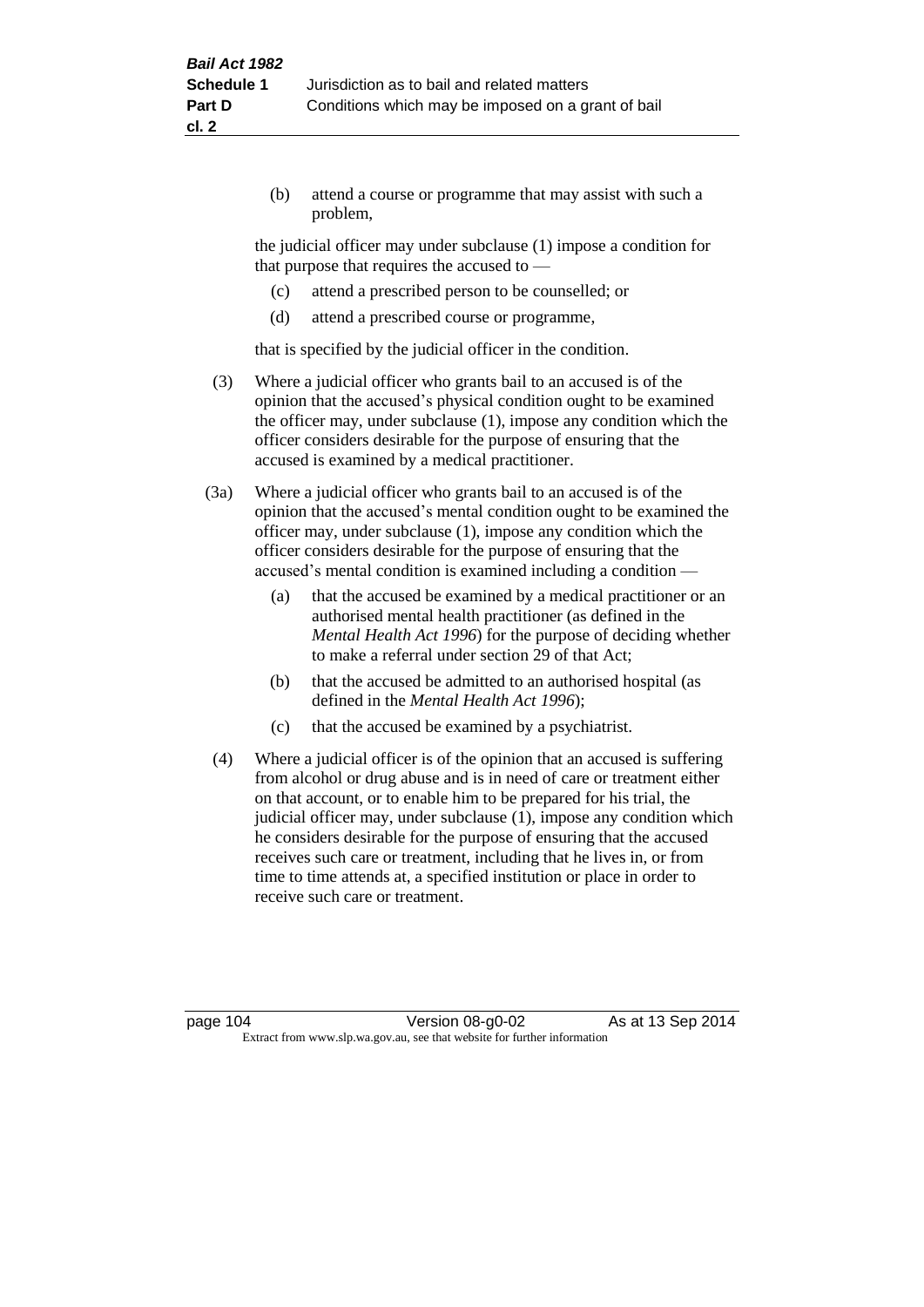- (5) Where a judicial officer imposes a condition for a purpose mentioned in subclause (2b), (3), (3a) or (4), the judicial officer shall cause to be sent to the person who is to counsel or examine the accused, or the place at which the accused is to attend, a statement of the reasons for imposing the condition.
- (6) Where a condition is imposed under this clause that an accused shall reside in premises established for the accommodation of persons to whom bail has been granted, that condition shall be deemed to include a further condition that the accused shall comply with such rules as are for the time being laid down for the maintenance of the good order of those premises, whether such rules are made under section 67 or by the authority responsible for the good order of the premises.
- (7) In this clause —

*medical practitioner* means a person registered under the *Health Practitioner Regulation National Law (Western Australia)* in the medical profession;

*psychiatrist* has the same meaning as it has in the *Mental Health Act 1996*.

*[Clause 2 amended by No. 45 of 1993 s. 10(3); No. 69 of 1996 s. 3; No. 54 of 1998 s. 12; No. 84 of 2004 s. 82; No. 22 of 2008 Sch. 3 cl. 4; No. 35 of 2010 s. 29.]*

*[Clause 2. Modifications to be applied in order to give effect to Cross-border Justice Act 2008: clause altered 1 Nov 2009. See endnote 1M.]*

### **3. Home detention condition**

- (1) A judicial officer may, subject to this clause, impose a home detention condition as a condition on a grant of bail.
- (2) A home detention condition shall not be imposed unless the accused is over the age of 17 years and the judicial officer is satisfied —
	- (a) after considering a report from a community corrections officer about the accused and his circumstances, that the accused is suitable to be subject to a home detention condition; and

**cl. 3**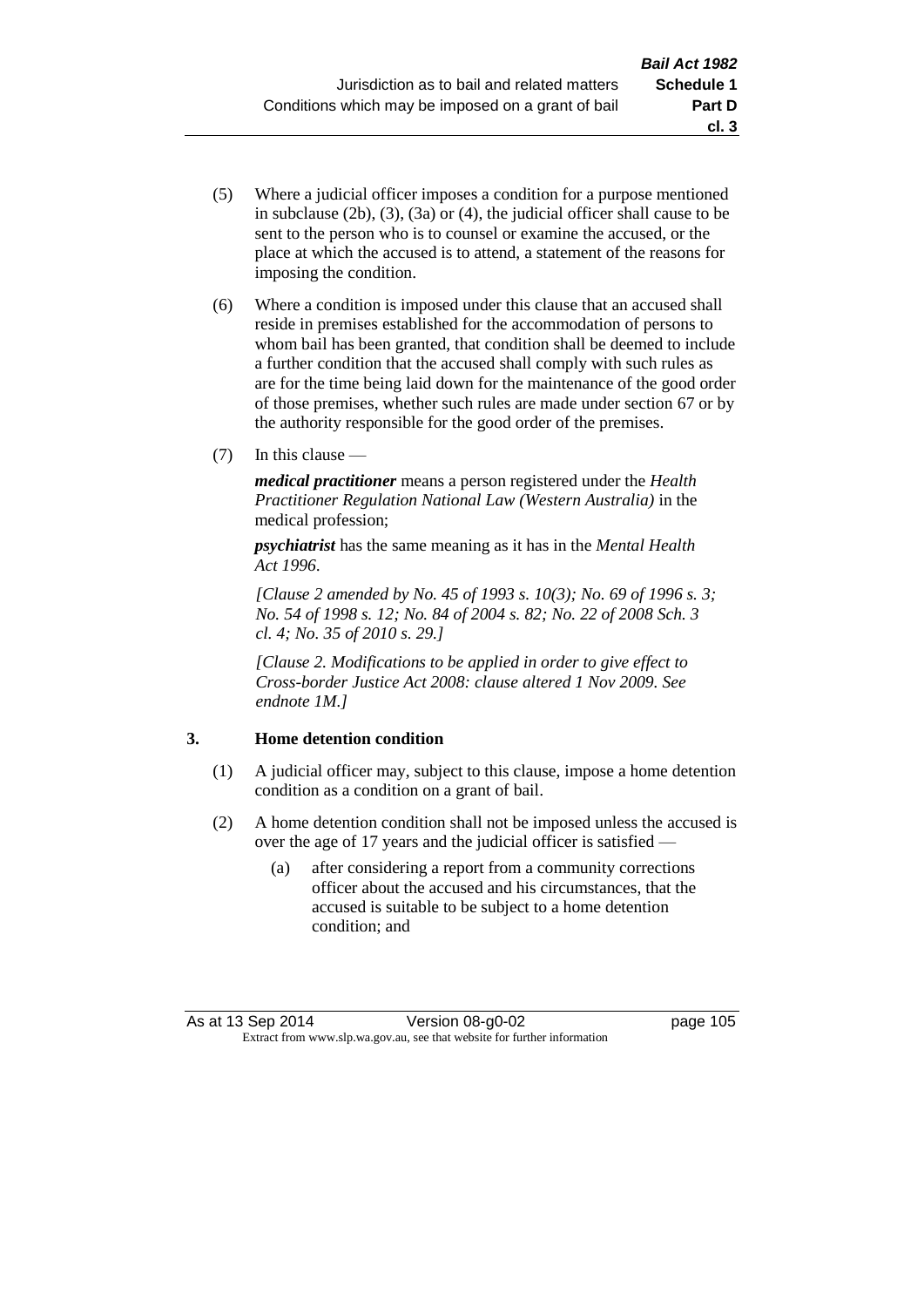- (b) that the place where it is proposed the accused will remain while subject to the home detention condition is a suitable place; and
- (c) that unless a home detention condition is imposed, the accused will not be released on bail.
- (3) A home detention condition is a condition that while the accused is on bail the accused shall —
	- (a) remain at and not leave the place specified in the bail record form and in the bail undertaking (or in a notice under section 50E) until the time specified, or deemed by section 31(3) to be specified, in the bail undertaking except —
		- (i) to work in gainful employment approved by a community corrections officer; or
		- (ii) with the approval of a community corrections officer, to seek gainful employment; or
		- (iii) to obtain urgent medical or dental treatment for the accused; or
		- (iv) for the purpose of averting or minimizing a serious risk of death or injury to the accused or to another person; or
		- (v) to obey an order issued under a written law (such as a summons) requiring the accused's presence elsewhere; or
		- (vi) for a purpose approved of by a community corrections officer; or
		- (vii) on the direction of a community corrections officer; and
	- (b) not leave the State; and
	- (c) comply with every reasonable direction of a community corrections officer; and
	- (d) comply with such of the conditions specified in the list provided under section 24A(4) as may be specified in a notice given under section 50E(b); and

page 106 **Version 08-g0-02** As at 13 Sep 2014 Extract from www.slp.wa.gov.au, see that website for further information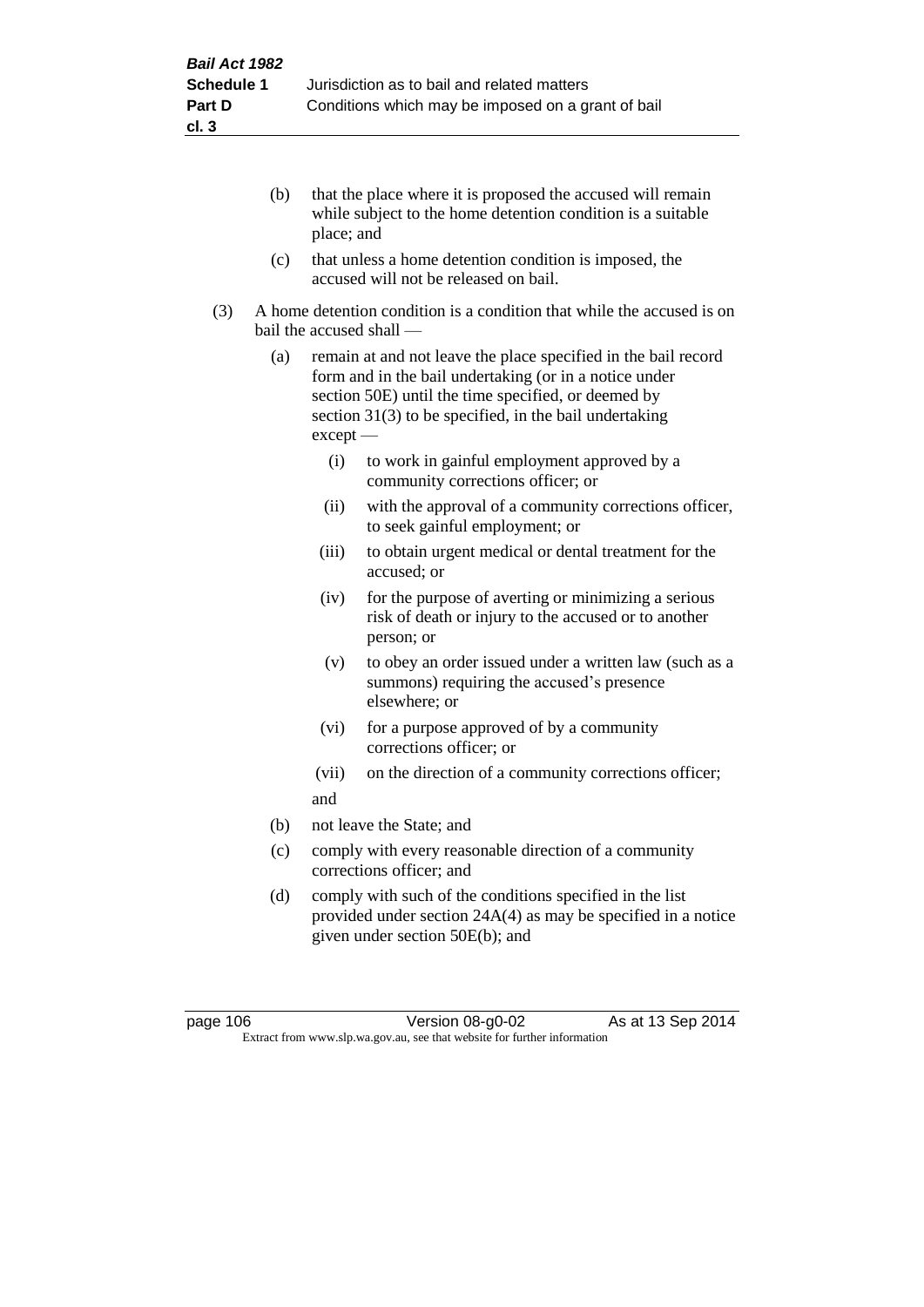(e) when requested to do so, produce a copy of his bail undertaking and any notice by the CEO (corrections) under section 50E for inspection by a community corrections officer or a member of the Police Force.

*[Clause 3 inserted by No. 61 of 1990 s. 15; amended by No. 31 of 1993 s. 9; No. 84 of 2004 s. 82; No. 65 of 2006 s. 53.]*

*[Clause 3. Modifications to be applied in order to give effect to Cross-border Justice Act 2008: clause altered 1 Nov 2009. See endnote 1M.]*

As at 13 Sep 2014 Version 08-g0-02 Page 107 Extract from www.slp.wa.gov.au, see that website for further information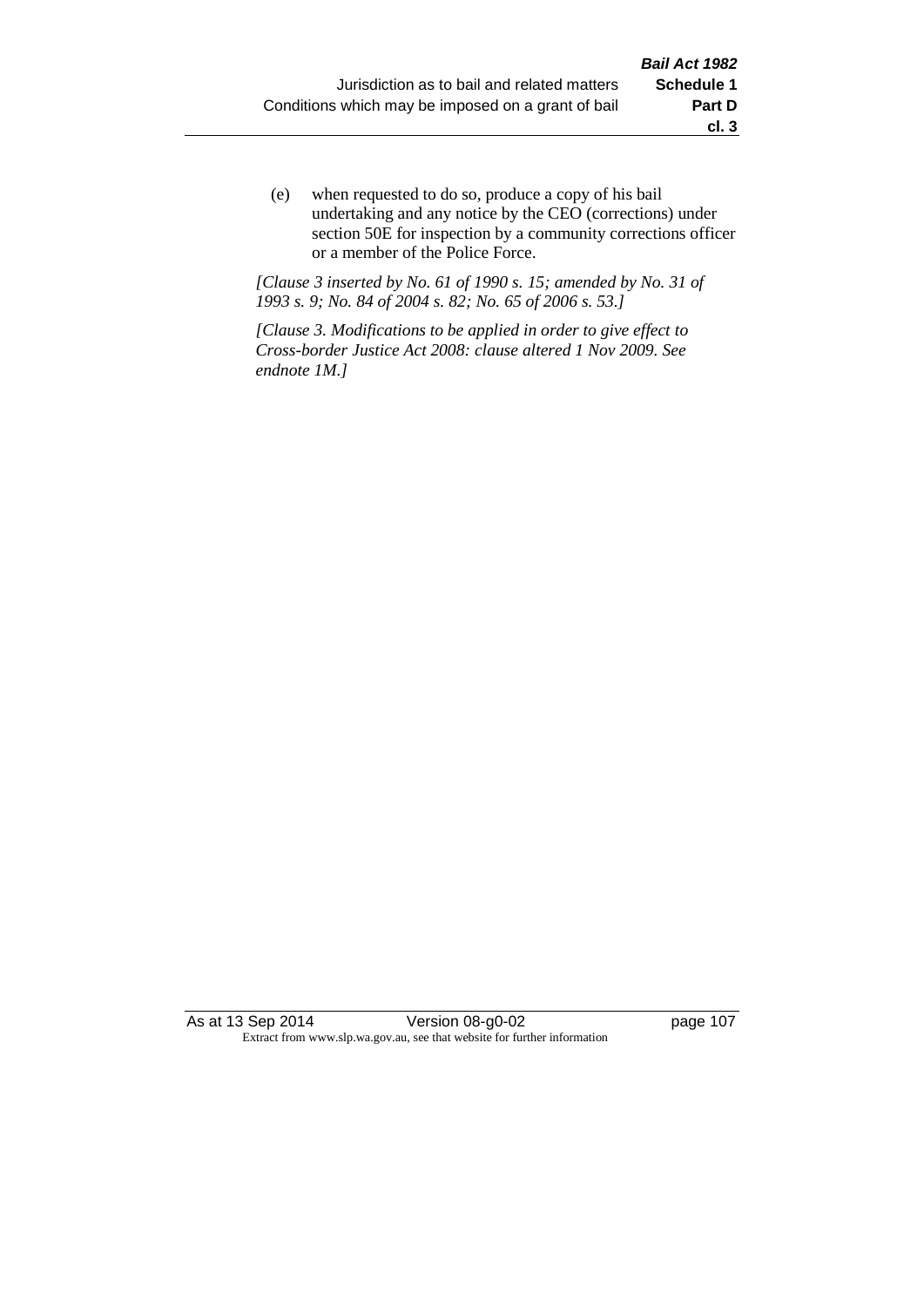**cl. 1**

# **Schedule 2 — Serious offences**

 $[s. 3(1)]$ 

*[Heading inserted by No. 6 of 2008 s. 42(1).]*

|    | <b>Enactment</b>         | <b>Description of offence</b>                                                    |
|----|--------------------------|----------------------------------------------------------------------------------|
| 1. | <b>The Criminal Code</b> |                                                                                  |
|    | s. $221E(1)$             | Participating in activities of<br>criminal organisation                          |
|    | s. $221F(1)$             | Instructing commission of offence<br>for benefit of criminal organisation        |
|    | s. 279                   | Murder                                                                           |
|    | s. 280                   | Manslaughter                                                                     |
|    | s. 281                   | Unlawful assault causing death                                                   |
|    | s. 283                   | Attempt to murder                                                                |
|    | s. 292                   | Disabling in order to commit<br>indictable offence                               |
|    | s. 294                   | Acts intended to cause grievous<br>bodily harm or to resist or prevent<br>arrest |
|    | s. 297                   | Grievous bodily harm                                                             |
|    | s. 301                   | Wounding and similar acts                                                        |
|    | s. $304(2)$              | Acts or omissions, with intent to<br>harm, causing bodily harm or<br>danger      |
|    | s. 317                   | Assault occasioning bodily harm                                                  |
|    | s. $317A(a)$             | Assault with intent to commit or<br>facilitate a crime                           |
|    | s. $317A(b)$             | Assault with intent to do grievous<br>bodily harm                                |
|    | s. 318                   | Serious assaults                                                                 |
|    | s. 323                   | Indecent assault                                                                 |
|    |                          |                                                                                  |

page 108 **beide 108** Version 08-g0-02 **As at 13 Sep 2014** Extract from www.slp.wa.gov.au, see that website for further information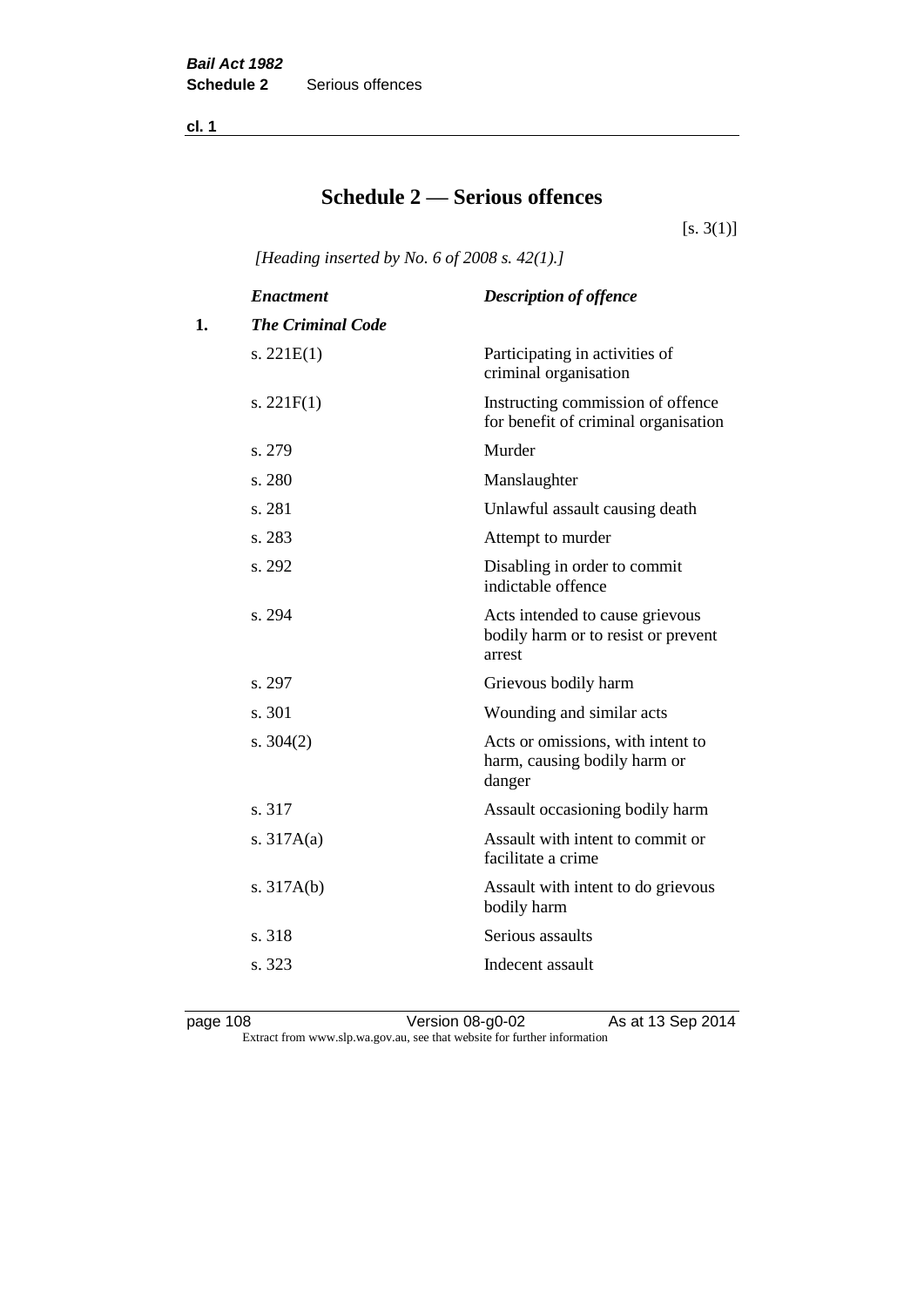|      | <b>Enactment</b>                               | <b>Description of offence</b>                                                                                                                      |
|------|------------------------------------------------|----------------------------------------------------------------------------------------------------------------------------------------------------|
|      | s. 324                                         | Aggravated indecent assault                                                                                                                        |
|      | s. 325                                         | Sexual penetration without consent                                                                                                                 |
|      | s. 326                                         | Aggravated sexual penetration<br>without consent                                                                                                   |
|      | s. 331B                                        | Sexual servitude                                                                                                                                   |
|      | s. 331C                                        | Conducting business involving<br>sexual servitude                                                                                                  |
|      | s. 331D                                        | Deceptive recruiting for<br>commercial sexual services                                                                                             |
|      | s. 332                                         | Kidnapping                                                                                                                                         |
|      | s. 333                                         | Deprivation of liberty                                                                                                                             |
|      | s. 338E                                        | <b>Stalking</b>                                                                                                                                    |
|      | s. 378                                         | Stealing a motor vehicle                                                                                                                           |
|      | s. 392                                         | Robbery                                                                                                                                            |
|      | s. 393                                         | Assault with intent to rob                                                                                                                         |
|      | s. 401                                         | <b>Burglary</b>                                                                                                                                    |
|      | s. 444                                         | Criminal damage, if the property is<br>destroyed or damaged by fire                                                                                |
| 2.   | <b>Bush Fires Act 1954</b>                     |                                                                                                                                                    |
|      | s. 32                                          | Wilfully lighting a fire or causing a<br>fire to be lit under such<br>circumstances as to be likely to<br>injure or damage a person or<br>property |
| 2AA. | <b>Criminal Organisations Control Act 2012</b> |                                                                                                                                                    |
|      | s. $99(1)$                                     | Association by controlled person<br>with another controlled person                                                                                 |

As at 13 Sep 2014 **Version 08-g0-02 page 109 page 109** Extract from www.slp.wa.gov.au, see that website for further information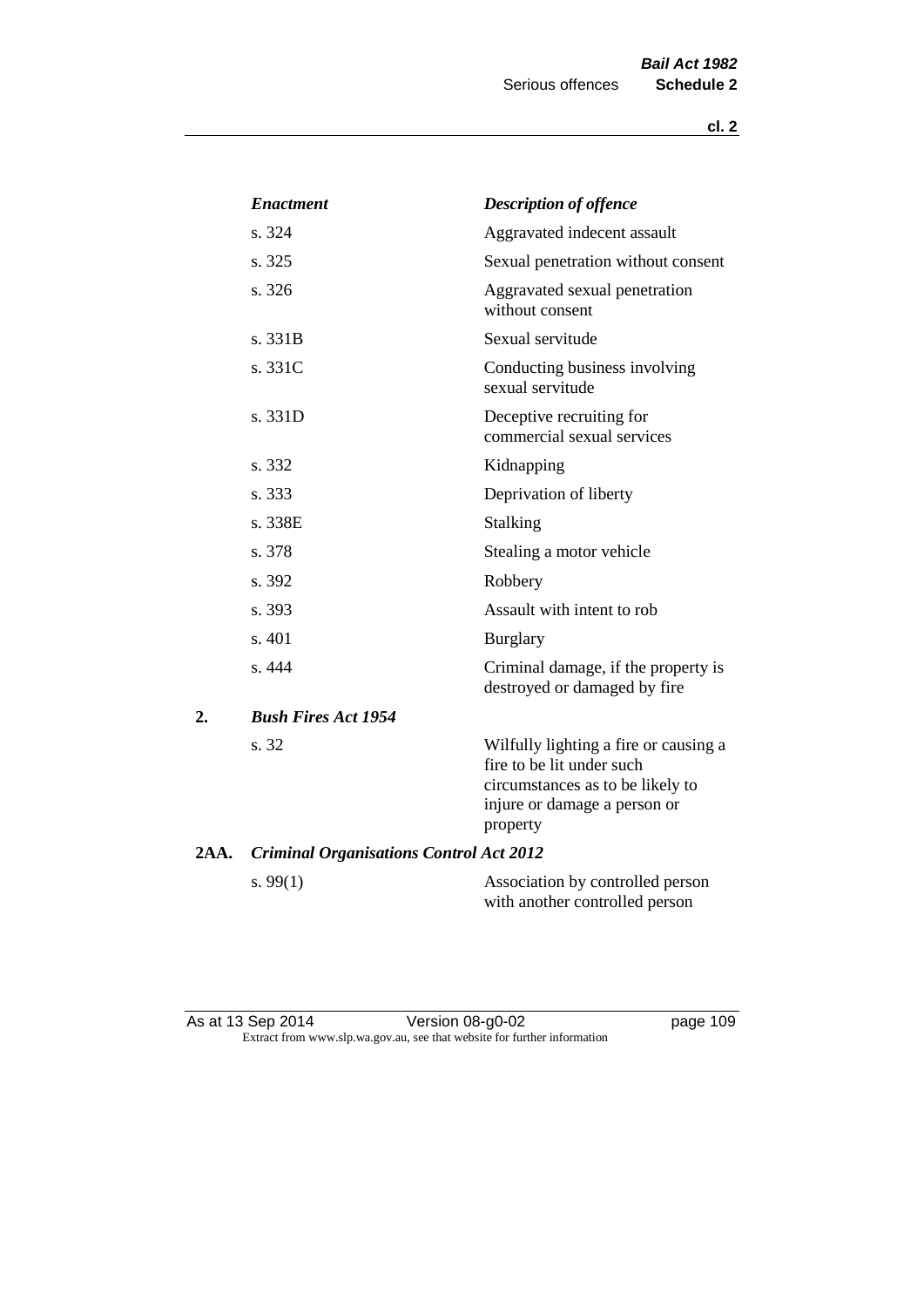**cl. 2a**

|     | <b>Enactment</b>                | <b>Description of offence</b>                                                                                                                       |
|-----|---------------------------------|-----------------------------------------------------------------------------------------------------------------------------------------------------|
|     | s. $99(3)$                      | Association by controlled person<br>with another controlled person<br>on 3 or more occasions within<br>3 month period                               |
|     | s. 102                          | Offence for controlled person to<br>get funds to, from or for declared<br>criminal organisation                                                     |
|     | s. 103                          | Other contravention of interim<br>control order or control order                                                                                    |
|     | s. 106                          | Recruiting members for declared<br>criminal organisation                                                                                            |
|     | s. $107(2)$                     | Permitting premises to be<br>habitually used as place of resort<br>by members of declared criminal<br>organisation                                  |
|     | s. $107(3)$                     | Being knowingly concerned in the<br>management of premises<br>habitually used as place of resort<br>by members of declared criminal<br>organisation |
| 2а. | <b>Misuse of Drugs Act 1981</b> |                                                                                                                                                     |
|     | s. $6(1)$                       | Offences concerned with<br>prohibited drugs generally                                                                                               |
|     | s. $7(1)$                       | Offences concerned with<br>prohibited plants generally                                                                                              |

page 110 **Details Access 12 Version 08-g0-02** As at 13 Sep 2014 Extract from www.slp.wa.gov.au, see that website for further information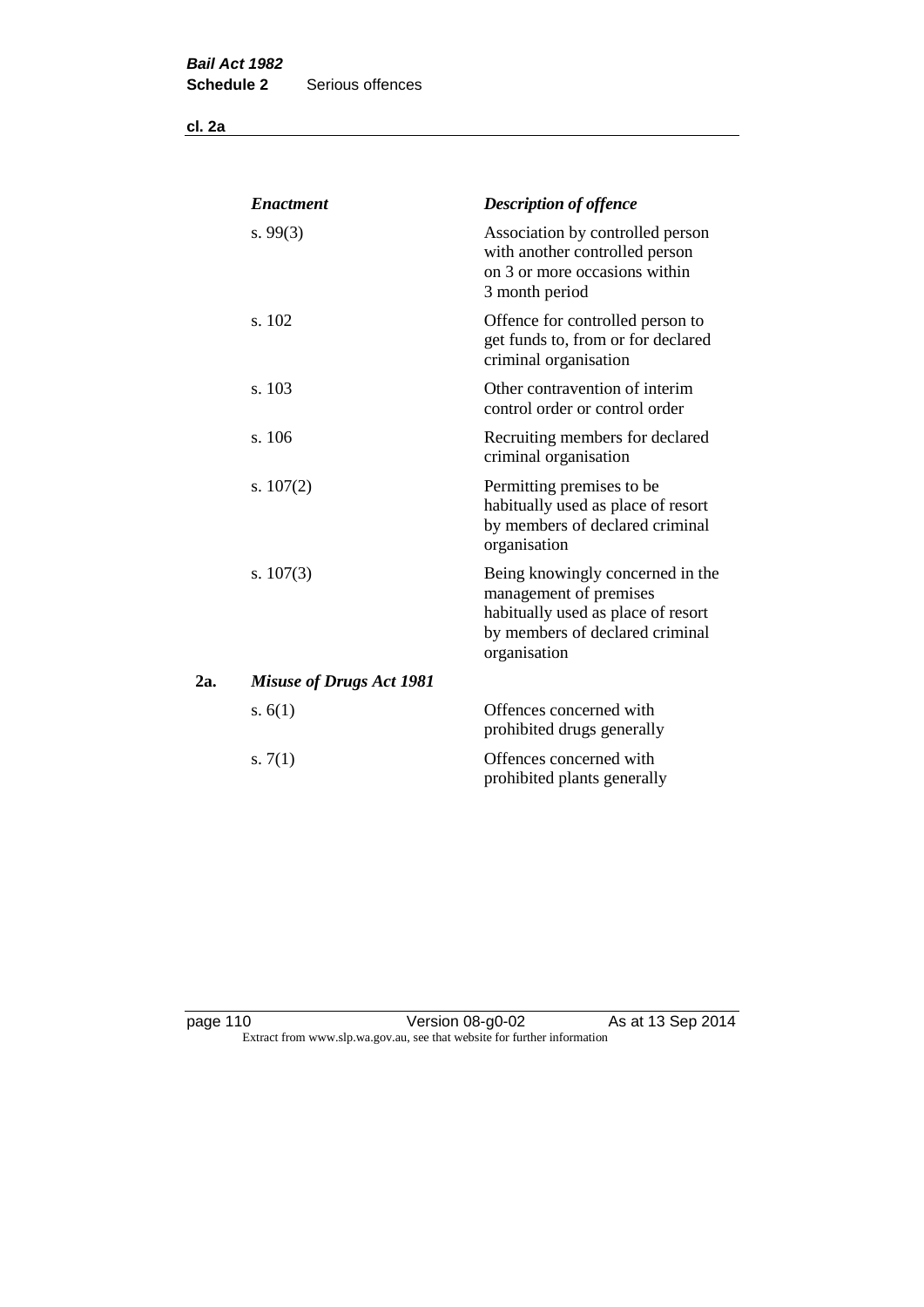|     | <b>Enactment</b>                   |       | <b>Description of offence</b>                                                                                                                                                                                                                                                                                                             |
|-----|------------------------------------|-------|-------------------------------------------------------------------------------------------------------------------------------------------------------------------------------------------------------------------------------------------------------------------------------------------------------------------------------------------|
|     | s. $14(1)$                         |       | Possessing a quantity of a<br>category 1 item or a category 2<br>item in circumstances where the<br>life, health or safety of a child<br>under 16 years of age was<br>endangered, or bodily harm (as<br>defined in The Criminal Code<br>section $1(1)$ and $(4)$ ) was caused to<br>such a child, by the acts<br>constituting the offence |
|     | s. $33(1)(a)$                      |       | Attempting to commit an offence<br>under section $6(1)$ or $7(1)$                                                                                                                                                                                                                                                                         |
|     | s. $33(2)(a)$                      |       | Conspiracy to commit an offence<br>under s. $6(1)$ or $7(1)$                                                                                                                                                                                                                                                                              |
| 2b. | <b>Restraining Orders Act 1997</b> |       |                                                                                                                                                                                                                                                                                                                                           |
|     | s. $61(1)$                         | order | Breach of a violence restraining                                                                                                                                                                                                                                                                                                          |
|     | s. $61(2a)$                        |       | Breach of a police order                                                                                                                                                                                                                                                                                                                  |
|     | s. $86(2)$                         |       | Breach of a Part VII order under<br>the Justices Act 1902 <sup>3</sup> —                                                                                                                                                                                                                                                                  |
|     |                                    | (a)   | that under section 86 of the<br>Restraining Orders Act 1997<br>is taken to be a misconduct<br>restraining order under that<br>Act; and                                                                                                                                                                                                    |
|     |                                    | (b)   | that shows on the face of the<br>order that the causing or<br>threatening of personal<br>injury by the accused was a<br>ground for the making of the<br>order.                                                                                                                                                                            |
|     |                                    |       |                                                                                                                                                                                                                                                                                                                                           |

#### As at 13 Sep 2014 **Version 08-g0-02 page 111** Extract from www.slp.wa.gov.au, see that website for further information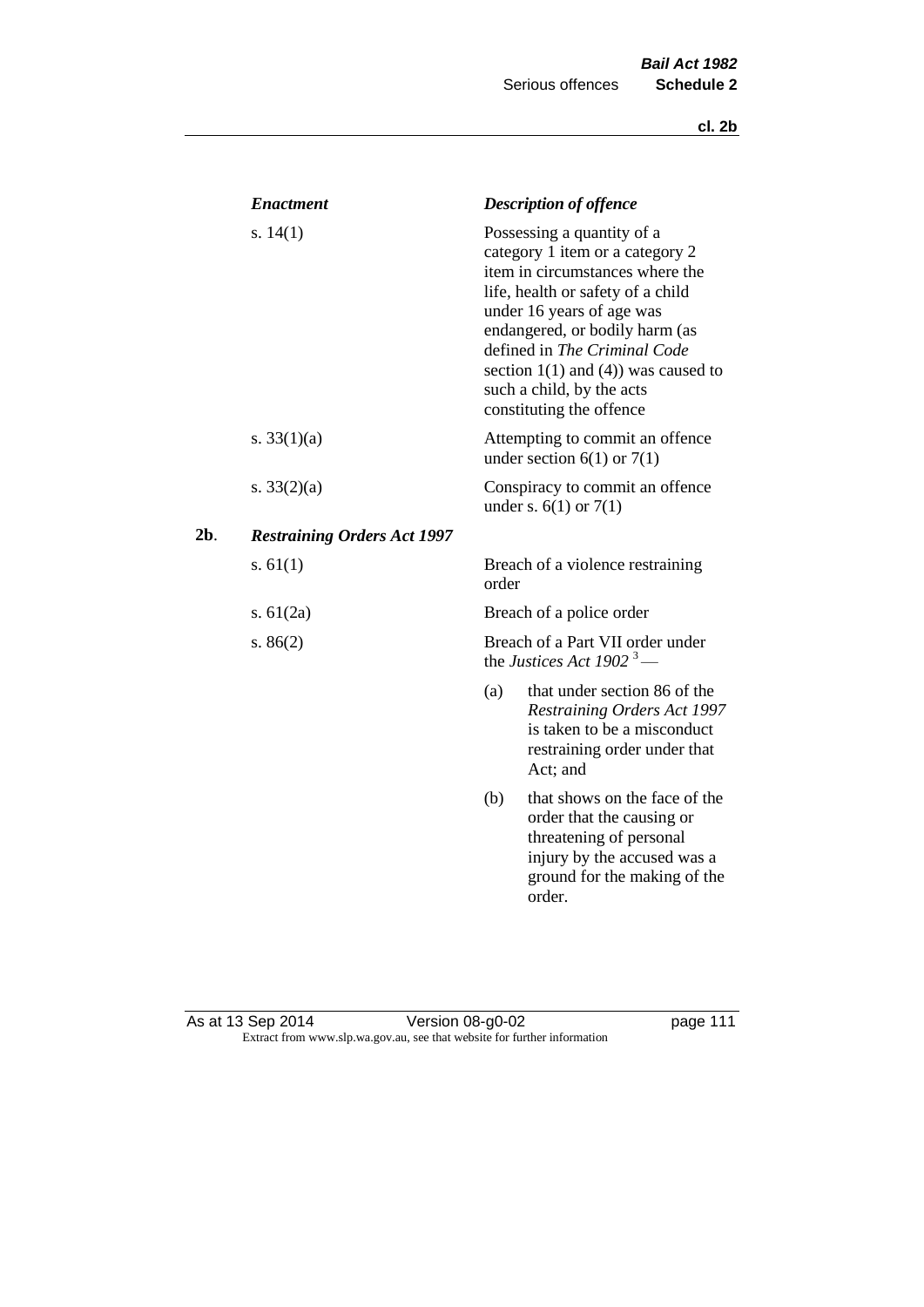**cl. 3**

|    | <b>Enactment</b>      | <b>Description of offence</b>                                                                                                             |
|----|-----------------------|-------------------------------------------------------------------------------------------------------------------------------------------|
| 3. | Road Traffic Act 1974 |                                                                                                                                           |
|    | s. 59                 | Dangerous driving causing death,<br>injury, etc.                                                                                          |
|    | s. 59A                | Dangerous driving causing bodily<br>harm                                                                                                  |
|    |                       | [Schedule 2 inserted by No. 45 of 1993 s. 11; amended by No. 82 of<br>1994 s. 13; No. 38 of 1998 s. 4(2); No. 54 of 1998 s. 15; No. 23 of |

*2001 s. 10(1); No. 4 of 2004 s. 24 and 26; No. 38 of 2004 s. 61; No. 62 of 2004 s. 9(1); No. 84 of 2004 s. 82; No. 6 of 2008 s. 42(2); No. 29 of 2008 s. 24(8); No. 47 of 2011 s. 19; No. 56 of 2011 s. 11; No. 49 of 2012 s. 172.]* 

page 112 **Version 08-g0-02** As at 13 Sep 2014 Extract from www.slp.wa.gov.au, see that website for further information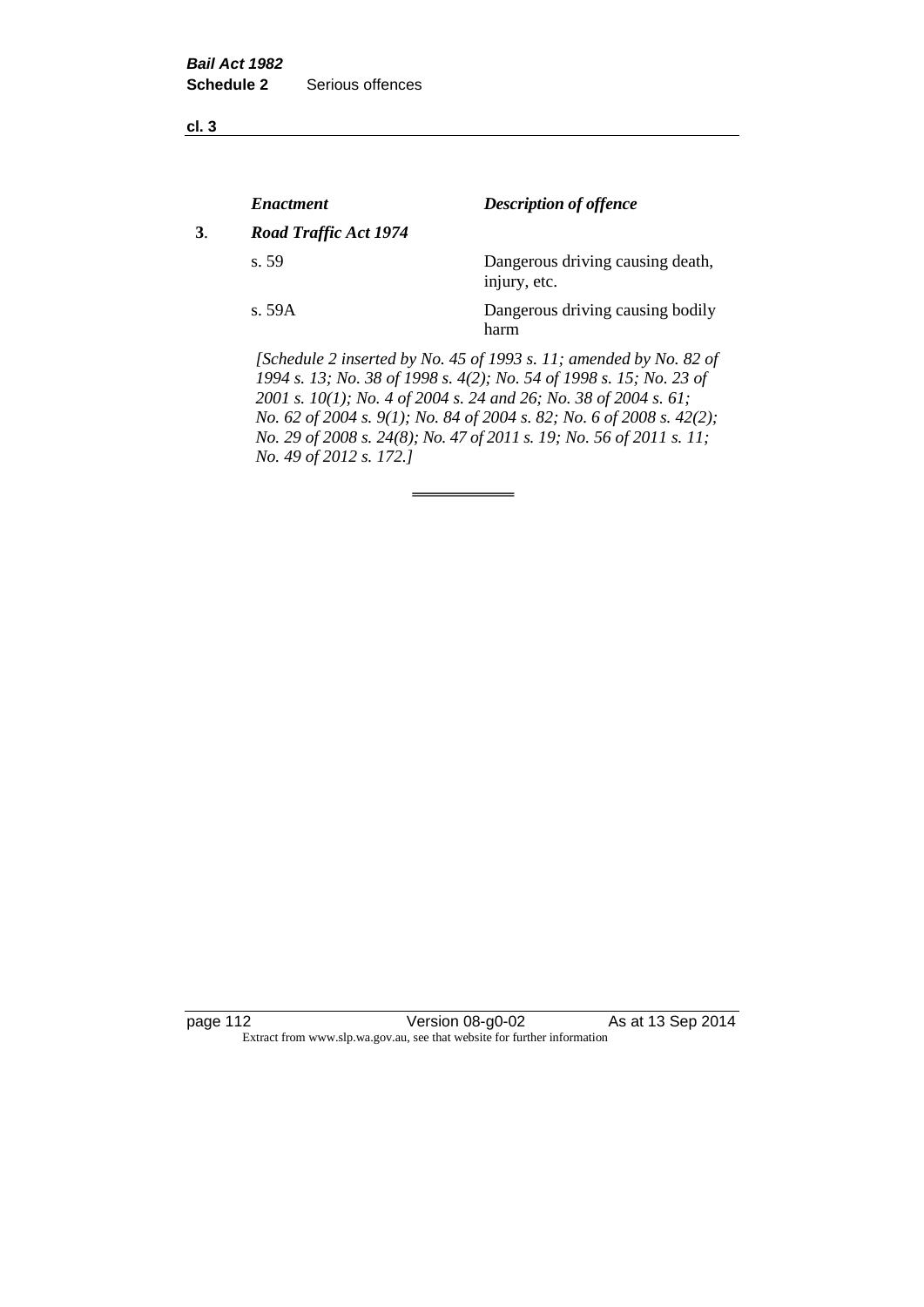### **Notes**

<sup>1</sup> This is a compilation of the *Bail Act 1982* and includes the amendments made by the other written laws referred to in the following table  $^{1M, 4, 5}$ . The table also contains information about any reprint.

## **Compilation table**

| <b>Short title</b>                                                                                                                                          | <b>Number</b><br>and year                              | <b>Assent</b> | <b>Commencement</b>                                                       |
|-------------------------------------------------------------------------------------------------------------------------------------------------------------|--------------------------------------------------------|---------------|---------------------------------------------------------------------------|
| Bail Act 1982                                                                                                                                               | 86 of 1982                                             | 18 Nov 1982   | 6 Feb 1989 (see s. 2 and<br>Gazette 27 Jan 1989 p. 263)                   |
| <b>Acts Amendment</b><br>(Abolition of Capital<br>Punishment) Act 1984<br>Pt. III                                                                           | 52 of 1984                                             | 5 Sep 1984    | 3 Oct 1984                                                                |
| <b>Bail Amendment</b><br>Act 1984 <sup>6</sup>                                                                                                              | 74 of 1984<br>(as amended<br>by $15$ of<br>1980 s. 20) |               | 29 Nov 1984 6 Feb 1989 (see s. 2 and<br>Gazette 27 Jan 1989 p. 263)       |
| <b>Bail Amendment</b><br>Act 1988                                                                                                                           | 15 of 1988                                             | 6 Sep 1988    | 6 Feb 1989 (see s. 2 and<br>Gazette 27 Jan 1989 p. 263)                   |
| Reprint of the Bail Act 1982 under the Reprints Act 1984 and s. 21 of the Bail<br><b>Amendment Act 1988</b> <sup>7</sup> (includes amendments listed above) |                                                        |               |                                                                           |
| Criminal Law<br>Amendment Act 1988<br>Pt.4                                                                                                                  | 70 of 1988                                             |               | 15 Dec 1988 6 Feb 1989 (see s. 2(2)(b) and<br>Gazette 27 Jan 1989 p. 263) |
| <b>Acts Amendment</b><br>(Children's Court)<br>Act 1988 Pt. 13                                                                                              | 49 of 1988                                             | 22 Dec 1988   | 1 Dec 1989 (see s. 2 and<br>Gazette 24 Nov 1989 p. 4327)                  |
| <b>Justices Amendment</b><br>Act 1989 s. 18                                                                                                                 | 33 of 1989                                             | 22 Dec 1989   | 1 Jun 1991 (see s. 2 and<br>Gazette 17 May 1991 p. 2455)                  |
| <b>Community Corrections</b><br><b>Legislation Amendment</b><br>Act 1990 Pt. 2                                                                              | 61 of 1990                                             | 17 Dec 1990   | 3 Apr 1991 (see s. 2 and<br>Gazette 22 Mar 1991 p. 1209)                  |
| Child Welfare<br>Amendment Act<br>$(No. 2)$ 1990 s. 15                                                                                                      | 83 of 1990                                             | 22 Dec 1990   | 1 Aug 1991 (see s. 2 and<br>Gazette 1 Aug 1991 p. 3983)                   |

As at 13 Sep 2014 **Version 08-g0-02 page 113** Extract from www.slp.wa.gov.au, see that website for further information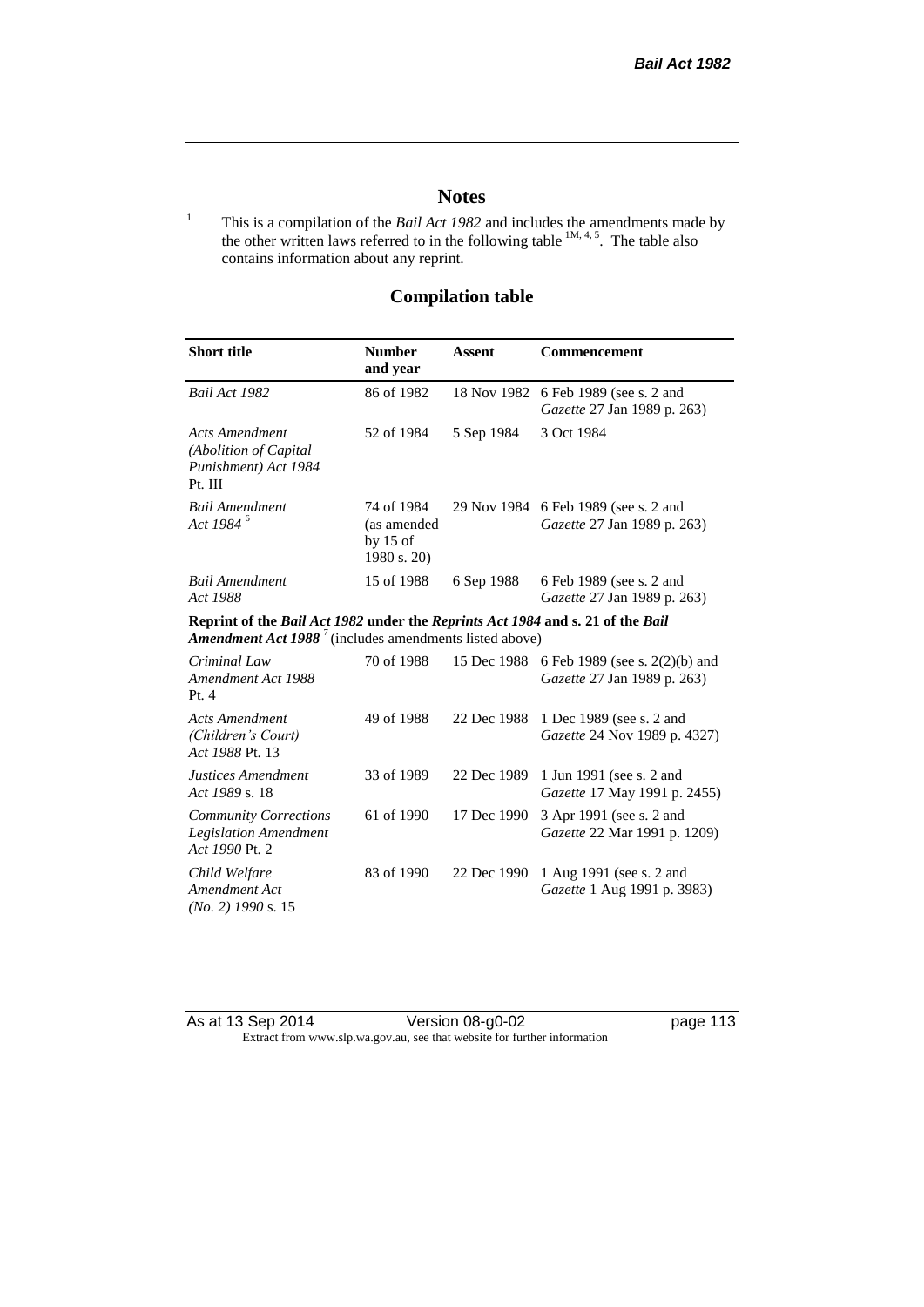| <b>Short title</b>                                                                                                                                                 | <b>Number</b><br>and year | <b>Assent</b> | Commencement                                                                                                                                                         |
|--------------------------------------------------------------------------------------------------------------------------------------------------------------------|---------------------------|---------------|----------------------------------------------------------------------------------------------------------------------------------------------------------------------|
| Children's Court of<br>Western Australia<br>Amendment Act<br>$(No. 2)$ 1991 s. 21                                                                                  | 15 of 1991                | 21 Jun 1991   | 9 Aug 1991 (see s. 2(2) and<br>Gazette 9 Aug 1991 p. 4101)                                                                                                           |
| Reprint of the Bail Act 1982 as at 17 Oct 1991 (includes amendments listed above)                                                                                  |                           |               |                                                                                                                                                                      |
| Acts Amendment (Sexual<br>Offences) Act 1992 Pt. 3                                                                                                                 | 14 of 1992                | 17 Jun 1992   | 1 Aug 1992 (see s. 2 and<br>Gazette 28 Jul 1992 p. 3671)                                                                                                             |
| <b>Acts Amendment</b><br>(Ministry of Justice)<br>Act 1993 Pt. 3 <sup>8</sup>                                                                                      | 31 of 1993                | 15 Dec 1993   | 1 Jul 1993 (see s. 2)                                                                                                                                                |
| Criminal Procedure<br>Amendment Act 1993<br>Pt. $2^9$                                                                                                              | 45 of 1993                | 20 Dec 1993   | Act other than s. 7-9 and<br>10(2)(b): 17 Jan 1994 (see<br>s. $2(1)$ ;<br>s. 7-9 and 10(2)(b): 4 Mar 1994<br>(see s. $2(2)$ and <i>Gazette</i><br>4 Mar 1994 p. 915) |
| Criminal Law<br>Amendment Act 1994<br>s. $13(1)$ and $(2)$                                                                                                         | 82 of 1994                | 23 Dec 1994   | 20 Jan 1995 (see s. 2(2))                                                                                                                                            |
| Acts Amendment (Fines,<br>Penalties and<br><b>Infringement Notices</b> )<br>Act 1994 Pt. 3                                                                         | 92 of 1994                | 23 Dec 1994   | 1 Jan 1995 (see s. 2(1) and<br>Gazette 30 Dec 1994 p. 7211)                                                                                                          |
| Sentencing<br>(Consequential<br>Provisions) Act 1995 Pt. 5                                                                                                         | 78 of 1995                | 16 Jan 1996   | 4 Nov 1996 (see s. 2 and<br>Gazette 25 Oct 1996 p. 5632)                                                                                                             |
| Coroners Act 1996 s. 61                                                                                                                                            | 2 of 1996                 |               | 24 May 1996 7 Apr 1997 (see s. 2 and<br>Gazette 18 Mar 1997 p. 1529)                                                                                                 |
| <b>Mental Health</b><br>(Consequential<br>Provisions) Act 1996 Pt. 2                                                                                               | 69 of 1996                |               | 13 Nov 1996 13 Nov 1997 (see s. 2)                                                                                                                                   |
| Reprint of the Bail Act 1982 as at 13 Mar 1997 (includes amendments listed above<br>Act 1996) (corrections in Gazette 25 Jul 1997 p. 3909 and 14 Nov 1997 p. 6426) |                           |               | except those in the Coroners Act 1996 and the Mental Health (Consequential Provisions)                                                                               |
| Statutes (Repeals and<br>Minor Amendments)<br>Act 1997 s. 21                                                                                                       | 57 of 1997                |               | 15 Dec 1997 15 Dec 1997 (see s. 2(1))                                                                                                                                |

*Criminal Law Amendment Act (No. 1) 1998* s. 4(2)

page 114 **Deciminal Contract Version 08-g0-02** As at 13 Sep 2014 Extract from www.slp.wa.gov.au, see that website for further information

38 of 1998 25 Sep 1998 23 Oct 1998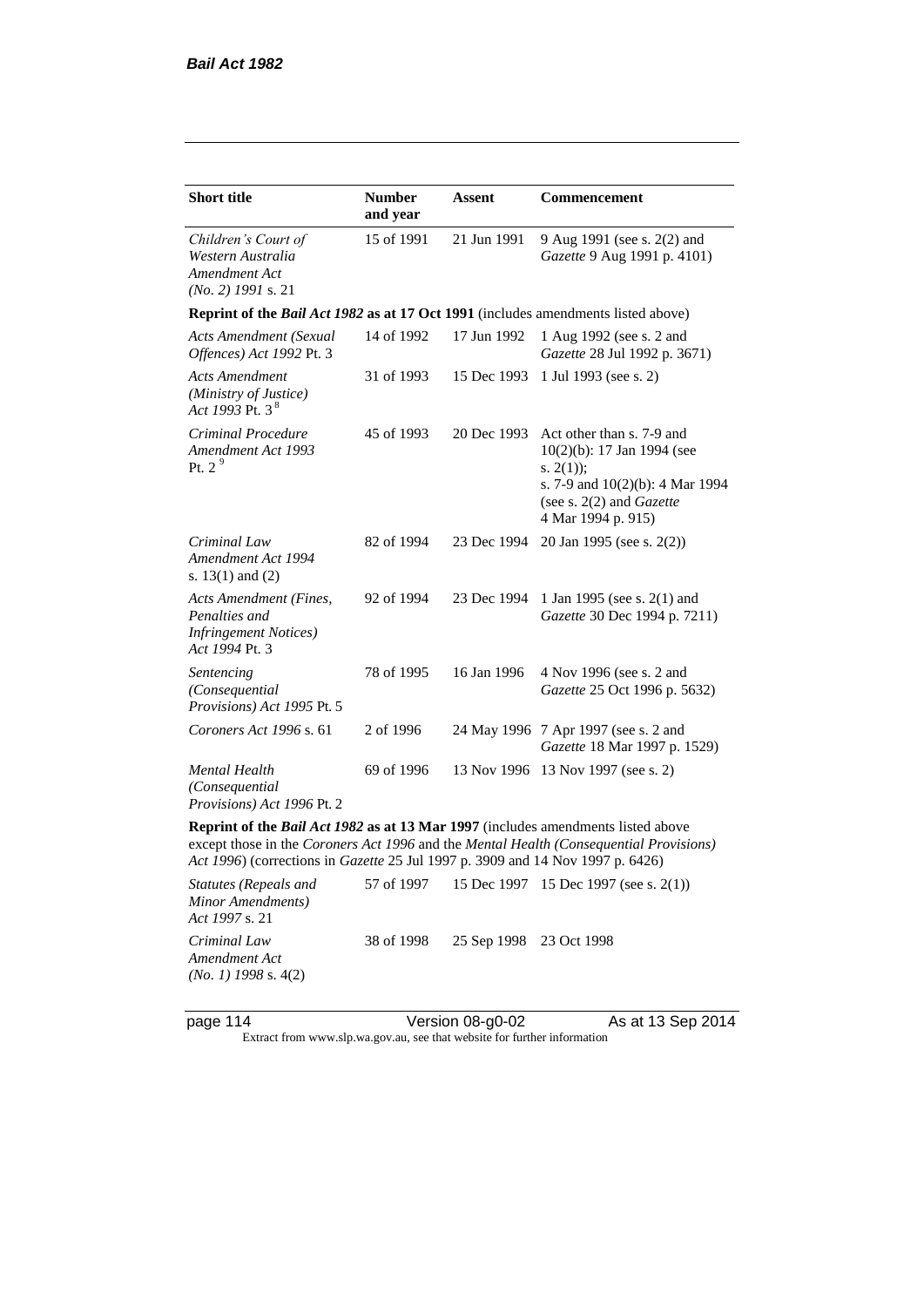| <b>Short title</b>                                                                                                                                 | <b>Number</b><br>and year | Assent      | <b>Commencement</b>                                                                                                                                                                                                                                                                                                                                     |
|----------------------------------------------------------------------------------------------------------------------------------------------------|---------------------------|-------------|---------------------------------------------------------------------------------------------------------------------------------------------------------------------------------------------------------------------------------------------------------------------------------------------------------------------------------------------------------|
| <b>Bail Amendment</b><br>Act 1998 <sup>10</sup>                                                                                                    | 54 of 1998                | 11 Jan 1999 | s. 1 and 2: 11 Jan 1999;<br>Pt. 4 and 7: 15 May 1999<br>(see s. 2 and <i>Gazette</i> )<br>11 May 1999 p. 1905);<br>Pt. 2, 3 and 5 (other than s. 12):<br>8 Mar 2000 (see s. 2 and<br>Gazette 7 Mar 2000 p. 1039);<br>s. 12: 1 Sep 2000 (see s. 2 and<br>Gazette 29 Aug 2000 p. 4985);<br>Pt. 6: 4 Dec 2000 (see s. 2 and<br>Gazette 4 Dec 2000 p. 6799) |
| Reprint of the Bail Act 1982 as at 27 Aug 1999 (includes amendments listed above<br>except those in the Bail Amendment Act 1998 Pt. 2, 3, 5 and 6) |                           |             |                                                                                                                                                                                                                                                                                                                                                         |
| Court Security and<br><b>Custodial Services</b><br>(Consequential<br>Provisions) Act 1999 Pt. 3                                                    | 47 of 1999                | 8 Dec 1999  | 18 Dec 1999 (see s. 2 and<br>Gazette 17 Dec 1999 p. 6175-6)                                                                                                                                                                                                                                                                                             |
| Criminal Law Amendment<br>Act 2001 s. $10(1)$                                                                                                      | 23 of 2001                | 26 Nov 2001 | 24 Dec 2001                                                                                                                                                                                                                                                                                                                                             |
| Criminal Investigation<br>(Identifying People)<br>Act 2002 Sch. 2 cl. 1                                                                            | 6 of 2002                 | 4 Jun 2002  | 20 Nov 2002 (see s. 2 and<br>Gazette 19 Nov 2002 p. 5505)                                                                                                                                                                                                                                                                                               |
| Criminal Law (Procedure)<br>Amendment Act 2002 Pt. 4<br>Div. 1                                                                                     | 27 of 2002                | 25 Sep 2002 | 27 Sep 2002 (see s. 2 and<br>Gazette 27 Sep 2002 p. 4875)                                                                                                                                                                                                                                                                                               |
| Sentencing Legislation<br>Amendment and Repeal<br>Act 2003 s. 29(3) and 37                                                                         | 50 of 2003                | 9 Jul 2003  | s. 29(3): 31 Aug 2003 (see s. 2<br>and Gazette 29 Aug 2003<br>p. 3833);<br>s. 37: 15 May 2004 (see s. 2 and<br>Gazette 14 May 2004 p. 1445)                                                                                                                                                                                                             |
| Acts Amendment and<br>Repeal (Courts and Legal<br>Practice) Act 2003 s. 88<br>and 121 <sup>11</sup>                                                | 65 of 2003                | 4 Dec 2003  | 1 Jan 2004 (see s. 2 and Gazette<br>30 Dec 2003 p. 5722)                                                                                                                                                                                                                                                                                                |
| Statutes (Repeals and<br>Minor Amendments)<br>Act 2003 s. 29                                                                                       | 74 of 2003                | 15 Dec 2003 | 15 Dec 2003 (see s. 2)                                                                                                                                                                                                                                                                                                                                  |
| Criminal Code Amendment<br>Act 2004 s. 24, 26 and 58                                                                                               | 4 of 2004                 | 23 Apr 2004 | 21 May 2004 (see s. 2)                                                                                                                                                                                                                                                                                                                                  |

As at 13 Sep 2014 **Version 08-g0-02 page 115** Extract from www.slp.wa.gov.au, see that website for further information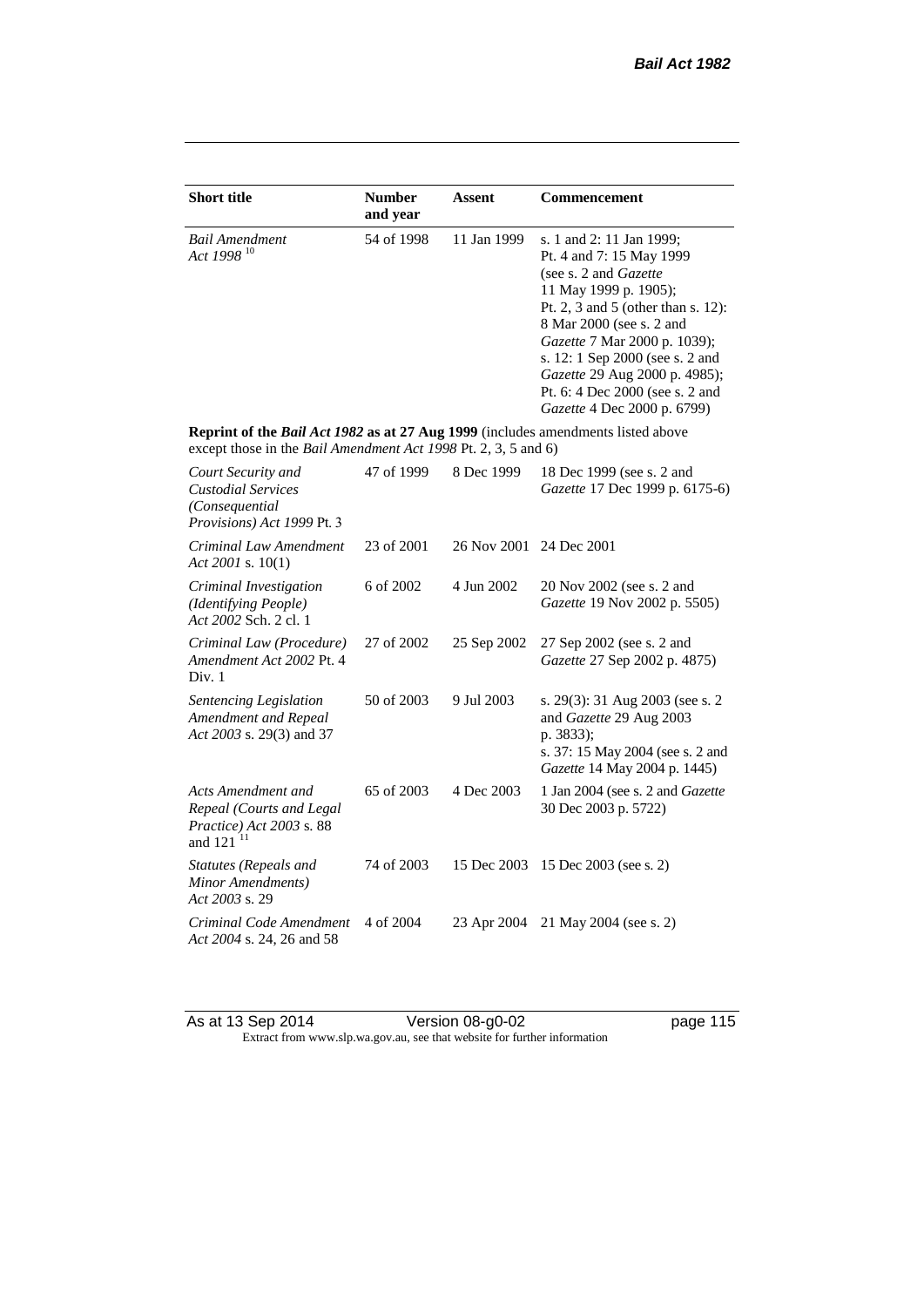| <b>Short title</b>                                                                                                                                                                                                                                                                                                                                                                                                                                     | <b>Number</b><br>and year | <b>Assent</b> | Commencement                                                                                                                                                                                                                                             |  |
|--------------------------------------------------------------------------------------------------------------------------------------------------------------------------------------------------------------------------------------------------------------------------------------------------------------------------------------------------------------------------------------------------------------------------------------------------------|---------------------------|---------------|----------------------------------------------------------------------------------------------------------------------------------------------------------------------------------------------------------------------------------------------------------|--|
| Sentencing Legislation<br>Amendment Act 2004 s. 13                                                                                                                                                                                                                                                                                                                                                                                                     | 27 of 2004                | 14 Oct 2004   | 31 May 2006 (see s. 2 and<br>Gazette 30 May 2006 p. 1965)                                                                                                                                                                                                |  |
| Children and Community<br>Services Act 2004 Sch. 2<br>cl.3                                                                                                                                                                                                                                                                                                                                                                                             | 34 of 2004                | 20 Oct 2004   | 1 Mar 2006 (see s. 2 and<br>Gazette 14 Feb 2006 p. 695)                                                                                                                                                                                                  |  |
| <b>Acts Amendment (Family</b><br>and Domestic Violence)<br>Act 2004 Pt. 3                                                                                                                                                                                                                                                                                                                                                                              | 38 of 2004                | 9 Nov 2004    | 1 Dec 2004 (see s. 2 and<br>Gazette 26 Nov 2004 p. 5309)                                                                                                                                                                                                 |  |
| Acts Amendment (Court of<br>Appeal) Act 2004 s. 28                                                                                                                                                                                                                                                                                                                                                                                                     | 45 of 2004                | 9 Nov 2004    | s. $28(1)$ , (2) and (4) (other than<br>the amendment to s. $7A(1)$ :<br>1 Feb 2005 (see. s. 2 and<br>Gazette 14 Jan 2005 p. 163);<br>s. $28(3)$ and $(4)$ (the<br>amendment to s. $7A(1)$ :<br>2 May 2005 (see. s. 2 and<br>Gazette 14 Jan 2005 p. 163) |  |
| <b>Courts Legislation</b><br>Amendment and Repeal<br>Act 2004 s. 141 $^{12}$                                                                                                                                                                                                                                                                                                                                                                           | 59 of 2004                | 23 Nov 2004   | 1 May 2005 (see s. 2 and<br>Gazette 31 Dec 2004 p. 7128)                                                                                                                                                                                                 |  |
| Misuse of Drugs<br>Amendment Act 2004 s. 9(1)                                                                                                                                                                                                                                                                                                                                                                                                          | 62 of 2004                | 24 Nov 2004   | 1 Jan 2005 (see s. 2 and <i>Gazette</i><br>10 Dec 2004 p. 5965)                                                                                                                                                                                          |  |
| Criminal Procedure and<br>Appeals (Consequential and<br>Other Provisions) Act 2004<br>Pt. 3 and s. 82 and 83                                                                                                                                                                                                                                                                                                                                           | 84 of 2004                | 16 Dec 2004   | 2 May 2005 (see s. 2 and<br>Gazette 31 Dec 2004 p. 7129<br>(correction in Gazette<br>7 Jan 2005 p. 53))                                                                                                                                                  |  |
| <b>Reprint 5: The Bail Act 1982 as at 1 Apr 2005</b> (includes amendments listed above except<br>those in the Sentencing Legislation Amendment Act 2004, the Acts Amendment (Court of<br>Appeal) Act 2004 s. 28(3) and (4) (the amendment to s. 7A(1)), the Children and<br>Community Services Act 2004, the Courts Legislation Amendment and Repeal Act 2004<br>and the Criminal Procedure and Appeals (Consequential and Other Provisions) Act 2004) |                           |               |                                                                                                                                                                                                                                                          |  |
| Planning and Development<br>(Consequential and<br><b>Transitional Provisions)</b><br>Act 2005 s. 15                                                                                                                                                                                                                                                                                                                                                    | 38 of 2005                | 12 Dec 2005   | 9 Apr 2006 (see s. 2 and<br>Gazette 21 Mar 2006 p. 1078)                                                                                                                                                                                                 |  |
| Criminal Investigation                                                                                                                                                                                                                                                                                                                                                                                                                                 | 59 of 2006                |               | 16 Nov 2006 1 Jul 2007 (see s. 2 and Gazette                                                                                                                                                                                                             |  |

*(Consequential Provisions) Act 2006* Pt. 2 22 Jun 2007 p. 2838) *Prisons and Sentencing Legislation Amendment Act 2006* Pt. 5 65 of 2006 8 Dec 2006 4 Apr 2007 (see s. 2 and *Gazette* 3 Apr 2007 p. 1491)

page 116 **Decime 2011** Version 08-g0-02 As at 13 Sep 2014 Extract from www.slp.wa.gov.au, see that website for further information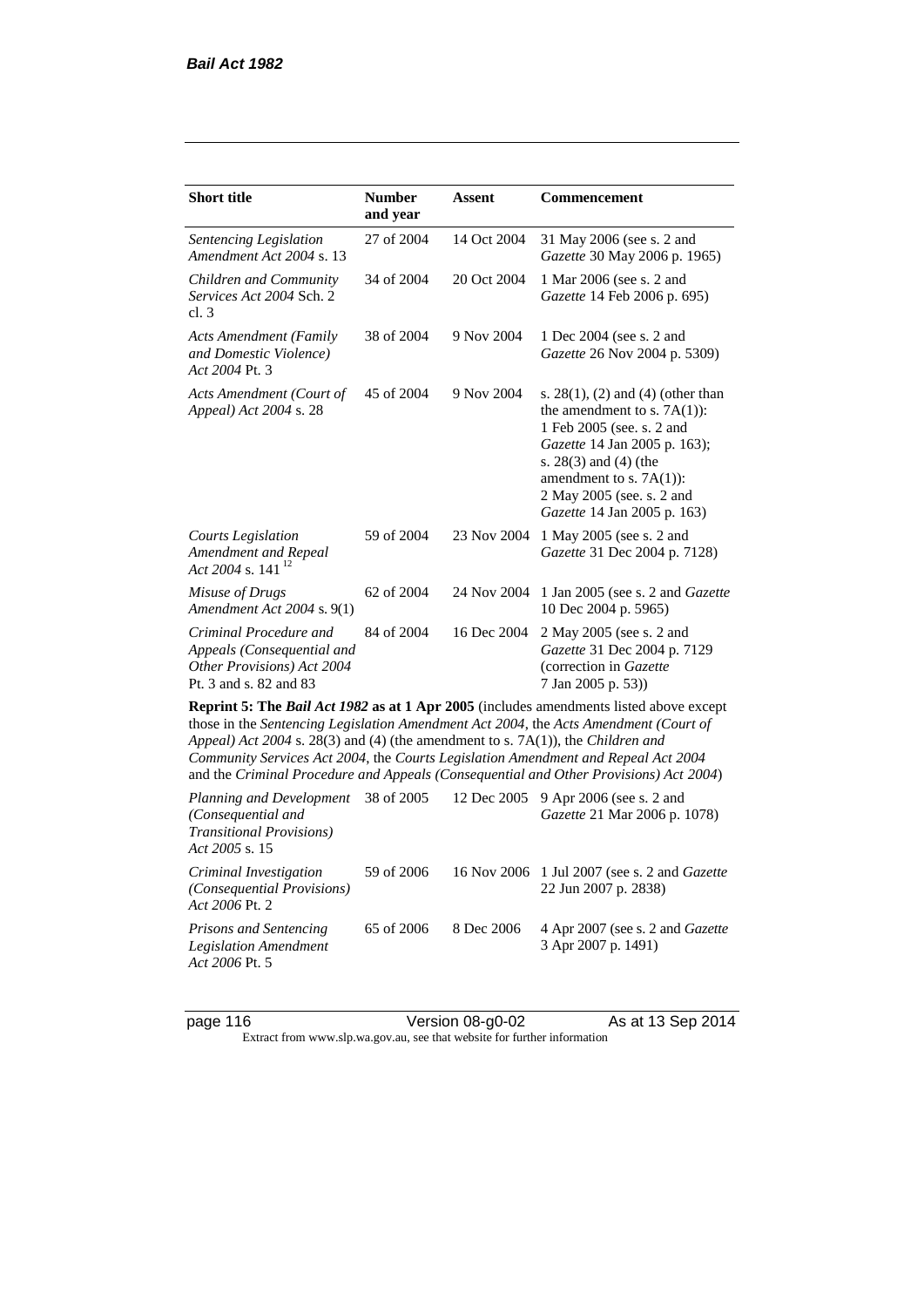| <b>Short title</b>                                                                                          | <b>Number</b><br>and year                                | Assent      | Commencement                                                                                                                                                                                                         |  |
|-------------------------------------------------------------------------------------------------------------|----------------------------------------------------------|-------------|----------------------------------------------------------------------------------------------------------------------------------------------------------------------------------------------------------------------|--|
| Reprint 6: The Bail Act 1982 as at 14 Sep 2007 (includes amendments listed above)                           |                                                          |             |                                                                                                                                                                                                                      |  |
| Criminal Law and Evidence 2 of 2008<br>Amendment Act 2008 s. 56                                             |                                                          | 12 Mar 2008 | 27 Apr 2008 (see s. 2 and<br>Gazette 24 Apr 2008 p. 1559)                                                                                                                                                            |  |
| <b>Bail Amendment Act 2008</b><br>Pt. $2^{13}$                                                              | 6 of 2008                                                | 31 Mar 2008 | 1 Mar 2009 (see s. 2(b) and<br>Gazette 27 Feb 2009 p. 511)                                                                                                                                                           |  |
| <b>Medical Practitioners</b><br>Act 2008 Sch. 3 cl. 4                                                       | 22 of 2008                                               | 27 May 2008 | 1 Dec 2008 (see s. 2 and<br>Gazette 25 Nov 2008 p. 4989)                                                                                                                                                             |  |
| Criminal Law Amendment<br>(Homicide) Act 2008 s. 24                                                         | 29 of 2008<br>27 Jun 2008<br>1 Aug 2008 (see s. 2(d) and |             | Gazette 22 Jul 2008 p. 3353)                                                                                                                                                                                         |  |
| Reprint 7: The Bail Act 1982 as at 6 Mar 2009 (includes amendments listed above)                            |                                                          |             |                                                                                                                                                                                                                      |  |
| Police Amendment<br>Act 2009 s. 12                                                                          | 42 of 2009                                               | 3 Dec 2009  | 13 Mar 2010 (see s. 2(b) and<br>Gazette 12 Mar 2010 p. 941)                                                                                                                                                          |  |
| <b>Health Practitioner</b><br><b>Regulation National Law</b><br>(WA) Act 2010 Pt. 5 Div. 4                  | 35 of 2010                                               | 30 Aug 2010 | 18 Oct 2010 (see s. 2(b) and<br>Gazette 1 Oct 2010 p. 5075-6)                                                                                                                                                        |  |
| <b>Electronic Transactions</b><br>Act 2011 s. 25                                                            | 46 of 2011                                               | 25 Oct 2011 | 1 Aug 2012 (see s. 2(c) and<br>Gazette 31 Jul 2012 p. 3683)                                                                                                                                                          |  |
| <b>Statutes (Repeals and</b><br>Minor Amendments)<br>Act 2011 s. 19                                         | 47 of 2011                                               | 25 Oct 2011 | 26 Oct 2011 (see s. 2(b))                                                                                                                                                                                            |  |
| Misuse of Drugs<br>Amendment Act 2011 Pt. 3                                                                 | 56 of 2011                                               | 21 Nov 2011 | 24 Mar 2012 (see s. 2(b) and<br>Gazette 23 Mar 2012 p. 1363)                                                                                                                                                         |  |
| those in the <i>Electronic Transactions Act 2011</i> s. 25)                                                 |                                                          |             | <b>Reprint 8:</b> The <i>Bail Act 1982</i> as at 6 Jul 2012 (includes amendments listed above except                                                                                                                 |  |
| Criminal Organisations<br>Control Act 2012 s. 172                                                           | 49 of 2012                                               | 29 Nov 2012 | 2 Nov 2013 (see s. 2(b) and<br>Gazette 1 Nov 2013 p. 4891)                                                                                                                                                           |  |
| <b>Courts and Tribunals</b><br>(Electronic Processes<br>Facilitation) Act 2013 Pt. 3<br>Div. $1$ (s. 21-31) | 20 of 2013                                               | 4 Nov 2013  | Pt. $3$ Div. 1 (other than s. 22,<br>23, 25 and 27-30):<br>25 Nov 2013 (see s. 2(b) and<br>Gazette 22 Nov 2013 p. 5391);<br>s. 22, 23, 25 and 27-30:<br>13 Sep 2014 (see s. 2(b) and<br>Gazette 12 Sep 2014 p. 3279) |  |

<sup>1M</sup> Under the *Cross-border Justice Act 2008* section 14, in order to give effect to that Act, this Act must be applied with the modifications prescribed by the *Cross-border Justice Regulations 2009* Part 3 Division 3 as if this Act had been altered in that way. If a modification is to replace or insert a numbered provision, the new provision is identified by the superscript 1M appearing after the provision

| As at 13 Sep 2014 | Version 08-g0-02                                                         | page 117 |
|-------------------|--------------------------------------------------------------------------|----------|
|                   | Extract from www.slp.wa.gov.au, see that website for further information |          |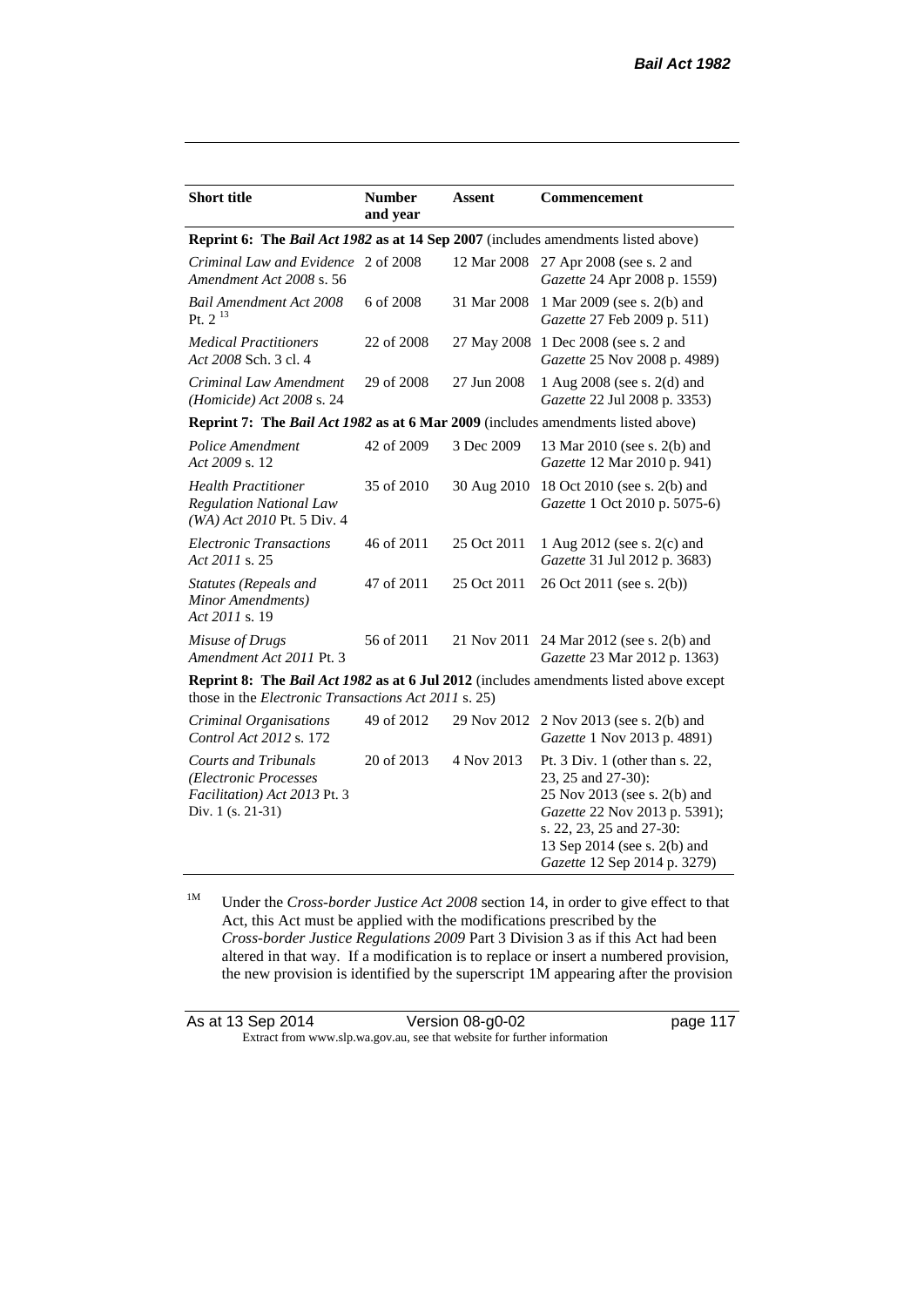number. If a modification is to replace or insert a definition, the new definition is identified by the superscript 1M appearing after the defined term.

- <sup>2</sup> Repealed by the *Sentencing Legislation Amendment and Repeal Act 2003*.
- <sup>3</sup> The short title of the *Justices Act 1902* was changed to the *Criminal Procedure (Summary) Act 1902* by the *Courts Legislation Amendment and Repeal Act 2004*  s. 25. The Act was then repealed by the *Criminal Procedure and Appeal (Consequential and Other Provisions) Act 2004.*
- <sup>4</sup> The amendment in the *Sentencing Legislation Amendment and Repeal Act 1999* s. 26 had not come into operation when it was repealed by the *Sentencing Legislation Amendment and Repeal Act 2003* s. 31.
- <sup>5</sup> The *Machinery of Government (Miscellaneous Amendments) Act 2006* Pt. 3 Div. 1 was repealed by the *Statutes (Repeals and Minor Amendments) Act 2011* s. 23(2) before it purported to come into operation.
- <sup>6</sup> The *Bail Amendment Act 1984* s. 10 and 11 were repealed by the *Bail Amendment Act 1988* s. 20.
- <sup>7</sup> The *Bail Act 1982* was not in operation at the time when the reprint was compiled, but the reprinting was authorised by the *Bail Amendment Act 1988* s. 21.
- <sup>8</sup> The *Acts Amendment (Ministry of Justice) Act 1993* Pt. 19 is a transitional provision that is of no further effect.
- <sup>9</sup> The *Criminal Procedure Amendment Act 1993* s. 13 is a transitional provision that is of no further effect.
- <sup>10</sup> The *Bail Amendment Act 1998* s. 6(2) is a transitional provision that is of no further effect.
- <sup>11</sup> The *Acts Amendment and Repeal (Courts and Legal Practice) Act 2003* s. 97 reads as follows:

#### **97. References to Crown Solicitor**

If in a written law or other document or instrument there is a reference to the Crown Solicitor that reference may, where the context so requires, be read as if it had been amended to be a reference to the State Solicitor.

- <sup>12</sup> The amendment in the *Courts Legislation Amendment and Repeal Act 2004* s. 141 (amending Sch. 1 Pt. A cl. 4) is not included because the clause it sought to amend had been amended by the *Acts Amendment (Court of Appeal) Act 2004* s. 28(4) before the amendment purported to come into operation.
- <sup>13</sup> The *Bail Amendment Act 2008* s. 6(2), 9(4)-(11), 10(2), 11(3), 15(5)-(8), 16(2), 18(4)-(5), 21(3), 22(2), 23(4), 24(6)-(7), 27(2)-(3), 28(6), 30(4)-(5), 31(2)-(3), 32(3)-(4), 33(6), 40(2), 41(5)-(9), 42(3) and 44 are transitional provisions.

page 118 Version 08-g0-02 As at 13 Sep 2014 Extract from www.slp.wa.gov.au, see that website for further information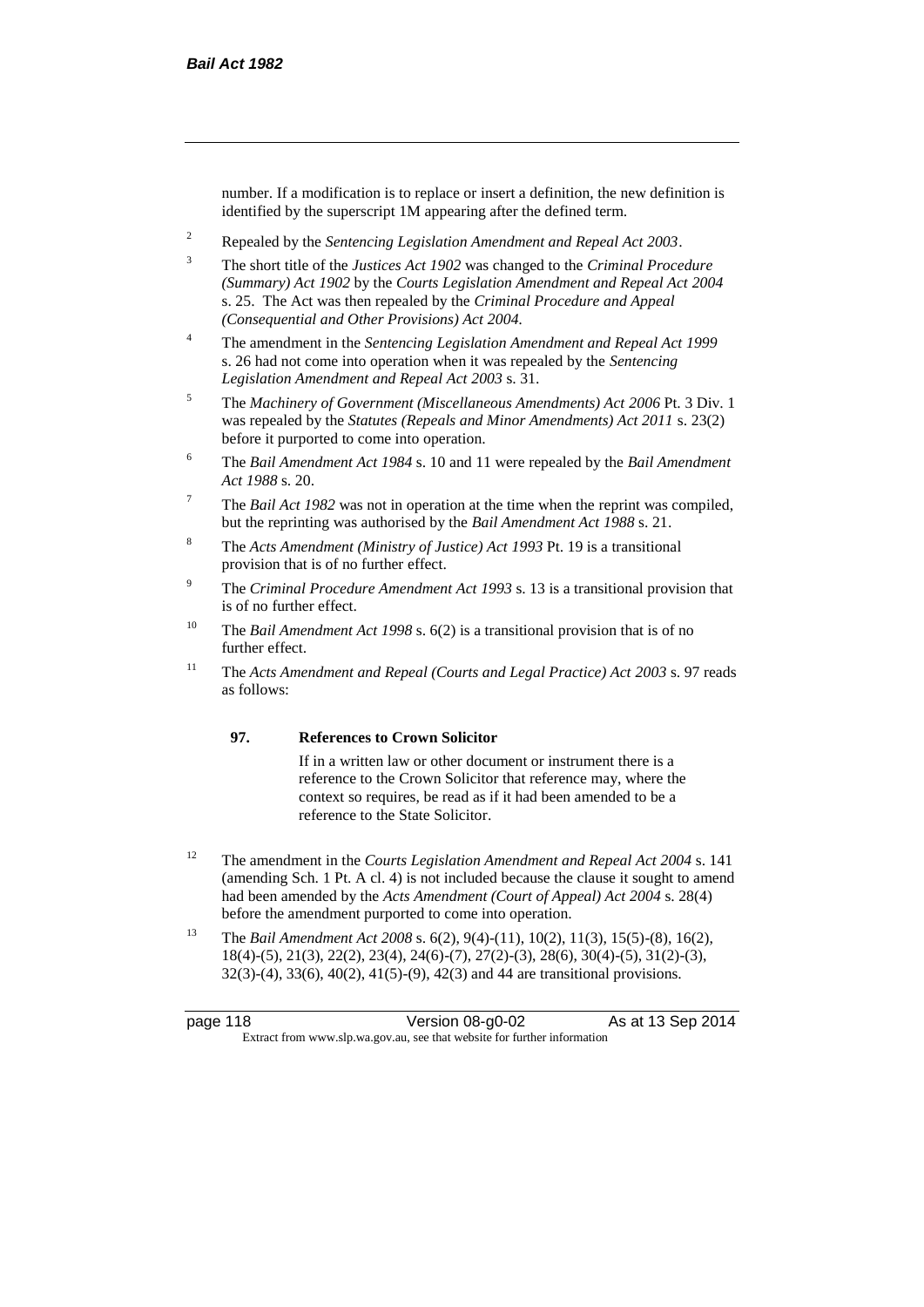As at 13 Sep 2014 **Version 08-g0-02 page 119** Extract from www.slp.wa.gov.au, see that website for further information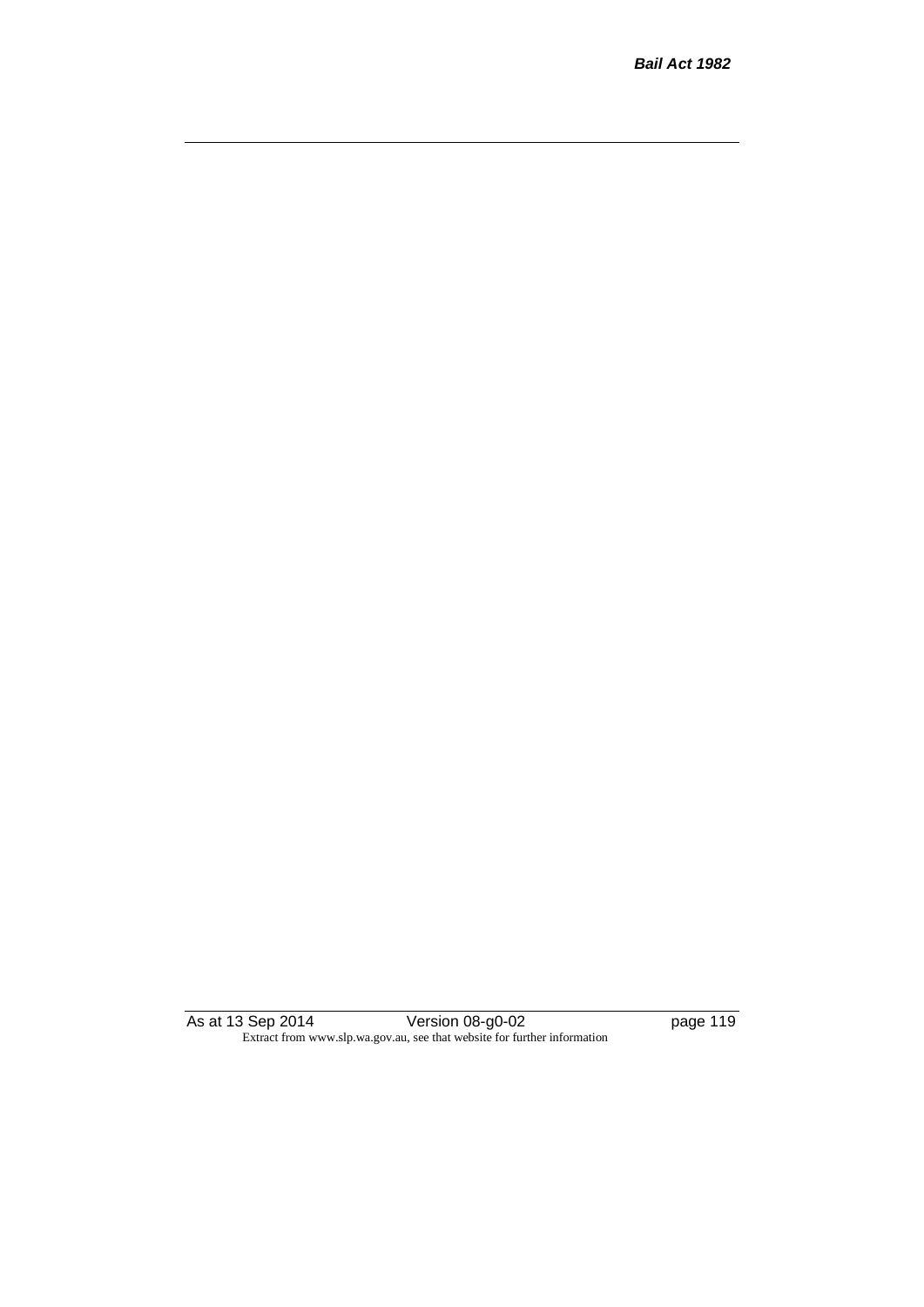#### **Defined terms**

# **Defined terms**

[This is a list of terms defined and the provisions where they are defined. The list is not part of the law.]

| <b>Defined term</b><br><u> 1989 - Johann Stoff, Amerikaansk politiker (</u> | Provision(s) |
|-----------------------------------------------------------------------------|--------------|
|                                                                             |              |
|                                                                             |              |
|                                                                             |              |
|                                                                             |              |
|                                                                             |              |
|                                                                             |              |
|                                                                             |              |
|                                                                             |              |
|                                                                             |              |
|                                                                             |              |
|                                                                             |              |
|                                                                             |              |
|                                                                             |              |
|                                                                             |              |
|                                                                             |              |
|                                                                             |              |
|                                                                             |              |
|                                                                             |              |
|                                                                             |              |
|                                                                             |              |
|                                                                             |              |
|                                                                             |              |
|                                                                             |              |
|                                                                             |              |
|                                                                             |              |
|                                                                             |              |
|                                                                             |              |
|                                                                             |              |
|                                                                             |              |
|                                                                             |              |
|                                                                             |              |
|                                                                             |              |
|                                                                             |              |
|                                                                             |              |
|                                                                             |              |
|                                                                             |              |
|                                                                             |              |
|                                                                             |              |
|                                                                             |              |

page  $120$ 

20<br>Extract from www.slp.wa.gov.au, see that website for further information

As at 13 Sep 2014